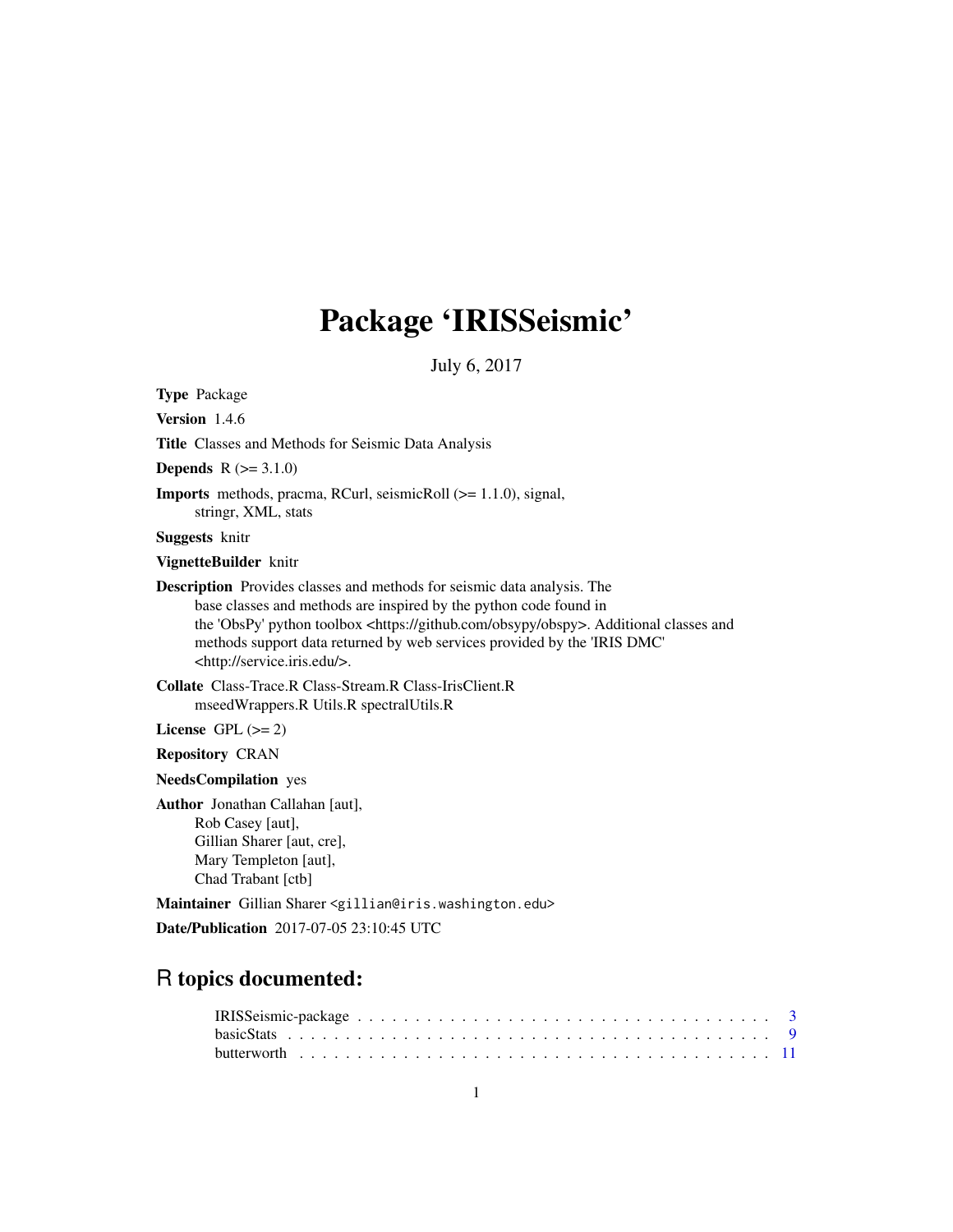| 12                |
|-------------------|
| 15                |
| 16                |
| 18                |
| 19                |
| 21                |
| 23                |
| 25                |
| 27                |
| 28                |
| 30                |
| 31                |
| 33                |
| 34                |
| 36                |
| 38                |
| 40                |
| 42                |
| 43                |
| 44                |
| 45                |
| 47                |
| 48                |
| 50                |
| 51                |
| 52                |
| 54                |
| 55                |
| 56                |
| 57                |
| 58                |
| 60                |
| 61<br>psdPlot     |
| 63                |
| 65                |
| 66<br>rms         |
| 67<br>rotate2D    |
| 69<br>slice       |
| 70                |
|                   |
| 73                |
| 76                |
| Trace-class<br>77 |
| 79                |
| 80                |
| unHistogram<br>82 |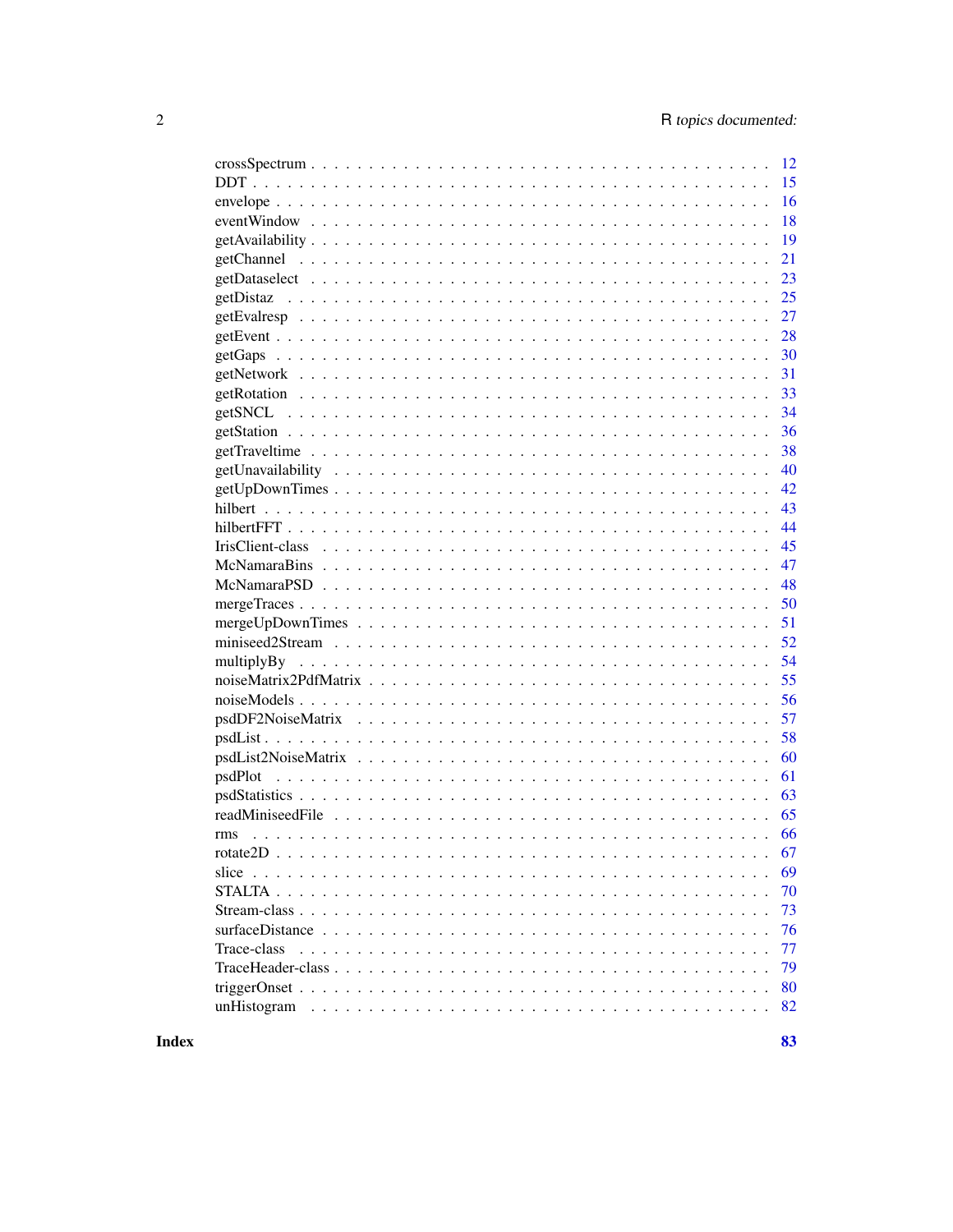<span id="page-2-0"></span>IRISSeismic-package *Classes and methods for seismic data analysis*

#### Description

This package provides S4 classes for downloading and processing seismological data available from the IRIS Data Management Center (DMC) (<http://www.iris.edu/dms/nodes/dmc/>). Core classes Trace, Stream and IrisClient and their associated methods are inspired by the functionality available in the python ObsPy package (<http://obspy.org/>).

#### Introduction

The "IRISSeismic-intro" vignette gives introductory examples on using the package.

#### **History**

version 1.4.6

• bug fix for IRISSeismic::slice

version 1.4.5

- fixed bug in noiseModels for low noise model results at periods > 10000 seconds
- retry if getEvent returns a service unavailable message

version 1.4.4

• modified error messages for getEvalresp() and getDistaz()

version 1.4.3

• changed getEvent default url from http://earthquake.usgs.gov/fdsnws/event/1/ to https://earthquake.usgs.gov/fdsnws/event/1/

version 1.4.2

• updated libmseed version to 2.19

version 1.4.1

- updated libmseed version to 2.18
- fix for reading miniseed with out of order records

#### version 1.4.0

• addition of repository argument to getDataselect and getSNCL, to match change in fdsnwsdataselect web service

version 1.3.9

- fixes compile warning generated by clang
- removes followlocation=TRUE from getDataselect RCurl options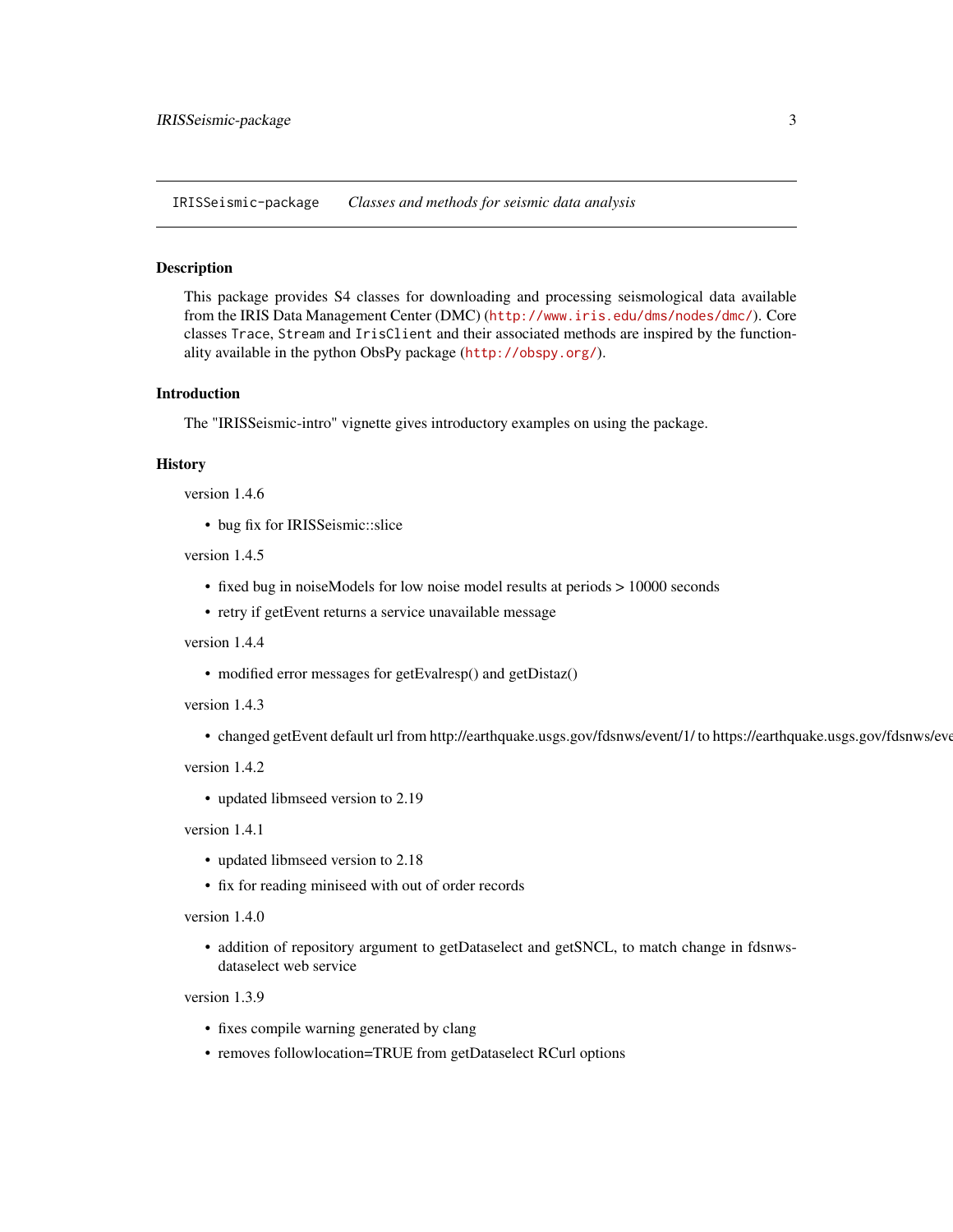version 1.3.8

- getDataselect does not add a quality indicator to url by default. IRIS webservices itself defaults to quality="M"
- getStation and getChannel do not add includerestricted indicator to url by default. IRIS webservices itself defaults to TRUE
- better handling of textConnections

version 1.3.7

- users can now supply instrument response information in the form of frequency, amplitude, phase to the functions psdStatistics, psdList2NoiseMatrix, psdPlot, in place of the getEvalresp webservice call. Function argument order for psdPlot is changed.
- added showMedian option to psdPlot

# version 1.3.5

• added ignoreEpoch option to getDataselect

version 1.3.4 – webservices and plotting

- getEvent forwards http://service.iris.edu/fdsnws/event/1/ calls to http://earthquake.usgs.gov/fdsnws/event/1/
- getDistaz changes output dataframe column name ellipsoid..attrs to ellipsoid.name
- plot.Trace allows for user supplied ylab and xlab input

version 1.3.3 – documentation

• Updated documentation and corrected outdated links

version  $1.3.2 - b$ ug fix

• noiseModels(), minor correction to the New High Noise Model

version  $1.3.1 - b$ ug fixes

• psdStatistics() correctly handles NA values when calculating high and low PDF bin limits and returns pct\_above and pct\_below vectors of correct length

version 1.3.0 – compatibility with IRIS webservices

• getDistaz() returns new variables from output of http://services.iris.edu/irisws/distaz/1/

version  $1.2.2 - PDF$  bug fix

• psdList2NoiseMatrix() adds 1 second to start time in getEvalresp call to work around a quirk in http://services.iris.edu/irisws/evalresp/1/ webservice that will not return a response if the start time is exactly on a metadata epoch boundary.

version 1.2.1 – PDF

• psdPlot() now compatible with changes to psdStatistics() in previous version. Adds ylo, yhi arguments to customize y-axis limits in plot.

version 1.2.0 – PDF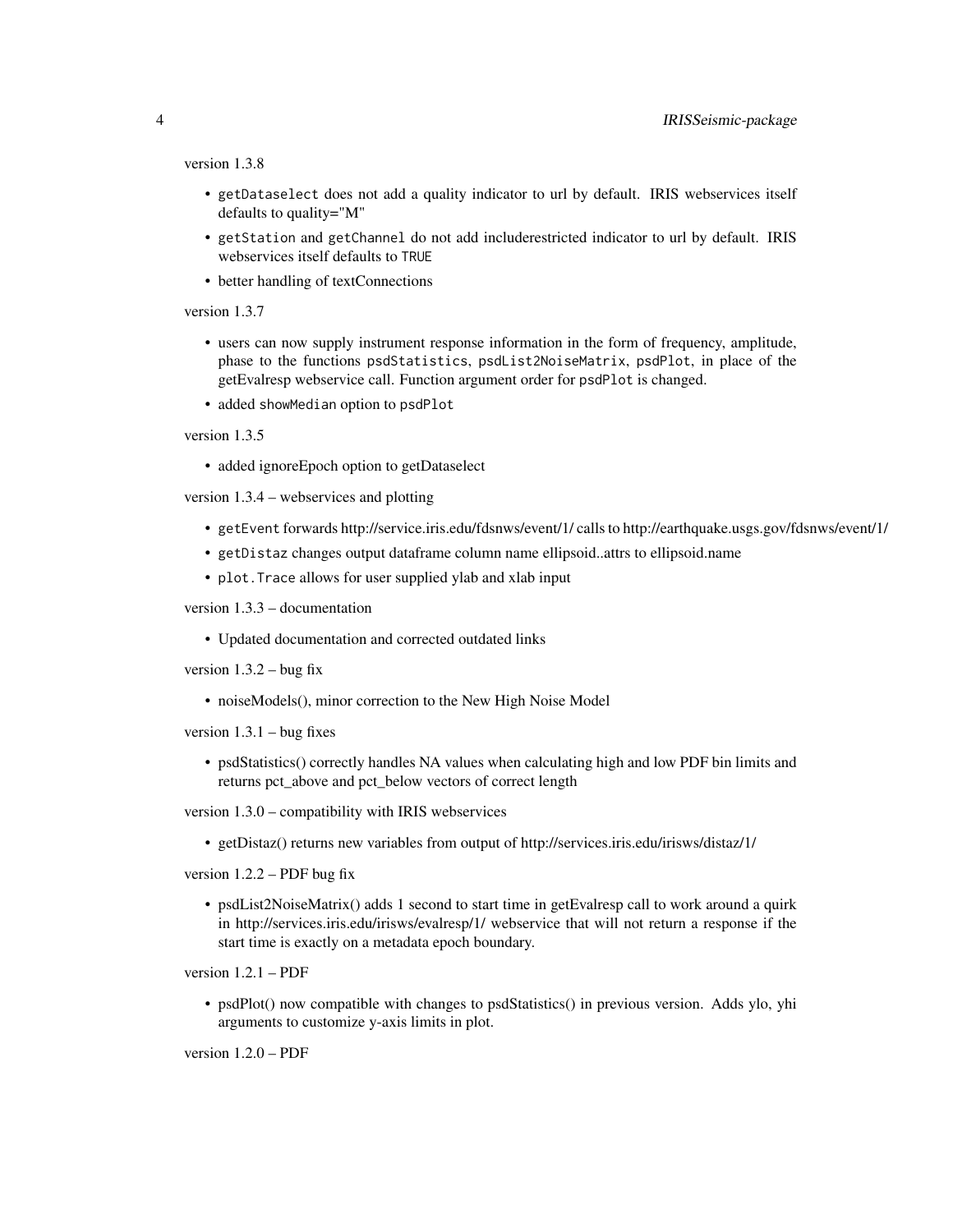• psdStatistics() changes method of setting PDF bins from fixed values to bins based on the high and low PSD values and shifts bin centers by 0.5 dB. The result now matches output from http://services.iris.edu/mustang/noise-pdf.

verison 1.1.7 – improved error handling

• getDataselect(), getNetwork(), getStation(), getChannel(), getAvailability(), getEvalresp(), get-Traveltime() error handling now report unexpected http status codes.

version  $1.1.6$  – bug fixes

- getGaps() fixes issues with multiple sample rates and setting minimum gap length.
- mergeTraces.Stream() relaxes criteria for acceptable sample rate jitter.

version 1.1.5 – trace rotation

• rotate2D() changes orthogonality test tolerance from 5 degrees to 3 degrees.

version 1.1.4 – trace rotation

• rotate2D() exits if traces are not orthogonal.

version  $1.1.3 - b$ ug fix

• psdStatistics() fixes bug in calculation of pct\_above and pct\_below.

version  $1.1.1 - b$ ug fixes

- getGaps() minor bug fix.
- mergeTraces.Stream() minor bug fix.

version 1.0.10 – new data request argument and bug fixes

- Imports seismicRoll  $(>= 1.1.0)$ .
- getGaps() fixes bugs in calculation of initial and final gap of Trace.
- getDataselect(), getSNCL() adds "inclusiveEnd" argument, a logical that determines whether a data point that falls exactly on the requested endtime is included in the Trace.
- libmseed change, when multiple sample rates exist in miniseed records use the mode of all sample rates instead of using the sample rate in the first record.
- psdList() added rule for octave generation for channel codes that start with "V".

version 1.0.9 – Trace class expansion and bug fixes

- Improved error handling for getAvailability(), getChannel(), getDataselect(), getEvalresp(), miniseed2Stream().
- parseMiniSEED.c, unpackdata.c updated. Fixes protection stack overflow issue.
- getGaps() includes a 0.5/sampling\_rate tolerance factor.
- miniseed2Stream() uses endtime from parseMiniSEED instead of calculating from the sample rate.
- Trace class now contains slots for optional metadata "latitude", "longitude", "elevation", "depth", "azimuth", "dip", "SensitivityFrequency".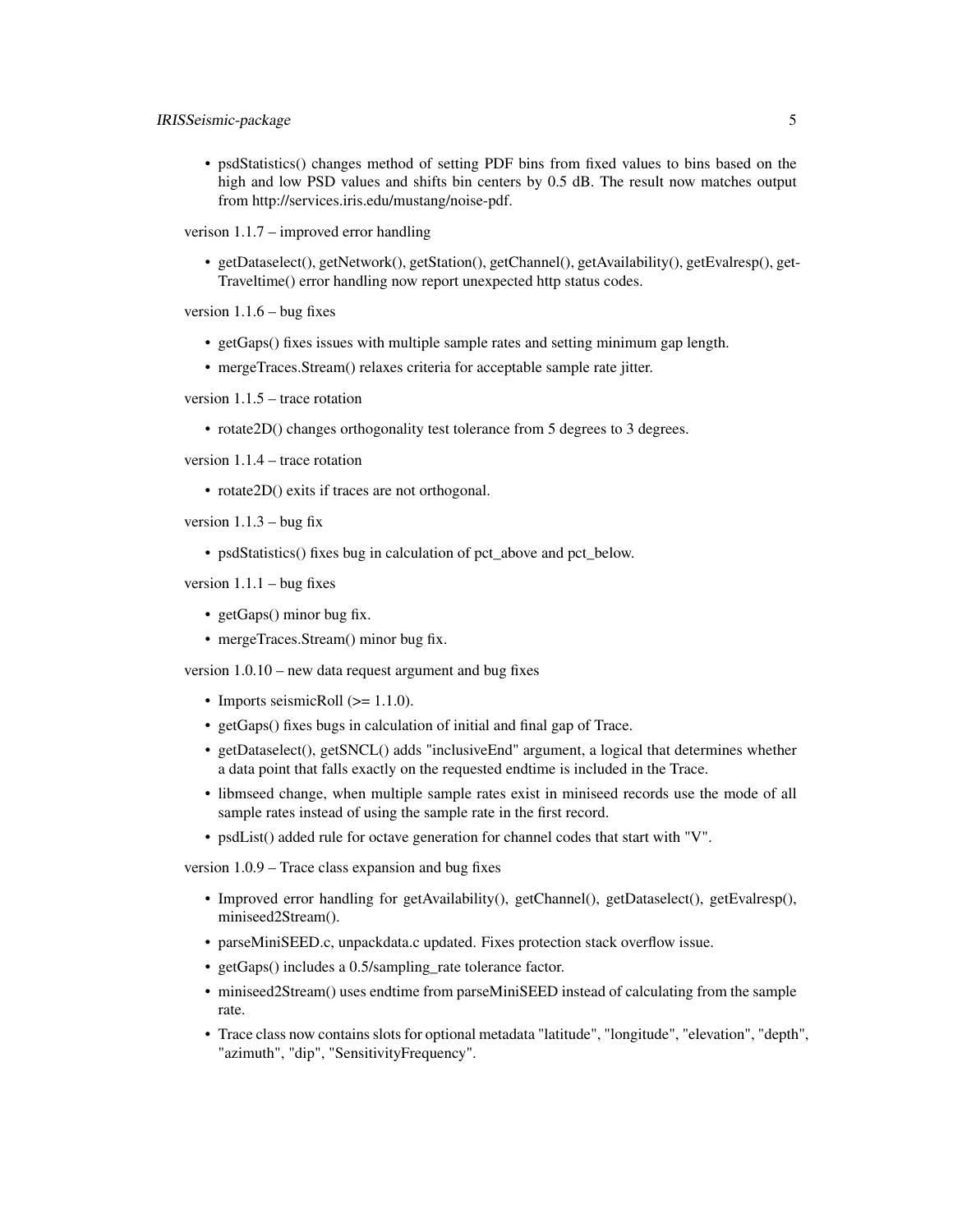• rotate2D() uses Trace class "azimuth" slot information to identify channel orientation before rotation instead of assuming lead and lag channel from trace input order.

version 1.0.8 – fixes required by ISPAQ

- Removed 'maps' and 'mapdata' from Suggested: packages.
- Changed URL syntax for FDSN web services to use "format=..." instead of "output=...".
- Fixed bug in getSNCL() so that it works when the "quality" argument is missing.

version 1.0.6 – CRAN updates required

• Removed "mode" argument form Trace.as.vector() signature.

version 1.0.4 – name change to IRISSeismic

- Name change required because 'seismic' was recently taken.
- Using explicit references for 'utils' and 'stats' package functions as this is now required for CRAN.

version 1.0.3 – cleanup for submission to CRAN

• Updated libmseed to version 2.16

version 0.2.8.0 – minor tweaks to 0.2.7

- Updated links to IRIS web services in the documentation.
- McNamaraBins() ignores bin #0 ( $\sim$  = DC)
- McNamaraPSD() conversion to dB occurs after binning, not before

version 0.2.7.0 – hilbert transform

- New hilbertFFT() function.
- New hilbert() trace method.

version 0.2.6.0 – cross correlation

- Added surfaceDistance() function.
- Added rotate2D() function.

version 0.2.5.0 – channel orientation

- Jumping to version 0.2.5 to match project milestone names.
- Added getSNCL() convenience wrapper for getDataselect() method.
- Added getDistaz() method of IrisClient.
- Added miniseed2Stream() and readMiniseedFile() functions.
- Added getRotation() method of IrisClient.

version 0.2.3.0 – cross spectrum

- Moved McNamaraPSD() from trace method to spectral utility function.
- Added spectral utility functions: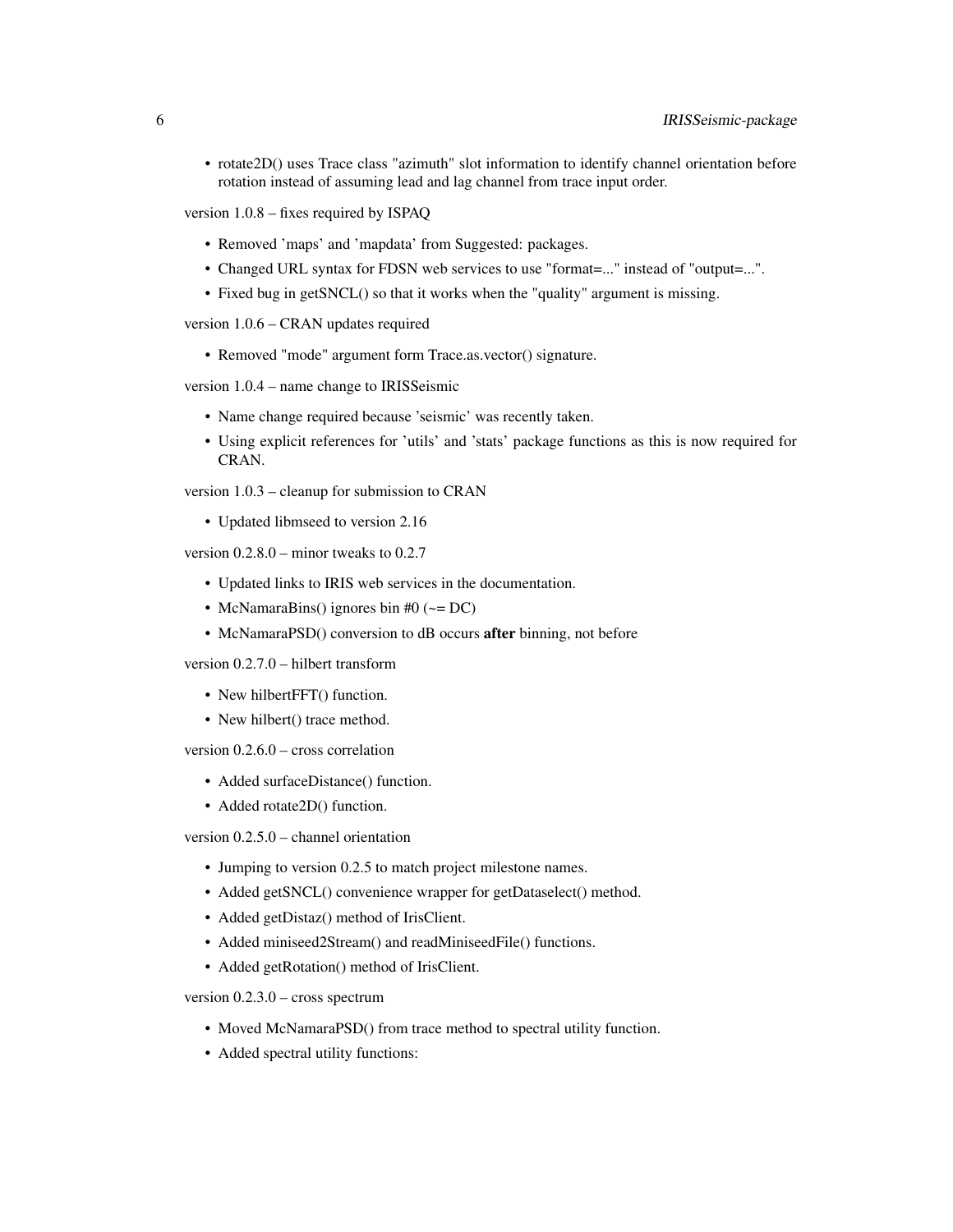- crossSpectrum()
- McNamaraBins()
- All get~ methods that return dataframes now guarantee a default ordering of rows.

version 0.2.2.0 – PSD and friends

- Add dependency on pracma package.
- Use pracma::detrend() function in DDT.Trace().
- Added "increment" parameter to STALTA.Trace().
- Removed STALTA.Trace() algorithm "classic\_LR2".
- Fixed URL generation for getEvalresp() when location="".
- Added NamaraPSD.Trace() method.
- Added PSD/PDF utility functions:
	- noiseMatrix2PdfMatrix()
	- noiseModels()
	- psdDF2NoiseMatrix()
	- psdList()
	- psdList2NoiseMatrix()
	- psdStatistics()
	- psdPlot()

version 0.2.1.1 – Bug fix release

• Removed dependcy on signal, XML packages.

version 0.2.1.0 – FDSN web services

- Conversion to FDSN web services including the following new/rewritten methods: getNetwork, getStation, getChannel, getAvailability, getUnavailability
- Updated version of getEvent to return a dataframe with columns named "latitude" and "longitude" for consistency with all other web services
- Updated documentation and Rscripts to match the API changes in the conversion to FDSN web services.
- Removal of all StationXML classes in favor of storing that information in slots of the Trace class.
- Updates to Trace object slots @Sensor, @InstrumentSensitivity and @InputUnits to store information as character, numeric and character instead of StationXML classes.
- The TraceHeader@quality slot now reflects the data quality returned in the miniSEED record rather than the quality that was requested by getDataselect. (Requests with quality=B for "Best" typically return quality=M.)
- Improved STALTA.Trace() method removes experimental algorithms and now uses C++ code from package rollSeismic to calculate rolling means.
- Updated IrisClient now uses web services from <http://service.iris.edu> for the following methods: getDataselect, getEvalresp, getEvent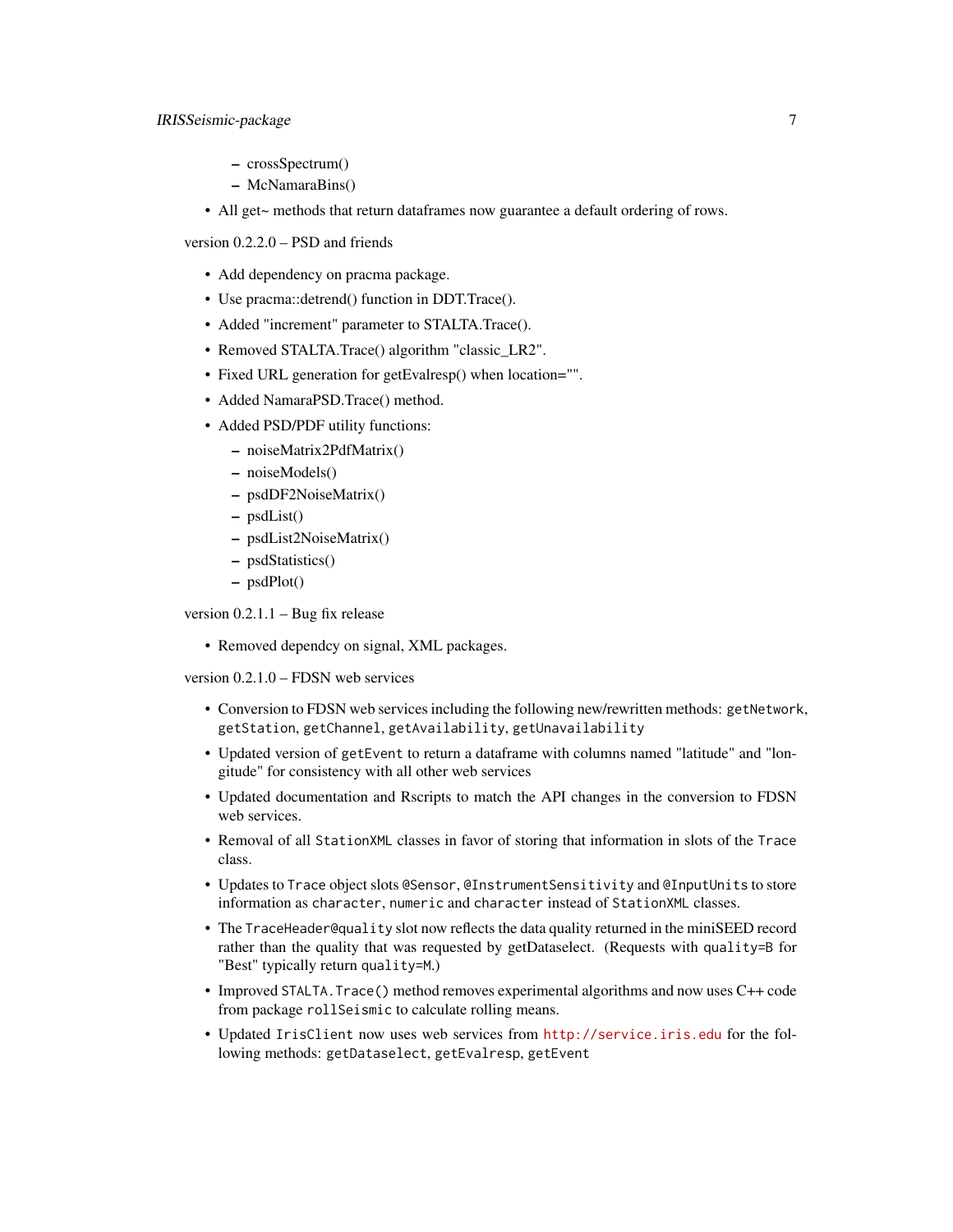version 0.2.0.0

- Removed PSD methods of Stream and Trace. PSD algorithms are now part of the PSD metric.
- Improved mergeTraces.Stream() method now accepts fillMethod="fillZero".

#### version 0.1.9.0

- New rollSeismic package for fast rolling algorithms implemented in C++/Rcpp.
- New num\_spikes metric based on seismicRoll::roll\_hampel outlier detection.
- New correlation metric.
- New scripts glitchMetrics.Rscript, correlationMetric.Rscript, pressureCorrelation.Rscript
- New trace@stats@processing slot for data processing information.
- New Stream methods: mergeTraces, plot
- Improved getGaps.Stream() method properly handles initial and final gaps.
- Improved MCR error messing.

version 0.1.8.0 – IrisClient methods getEvent and getTraveltime, improved SNR metric

version 0.1.7.0 – PSD

version 0.1.6.0 – improved errors, miniSEED parser

version 0.1.5.0 – code cleanup, improved errors, package vignette

version 0.1.4.0 – STA/LTA, upDownTimes, basic plotting

version 0.1.3.0 – SNR, memory profiling

version  $0.1.2.0 - ...$ 

version  $0.1.1.0 - ...$ 

#### Author(s)

Jonathan Callahan <jonathan@mazamascience.com>

#### References

ObsPy: <http://obspy.org/>

IRIS DMC web services: <http://service.iris.edu/>

#### See Also

[IrisClient-class](#page-44-1), [Trace-class](#page-76-1), [Stream-class](#page-72-1),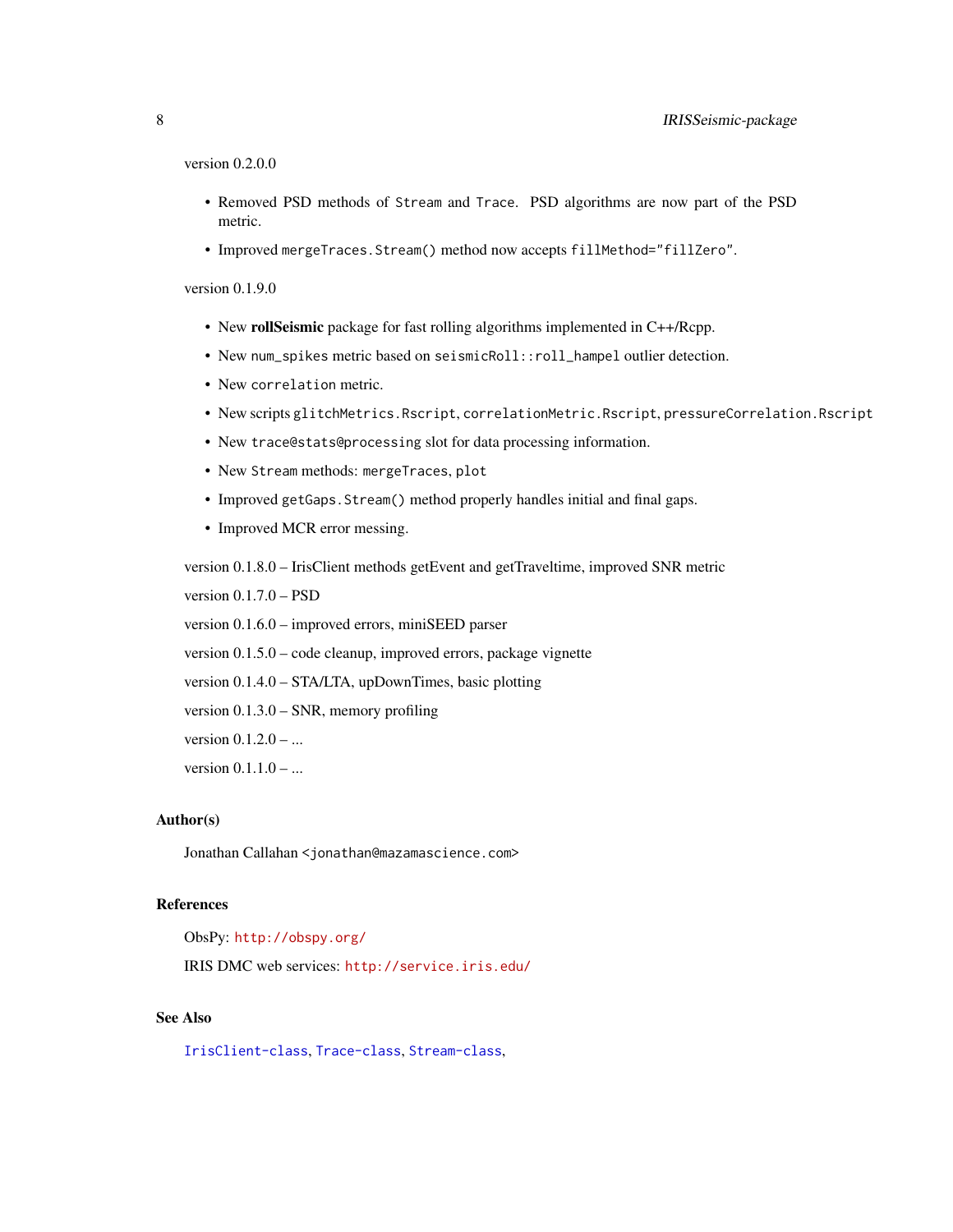#### <span id="page-8-0"></span>**basicStats** 9

# Examples

```
# Open a connection to IRIS DMC webservices
iris <- new("IrisClient", debug=TRUE)
starttime <- as.POSIXct("2010-02-27 06:45:00", tz="GMT")
endtime <- as.POSIXct("2010-02-27 07:45:00", tz="GMT")
# Get the seismic data
st <- getDataselect(iris,"IU","ANMO","00","BHZ",starttime,endtime)
# Extract the first trace, display the metadata and plot it
tr1 <- st@traces[[1]]
show(tr1@stats)
plot(tr1)
```
basicStats *Length, Max, Mean, Median, Min and Standard Deviation*

#### Description

Basic statistics on the data in Trace and Stream objects.

#### Usage

```
# length(x)
# max(x, ...)
mean(x, \ldots)# median(x, na.rm)
# min(x, ...)
sd(x, na.rm)
parallelLength(x)
parallelMax(x, na.rm)
parallelMean(x, na.rm)
parallelMedian(x, na.rm)
parallelMin(x, na.rm)
parallelSd(x, na.rm)
```
#### Arguments

| $\mathbf{x}$         | a Trace or Stream object                                              |
|----------------------|-----------------------------------------------------------------------|
| na.rm                | a logical specifying whether missing values should be removed         |
| $\ddot{\phantom{0}}$ | arguments to be passed to underlying methods, e.g. the mean function: |
|                      | • na.rm – as above (default=FALSE)                                    |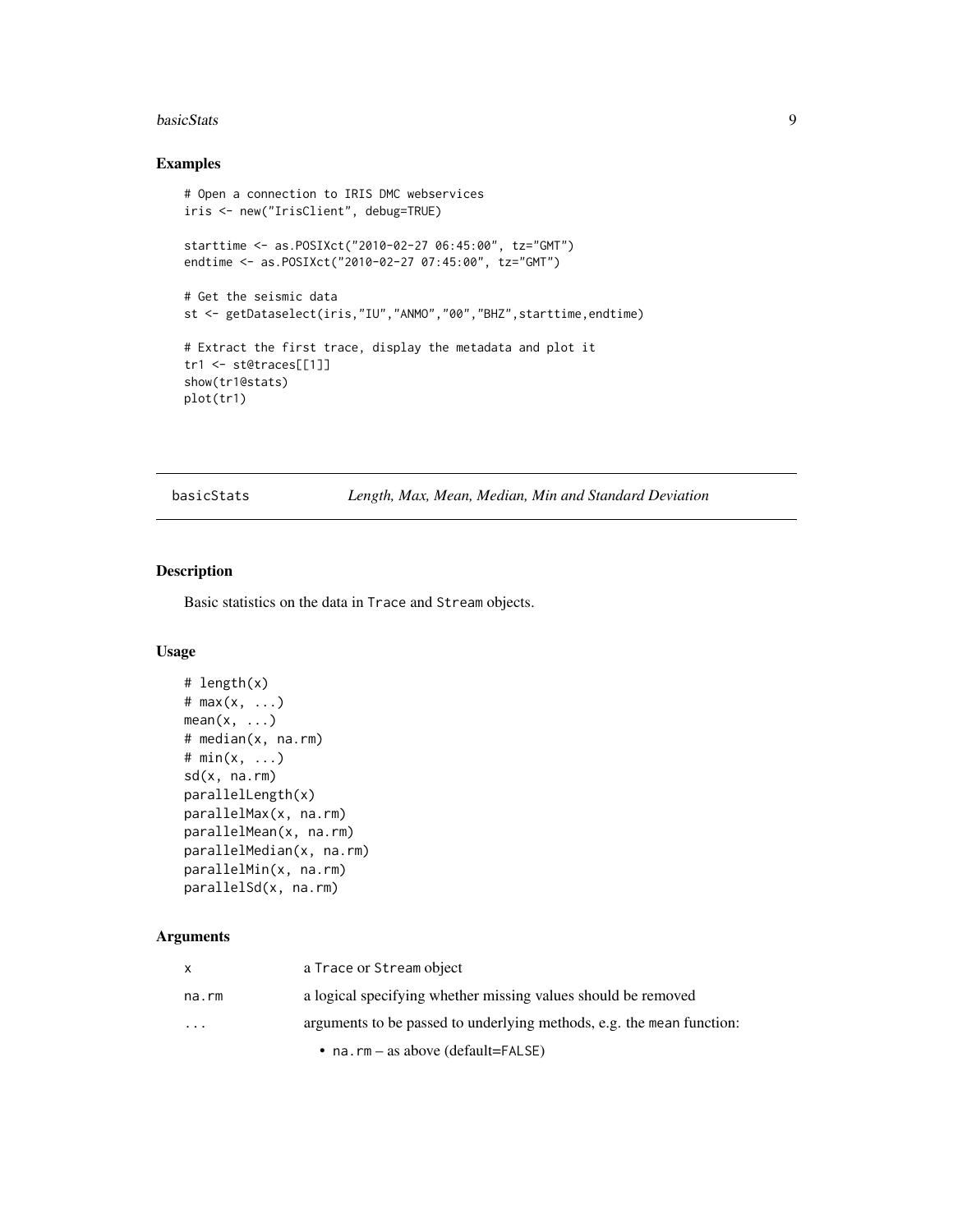# Details

# Trace methods

When  $x$  is a Trace object, methods length, max, mean, median, min and sd operate on the data slot of the Trace and are equivalent to, e.g., max(x@data, na.rm=FALSE).

#### Stream methods

When x is a Stream object, methods length, max, mean, median, min and sd are applied to the concatenation of data from every Trace in the Stream, treating this as a single data series.

The parallel~ versions of these methods are available only on Stream objects and return a vector of values, one for each Trace.

By default, the parallel~ versions of these methods use na.  $rm=FALSE$  as there should be no missing datapoints in each Trace. The single-vector methods default to na.rm=TRUE to accommodate merged traces where gaps have been filled with NAs.

# Value

For the simple statistics, a single numeric value is returned or NA if the Trace or Stream has no data.

For the parallel~ versions of these methods, available on Stream objects, a numeric vector is returned of the same length as Stream@traces.

#### Note

See the R documentation on the respective base functions for further details.

The length.Stream method only counts the number of actual data values in the individual Traces in the Stream object. Missing values associated with the gaps between Traces are not counted.

#### Author(s)

Jonathan Callahan <jonathan@mazamascience.com>

# Examples

```
## Not run:
# Open a connection to IRIS DMC webservices
iris <- new("IrisClient")
starttime <- as.POSIXct("2012-01-24", tz="GMT")
endtime <- as.POSIXct("2012-01-25", tz="GMT")
# Get the waveform
st <- getDataselect(iris,"AK","PIN","","BHZ",starttime,endtime)
# Get the first trace and generate some statistics
tr1 <- st@traces[[1]]
length(tr1)
max(tr1)
mean(tr1)
sd(tr1)
```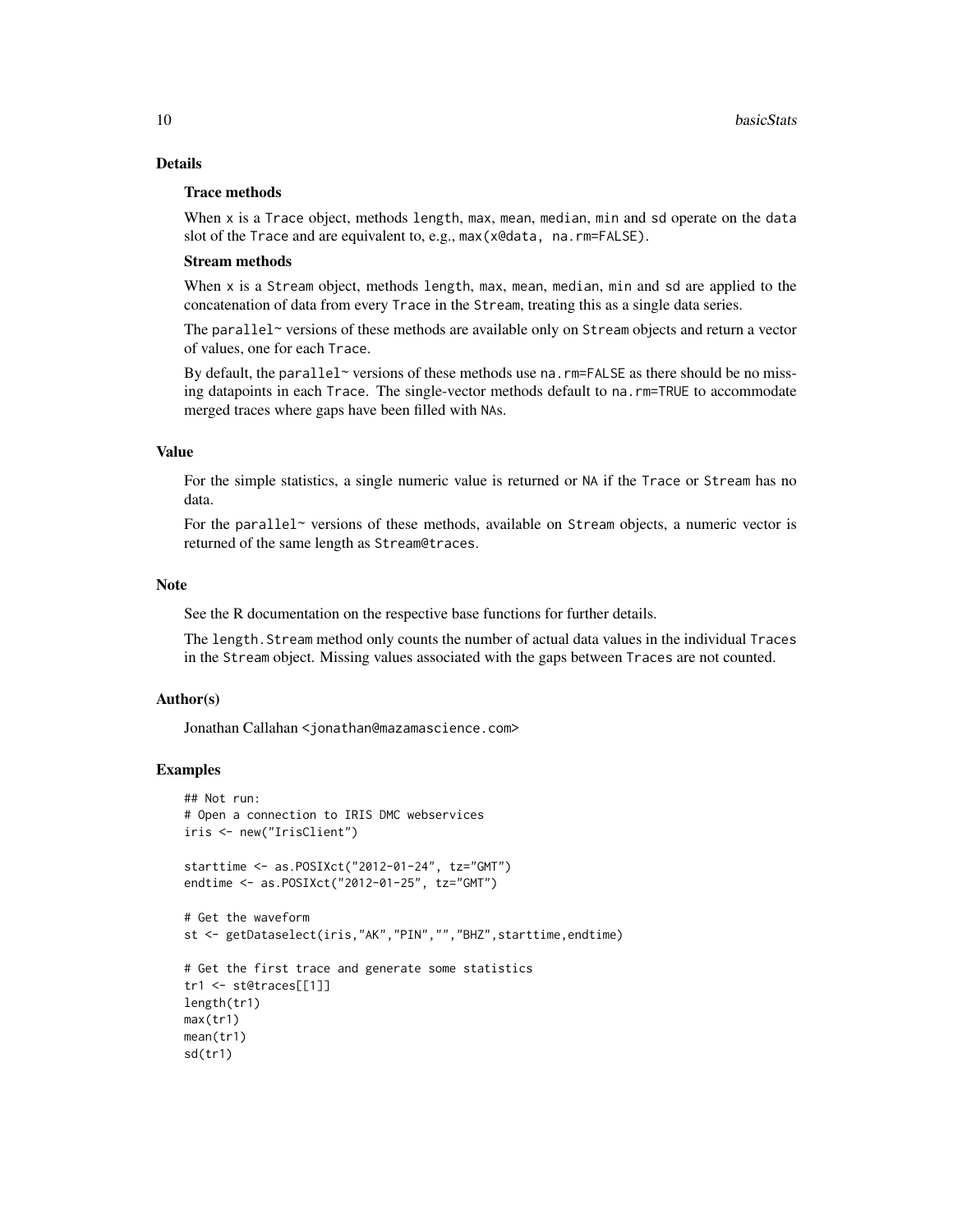#### <span id="page-10-0"></span>butterworth the contract of the contract of the contract of the contract of the contract of the contract of the contract of the contract of the contract of the contract of the contract of the contract of the contract of th

## End(Not run)

butterworth *Apply Butterworth filter*

# Description

The butterworth method of Trace objects returns a new Trace where data in the @data slot have been modified by applying a Butterworth filter.

# Usage

butterworth(x, n, low, high, type)

# Arguments

| X    | a Trace object                                   |
|------|--------------------------------------------------|
| n    | filter order                                     |
| low  | frequency used in low- or stop/band-pass filters |
| high | frequency used in high or stop/band-pass filters |
| type | type of filter - 'low', 'high', 'pass' or 'stop' |

# Details

This method creates a Butterworth filter with the specified characteristics and applies it to the Trace data.

When only n and low are specified, a high pass filter is applied. When only n and high are specified, a low pass filter is applied. When n and both low and high are specified, a band pass filter is applied. To apply a band stop filter you must specify n, low, high and type='stop'

# Value

A new Trace object is returned.

# Author(s)

Jonathan Callahan <jonathan@mazamascience.com>

# See Also

signal::butter, signal::filter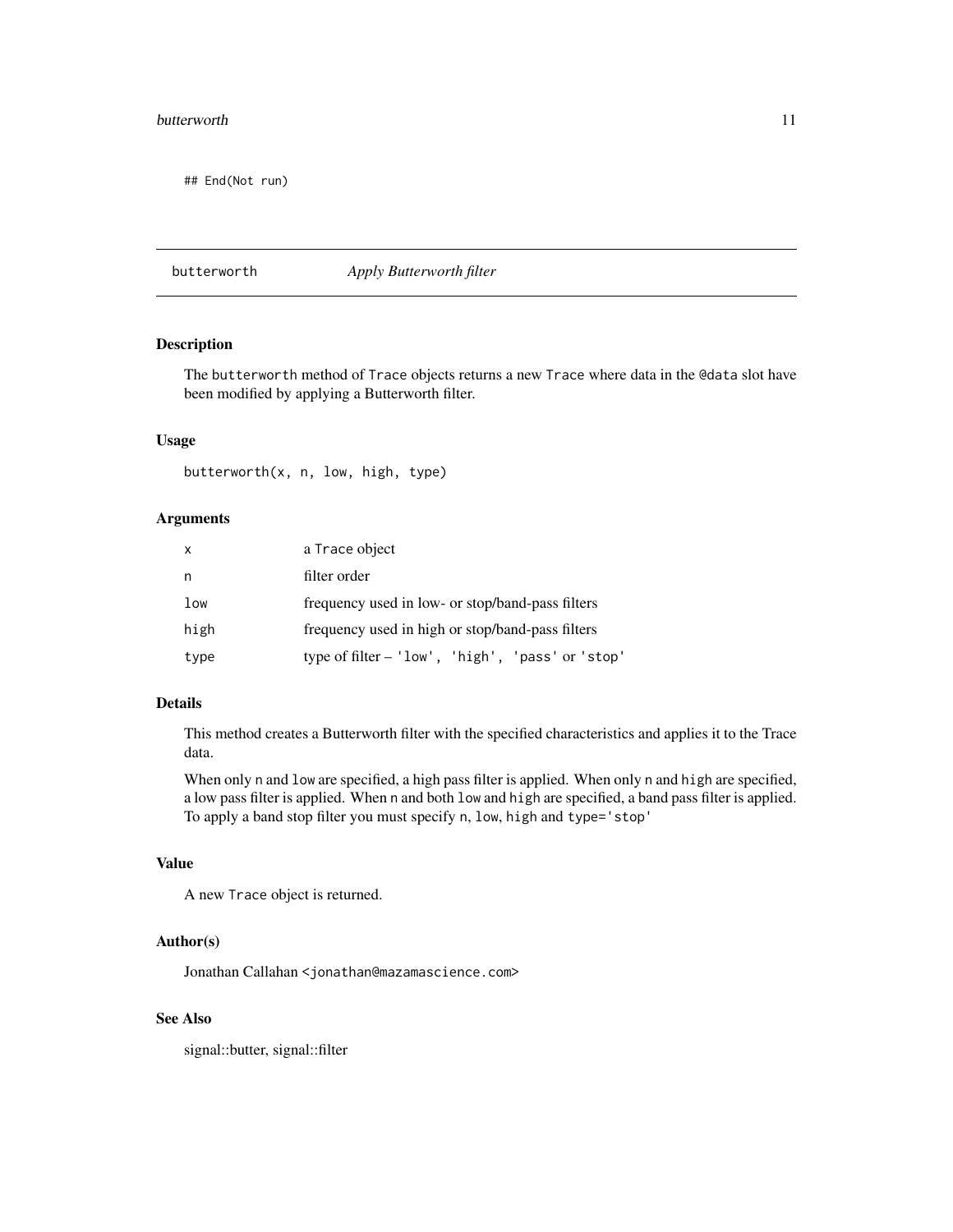#### Examples

```
## Not run:
# Open a connection to IRIS DMC webservices
iris <- new("IrisClient")
# Compare to the results in figure 2a of
#
# "Determination of New Zealand Ocean Bottom Seismometer Orientation
# via Rayleigh-Wave Polarization", Stachnik et al.
#
# http://srl.geoscienceworld.org/content/83/4/704
#
# (note: since publication, ZU.NZ19..BH1 has been renamed BH2 and ZU.NZ19..BH2 has been renamed BH1)
starttime <- as.POSIXct("2009-02-18 22:01:07",tz="GMT")
endtime <- starttime + 630
verticalLines <- starttime + seq(30,630,100)
# Get data
stZ <- getSNCL(iris,"ZU.NZ19..BHZ",starttime,endtime)
st2 <- getSNCL(iris,"ZU.NZ19..BH2",starttime,endtime)
st1 <- getSNCL(iris,"ZU.NZ19..BH1",starttime,endtime)
# Demean, Detrend, Taper
trZ <- DDT(stZ@traces[[1]],TRUE,TRUE,0.05)
tr2 <- DDT(st2@traces[[1]],TRUE,TRUE,0.05)
tr1 <- DDT(st1@traces[[1]], TRUE, TRUE, 0.05)
# Bandpass filter
trZ_f <- butterworth(trZ,2,0.02,0.04,type='pass')
tr2_f <- butterworth(tr2,2,0.02,0.04,type='pass')
tr1_f \leftarrow \text{butterworth}(tr1, 2, 0.02, 0.04, type='pass')# 3 rows
layout(matrix(seq(3)))
# Plot
plot(trZ_f)
abline(v=verticalLines,col='gray50',lty=2)
plot(tr2_f)
abline(v=verticalLines,col='gray50',lty=2)
plot(tr1_f)
abline(v=verticalLines,col='gray50',lty=2)
# Restore default layout
layout(1)
## End(Not run)
```
crossSpectrum *Cross-Spectral Analaysis*

<span id="page-11-0"></span>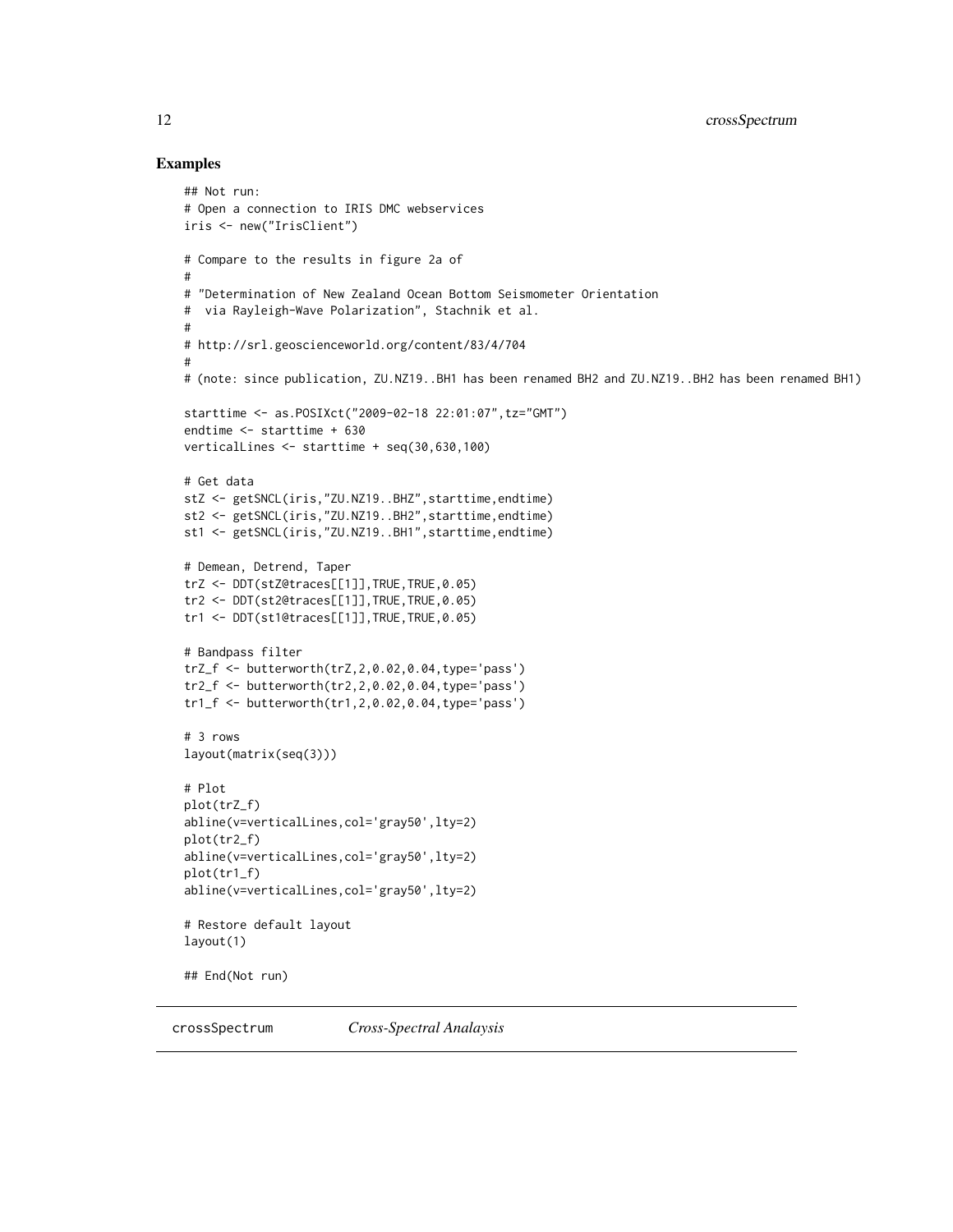# crossSpectrum 13

#### Description

The crossSpectrum() function is based on R's spec.pgram() function and attempts to provide complete results of cross-spectral FFT analysis in a programmer-friendly fashion.

#### Usage

```
crossSpectrum(x, spans = NULL, kernel = NULL, taper = 0.1,
                           pad = 0, fast = TRUE,
                           demean = FALSE, detrend = TRUE,
                           na.action = stats::na.fail)
```
# Arguments

| X         | multivariate time series                                                                                                                                 |
|-----------|----------------------------------------------------------------------------------------------------------------------------------------------------------|
| spans     | vector of odd integers giving the widths of modified Daniell smoothers to be<br>used to smooth the periodogram                                           |
| kernel    | alternatively, a kernel smoother of class "tskernel"                                                                                                     |
| taper     | specifies the proportion of data to taper. A split cosine bell taper is applied to<br>this proportion of the data at the beginning and end of the series |
| pad       | proportion of data to pad. Zeros are added to the end of the series to increase its<br>length by the proportion pad                                      |
| fast      | logical. if TRUE, pad the series to a highly composite length                                                                                            |
| demean    | logical. If TRUE, subtract the mean of the series                                                                                                        |
| detrend   | logical. If TRUE, remove a linear trend from the series. This will also remove<br>the mean                                                               |
| na.action | NA action function                                                                                                                                       |

# Details

The multivariate timeseries passed in as the first argument should be a union of two separate timeseries with the same sampling rate created in the following manner:

ts1 <- ts(data1,frequency=sampling\_rate) ts2 <- ts(data2,frequency=sampling\_rate) x <- ts.untion(ts1,ts2)

The crossSpectrum() function borrows most of its code from R's spec.pgram() function. It omits any plotting functionality and returns a programmer-friendly dataframe of all cross-spectral components generated during Fourier analysis for use in calculating transfer functions.

The naming of cross-spectral components is borrowed from the Octave version of MATLAB's pwelch() function.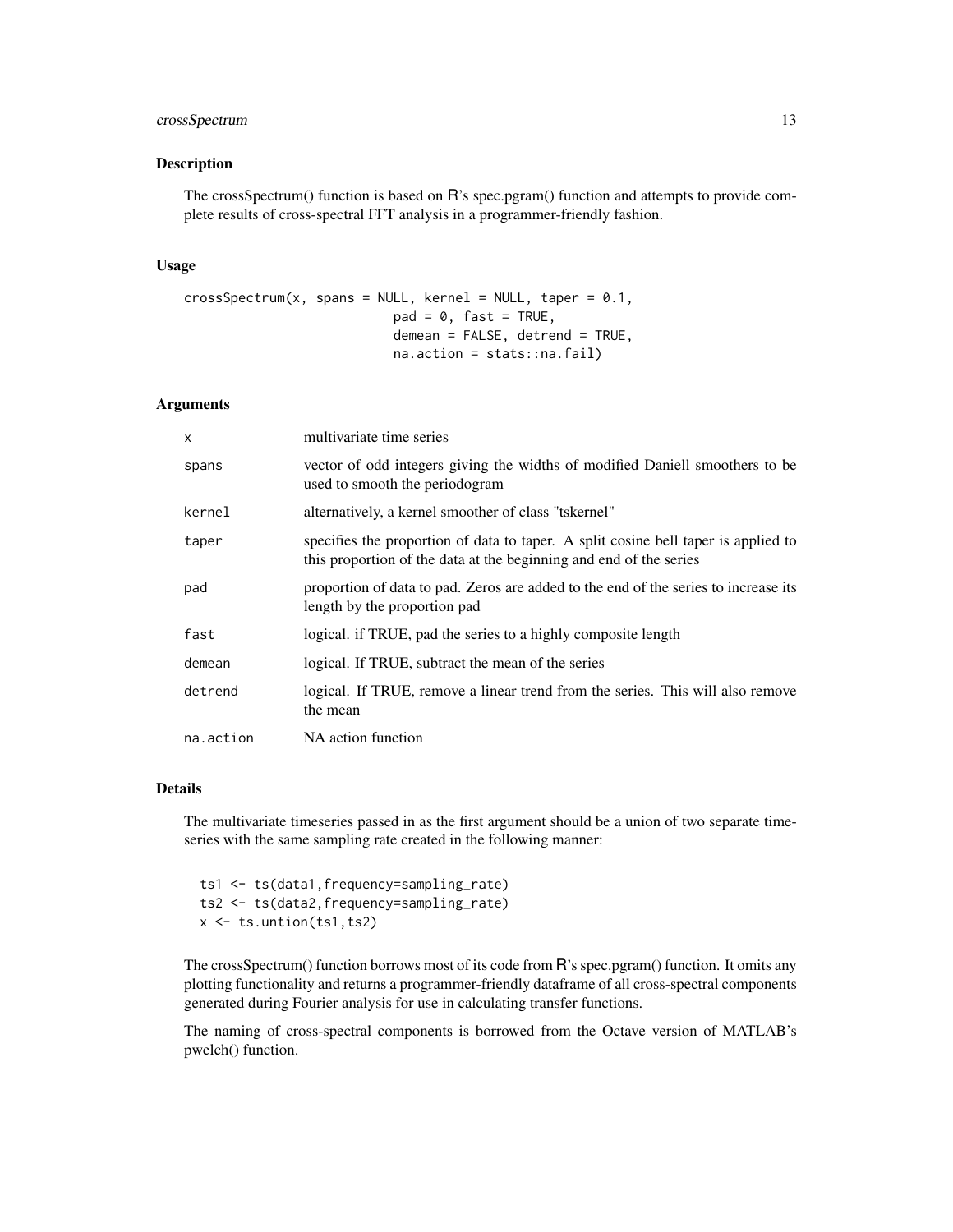# 14 crossSpectrum

# Value

A dataframe with the following columns:

| freg  | spectral frequencies                            |
|-------|-------------------------------------------------|
| spec1 | 'two-sided' spectral amplitudes for ts1         |
| spec2 | 'two-sided' spectral amplitudes for ts2         |
| coh   | magnitude squared coherence between ts1 and ts2 |
| phase | cross-spectral phase between ts1 and ts2        |
| Pxx   | periodogram for ts1                             |
| Pyy   | cross-periodogram for ts1 and ts2               |
| Pxy   | periodogram for ts2                             |
|       |                                                 |

# Author(s)

Jonathan Callahan <jonathan@mazamascience.com>

# References

[Spectral Analysis – Smoothed Periodogram Method](http://terascan.smast.umassd.edu/nasdata/archive/achaudhu.old/docs/TIMESERIES/notes_6.pdf) [Octave pwelch\(\) source code](http://octave-signal.sourcearchive.com/documentation/1.0.7/pwelch_8m-source.html) [Normalization of Power Spectral Density estimates](https://CRAN.R-project.org/package=psd/vignettes/normalization.pdf)

# See Also

**[McNamaraPSD](#page-47-1)** 

# Examples

```
## Not run:
# Create a new IrisClient
iris <- new("IrisClient")
# Get seismic data
starttime <- as.POSIXct("2011-05-01", tz="GMT")
endtime <- starttime + 3600
st1 <- getDataselect(iris,"CI","PASC","00","BHZ",starttime,endtime)
st2 <- getDataselect(iris,"CI","PASC","10","BHZ",starttime,endtime)
tr1 <- st1@traces[[1]]
tr2 <- st2@traces[[1]]
# Both traces have a sampling rate of 40 Hz
sampling_rate <- tr1@stats@sampling_rate
ts1 <- ts(tr1@data,frequency=sampling_rate)
ts2 <- ts(tr2@data,frequency=sampling_rate)
# Calculate the cross spectrum
```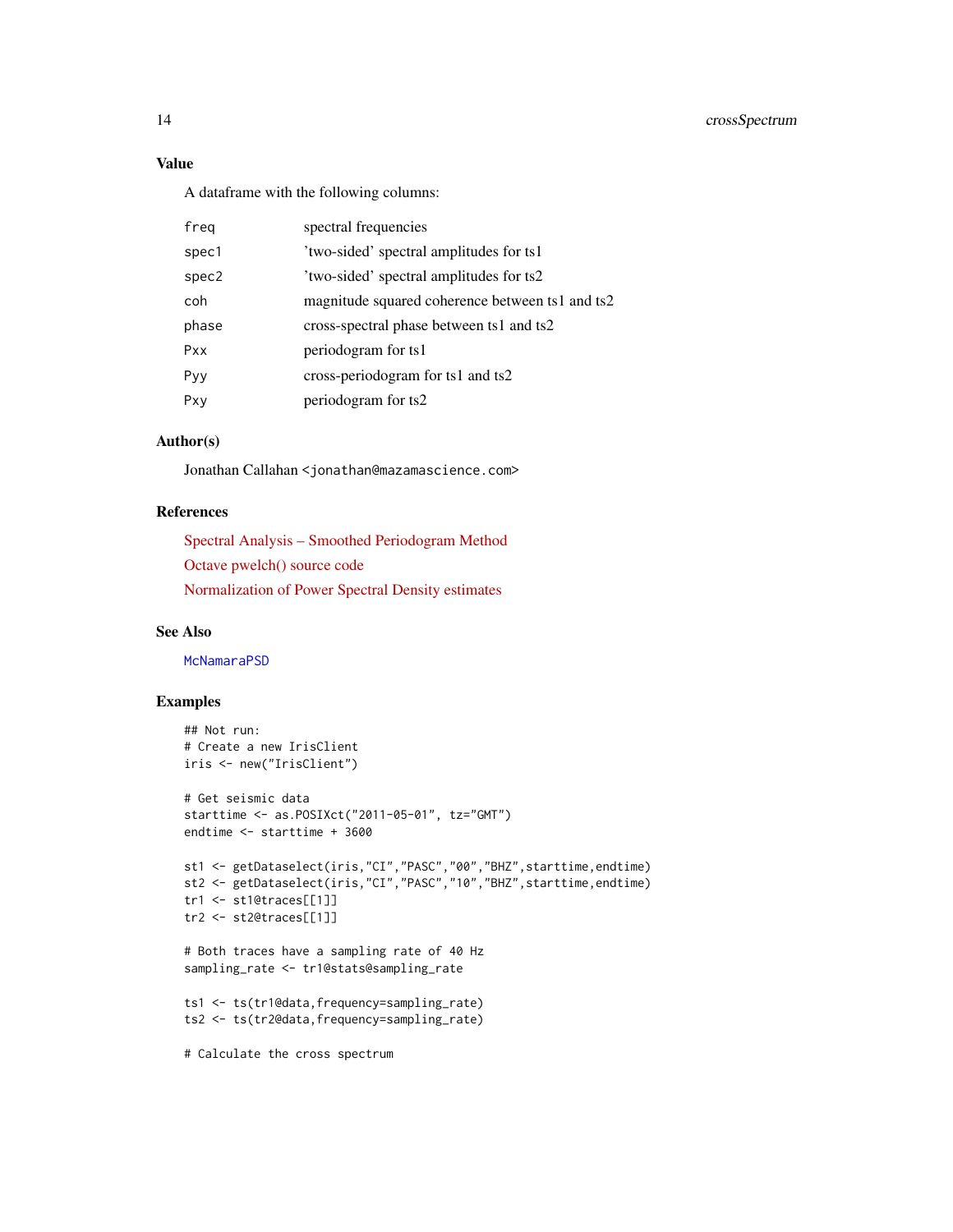#### <span id="page-14-0"></span> $\overline{D}$ DDT  $\overline{D}$

```
DF <- crossSpectrum(ts.union(ts1,ts2),spans=c(3,5,7,9))
# Calculate the transfer function
transferFunction <- DF$Pxy / DF$Pxx
transferAmp <- Mod(transferFunction)
transferPhase <- pracma::mod(Arg(transferFunction) * 180/pi,360)
# 2 rows
layout(matrix(seq(2)))
# Plot
plot(1/DF$freq,transferAmp,type='l',log='x',
     xlab="Period (sec)",
     main="Transfer Function Amplitude")
plot(1/DF$freq,transferPhase,type='l',log='x',
     xlab="Period (sec)", ylab="degrees",
     main="Transfer Function Phase")
# Restore default layout
layout(1)
## End(Not run)
```
<span id="page-14-1"></span>

#### DDT *Apply demean, detrend, cosine taper*

#### Description

The DDT method of Trace objects returns a new Trace where data in the @data slot have been modified. This is typically required before peforming any kind of spectral analysis on the seismic trace.

#### Usage

DDT(x, demean, detrend, taper)

#### Arguments

| x       | a Trace object                                                       |
|---------|----------------------------------------------------------------------|
| demean  | logical specifying whether to deman (default=TRUE)                   |
| detrend | logical specifying whether to detrend (default=TRUE)                 |
| taper   | proportion of the signal to be tapered at each end (default= $0.1$ ) |

# Details

Use taper=0 for no tapering.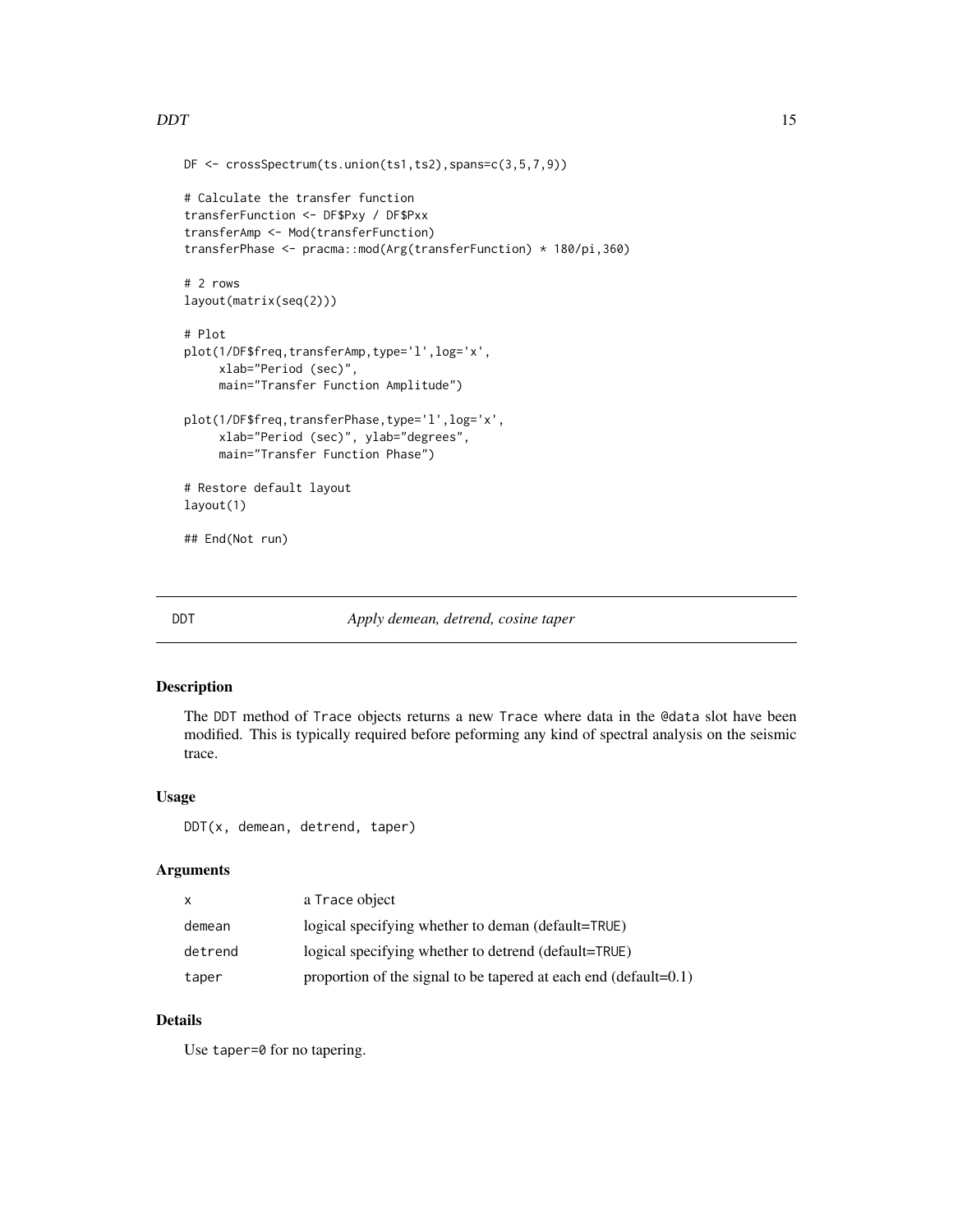16 envelope and the set of the set of the set of the set of the set of the set of the set of the set of the set of the set of the set of the set of the set of the set of the set of the set of the set of the set of the set

# Value

A new Trace object is returned.

# Author(s)

Jonathan Callahan <jonathan@mazamascience.com>

# Examples

```
# Open a connection to IRIS DMC webservices
iris <- new("IrisClient")
# P-wave onset for a big quake
starttime <- as.POSIXct("2010-02-27 06:30:00", tz="GMT")
endtime <- as.POSIXct("2010-02-27 07:00:00", tz="GMT")
st <- getDataselect(iris,"IU","ANMO","00","BHZ",starttime,endtime)
tr <- st@traces[[1]]
trClean <- DDT(tr,TRUE,TRUE,0.1)
layout(matrix(seq(2)))
plot(tr)
abline(h=0,col='gray60')
mtext("Raw",side=3,line=-2,adj=0.05,col='red')
plot(trClean)
abline(h=0,col='gray60')
mtext("Demean - Detrend - Cosine Taper",line=-2,side=3,adj=0.05,col='red')
# Restore default layout
layout(1)
```
envelope *Envelope of a seismic signal*

#### Description

The envelope method of Trace objects returns a Trace whose data have been replaced with the envelope of the seismic signal.

#### Usage

envelope(x)

#### **Arguments**

x a Trace object

<span id="page-15-0"></span>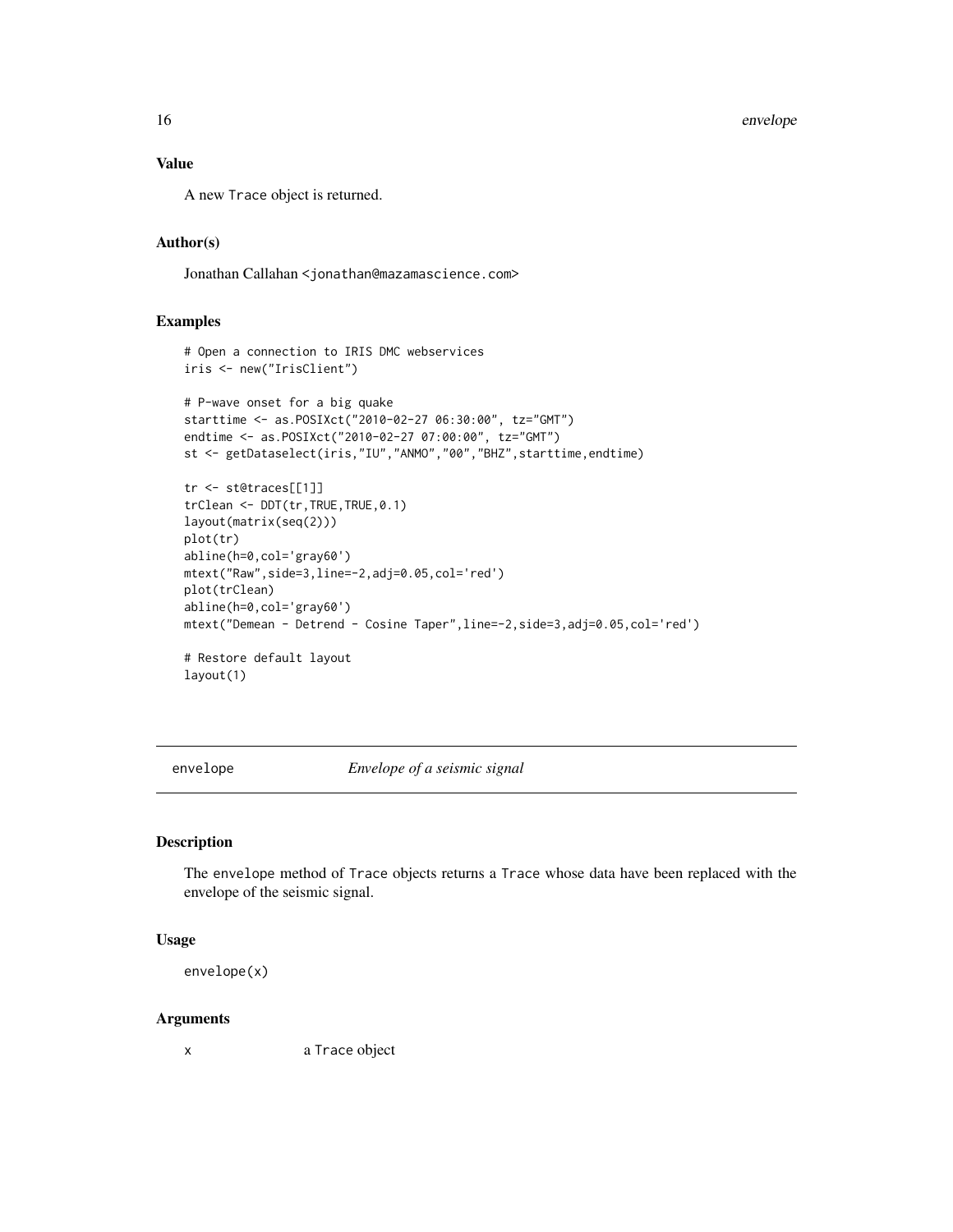#### envelope to the set of the set of the set of the set of the set of the set of the set of the set of the set of the set of the set of the set of the set of the set of the set of the set of the set of the set of the set of t

# Details

Before calculating the envelope, the seismic trace is 'cleaned up' by removing the mean, the trend and by applying a cosine taper. See [DDT](#page-14-1) for more details.

The seismic envelope is defined as:

$$
E(t) = \sqrt{T^2(t) + H^2(t)}
$$

where  $T(t)$  is the seismic trace and  $H(t)$  is the Hilbert transform of  $T(t)$ .

# Value

A Trace whose data have been replaced with the envelope of the seismic signal.

#### Note

This algorithm is adapted from code in the seewave package.

#### Author(s)

Jonathan Callahan <jonathan@mazamascience.com>

# Examples

```
## Not run:
# Open a connection to IRIS DMC webservices
iris <- new("IrisClient")
starttime <- as.POSIXct("2010-02-27 06:00:00", tz="GMT")
endtime <- as.POSIXct("2010-02-27 09:00:00", tz="GMT")
# Get the waveform
st <- getDataselect(iris,"IU","ANMO","00","BHZ",starttime,endtime)
tr <- st@traces[[1]]
# Demean, detrend, cosine taper
tr <- DDT(tr)# Create envelope version of the trace
trenv <- envelope(tr)
# Plot signal data and envelope data
plot(tr@data, type='l', col='gray80')
points(trenv@data, type='l', col='blue')
## End(Not run)
```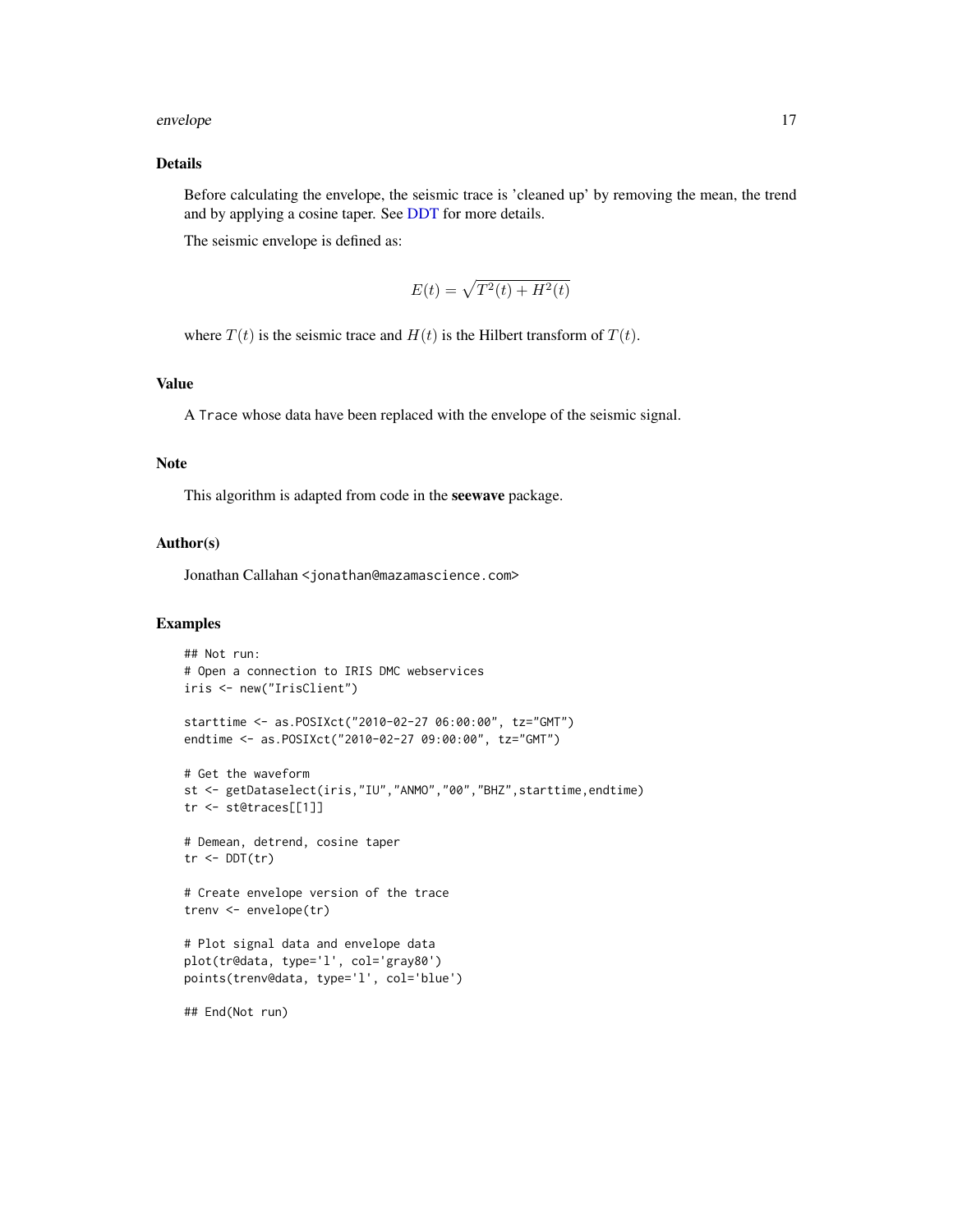<span id="page-17-0"></span>

#### Description

The eventWindow method of Trace uses the picker returned by the STALTA() method to center a window around the the event detected by the picker.

#### Usage

eventWindow(x, picker, threshold, windowSecs)

# Arguments

| X          | a Trace object                                                    |
|------------|-------------------------------------------------------------------|
| picker     | a picker as returned by the STALTA() method applied to this Trace |
| threshold  | the threshold at which the picker is 'triggered'                  |
| windowSecs | the size of the window in secs                                    |

# Details

This utility function uses the trace method triggerOnset() to determine p-wave onset followed by the slice() method to return a new Trace object of the desired size centered *near* the event onset. When no threshold value is supplied, the default value is calculated as:

threshold=quantile(picker,0.999,na.rm=TRUE)

# Value

A new Trace object is returned.

#### Author(s)

Jonathan Callahan <jonathan@mazamascience.com>

#### See Also

[STALTA](#page-69-1), [triggerOnset](#page-79-1)

#### Examples

```
## Not run:
# Open a connection to IRIS DMC webservices
iris <- new("IrisClient")
starttime <- as.POSIXct("2002-04-20", tz="GMT")
```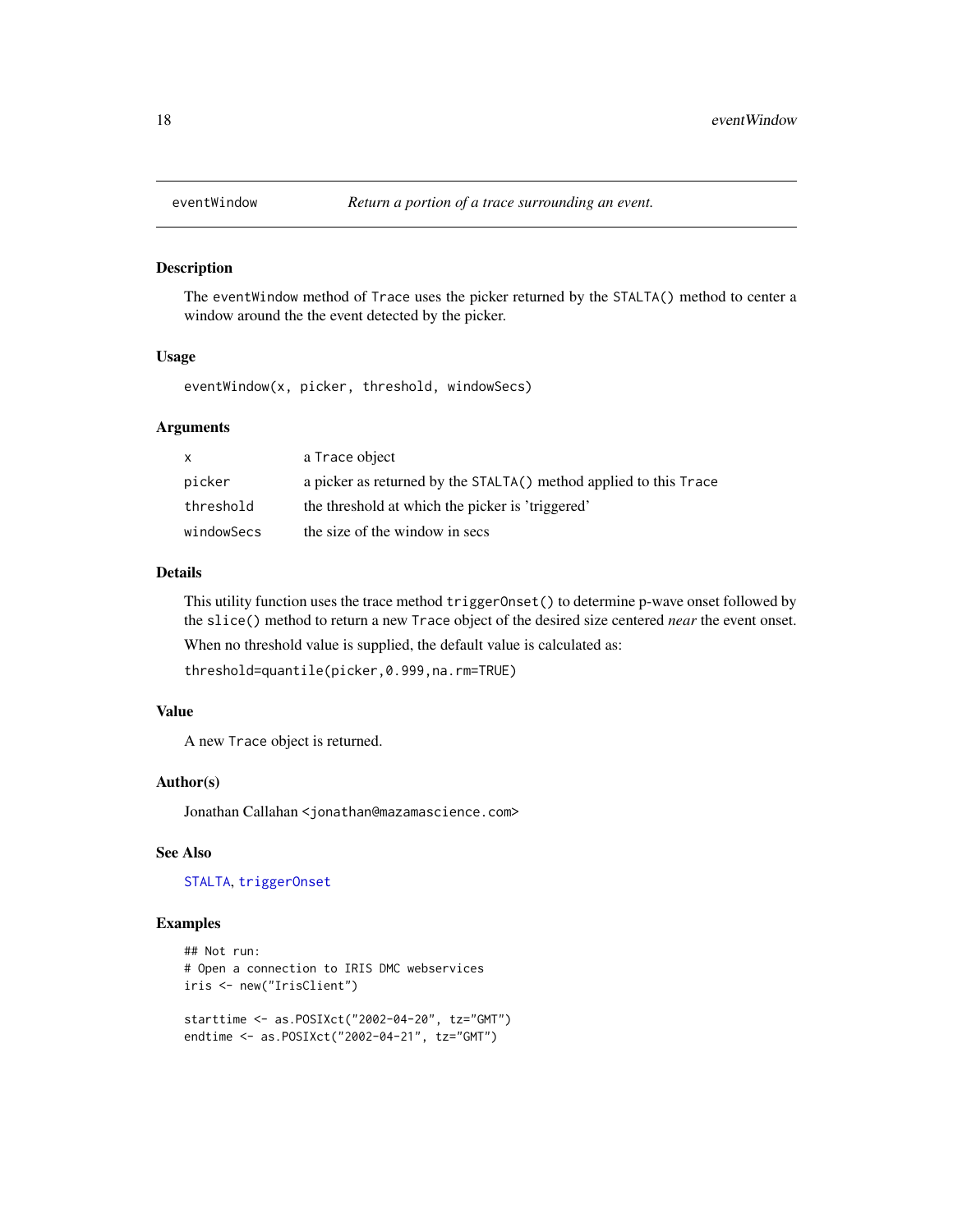# <span id="page-18-0"></span>getAvailability 19

```
# Get the waveform
st <- getDataselect(iris,"US","OXF","","BHZ",starttime,endtime)
# Seismic signal in third trace
tr <- st@traces[[3]]
# Create a picker
picker <- STALTA(tr,3,30)
threshold <- quantile(picker,0.99999,na.rm=TRUE)
# 3 rows
layout(matrix(seq(3)))
# Plot trace and p-wave closeups
closeup1 <- eventWindow(tr,picker,threshold,3600)
closeup2 <- eventWindow(tr,picker,threshold,600)
plot(tr)
plot(closeup1,subsampling=1)
abline(v=length(closeup1)/2, col='red')
plot(closeup2,subsampling=1)
abline(v=length(closeup2)/2, col='red')
# Restore default layout
layout(1)
## End(Not run)
```
<span id="page-18-1"></span>getAvailability *Retrieve Channel metadata from IRIS DMC*

# Description

The getAvailability method obtains channel metadata for available channels from the IRIS DMC station web service and returns it in a dataframe.

#### Usage

getAvailability(obj, network, station, location, channel, starttime, endtime, includerestricted, latitude, longitude, minradius, maxradius)

# Arguments

| obj      | IrisClient object                                         |
|----------|-----------------------------------------------------------|
| network  | character string with the two letter seismic network code |
| station  | character string with the station code                    |
| location | character string with the location code                   |
| channel  | character string with the three letter channel code       |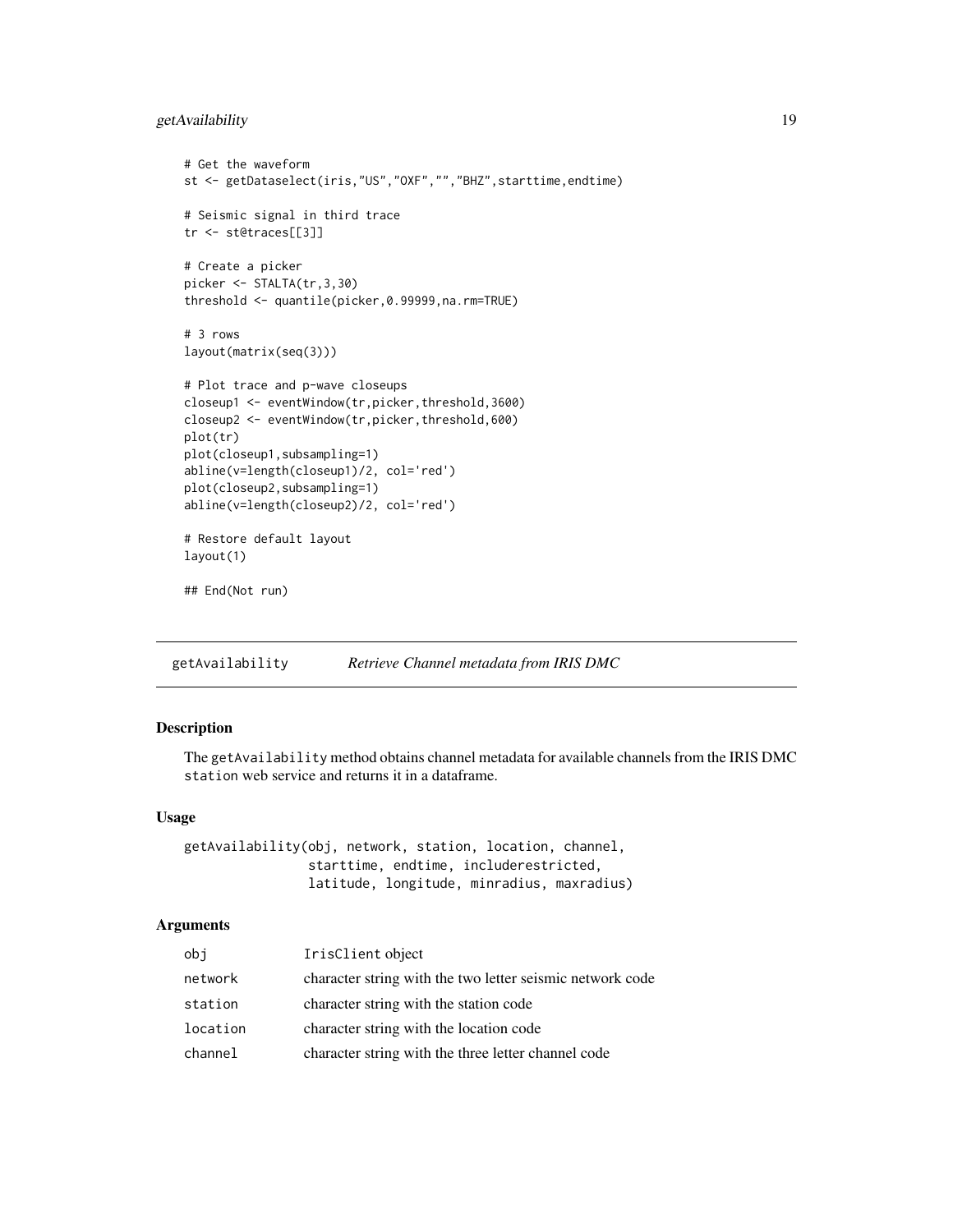| starttime         | POSIX ct class specifying the start time (GMT)                                    |  |
|-------------------|-----------------------------------------------------------------------------------|--|
| endtime           | POSIX ct class specifying the endtime (GMT)                                       |  |
| includerestricted |                                                                                   |  |
|                   | optional logical identifying whether to report on restricted data (default=FALSE) |  |
| latitude          | optional latitude used when specifying a location and radius                      |  |
| longitude         | optional longitude used when specifying a location and radius                     |  |
| minradius         | optional minimum radius used when specifying a location and radius                |  |
| maxradius         | optional maximum radius used when specifying a location and radius                |  |

#### Details

The getAvailability method uses the station web service to obtain data for all available channels that meet the criteria defined by the arguments and returns that data in a dataframe. Each row of the dataframe represents a unique channel-epoch. This method is equivalent to the getChannel method with the following additional parameters attached to the url:

&includeavailability=true&matchtimeseries=true

Each of the arguments network, station, location or channel may contain a valid code or a wildcard expression, e.g. "BH?" or "\*". Empty strings are converted to "\*". Otherwise the ascii string that is used for these values is simply inserted into the web service request URL. (For nonavailable channels use [getUnavailability](#page-39-1).)

For more details see the [web service documentation.](http://service.iris.edu/fdsnws/station/1/)

# Value

A dataframe with the following columns:

network, station, location, channel, latitude, longitude, elevation, depth, azimuth, dip, instrument, scale, scalefreq, scaleunits, samplerate, starttime, endtime, snclId

Rows are ordered by snclId.

The snclId column, eg. "US.OCWA..BHE", is generated as a convenience. It is not part of the normal return from the station web service.

Note: The snclId is not a unique identifier. If the time span of interest crosses an epoch boundary where instrumentation was changed then multiple records (rows) will share the same snclId.

# Author(s)

Jonathan Callahan <jonathan@mazamascience.com>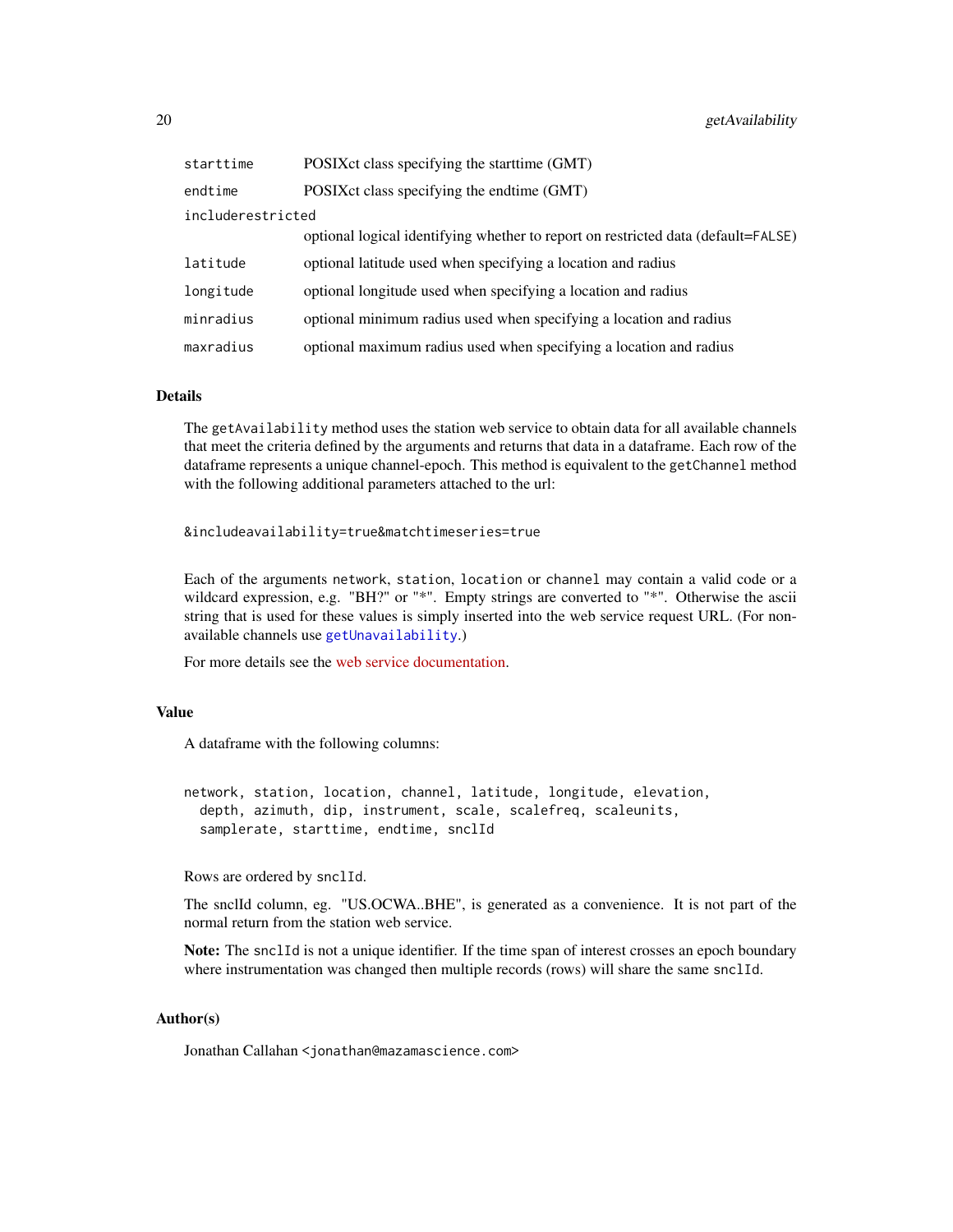# <span id="page-20-0"></span>getChannel 21

#### References

The IRIS DMC station web service:

<http://service.iris.edu/fdsnws/station/1/>

This implementation was inspired by the functionality in the obspy get\_stations() method.

[http://docs.obspy.org/packages/autogen/obspy.clients.fdsn.client.Client.get\\_stat](http://docs.obspy.org/packages/autogen/obspy.clients.fdsn.client.Client.get_stations.html)ions. [html](http://docs.obspy.org/packages/autogen/obspy.clients.fdsn.client.Client.get_stations.html)

#### See Also

[IrisClient-class](#page-44-1), [getChannel](#page-20-1), [getUnavailability](#page-39-1)

#### Examples

```
# Open a connection to IRIS DMC webservices
iris <- new("IrisClient")
# Date of Nisqually quake
starttime <- as.POSIXct("2001-02-28",tz="GMT")
endtime <- starttime + 2*24*3600
# Use getEvent web service to retrieve events in this time period
events <- getEvent(iris,starttime,endtime,6.0)
events
# biggest event is Nisqually
eIndex <- which(events$magnitude == max(events$magnitude))
e <- events[eIndex[1],]
# Find all BHZ channels collecting data at the time of the quake and within
# 5 degrees of the quake epicenter
channels <- getAvailability(iris,"*","*","*","BHZ",starttime,endtime,
                            lat=e$latitude,long=e$longitude,maxradius=5)
channels
```
<span id="page-20-1"></span>getChannel *Retrieve Channel metadata from IRIS DMC*

#### Description

The getChannel method obtains channel metadata from the IRIS DMC station web service and returns it in a dataframe.

# Usage

getChannel(obj, network, station, location, channel, starttime, endtime, includerestricted, latitude, longitude, minradius, maxradius)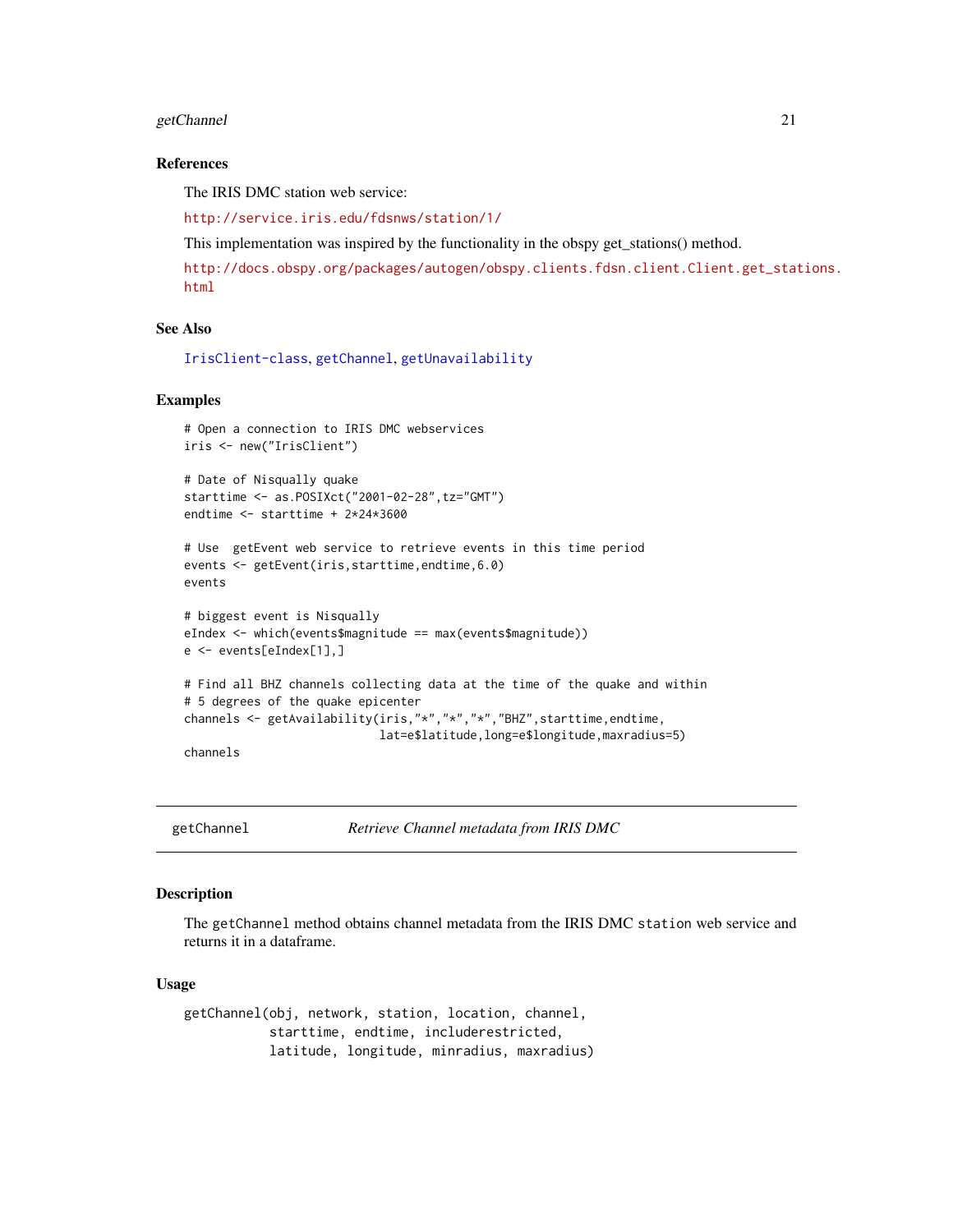#### Arguments

| obi               | IrisClient object                                                  |  |
|-------------------|--------------------------------------------------------------------|--|
| network           | character string with the two letter seismic network code          |  |
| station           | character string with the station code                             |  |
| location          | character string with the location code                            |  |
| channel           | character string with the three letter channel code                |  |
| starttime         | POSIX ct class specifying the start time (GMT)                     |  |
| endtime           | POSIX ct class specifying the endtime (GMT)                        |  |
| includerestricted |                                                                    |  |
|                   | optional logical identifying whether to report on restricted data  |  |
| latitude          | optional latitude used when specifying a location and radius       |  |
| longitude         | optional longitude used when specifying a location and radius      |  |
| minradius         | optional minimum radius used when specifying a location and radius |  |
| maxradius         | optional maximum radius used when specifying a location and radius |  |

# Details

The getChannel method uses the station web service to obtain data for all channels that meet the criteria defined by the arguments and returns that data in a dataframe. Each row of the dataframe represents a unique channel-epoch.

Each of the arguments network, station, location or channel may contain a valid code or a wildcard expression, e.g. "BH?" or "\*". Empty strings are converted to "\*". Otherwise the ascii string that is used for these values is simply inserted into the web service request URL.

For more details see the [webservice documentation.](http://service.iris.edu/fdsnws/station/1/)

# Value

A dataframe with the following columns:

```
network, station, location, channel, latitude, longitude, elevation,
  depth, azimuth, dip, instrument, scale, scalefreq, scaleunits,
  samplerate, starttime, endtime, snclId
```
Rows are ordered by snclId.

The snclId column, eg. "US.OCWA..BHE", is generated as a convenience. It is not part of the normal return from the station web service.

Note: The snclIds is not a unique identifier. If the time span of interest crosses an epoch boundary where instrumentation was changed then multiple records (rows) will share the same snclId.

# Author(s)

Jonathan Callahan <jonathan@mazamascience.com>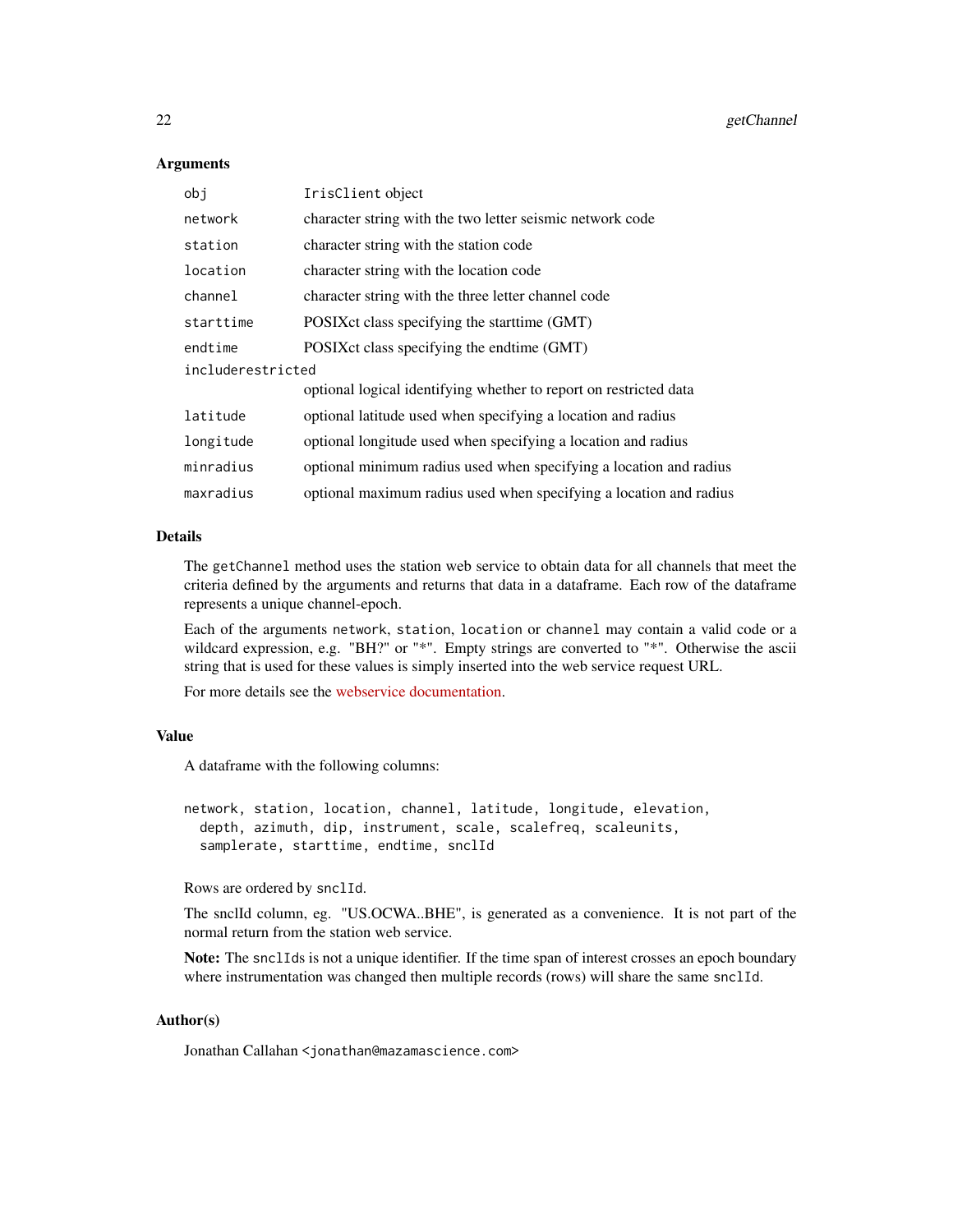# <span id="page-22-0"></span>getDataselect 23

#### References

The IRIS DMC station webservice:

<http://service.iris.edu/fdsnws/station/1/>

This implementation was inspired by the functionality in the obspy get\_stations() method.

[http://docs.obspy.org/packages/autogen/obspy.clients.fdsn.client.Client.get\\_stat](http://docs.obspy.org/packages/autogen/obspy.clients.fdsn.client.Client.get_stations.html)ions. [html](http://docs.obspy.org/packages/autogen/obspy.clients.fdsn.client.Client.get_stations.html)

#### See Also

[IrisClient-class](#page-44-1), [getAvailability](#page-18-1), [getUnavailability](#page-39-1)

#### Examples

```
# Open a connection to IRIS DMC webservices
iris <- new("IrisClient")
```

```
# Date of Nisqually quake
starttime <- as.POSIXct("2001-02-28",tz="GMT")
endtime <- starttime + 2*24*3600
```

```
# Use the getEvent web service to determine what events happened in this time period
events <- getEvent(iris,starttime,endtime,6.0)
events
```

```
# biggest event is Nisqually
eIndex <- which(events$magnitude == max(events$magnitude))
e <- events[eIndex[1],]
```

```
# Which stations in the US network are within 5 degrees of the quake epicenter?
stations <- getStation(iris,"US","*","*","BHZ",starttime,endtime,
                       lat=e$latitude,long=e$longitude,maxradius=5)
```
stations

```
# Get some detailed information on any BHZ channels at the "Octopus Mountain" station
channels <- getChannel(iris,"US","OCWA","*","BHZ",starttime,endtime)
channels
```
<span id="page-22-1"></span>getDataselect *Retrieve seismic data from IRIS DMC*

# Description

The getDataselect method makes a request of the IRIS DMC dataselect webservice and returns a Stream object in which individual Traces have been sorted by start time.

#### Usage

```
getDataselect(obj, network, station, location, channel,
            starttime, endtime, quality, repository, inclusiveEnd, ignoreEpoch)
```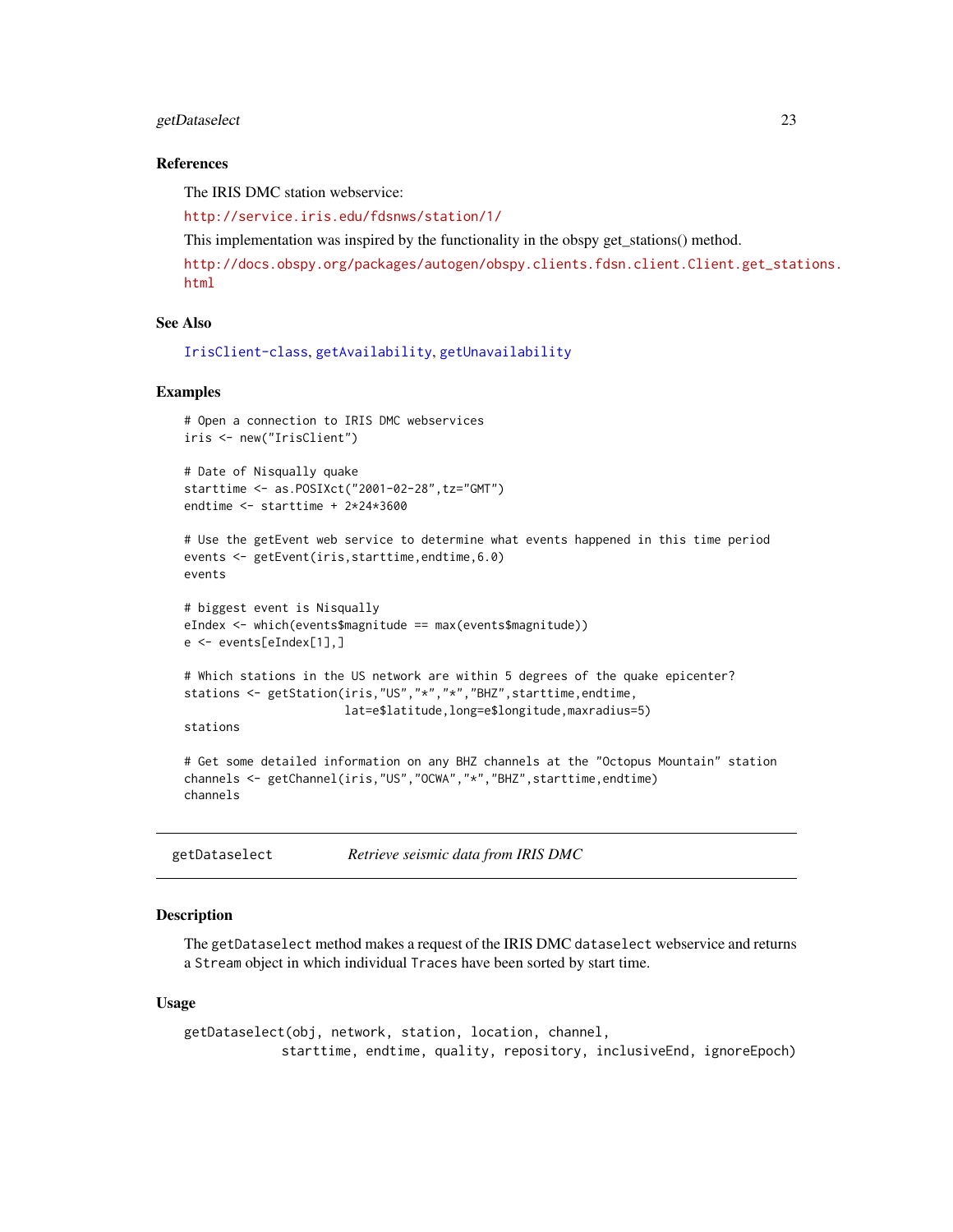# Arguments

| obi          | IrisClient object                                                                                                                                                                                                                                    |
|--------------|------------------------------------------------------------------------------------------------------------------------------------------------------------------------------------------------------------------------------------------------------|
| network      | character string with the two letter seismic network code                                                                                                                                                                                            |
| station      | character string with the station code                                                                                                                                                                                                               |
| location     | character string with the location code                                                                                                                                                                                                              |
| channel      | character string with the three letter channel code                                                                                                                                                                                                  |
| starttime    | POSIX ct class specifying the start time (GMT)                                                                                                                                                                                                       |
| endtime      | POSIX ct class specifying the endtime (GMT)                                                                                                                                                                                                          |
| quality      | optional character string identifying the quality. IRIS webservices defaults to<br>quality= $"M"$ .                                                                                                                                                  |
| repository   | optional character string identifying whether to exclusively search primary archive<br>or realtime collection buffers. Acceptable values are "primary" or "realtime". If<br>not specified, IRIS webservices defaults to searching both repositories. |
| inclusiveEnd | optional logical determining whether the endtime is inclusive (default = TRUE)                                                                                                                                                                       |
| ignoreEpoch  | optional logical defining behavior when multiple epochs are encountered (de-<br>$fault = FALSE)$                                                                                                                                                     |

# Details

This is the primary method for retrieving seismic data. Data requests are made through the dataselect webservice and returned data are parsed using the internal miniseed2Stream() function.

If the location argument contains an empty string to specify a 'blank' location code, a location code of "--" will be used in the dataselect request URL. (See [dataselect documentation.](http://service.iris.edu/fdsnws/dataselect/1/))

If inclusiveEnd=FALSE, then getDataselect will subtract 0.000001 seconds from the endtime before passing the value to the dataselect webservice. An endtime of, e.g., as.POSIXct("2016-01-03", tz="GMT") will be passed into dataselect as end=2016-01-02T23:59:59.999999. A data sample at time 2016-01-03T00:00:00 will not be returned unless inclusiveEnd=TRUE.

Error returns from the webservice will stop evaluation and generate an error message.

Sometimes the station webservice will return multiple records for the same SNCL, each with a different scale or starttime. These represent different *epochs* with potentially different metadata parameters for the SNCL and, by default, will cause a 'Multiple epochs' error message to be generated.

Handling all possible metadata differences so that the data may be merged is beyond the scope of this package. Instead, to avoid errors, users may specify ignoreEpoch=TRUE in which case the very first SNCL-epoch encountered will be used and all others will be discarded.

#### Value

A new Stream object is returned.

#### Author(s)

Jonathan Callahan <jonathan@mazamascience.com>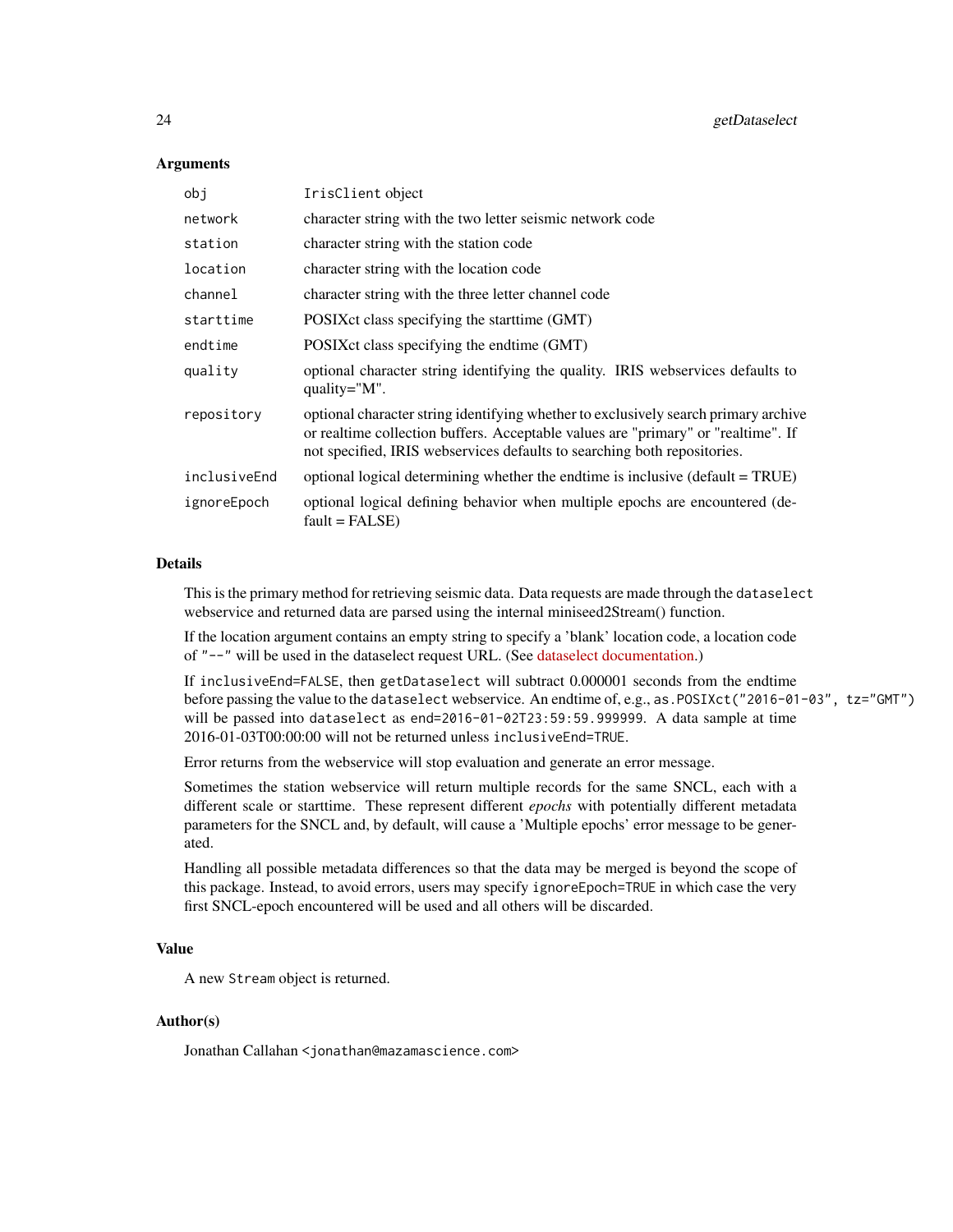#### <span id="page-24-0"></span>getDistaz 25

# References

The IRIS DMC dataselect webservice:

<http://service.iris.edu/fdsnws/dataselect/1/>

This implementation is similar in functionality to the obspy dataselect function:

[http://docs.obspy.org/\\_modules/obspy/clients/fdsn/client.html#Client.dataselect](http://docs.obspy.org/_modules/obspy/clients/fdsn/client.html#Client.dataselect)

#### See Also

[getSNCL](#page-33-1), [IrisClient-class](#page-44-1)

# Examples

```
## Not run:
# Open a connection to IRIS DMC webservices
iris <- new("IrisClient")
# Use getDataselect to request data for II.JTS.00.BHZ
starttime <- as.POSIXct("2001-02-28",tz="GMT")
endtime <- as.POSIXct("2001-03-01",tz="GMT")
st <- getDataselect(iris, "II","JTS","00","BHZ",starttime, endtime,
                    inclusiveEnd=FALSE,ignoreEpoch=TRUE)
# Display structure of trace(s)
str(st)
# Plot trace
plot(st)
## End(Not run)
```
getDistaz *Retrieve great circle distance information from IRIS DMC*

#### Description

The getDistaz method obtains great circle distance data from the IRIS DMC distaz web service.

# Usage

```
getDistaz(obj, latitude, longitude, staLatitude, staLongitude)
```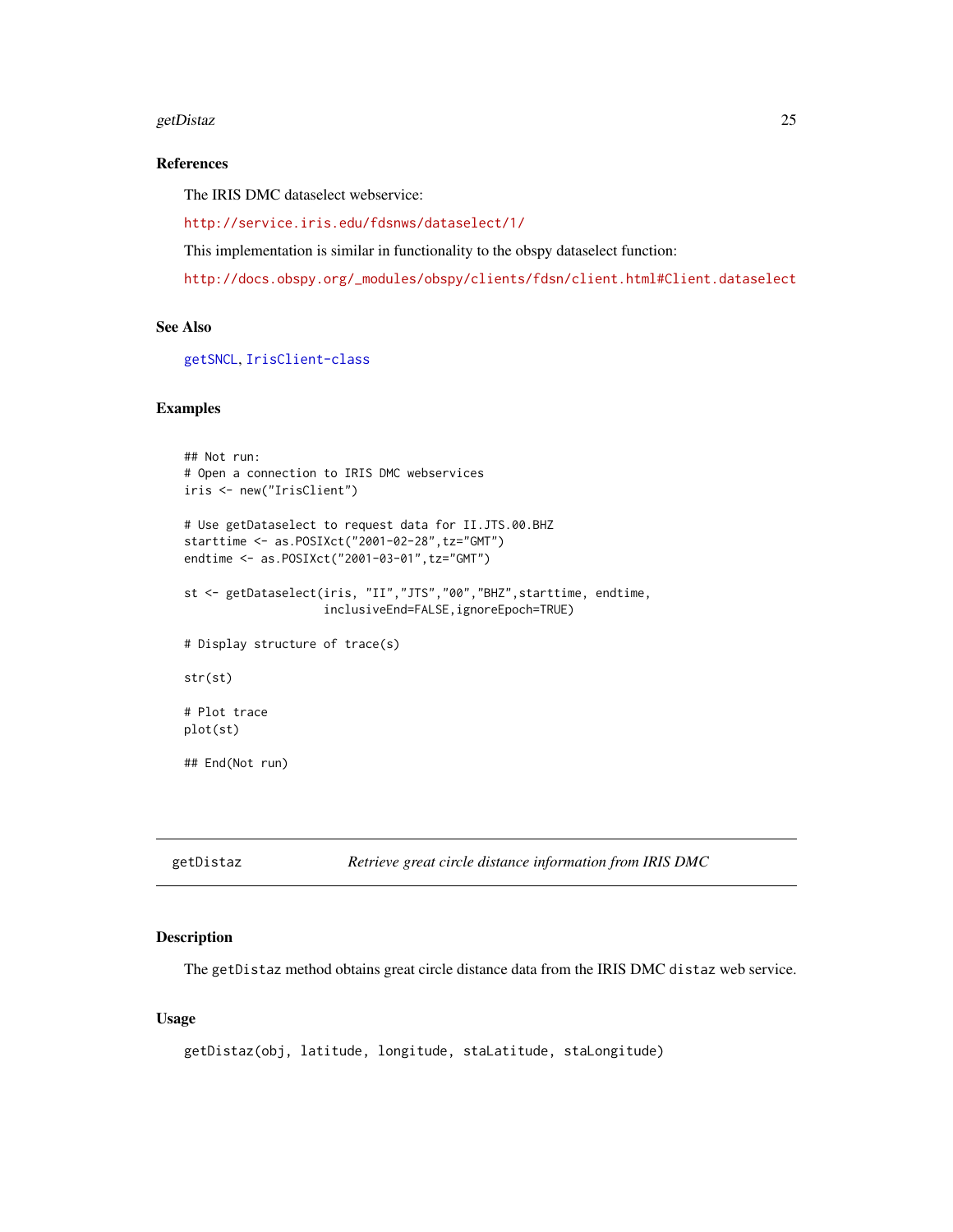26 getDistaz

#### Arguments

| obi          | an IrisClient object         |
|--------------|------------------------------|
| latitude     | latitude of seismic event    |
| longitude    | longitude of seismic event   |
| staLatitude  | latitude of seismic station  |
| staLongitude | longitude of seismic station |

# Details

The distance-azimuth service will calculate the great-circle angular distance, azimuth, and back azimuth between two geographic coordinate pairs. Azimuth and back azimuth are measured clockwise from North.

# Value

A dataframe with the following columns:

ellipsoid.semiMajorAxis, ellipsoid.flattening, ellipsoid.name, fromlat, fromlon, tolat, tolon, azimuth,backAzimuth, distance, distanceMeters

Where fromlat is the event latitude, fromlon is the event longitude, tolat is the station latitude, and tolon is the station longitude. azimuth, backAzimuth, and distance are measured in degrees. distanceMeters is distance in meters. ellipsoid.semiMajorAxis, ellipsoid.flattening, and ellipsoid.name refer to the World Geodetic System standard coordinate system version used to correct for ellipticity when converting to geocentric latitudes.

Only a single row is returned.

#### Author(s)

Jonathan Callahan <jonathan@mazamascience.com>

# References

The IRIS DMC distaz webservice:

<http://service.iris.edu/irisws/distaz/1/>

# See Also

[IrisClient-class](#page-44-1)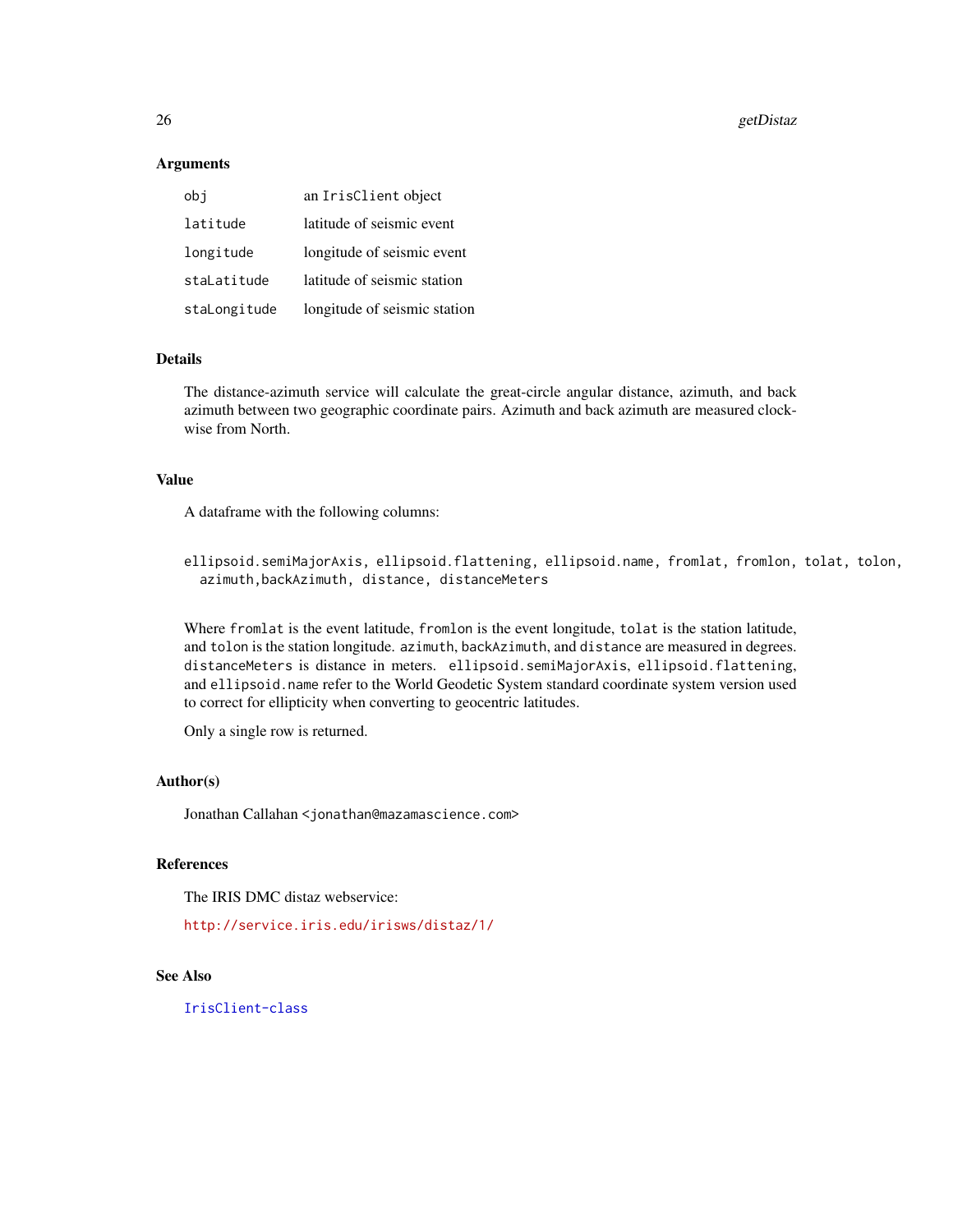<span id="page-26-0"></span>

#### **Description**

The getEvalresp method obtains instrument response data from the IRIS DMC evalresp webservice.

# Usage

getEvalresp(obj, network, station, location, channel, time, minfreq, maxfreq, nfreq, units, output)

# Arguments

| obj      | an IrisClient object                                                   |
|----------|------------------------------------------------------------------------|
| network  | character string with the two letter seismic network code              |
| station  | character string with the station code                                 |
| location | character string with the location code                                |
| channel  | character string with the three letter channel code                    |
| time     | POSIXct class specifying the time at which response is evaluated (GMT) |
| minfreq  | optional minimum frequency at which response will be evaluated         |
| maxfreq  | optional maximum frequency at which response will be evaluated         |
| nfreq    | optional number of frequencies at which response will be evaluated     |
| units    | optional code specifying unit conversion                               |
| output   | optional code specifying output type (default="fap")                   |
|          |                                                                        |

#### Details

The evalresp webservice responds to requests with data that can be used to remove instrument response from a seismic signal.

Each of network, station or channel should contain a valid code without wildcards. The ascii string that is used for these values is simply passed through to evalresp.

If the location argument contains an empty string to specify a 'blank' location code, a location code of "--" will be used in the dataselect request URL. (See [dataselect documentation.](http://service.iris.edu/fdsnws/dataselect/1/))

The response from evalresp is converted into a dataframe with rows in order of increasing frequency.

#### Value

For output="fap", a dataframe with columns named:

freq, amp, phase

For output="cs", a dataframe with columns named:

freq, real, imag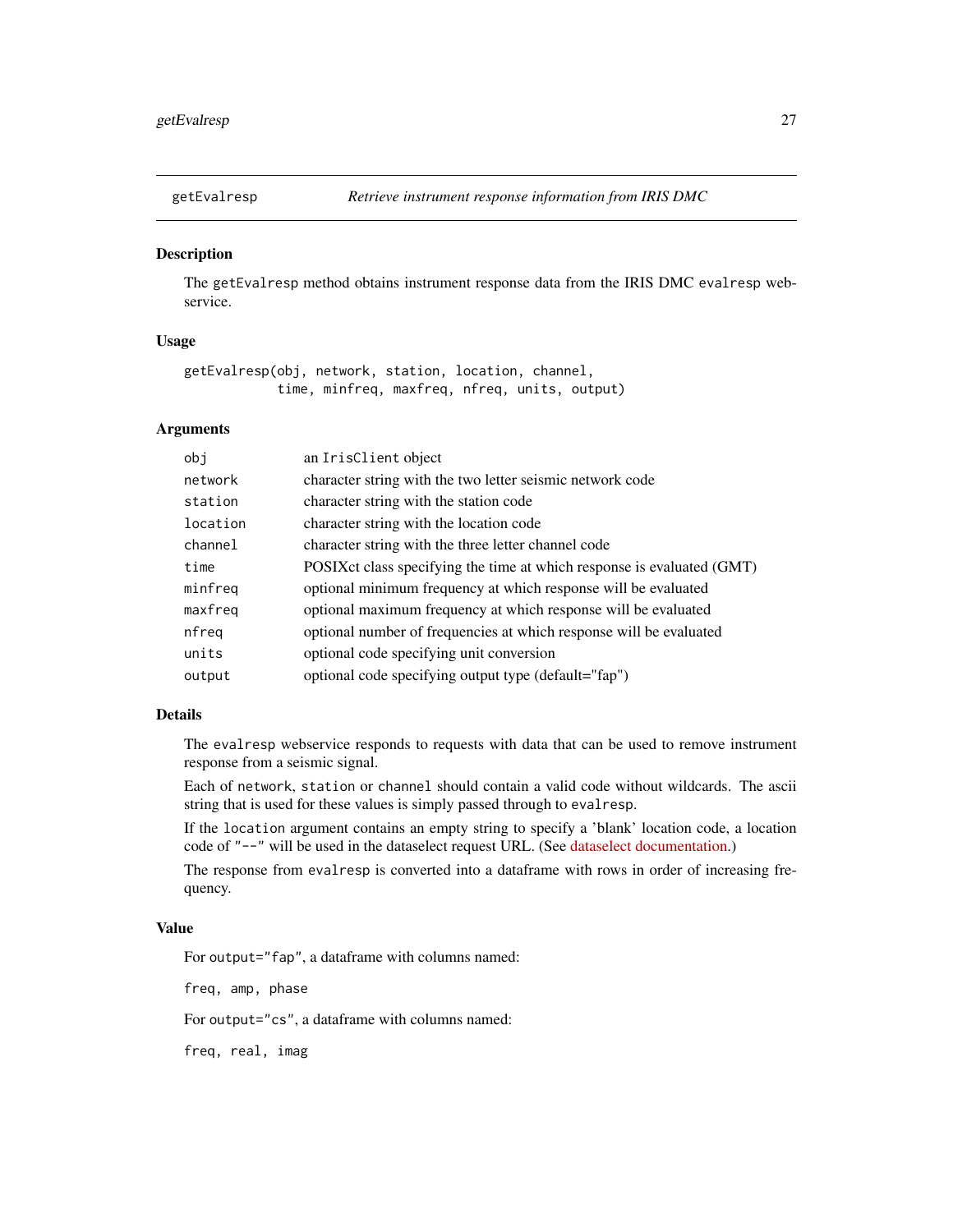#### <span id="page-27-0"></span>28 getEvent

# Author(s)

Jonathan Callahan <jonathan@mazamascience.com>

# References

The IRIS DMC evalresp webservice:

<http://service.iris.edu/irisws/evalresp/1/>

# See Also

[IrisClient-class](#page-44-1),

getEvent *Retrieve seismic event information from IRIS DMC*

# Description

The getEvent method obtains seismic event data from the IRIS DMC event webservice.

# Usage

```
getEvent(obj, starttime, endtime, minmag, maxmag, magtype,
        mindepth, maxdepth)
```
#### Arguments

| obi       | an IrisClient object                                                       |
|-----------|----------------------------------------------------------------------------|
| starttime | POSIX ct class limiting results to events occurring after start time (GMT) |
| endtime   | POSIX ct class limiting results to events occurring before endtime (GMT)   |
| minmag    | optional minimum magnitude                                                 |
| maxmag    | optional maximum magnitude                                                 |
| magtype   | optional magnitude type                                                    |
| mindepth  | optional minimum depth (km)                                                |
| maxdepth  | optional maximum depth (km)                                                |

#### Details

The getEvent method uses the event web service to obtain data for all events that meet the criteria defined by the arguments and returns that data in a dataframe. Each row of the dataframe represents a unique event.

getEvent calls to the IRIS event webservice now go to https://earthquake.usgs.gov/fdsnws/event/1/.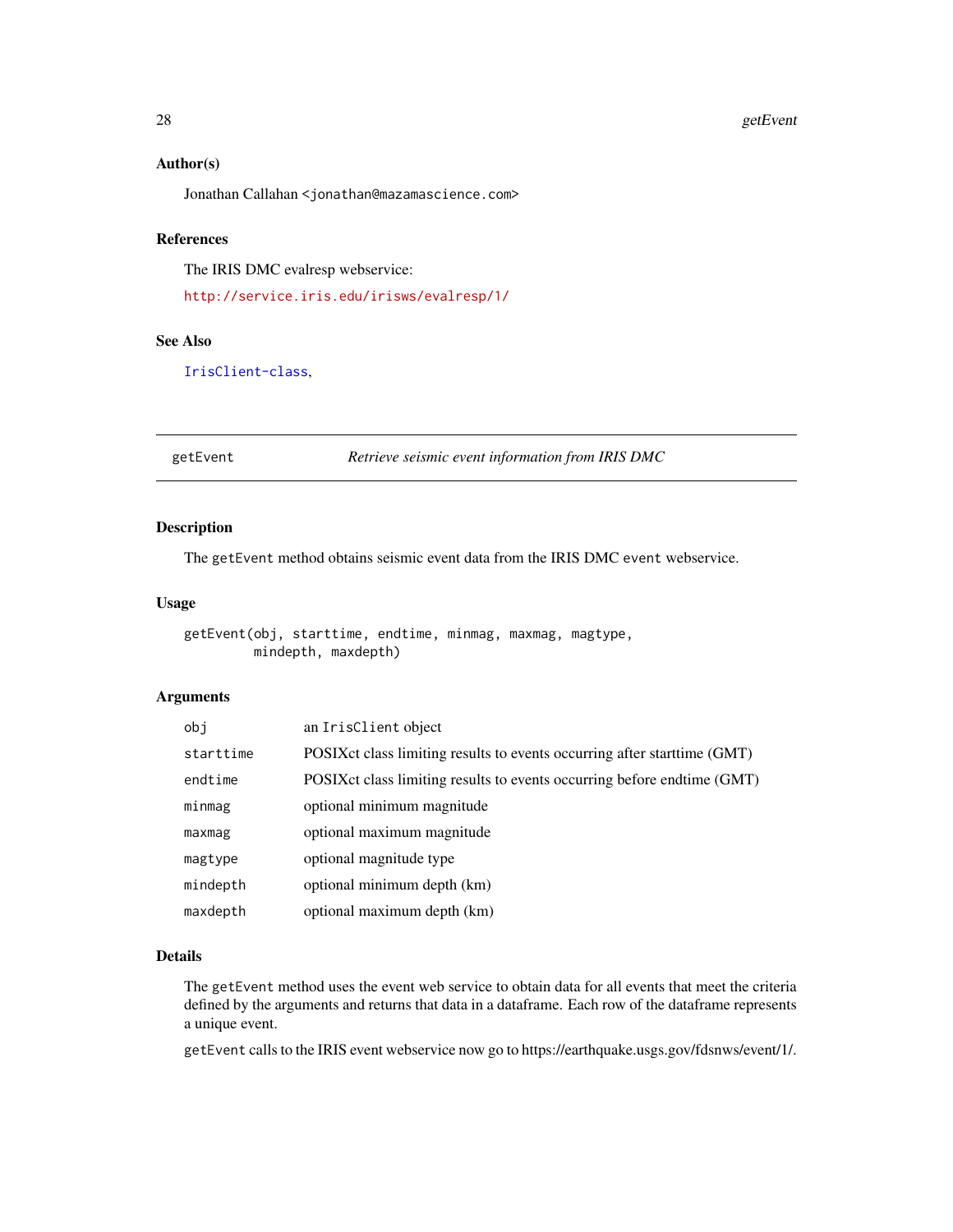#### getEvent 29

# Value

A dataframe with the following columns:

eventId ,time, latitude, longitude, depth, author, cCatalog, contributor, contributorId, magType, magnitude, magAuthor, eventLocationName

Rows are ordered by time.

NOTE: column names are identical to the names returned from the event web service with the exception of "latitude" for "lat" and "longitude" for "lon". The longer names are used for internal consistency – all other web services return columns named "latitude" and "longitude".

#### Author(s)

Jonathan Callahan <jonathan@mazamascience.com>

# References

The IRIS DMC event webservice:

<http://service.iris.edu/fdsnws/event/1/>

The USGS event webservice: <https://earthquake.usgs.gov/fdsnws/event/1/>

# See Also

[IrisClient-class](#page-44-1),

#### Examples

```
## Not run:
# NOTE: 'maps' and 'mapdata' packages must be installed
require(maps)
require(mapdata)
```

```
# Open a connection to IRIS DMC webservices
iris <- new("IrisClient")
```

```
# Get events > mag 5.0 over a week in June of 2012
starttime <- as.POSIXct("2012-06-21", tz="GMT")
endtime \le starttime + 3600 \star 24 \star 7
events <- getEvent(iris, starttime, endtime, minmag=5.0)
```

```
# Look at all events
print(paste(nrow(events),"earthquakes found with magnitude > 5.0"))
```

```
# Plot events on a map
map('world')
points(events$longitude, events$latitude, pch=16, cex=1.5, col='red')
labels <- paste(" ", as.character(round(events$magnitude,1)), sep="")
text(events$longitude, events$latitude, labels=labels, pos=4, cex=1.2, col='red3')
```
## End(Not run)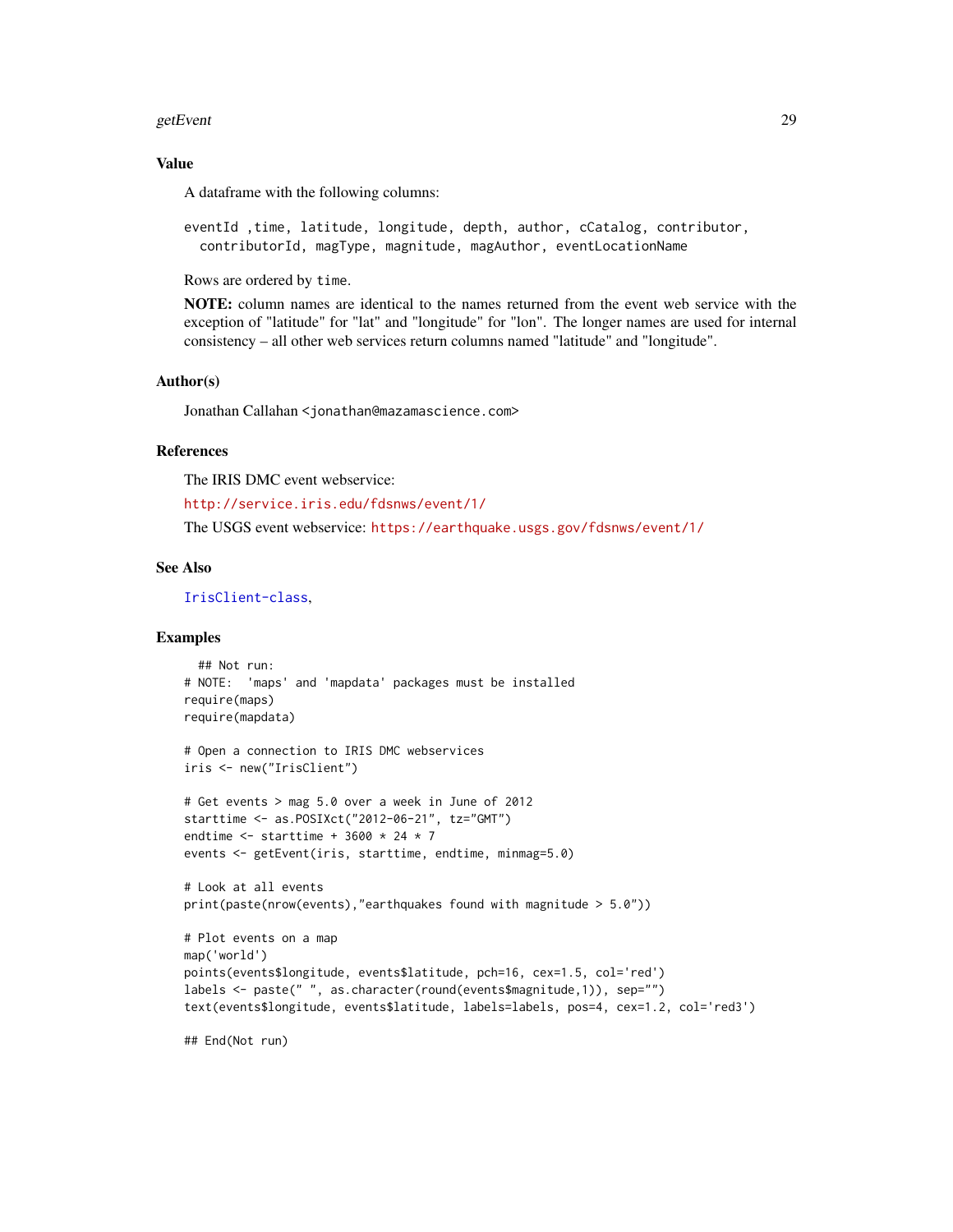<span id="page-29-0"></span>

#### Description

The getGaps method calculates data dropouts that occur within the requested time range associated with a Stream.

A Stream object returned by [getDataselect](#page-22-1) contains a list of individual Trace objects, each of which is guaranteed to contain a continuous array of data in each Trace@data slot. Each TraceHeader also contains a starttime and an endtime defining a period of uninterrupted data collection.

Data dropouts are determined by examining the requestedStartime and requestedEndtime slots associated with the Stream and the starttime and endtime slots found in the each TraceHeader.

#### Usage

getGaps(x, min\_gap)

#### Arguments

|         | Stream object                                                                |
|---------|------------------------------------------------------------------------------|
| min_gap | minimum gap (sec) below which gaps will be ignored (default=1/sampling_rate) |

#### Details

This method first checks the SNCL id of each Trace to make sure they are identical and generates an error if they are not. Mismatches in the sampling\_rate will also generate an error.

The data gaps (in seconds) within a Stream are determined and the associated sampling\_rate is used to calculate the number of missing values in each gap. The length of the gaps and nsamples vectors in the returned list will be one more than the number of Traces (inital gap + gaps between  $traces + final gap$ ).

Gaps smaller than min\_gap are set to 0. Values of min\_gap smaller than 1/sampling\_rate will be ignored and the default value will be used instead.

Overlaps will appear as gaps with negative values.

#### Value

A list is returned with the following elements:

- gaps numeric vector of data gaps within a Stream
- nsamples number of missing samples associated with each gap

#### Author(s)

Jonathan Callahan <jonathan@mazamascience.com>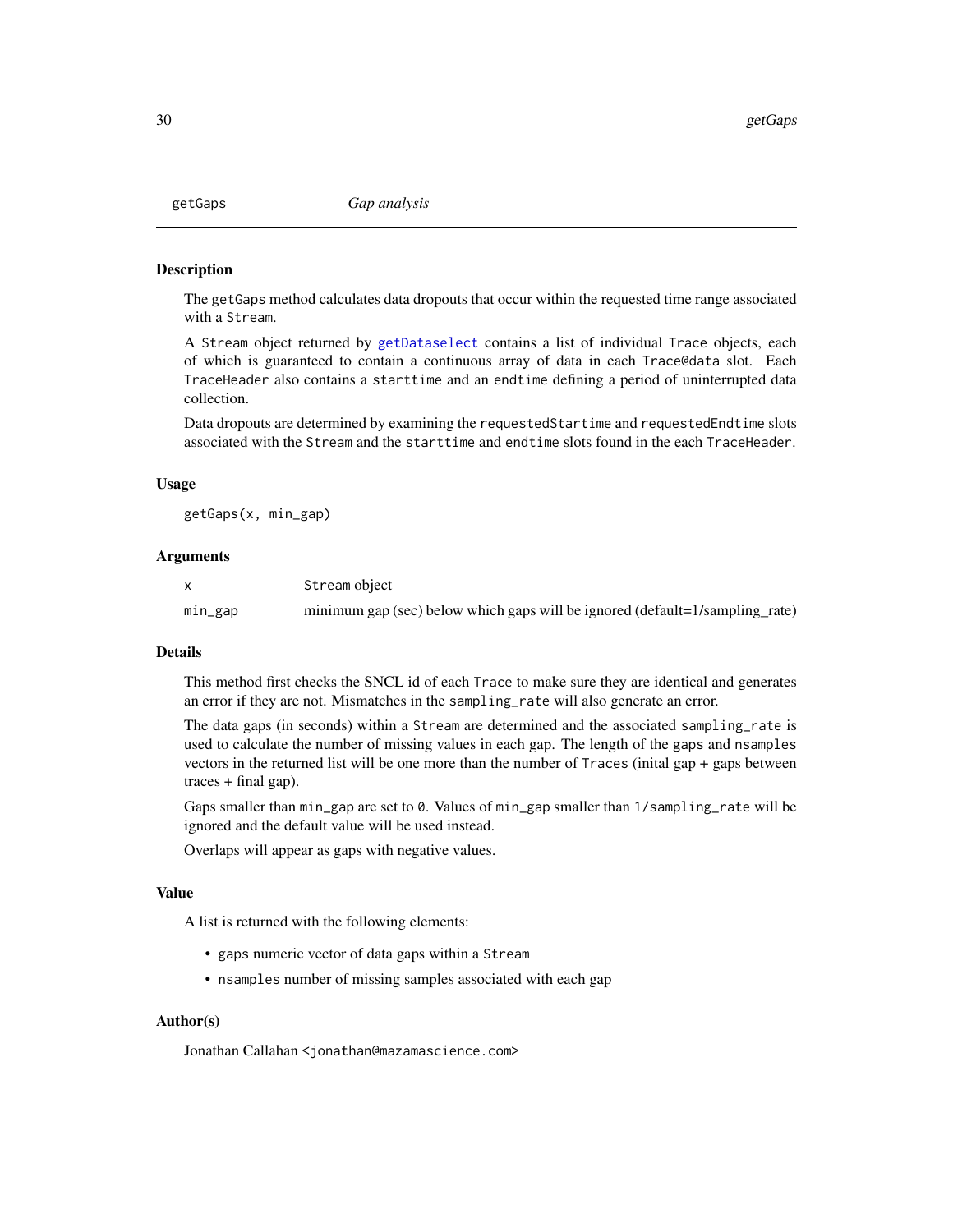# <span id="page-30-0"></span>getNetwork 31

#### Examples

```
## Not run:
# Open a connection to IRIS DMC webservices
iris <- new("IrisClient")
starttime <- as.POSIXct("2012-01-24", tz="GMT")
endtime <- as.POSIXct("2012-01-25", tz="GMT")
# Get the waveform
st <- getDataselect(iris,"AK","PIN","","BHZ",starttime,endtime)
# Save the gap analysis in a variable
gapInfo <- getGaps(st)
# See what information is availble
names(gapInfo)
# Look at a histogram of data dropouts
hist(gapInfo$nsamples, breaks=50,
     main="Data Gaps in AK.PIN..BHZ Jan 24, 2012",
     xlab="number of missing samples per gap")
## End(Not run)
```
getNetwork *Retrieve Network metadata from IRIS DMC*

#### Description

The getNetwork method obtains network metadata from the IRIS DMC station web service and returns it in a dataframe.

# Usage

getNetwork(obj, network, station, location, channel, starttime, endtime, includerestricted, latitude, longitude, minradius, maxradius)

#### Arguments

| obj       | IrisClient object                                         |
|-----------|-----------------------------------------------------------|
| network   | character string with the two letter seismic network code |
| station   | character string with the station code                    |
| location  | character string with the location code                   |
| channel   | character string with the three letter channel code       |
| starttime | POSIX ct class specifying the start time (GMT)            |
| endtime   | POSIX ct class specifying the endtime (GMT)               |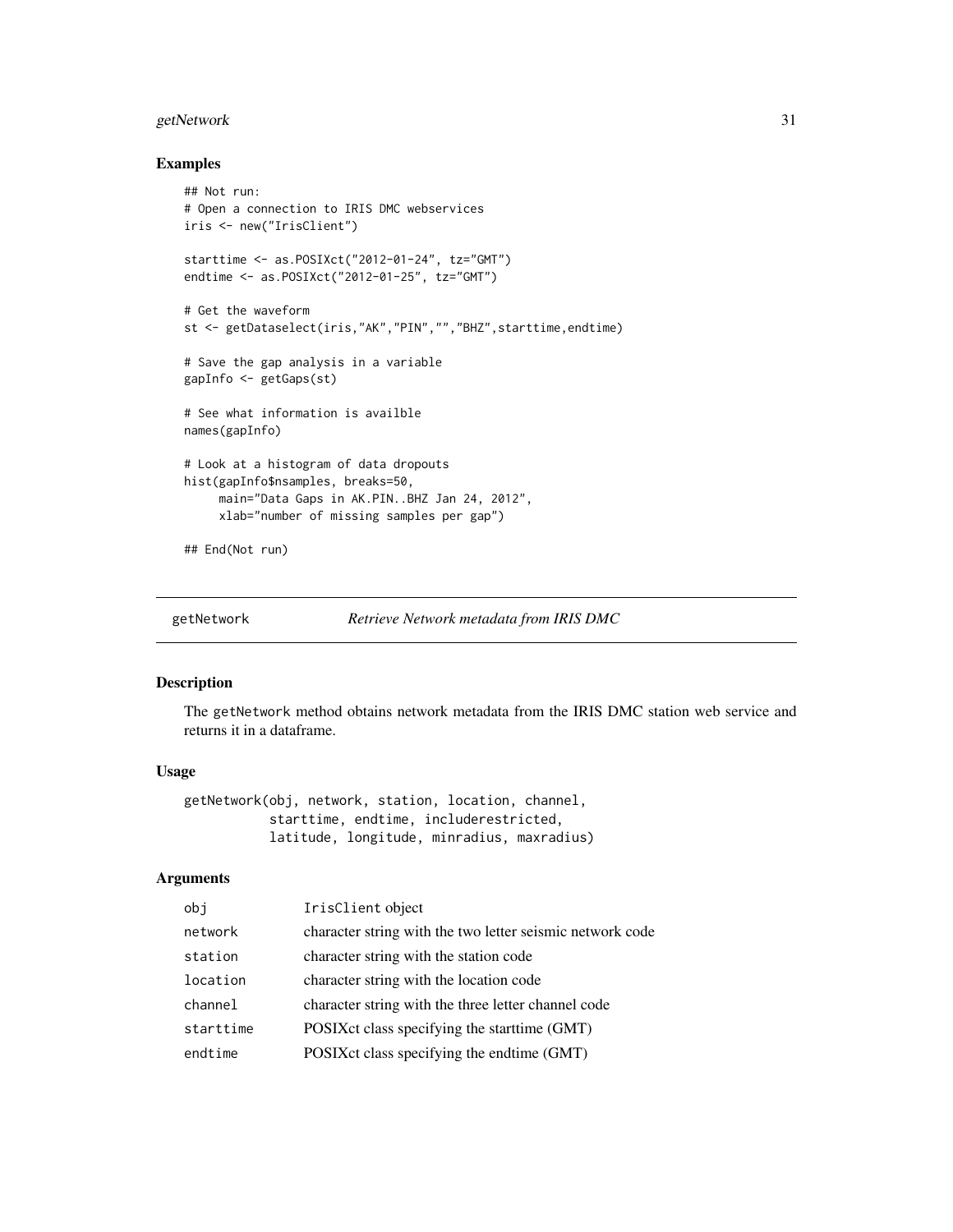| includerestricted |                                                                                   |
|-------------------|-----------------------------------------------------------------------------------|
|                   | optional logical identifying whether to report on restricted data (default=FALSE) |
| latitude          | optional latitude used when specifying a location and radius                      |
| longitude         | optional longitude used when specifying a location and radius                     |
| minradius         | optional minimum radius used when specifying a location and radius                |
| maxradius         | optional maximum radius used when specifying a location and radius                |

#### Details

The getNetwork method utilizes the station web service to return data for all stations that meet the criteria defined by the arguments and returns that data in a dataframe. Each row of the dataframe represents a unique network.

Each of the arguments network, station, location or channel may contain a valid code or a wildcard expression, e.g. "BH?" or "\*". Empty strings are converted to "\*". Otherwise, the ascii string that is used for these values is simply inserted into the web service request URL.

For more details see the [web service documentation.](http://service.iris.edu/fdsnws/station/1/)

#### Value

A dataframe with the following columns:

network, description, starttime, endtime, totalstations

Rows are ordered by network.

### Author(s)

Jonathan Callahan <jonathan@mazamascience.com>

# References

The IRIS DMC station web service:

<http://service.iris.edu/fdsnws/station/1/>

This implementation was inspired by the functionality in the obspy get\_stations() method.

[http://docs.obspy.org/packages/autogen/obspy.clients.fdsn.client.Client.get\\_stat](http://docs.obspy.org/packages/autogen/obspy.clients.fdsn.client.Client.get_stations.html)ions. [html](http://docs.obspy.org/packages/autogen/obspy.clients.fdsn.client.Client.get_stations.html)

# See Also

[IrisClient-class](#page-44-1)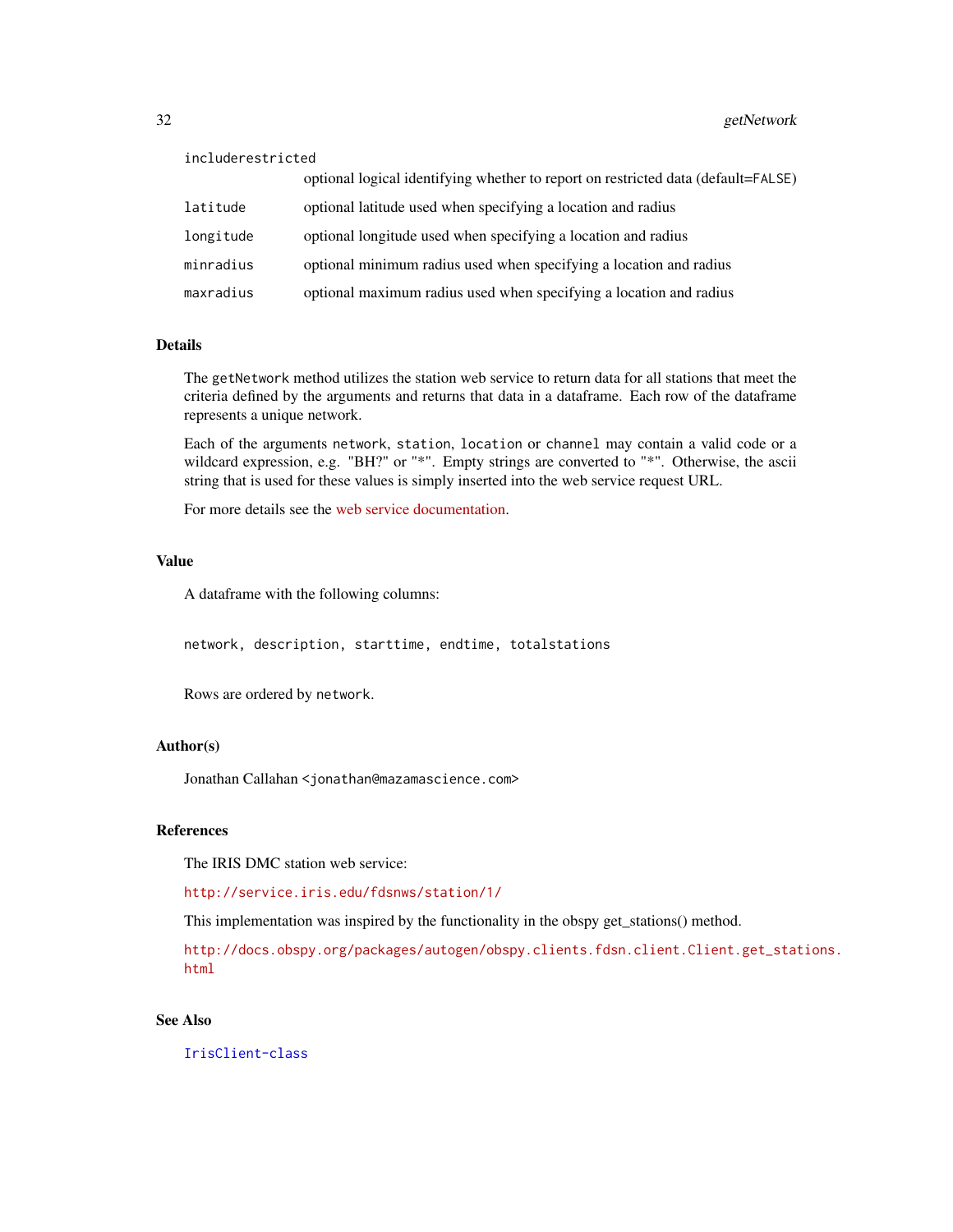# <span id="page-32-0"></span>getRotation 33

#### Examples

```
# Open a connection to IRIS DMC webservices
iris <- new("IrisClient")
# Date of Nisqually quake
starttime <- as.POSIXct("2001-02-28",tz="GMT")
endtime <- starttime + 2*24*3600
# Use the getEvent web service to determine what events happened in this time period
events <- getEvent(iris,starttime,endtime,6.0)
events
# biggest event is Nisqually
eIndex <- which(events$magnitude == max(events$magnitude))
e <- events[eIndex[1],]
# Which seismic networks have BHZ stations within 5 degrees of the quake epicenter?
networks <- getNetwork(iris,"*","*","*","BHZ",starttime,endtime,
                       lat=e$latitude,lon=e$longitude,maxradius=5)
networks
```
getRotation *Retrieve rotated seismic data from IRIS DMC*

#### Description

The getRotation method makes a request of the IRIS DMC rotation web service and returns a list of 3 Stream objects.

# Usage

```
getRotation(obj, network, station, location, channelSet,
              starttime, endtime, processing)
```
# Arguments

| obi        | IrisClient object                                         |
|------------|-----------------------------------------------------------|
| network    | character string with the two letter seismic network code |
| station    | character string with the station code                    |
| location   | character string with the location code                   |
| channelSet | the first two characters of the selected source channels  |
| starttime  | POSIX ct class specifying the start time (GMT)            |
| endtime    | POSIXct class specifying the endtime (GMT)                |
| processing | optional character string with processing commands        |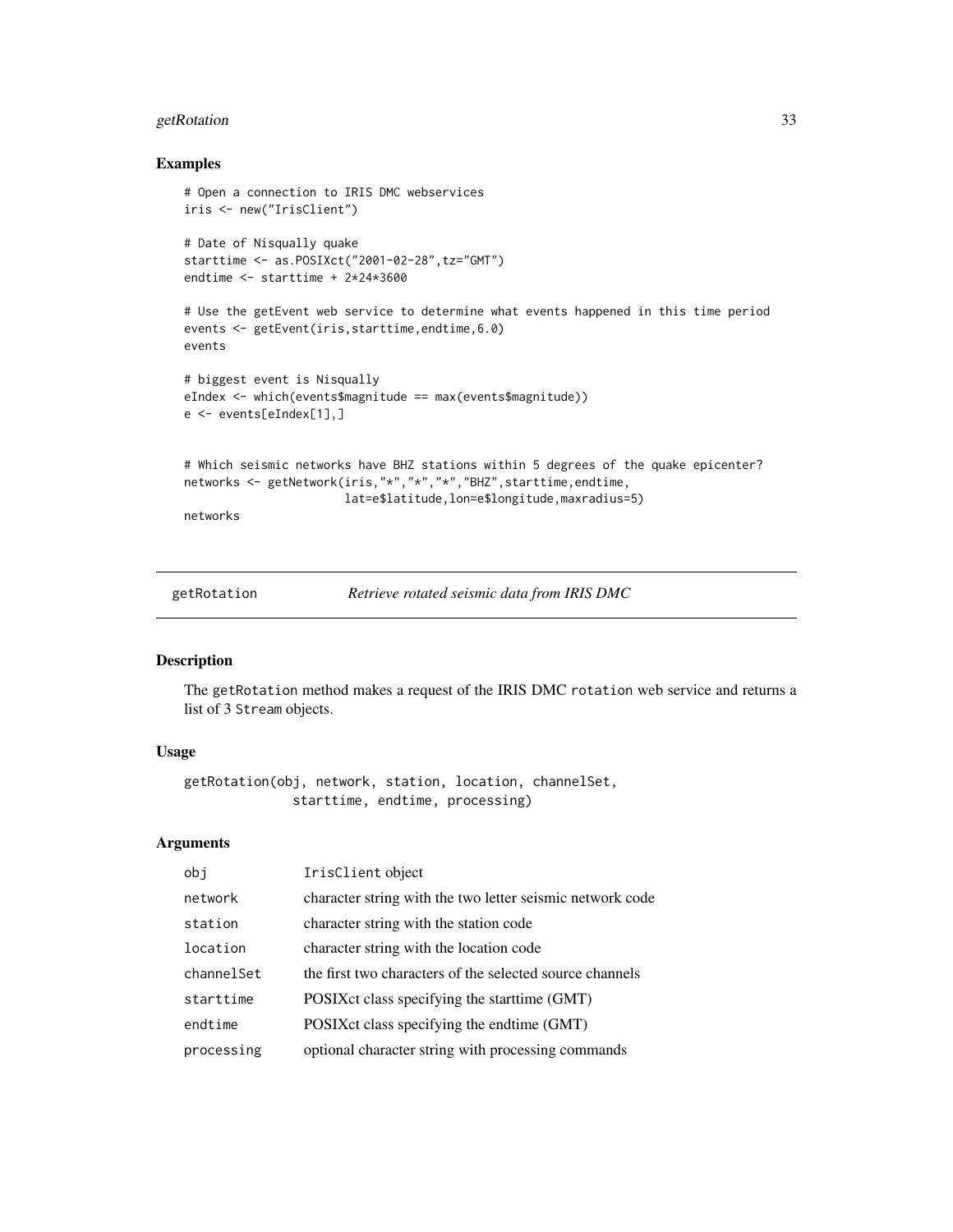# <span id="page-33-0"></span>Details

The rotation web service returns a triplet of seismic Streams, rotated according to the processing commands.

If the location argument contains an empty string to specify a 'blank' location code, a location code of "--" will be used in the dataselect request URL.

The processing parameter can be used to specify any type of processing supported by the rotation webs service. This string must begin with an ampersand and be ready to be appended to the request url, e.g. processing="&components=ZRT&azimuth=23.1". This gives the user complete control over the number and order of processing commands. (See [rotation documentation.](http://service.iris.edu/irisws/rotation/1/))

Error returns from the web service will stop evaluation and generate an error message.

#### Value

A list of three Stream objects is returned.

#### Author(s)

Jonathan Callahan <jonathan@mazamascience.com>

#### References

The IRIS DMC rotation web service:

<http://service.iris.edu/irisws/rotation/1/>

# See Also

[IrisClient-class](#page-44-1)

<span id="page-33-1"></span>getSNCL *Retrieve seismic data from IRIS DMC*

#### Description

The getSNCL() method is a convenience wrapper for the getSNCL() method and returns a Stream object in which individual Traces have been sorted by start time.

#### Usage

getSNCL(obj, sncl, starttime, endtime, quality, repository, inclusiveEnd, ignoreEpoch)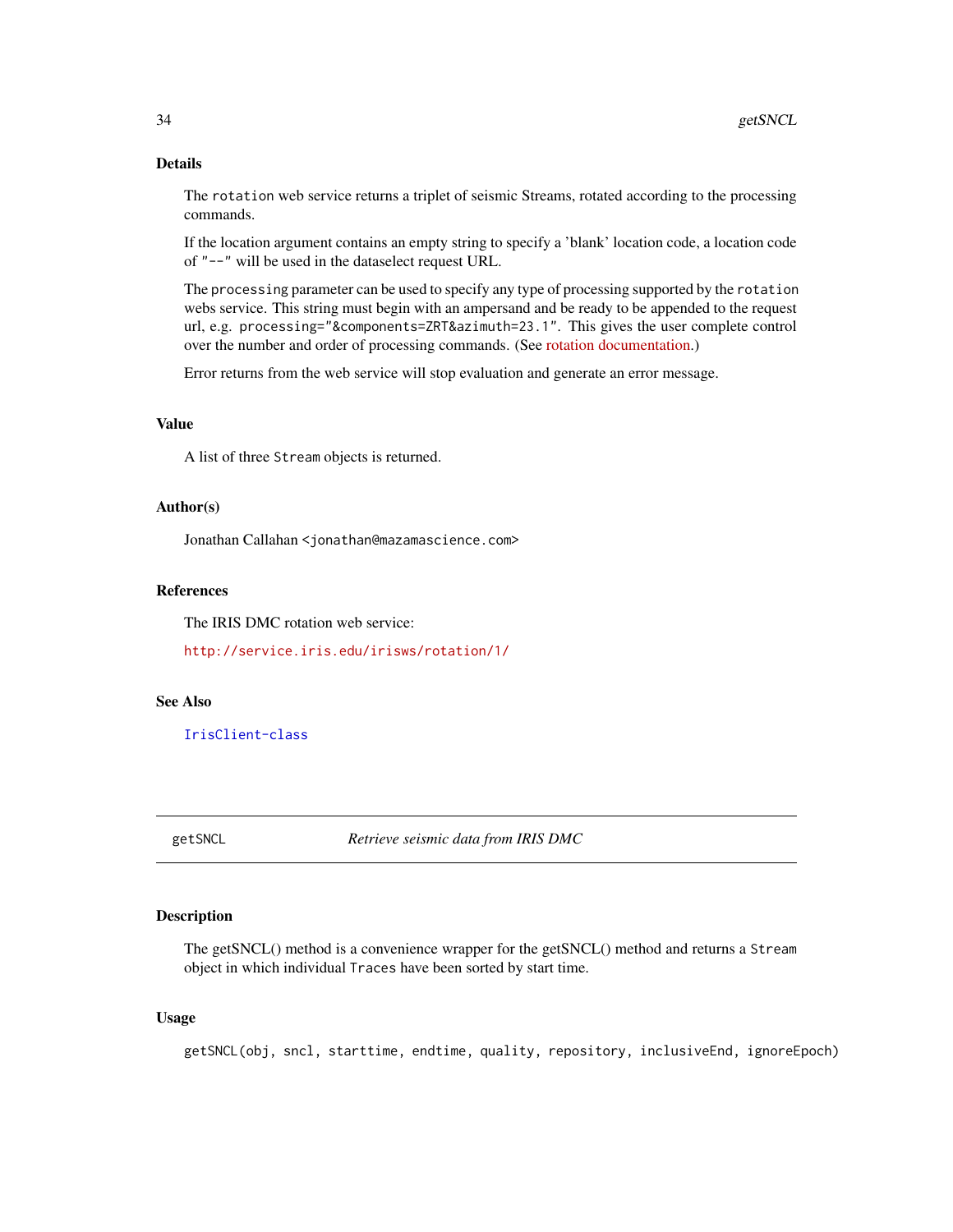#### getSNCL 35

# Arguments

| obj          | IrisClient object                                                                                                                                                                                                                                    |
|--------------|------------------------------------------------------------------------------------------------------------------------------------------------------------------------------------------------------------------------------------------------------|
| sncl         | character string with the SNCL code                                                                                                                                                                                                                  |
| starttime    | POSIX ct class specifying the start time (GMT)                                                                                                                                                                                                       |
| endtime      | POSIX ct class specifying the endtime (GMT)                                                                                                                                                                                                          |
| quality      | optional character string identifying the quality. IRIS webservices defaults to<br>quality= $"M"$ .                                                                                                                                                  |
| repository   | optional character string identifying whether to exclusively search primary archive<br>or realtime collection buffers. Acceptable values are "primary" or "realtime". If<br>not specified, IRIS webservices defaults to searching both repositories. |
| inclusiveEnd | optional logical determining whether the endtime is inclusive (default = TRUE)                                                                                                                                                                       |
| ignoreEpoch  | optional logical defining behavior when multiple epochs are encountered (de-<br>$fault = FALSE)$                                                                                                                                                     |

# Details

The SNCL argument should be ordered network-station-location channel, e.g. IU.ANMO.00.LHZ. This argument is split into component parts which are then used in a call to the getSNCL() method.

# Value

A new Stream object is returned.

# Author(s)

Jonathan Callahan <jonathan@mazamascience.com>

# References

The IRIS DMC dataselect web service:

<http://service.iris.edu/fdsnws/dataselect/1/>

# See Also

[getDataselect](#page-22-1), [IrisClient-class](#page-44-1)

# Examples

```
## Not run:
# Open a connection to IRIS DMC webservices
iris <- new("IrisClient")
# Use getSNCL to request data for II.JTS.00.BHZ
starttime <- as.POSIXct("2001-02-28",tz="GMT")
endtime <- as.POSIXct("2001-03-01",tz="GMT")
st <- getSNCL(iris, "II.JTS.00.BHZ",starttime, endtime, quality="M",
```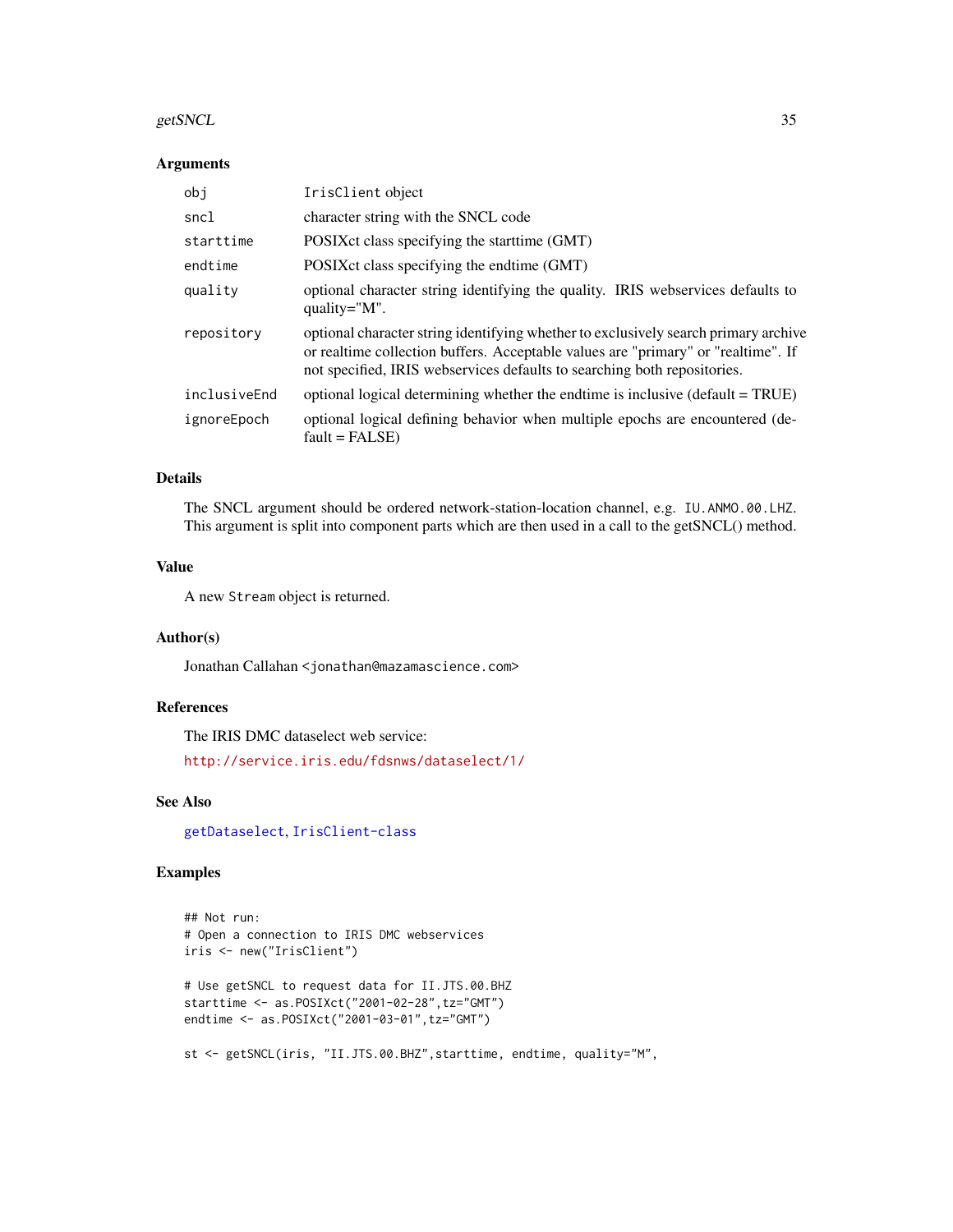# <span id="page-35-0"></span>36 getStation

```
repository="primary",inclusiveEnd=FALSE,ignoreEpoch=TRUE)
```

```
# Display structure of trace(s)
str(st)
# Plot trace
plot(st)
## End(Not run)
```
getStation *Retrieve Station metadata from IRIS DMC*

# Description

The getStation method obtains station metadata from the IRIS DMC station web service and returns it in a dataframe.

### Usage

```
getStation(obj, network, station, location, channel,
           starttime, endtime, includerestricted,
           latitude, longitude, minradius, maxradius)
```
# Arguments

| obj               | IrisClient object                                                  |
|-------------------|--------------------------------------------------------------------|
| network           | character string with the two letter seismic network code          |
| station           | character string with the station code                             |
| location          | character string with the location code                            |
| channel           | character string with the three letter channel code                |
| starttime         | POSIX ct class specifying the start time (GMT)                     |
| endtime           | POSIX ct class specifying the endtime (GMT)                        |
| includerestricted |                                                                    |
|                   | optional logical identifying whether to report on restricted data  |
| latitude          | optional latitude used when specifying a location and radius       |
| longitude         | optional longitude used when specifying a location and radius      |
| minradius         | optional minimum radius used when specifying a location and radius |
| maxradius         | optional maximum radius used when specifying a location and radius |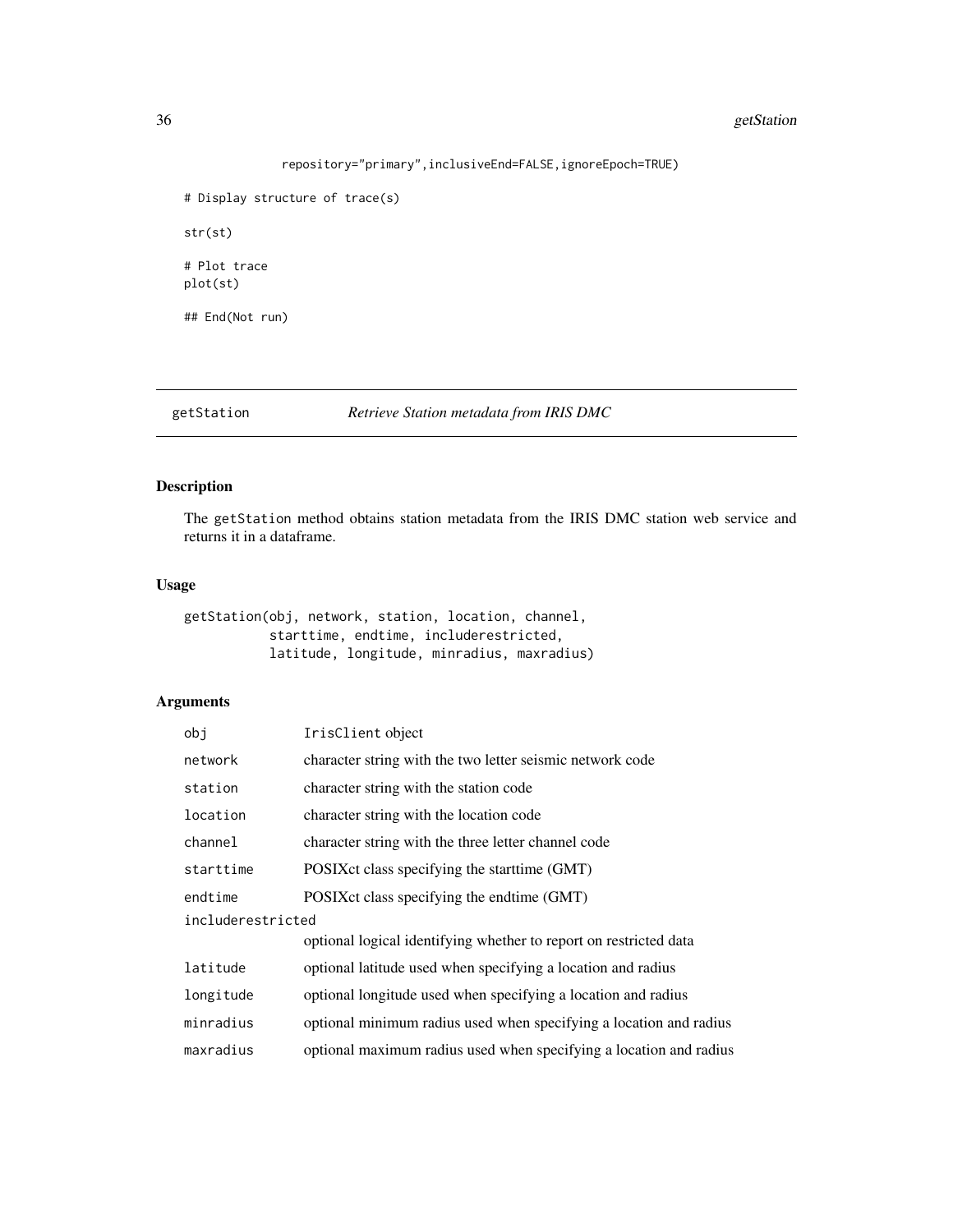#### getStation 37

### Details

The getStation method utilizes the station web service to obtain data for all stations that meet the criteria defined by the arguments and returns that data in a dataframe. Each row of the dataframe represents a unique station.

Each of the arguments network, station, location or channel may contain a valid code or a wildcard expression, e.g. "BH?" or "\*". Empty strings are converted to "\*". Otherwise, the ascii string that is used for these values is simply inserted into the web service request URL.

For more details see the [web service documentation.](http://service.iris.edu/fdsnws/station/1/)

### Value

A dataframe with the following columns:

network, station, latitude, longitude, elevation, sitename, starttime, endtime

Rows are ordered by network-station.

### Author(s)

Jonathan Callahan <jonathan@mazamascience.com>

## References

The IRIS DMC station web service:

<http://service.iris.edu/fdsnws/station/1/>

This implementation was inspired by the functionality in the obspy get\_stations() method.

[http://docs.obspy.org/packages/autogen/obspy.clients.fdsn.client.Client.get\\_stat](http://docs.obspy.org/packages/autogen/obspy.clients.fdsn.client.Client.get_stations.html)ions. [html](http://docs.obspy.org/packages/autogen/obspy.clients.fdsn.client.Client.get_stations.html)

### See Also

[IrisClient-class](#page-44-0)

#### Examples

```
# Open a connection to IRIS DMC webservices
iris <- new("IrisClient")
```

```
# Date of Nisqually quake
starttime <- as.POSIXct("2001-02-28",tz="GMT")
endtime <- starttime + 2*24*3600
```

```
# Use the getEvent web service to determine what events happened in this time period
events <- getEvent(iris,starttime,endtime,6.0)
events
```

```
# biggest event is Nisqually
eIndex <- which(events$magnitude == max(events$magnitude))
```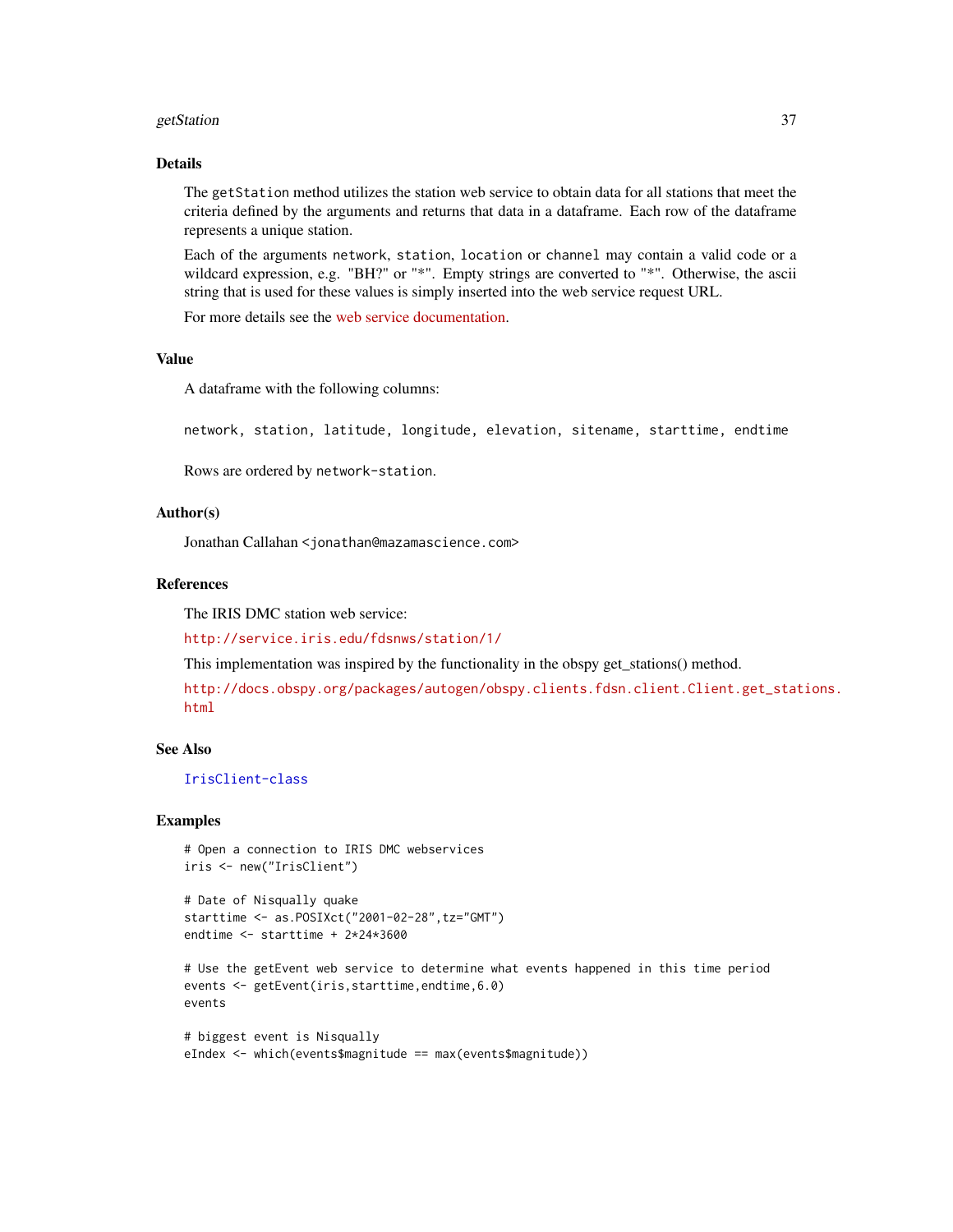```
e <- events[eIndex[1],]
# Which stations in the US network are within 5 degrees of the quake epicenter?
stations <- getStation(iris,"US","*","*","BHZ",starttime,endtime,
                       lat=e$latitude,long=e$longitude,maxradius=5)
stations
```
<span id="page-37-0"></span>getTraveltime *Retrieve seismic traveltime information from IRIS DMC*

#### Description

The getTraveltime method obtains seismic traveltime data from the IRIS DMC traveltime web service and returns it in a dataframe.

#### Usage

getTraveltime(obj, latitude, longitude, depth, staLatitude, staLongitude)

### Arguments

| obi          | an IrisClient object         |
|--------------|------------------------------|
| latitude     | latitude of seismic event    |
| longitude    | longitude of seismic event   |
| depth        | depth of seismic event       |
| staLatitude  | latitude of seismic station  |
| staLongitude | longitude of seismic station |

#### Details

The traveltime web service calculates travel-times for seismic phases using a 1-D spherical earth model.

# Value

A dataframe with the following columns:

distance, depth, phaseName, travelTime, rayParam, takeoff, incident puristDistance, puristName

Rows are ordered by travelTime.

# Author(s)

Jonathan Callahan <jonathan@mazamascience.com>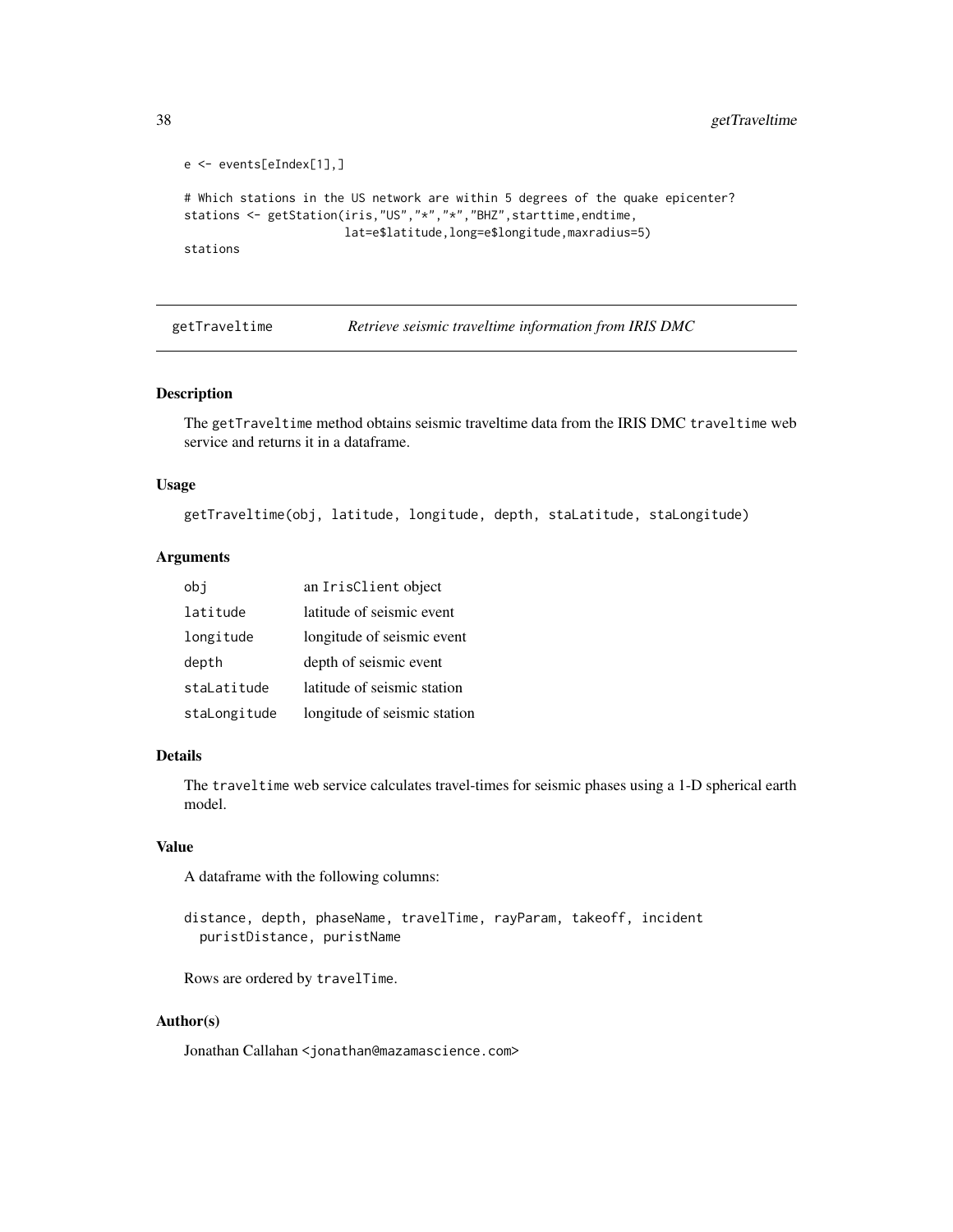# getTraveltime 39

### References

The IRIS DMC traveltime web service:

<http://service.iris.edu/irisws/traveltime/1/>

#### See Also

[IrisClient-class](#page-44-0)

# Examples

```
## Not run:
# Open a connection to IRIS DMC webservices
iris <- new("IrisClient")
# Two days around the "Nisqually Quake"
starttime <- as.POSIXct("2001-02-27", tz="GMT")
endtime <- starttime + 3600 * 24 * 2
# Find biggest seismic event over these two days -- it's the "Nisqually"
events <- getEvent(iris, starttime, endtime, minmag=5.0)
bigOneIndex <- which(events$magnitude == max(events$magnitude))
bigOne <- events[bigOneIndex[1],]
# Find US stations that are available within an hour of the event
start <- bigOne$time
end <- start + 3600
availability <- getAvailability(iris, "US", "", "", "BHZ",
                                starttime=start, endtime=end,
                                latitude=bigOne$latitude, longitude=bigOne$longitude,
                                minradius=0, maxradius=10)
# Get the station the furthest East
minLonIndex <- which(availability$longitude == max(availability$longitude))
snclE <- availability[minLonIndex,]
# Plot the BHZ signal from this station
st <- getDataselect(iris,snclE$network,snclE$station,snclE$location,snclE$channel,
                    start,end)
# Check that there is only a single trace and then plot it
length(st@traces)
tr <- st@traces[[1]]
plot(tr, subsampling=1) # need subsmpling=1 to add vertical lines with abline()
# Find travel times to this station
traveltimes <- getTraveltime(iris, bigOne$latitude, bigOne$longitude, bigOne$depth,
                             snclE$latitude, snclE$longitude)
# Look at the list
traveltimes
# mark the P and S arrival times
```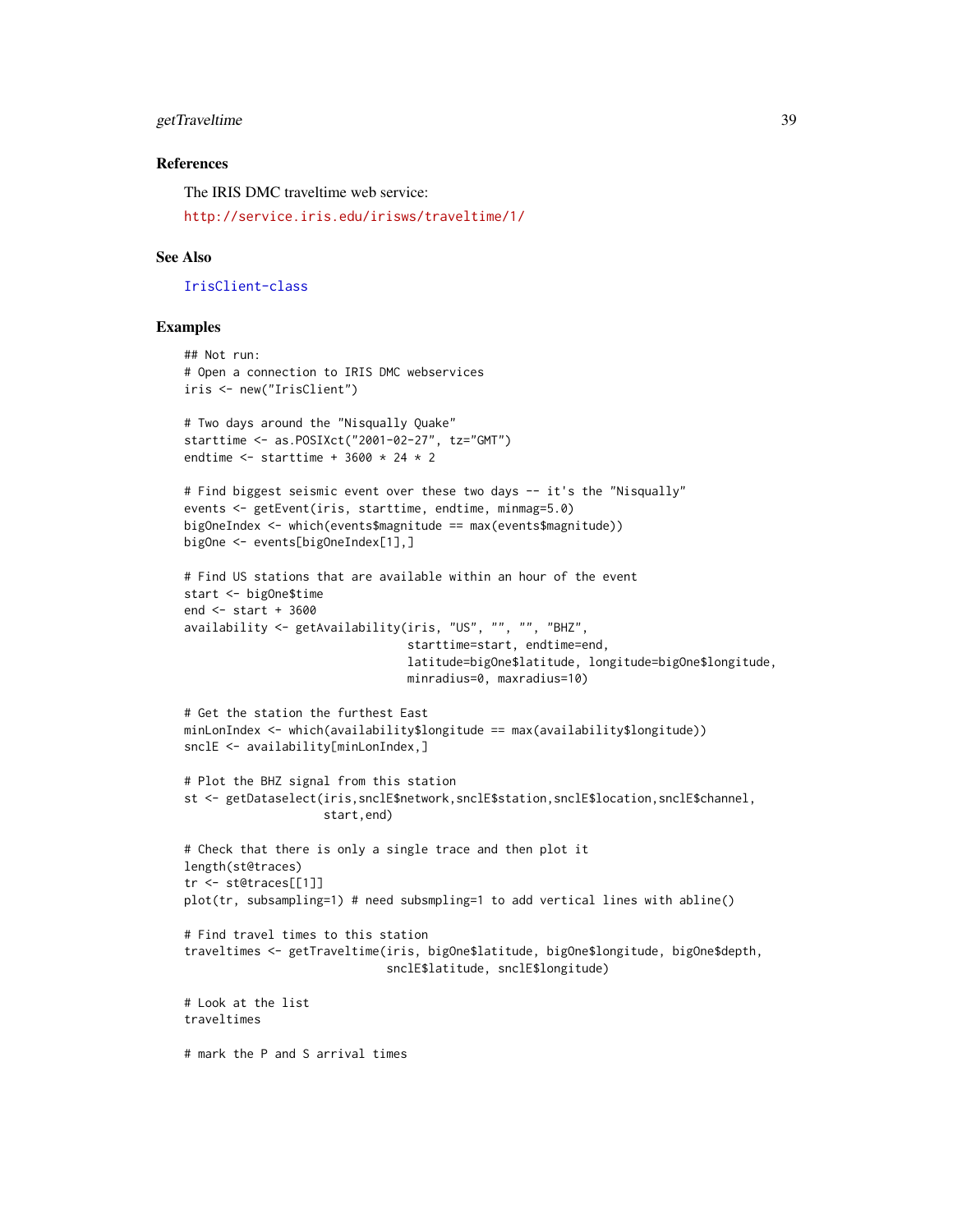```
pArrival <- start + traveltimes$travelTime[traveltimes$phaseName=="P"]
sArrival <- start + traveltimes$travelTime[traveltimes$phaseName=="S"]
abline(v=pArrival, col='red')
abline(v=sArrival, col='blue')
```

```
## End(Not run)
```
<span id="page-39-0"></span>getUnavailability *Retrieve Channel metadata from IRIS DMC*

### Description

The getUnavailability method obtains metadata for channels that are not available from the IRIS DMC station web service and returns it in a dataframe.

#### Usage

```
getUnavailability(obj, network, station, location, channel,
                  starttime, endtime, includerestricted,
                  latitude, longitude, minradius, maxradius)
```
# Arguments

| obi               | IrisClient object                                                                 |  |
|-------------------|-----------------------------------------------------------------------------------|--|
| network           | character string with the two letter seismic network code                         |  |
| station           | character string with the station code                                            |  |
| location          | character string with the location code                                           |  |
| channel           | character string with the three letter channel code                               |  |
| starttime         | POSIX ct class specifying the start time (GMT)                                    |  |
| endtime           | POSIX ct class specifying the endtime (GMT)                                       |  |
| includerestricted |                                                                                   |  |
|                   | optional logical identifying whether to report on restricted data (default=FALSE) |  |
| latitude          | optional latitude used when specifying a location and radius                      |  |
| longitude         | optional longitude used when specifying a location and radius                     |  |
| minradius         | optional minimum radius used when specifying a location and radius                |  |
| maxradius         | optional maximum radius used when specifying a location and radius                |  |

#### Details

The getUnavailability method compares the results of the getAvailability and getChannel methods and returns those records found only in the output of getChannel.

Each of the arguments network, station, location or channel may contain a valid code or a wildcard expression, e.g. "BH?" or "\*". Empty strings are converted to "\*". Otherwise the ascii string that is used for these values is simply inserted into the web service request URL.

For more details see the [webservice documentation.](http://service.iris.edu/fdsnws/station/1/)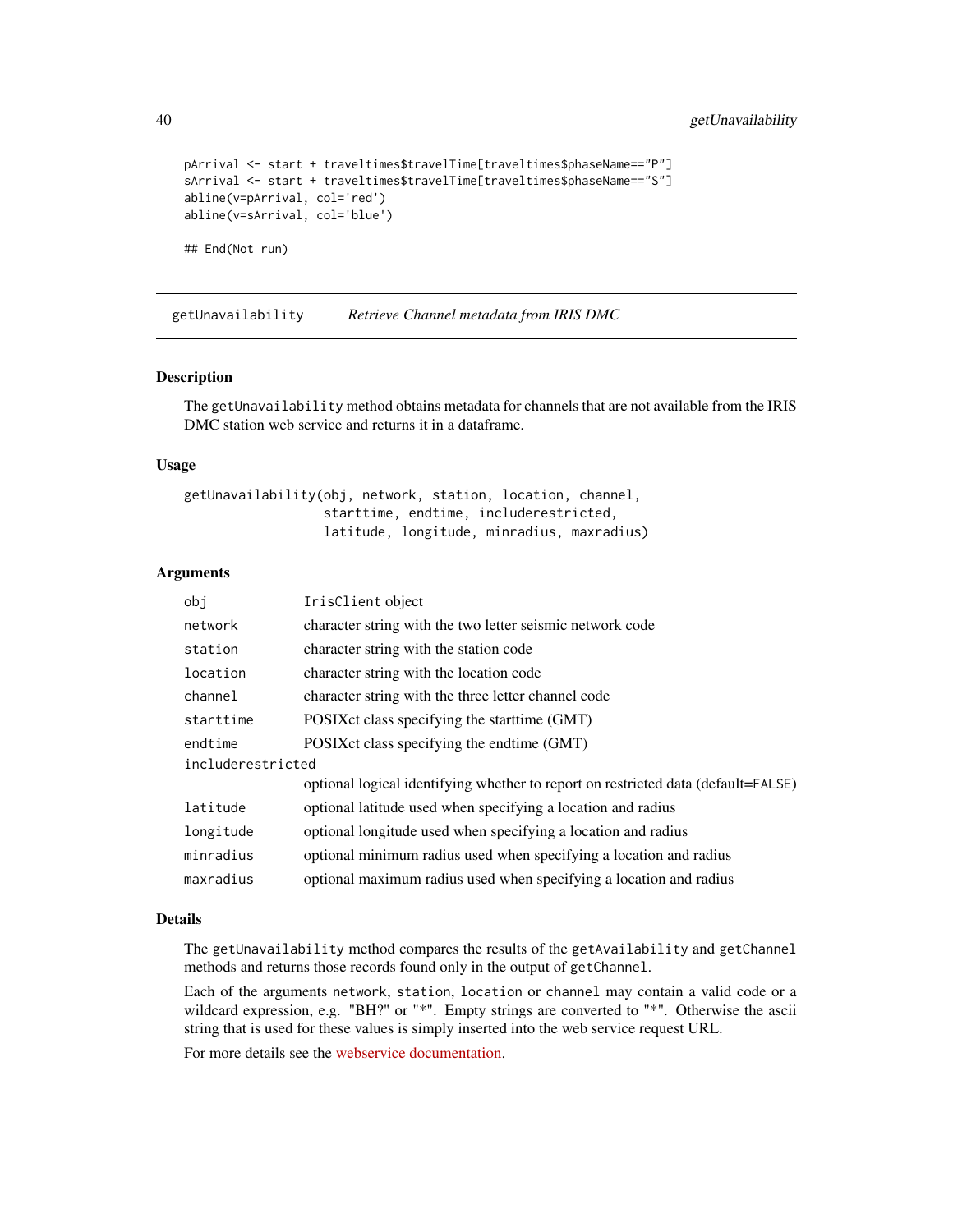# getUnavailability 41

# Value

A dataframe with the following columns:

```
network, station, location, channel, latitude, longitude, elevation, depth,
  azimuth, dip, instrument, scale, scalefreq, scaleunits, samplerate,
  starttime, endtime
```
# Author(s)

Jonathan Callahan <jonathan@mazamascience.com>

# References

The IRIS DMC station webservice:

<http://service.iris.edu/fdsnws/station/1/>

This implementation was inspired by the functionality in the obspy get\_stations() method.

[http://docs.obspy.org/packages/autogen/obspy.clients.fdsn.client.Client.get\\_stat](http://docs.obspy.org/packages/autogen/obspy.clients.fdsn.client.Client.get_stations.html)ions. [html](http://docs.obspy.org/packages/autogen/obspy.clients.fdsn.client.Client.get_stations.html)

#### See Also

[IrisClient-class](#page-44-0), [getAvailability](#page-18-0), [getChannel](#page-20-0)

### Examples

```
# Open a connection to IRIS DMC webservices
iris <- new("IrisClient")
```

```
# Date of Nisqually quake
starttime <- as.POSIXct("2001-02-28",tz="GMT")
endtime <- starttime + 2*24*3600
```

```
# Use the getEvent web service to determine what events happened in this time period
events <- getEvent(iris,starttime,endtime,6.0)
events
```

```
# biggest event is Nisqually
eIndex <- which(events$magnitude == max(events$magnitude))
e <- events[eIndex[1],]
```

```
# Find all BHZ channels that were NOT collecting data at the time of the quake
# and within 5 degrees of the quake epicenter (or are otherwise unavailable from IRIS).
channels <- getUnavailability(iris,"*","*","*","BHZ",starttime,endtime,
                             lat=e$latitude,long=e$longitude,maxradius=5)
```
channels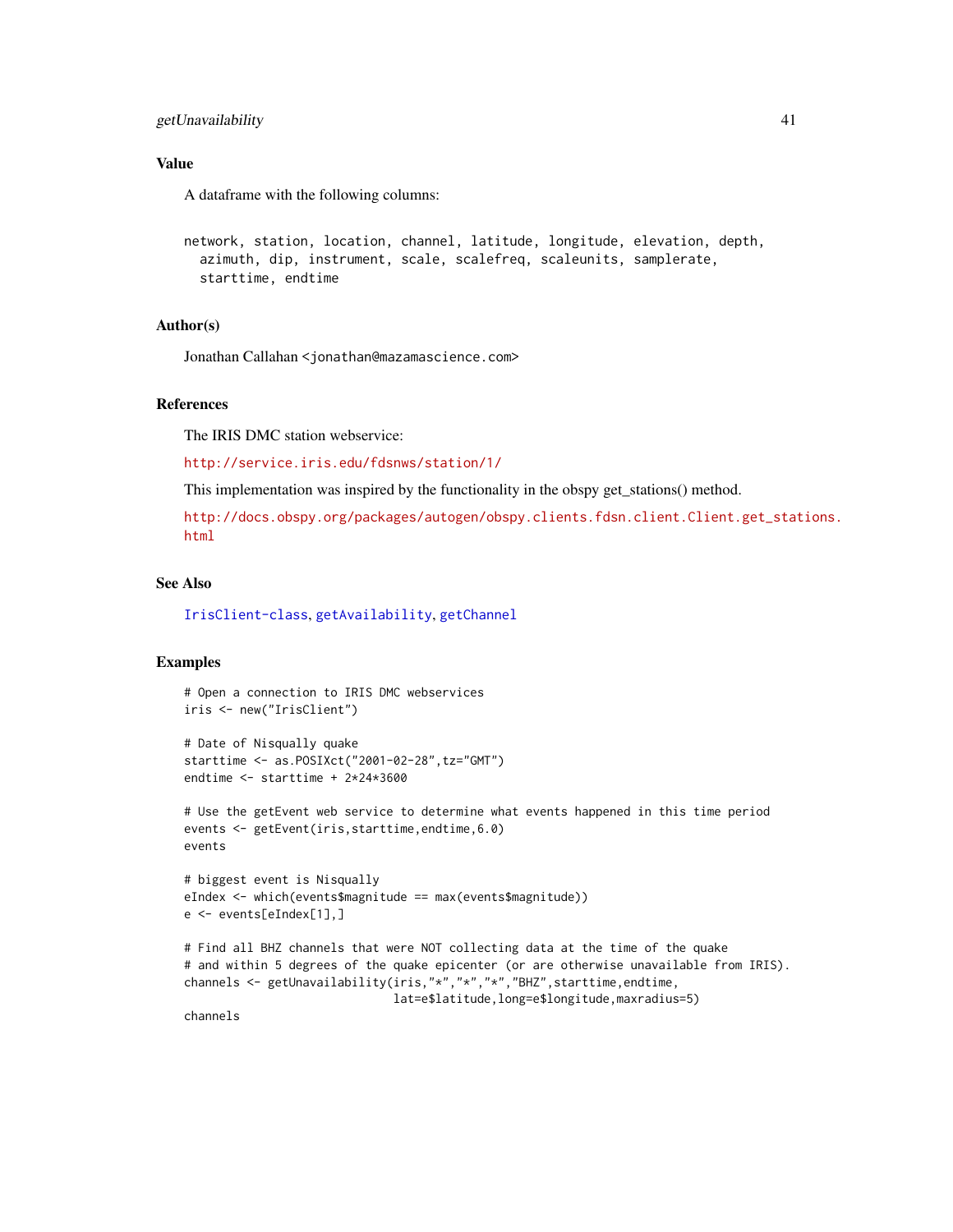<span id="page-41-0"></span>

#### Description

The getUpDownTimes method determines the on/off times for data collection within a Stream and returns a list containing these times, ignoring Traces with a duration less than min\_signal as well as data dropouts that are less than min\_gap.

### Usage

getUpDownTimes(x, min\_signal, min\_gap)

#### Arguments

|            | Stream object                                  |
|------------|------------------------------------------------|
| min_signal | minimum Trace duration in seconds (default=30) |
| min_gap    | minimum gap in seconds (default=60)            |

### Details

A Stream object returned by [getDataselect](#page-22-0) contains a list of individual Trace objects, each of which is guaranteed to contain a continuous array of data in the Trace@data slot. Each Trace also contains a starttime and an endtime representing a period of uninterrupted data collection. Data dropouts are determined by first rejecting any Traces of duration less than min\_signal. The temporal spacing between Traces is then analyzed, ignoring spaces shorter than min\_gap.

This method first checks the SNCL id of each Trace to make sure they are identical and throws an error if they are not.

The first element returned is always the starttime associated the first Trace. The last element is always the endtime associated with the last trace. Thus, when the first element is identical to the starttime of the web services data request this does not necessarily mean that the channel was down before this.

NOTE: Even when data are complete for the duration of the requested timespan, the last element returned may be earlier than the endtime of the web services data request by up to a second.

# Value

A vector of POSIXct datetimes associated with on/off transitions.

#### Author(s)

Jonathan Callahan <jonathan@mazamascience.com>

### See Also

[plotUpDownTimes](#page-72-0)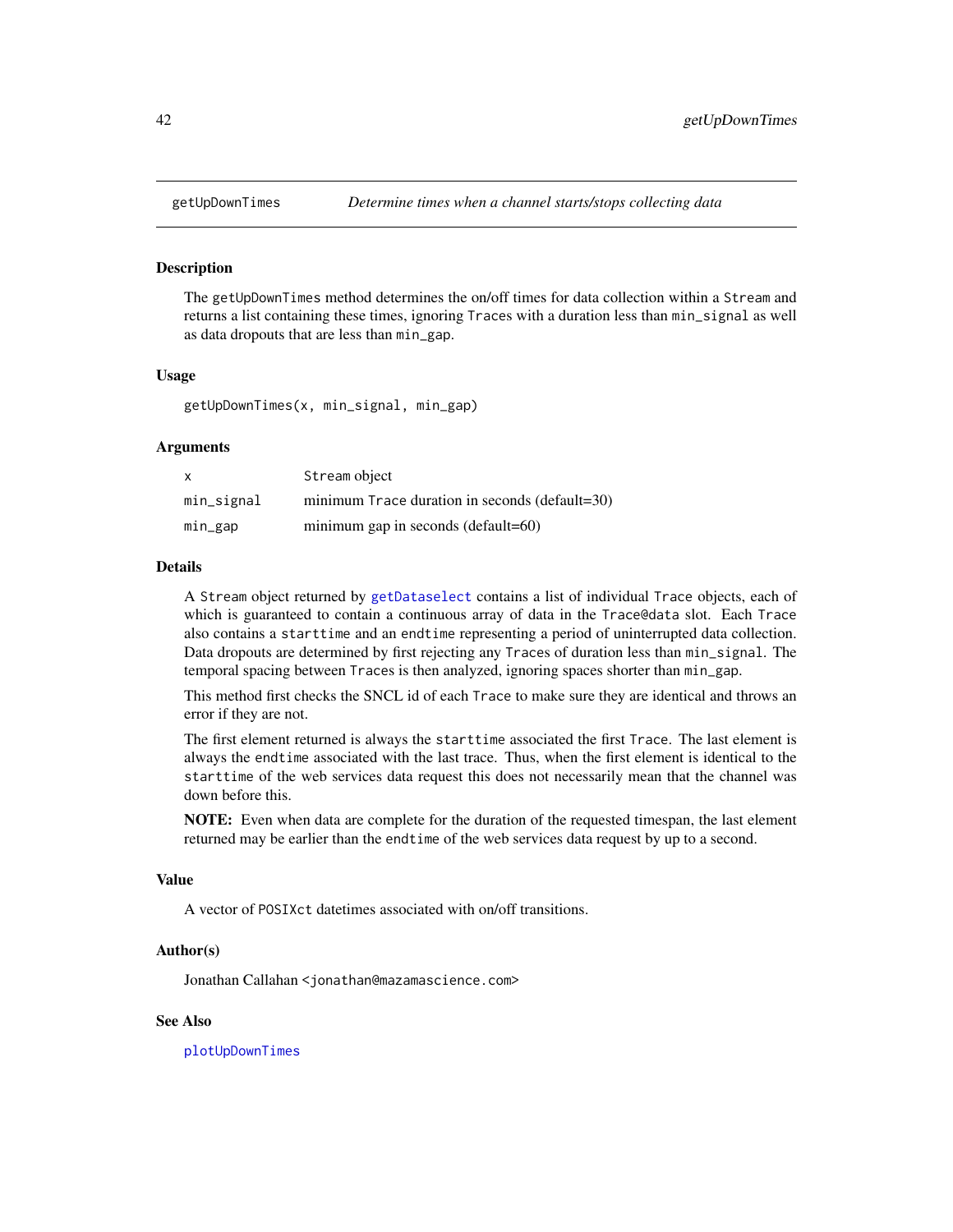#### hilbert **43**

#### Examples

```
## Not run:
# Open a connection to IRIS DMC webservices
iris <- new("IrisClient")
starttime <- as.POSIXct("2012-01-24", tz="GMT")
endtime <- as.POSIXct("2012-01-25", tz="GMT")
# Get the waveform
st <- getDataselect(iris,"AK","PIN","","BHZ",starttime,endtime)
# Determine up/down transitions, ignoring Traces < 3 min and gaps < 5 min
upDownTimes <- getUpDownTimes(st, min_signal=180, min_gap=300)
# Or just plot them directly
plotUpDownTimes(st, min_signal=180, min_gap=300)
## End(Not run)
```
### hilbert *Hilbert of a seismic signal*

### Description

The hilbert method of Trace objects returns a Trace whose data have been replaced with the Hilbert transform of the seismic signal.

#### Usage

hilbert(x)

### Arguments

x a Trace object

#### Details

Before calculating the Hilbert transform, the seismic trace is 'cleaned up' by removing the mean, the trend and by applying a cosine taper. See [DDT](#page-14-0) for more details.

### Value

A Trace whose data have been replaced with the Hilbert transform of the seismic signal.

### Note

This algorithm is adapted from code in the seewave package.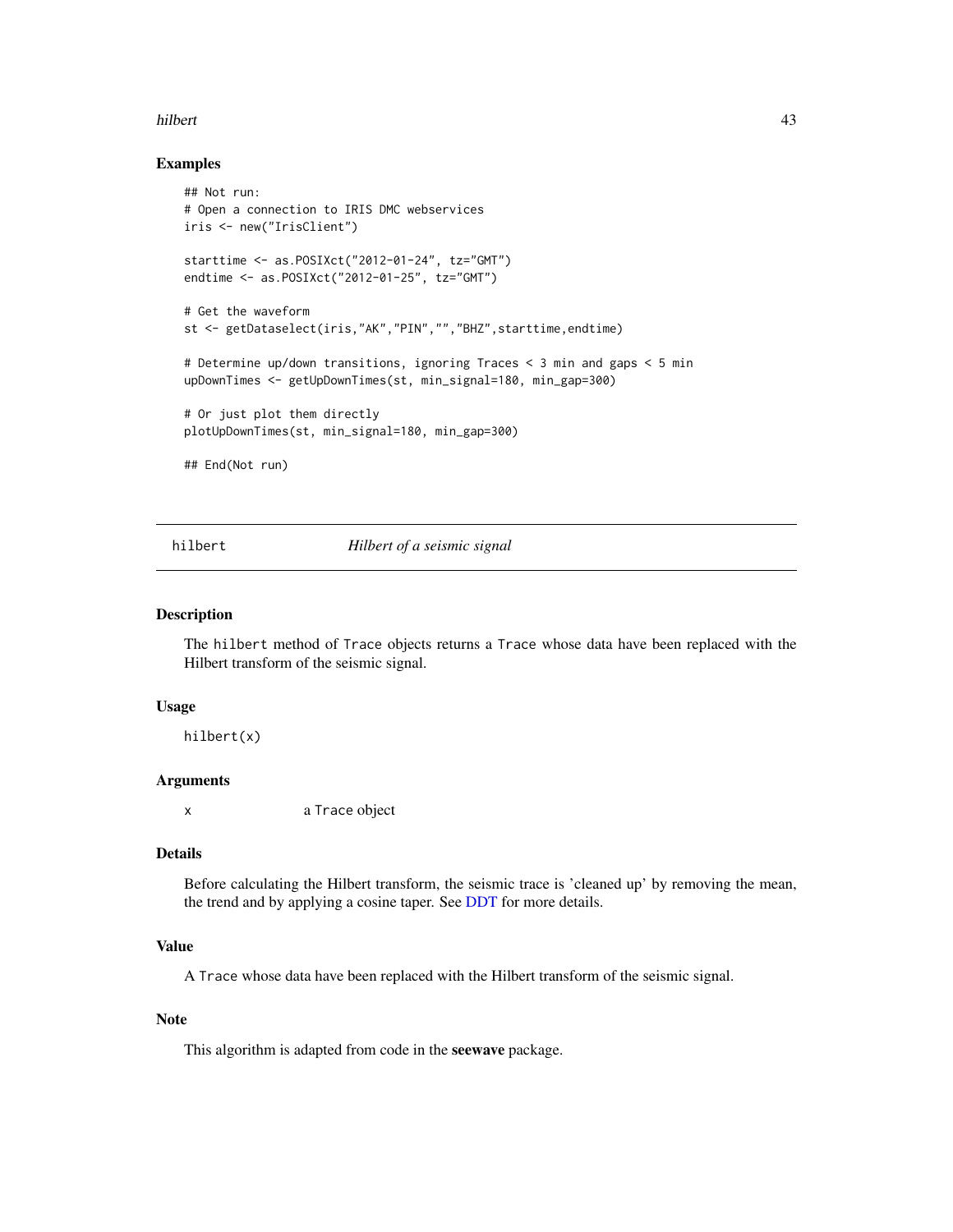### Author(s)

Jonathan Callahan <jonathan@mazamascience.com>

### Examples

```
## Not run:
# Open a connection to IRIS DMC webservices
iris <- new("IrisClient")
starttime <- as.POSIXct("2010-02-27 06:00:00", tz="GMT")
endtime <- as.POSIXct("2010-02-27 09:00:00", tz="GMT")
# Get the waveform
st <- getDataselect(iris,"IU","ANMO","00","BHZ",starttime,endtime)
tr <- st@traces[[1]]
# Create Hilbert transform of the trace
trh <- hilbert(tr)
# Plot signal data and hilbert data
plot(tr@data, type='l', col='gray80')
points(trh@data, type='l', col='blue')
## End(Not run)
```
hilbertFFT *Hilbert FFT*

# Description

The hilbertFFT function returns the complex Hilbert FFT of a timeseries signal.

### Usage

hilbertFFT(x)

### Arguments

x a numeric vector

# Details

This function is intended for internal use by the hilbert() and envelope() methods of Trace objects.

# Value

A complex vector containing the Hilbert FFT of x.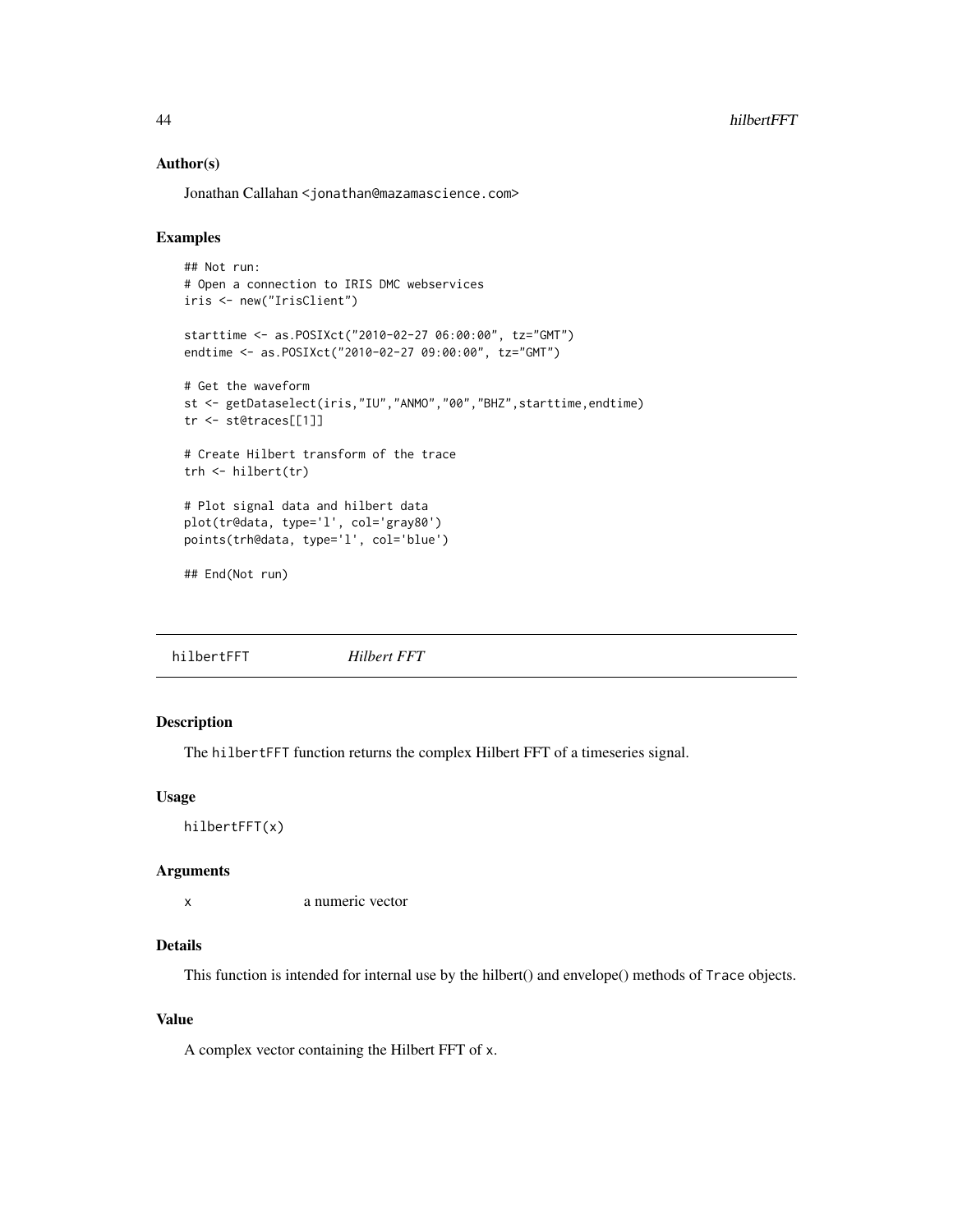```
IrisClient-class 45
```
# Note

This algorithm is adapted from code in the seewave package.

### Author(s)

Jonathan Callahan <jonathan@mazamascience.com>

# Examples

```
## Not run:
# Open a connection to IRIS DMC webservices
iris <- new("IrisClient")
starttime <- as.POSIXct("2010-02-27 06:00:00", tz="GMT")
endtime <- as.POSIXct("2010-02-27 09:00:00", tz="GMT")
# Get the waveform
st <- getDataselect(iris,"IU","ANMO","00","BHZ",starttime,endtime)
tr <- st@traces[[1]]
# Demean, detrend, cosine taper
tr < DDT(tr)# Calculate Hilbert FFT of the trace data
hfft <- hilbertFFT(tr@data)
# Plot signal, with Hilbert envelope
layout(1)
plot(tr@data, type='l', col='gray80', main="Signal and Envelope")
points(Mod(hfft), type='l', col='blue')
# 2 rows
layout(matrix(seq(2)))
# Show that Imaginary component of Hilbert transform has the
# original signal shifted by 90 degrees
ccf(tr@data,tr@data,lag.max=200,main="Auto-correlation of signal data")
ccf(tr@data,Im(hfft),lag.max=200,main="90 deg phase shift with Hilber transform")
# Restore default layout
layout(1)
## End(Not run)
```
<span id="page-44-0"></span>IrisClient-class *Class* "IrisClient"

### Description

A class for making data and metadata requests from IRIS DMC web services.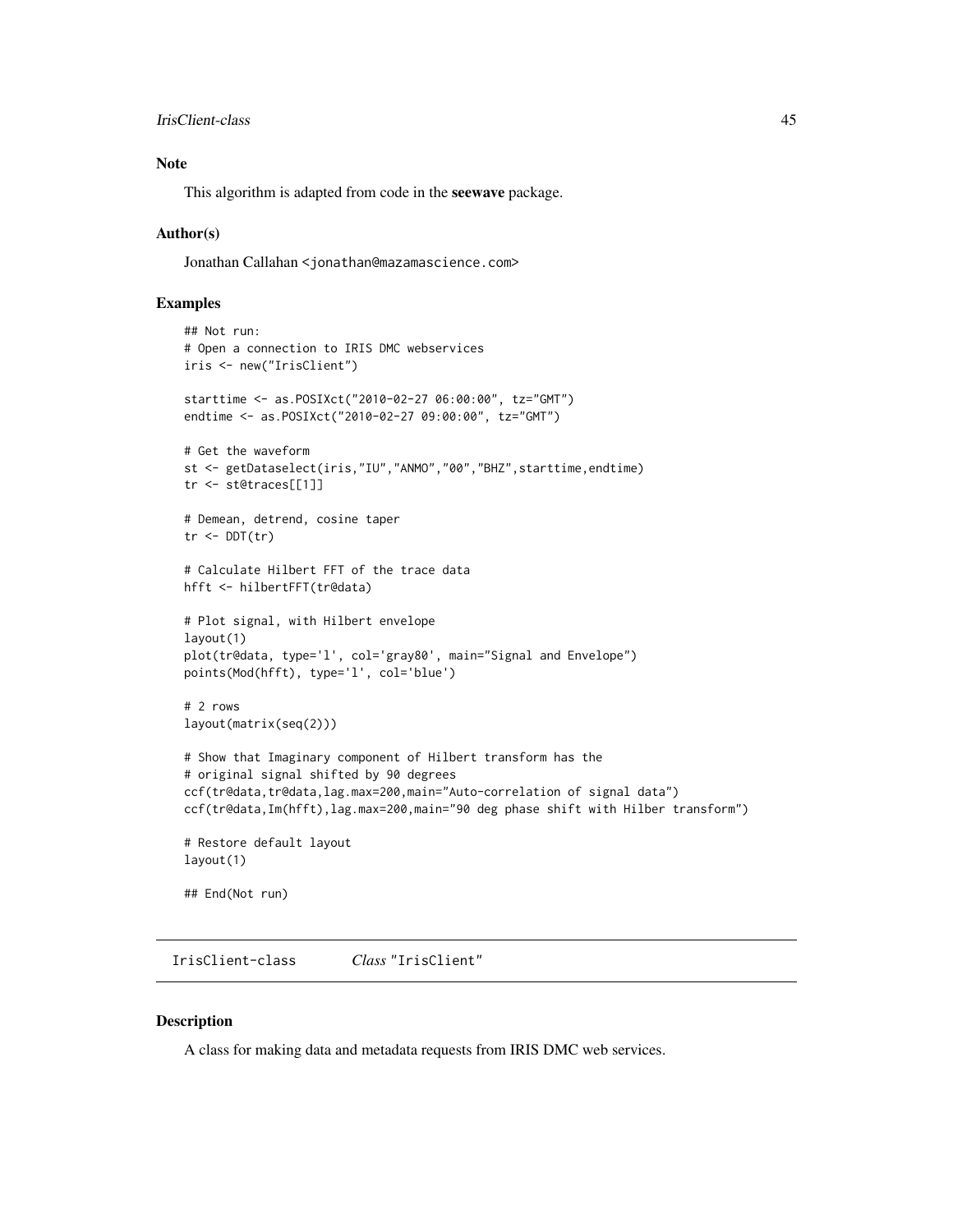- **Slots** 
	- site: Object of class "character": defaults to http://service.iris.edu which should be very stable
	- debug: Object of class "logical": when set to TRUE will cause any web service requestURL to be printed
	- useragent: Object of class "character": client identification string

### **Methods**

- getAvailability makes a channel request of the station web service and returns the result as a dataframe; see [getAvailability](#page-18-0)
- getChannel makes a channel request of the station web service and returns the result as a dataframe; see [getChannel](#page-20-0)
- getDataselect makes a request of the dataselect web service and returns a Stream object; see [getDataselect](#page-22-0)
- getDistaz makes a request of the distaz web service and returns a the information as a dataframe; see [getDistaz](#page-24-0)
- getEvalresp makes a request of the instrument response web service and returns the information as a dataframe; see [getEvalresp](#page-26-0)
- getEvent makes a request of the event web service and returns the information as a dataframe; see [getEvent](#page-27-0)
- getNetwork makes a network request of the station web service and returns the result as a dataframe; see [getNetwork](#page-30-0)
- getSNCL: calls the getDataselect method and returns a Stream object; see [getSNCL](#page-33-0)
- getStation makes a station request of the station web service and returns the result as a dataframe; see [getStation](#page-35-0)
- getTraveltime makes a request of the traveltime web service and returns the information as a dataframe; see [getTraveltime](#page-37-0)
- getUnavailability makes a channel request of the station web service and returns the result as a dataframe; see [getUnavailability](#page-39-0)

### Note

The IrisClient object is inspired by the clients.fdsn.client.Client class found in the python ObsPy package ([http://docs.obspy.org/packages/autogen/obspy.clients.fdsn.client.](http://docs.obspy.org/packages/autogen/obspy.clients.fdsn.client.Client.html#obspy.clients.fdsn.client.Client) [Client.html#obspy.clients.fdsn.client.Client](http://docs.obspy.org/packages/autogen/obspy.clients.fdsn.client.Client.html#obspy.clients.fdsn.client.Client)).

### Author(s)

Jonathan Callahan <jonathan@mazamascience.com>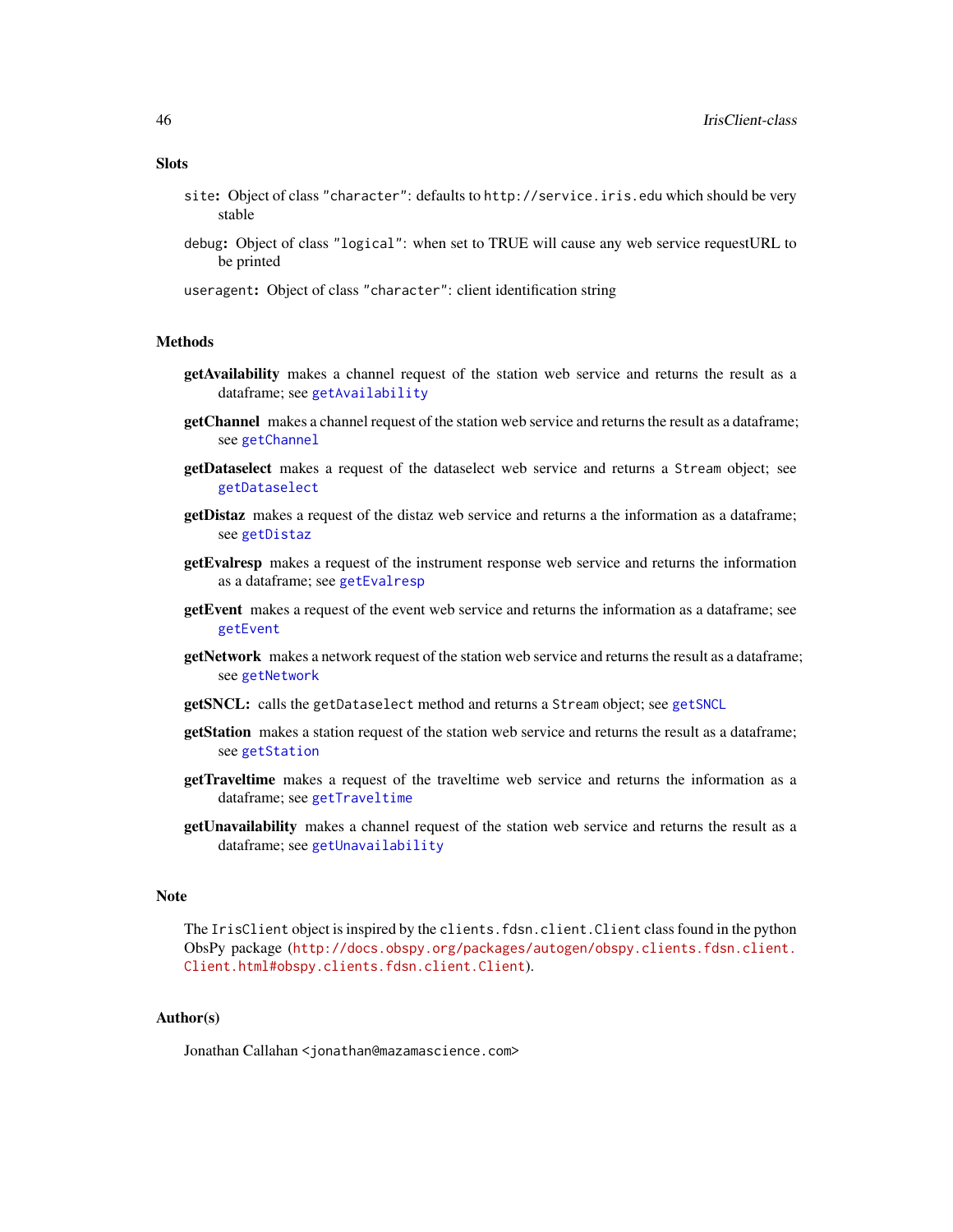# McNamaraBins 47

### Examples

```
## Not run:
# Open a connection to IRIS DMC webservices
iris <- new("IrisClient", debug=TRUE)
starttime <- as.POSIXct("2012-01-24", tz="GMT")
endtime <- as.POSIXct("2012-01-25", tz="GMT")
# Get the waveform
st <- getDataselect(iris,"AK","PIN","","BHZ",starttime,endtime)
mean(st)
## End(Not run)
```
<span id="page-46-0"></span>McNamaraBins *McNamara Binning*

### Description

The McNamaraBins() function implements the binning algorithm specified in the "Data Preparation and Processing" section of [Seismic Noise Analysis System Using Power Spectral Density Probabil](http://pubs.usgs.gov/of/2005/1438/pdf/OFR-1438.pdf)[ity Density Functions.](http://pubs.usgs.gov/of/2005/1438/pdf/OFR-1438.pdf)

### Usage

McNamaraBins(df, loFreq, hiFreq, alignFreq)

# Arguments

| df        | an R dataframe object                                                     |
|-----------|---------------------------------------------------------------------------|
| loFreg    | optional lo end of frequency binning range (default=.005)                 |
| hiFreq    | optional hi end of frequency binning range (default=10)                   |
| alignFreq | optional alignment frequency for determining frequency bins (default=0.1) |

# Details

The McNamaraBins() function accepts a dataframe with an arbitrary number of columns. At least one of the columns must be named 'freq' and must contain frequency values. These frequencies will be used to assign all associated values into appropriate bins according to the McNamara algorithm:

Frequencies for binning are generated at 1/8 octave intervals aligned to alignFreq. Binned values associated with each frequency bin are calculated by averaging incoming values over an entire octave centered on that frequency.

### Value

A dataframe containing binned values is returned with the same column names as the incoming df argument.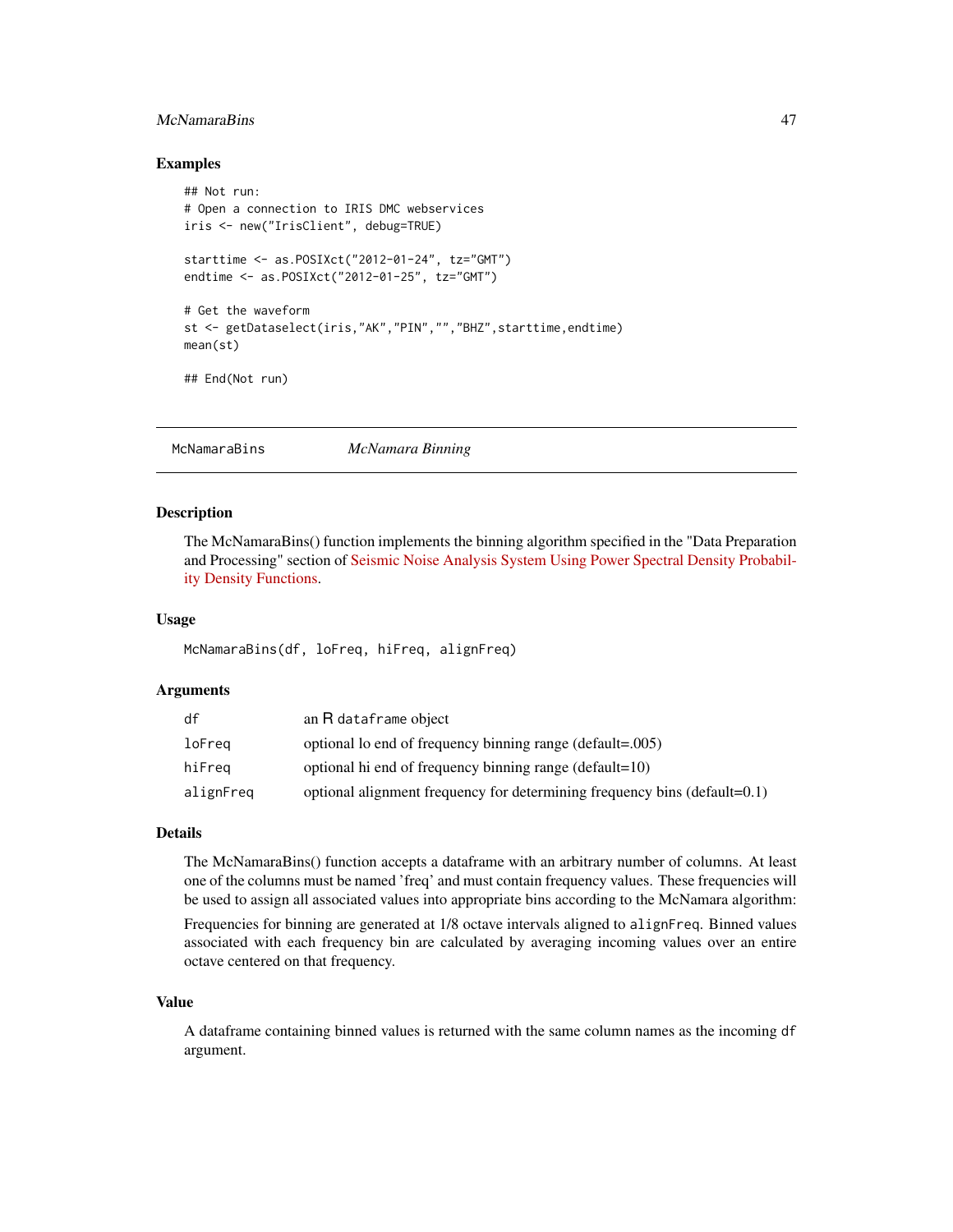### Author(s)

Jonathan Callahan <jonathan@mazamascience.com>

# References

[Seismic Noise Analysis System Using Power Spectral Density Probability Density Functions](http://pubs.usgs.gov/of/2005/1438/pdf/OFR-1438.pdf) (Mc-Namara and Boaz 2005)

### See Also

**[McNamaraPSD](#page-47-0)** 

<span id="page-47-0"></span>McNamaraPSD *Power Spectral Density*

### Description

The McNamaraPSD() function implements the spectral density algorithm specified in the "Data Preparation and Processing" section of [Seismic Noise Analysis System Using Power Spectral Den](http://pubs.usgs.gov/of/2005/1438/pdf/OFR-1438.pdf)[sity Probability Density Functions.](http://pubs.usgs.gov/of/2005/1438/pdf/OFR-1438.pdf)

### Usage

McNamaraPSD(tr, loFreq=.005, hiFreq=10, alignFreq=0.1, binned=TRUE)

### Arguments

| tr        | a Trace object                                              |
|-----------|-------------------------------------------------------------|
| loFreq    | optional lo end of frequency binning range                  |
| hiFreq    | optional hi end of frequency binning range                  |
| alignFreq | optional alignment frequency for determining frequency bins |
| binned    | logical determining whether the return spectrum is binned   |

### Details

This PSD algorithm is designed to be used on one to three hour segments of seismic data and will return a PSD object containing the (potentially binned) spectrum for that segment. See the [psdList](#page-57-0) function for automatic segmenting of longer Stream objects.

The McNamara PSD algorithm is similar to MATLAB's pwelch() function and has the following steps:

1. Calculate averaged spectrum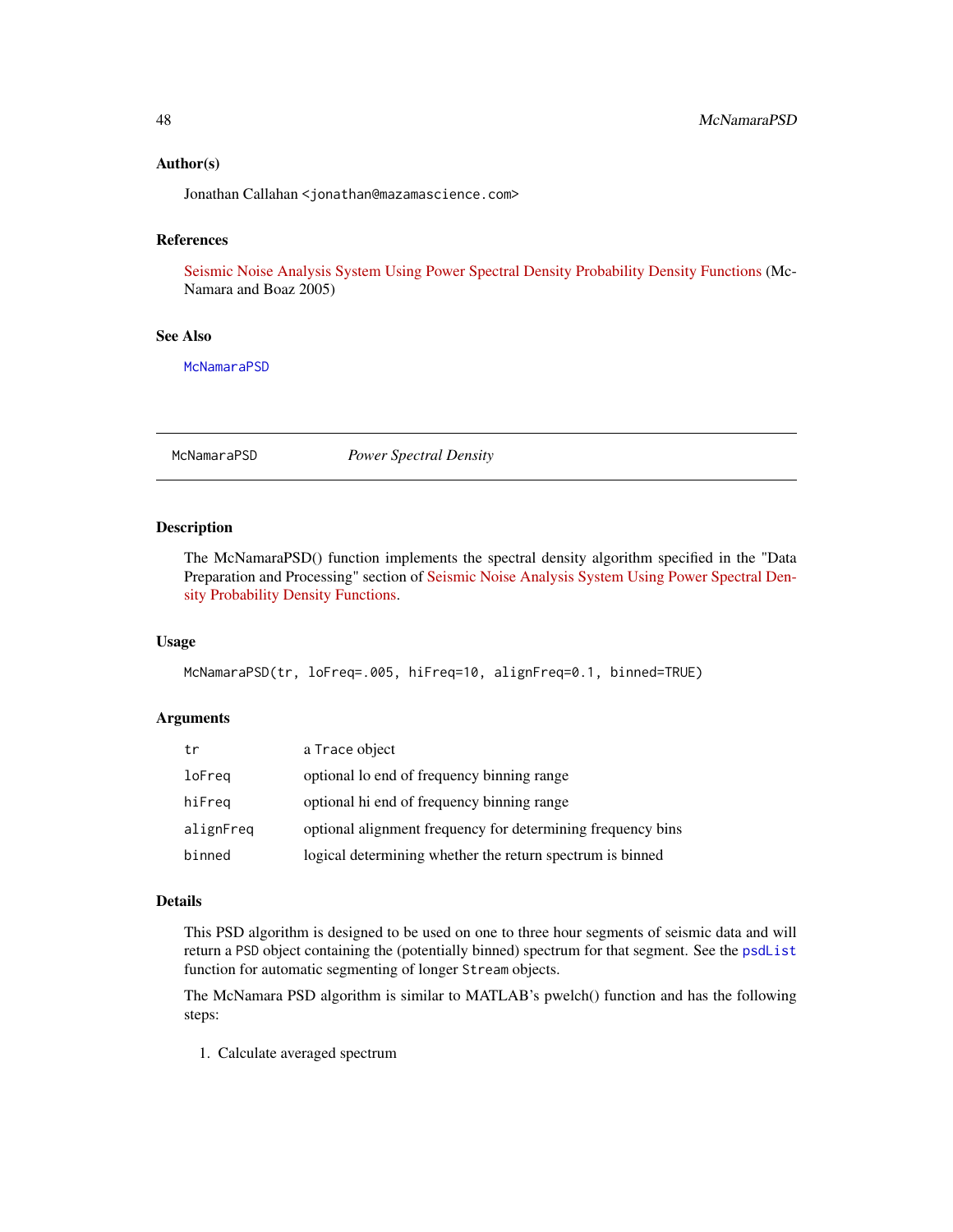```
# Truncate incoming segment of trace data to nearest power of 2 samples.
# Divide each truncated segment into 13 chunks with 75% overlap. The first
# chunk begins at 0/16 and ends at 4/16. The 13'th chunk begins at 12/16
# and ends at 16/16. The chunks overlap like this:
#
# 1---5---9---3---
# 2---6---0---
# 3---7---1---
# 4---8---2---
#
# Deman, detrend and taper the chunk.
# Calculate the 'one-sided' spectrum for the chunk.
#
# Average together all 13 spectra to get an averaged spectrum.
```
2. Create smoothed version of spectrum with binning

When binned=TRUE, McNamara style binning is turned on and a smoothed spectrum is returned that contains many fewer points than the full spectrum. When these arguments are not specified, binning is automatically turned off and the full spectrum is returned.

Frequencies for binning are generated at 1/8 octave intervals aligned to alignFreq. The power (dB) associated with each frequency bin is calculated by averaging over an entire octave centered on that frequency.

Note: The spectra returned by McNamaraPSD() have not had instrument correction applied. Use [getEvalresp](#page-26-0) to get instrument correction values for specific frequencies.

3. convert binned spectra to decibels

#### Value

An R list object with the following named elements:

freq, spec, snclq, starttime, endtime

Elements freq and spec are numeric vectors while snclq, starttime and endtime are single values.

### **Note**

During the binning process, an arithmetic mean is used to average together power levels in decibels. This is equivalent to averaging of power levels before conversion to dB using a geometric mean.

# Author(s)

Jonathan Callahan <jonathan@mazamascience.com>

### References

[Seismic Noise Analysis System Using Power Spectral Density Probability Density Functions](http://pubs.usgs.gov/of/2005/1438/pdf/OFR-1438.pdf) (Mc-Namara and Boaz 2005)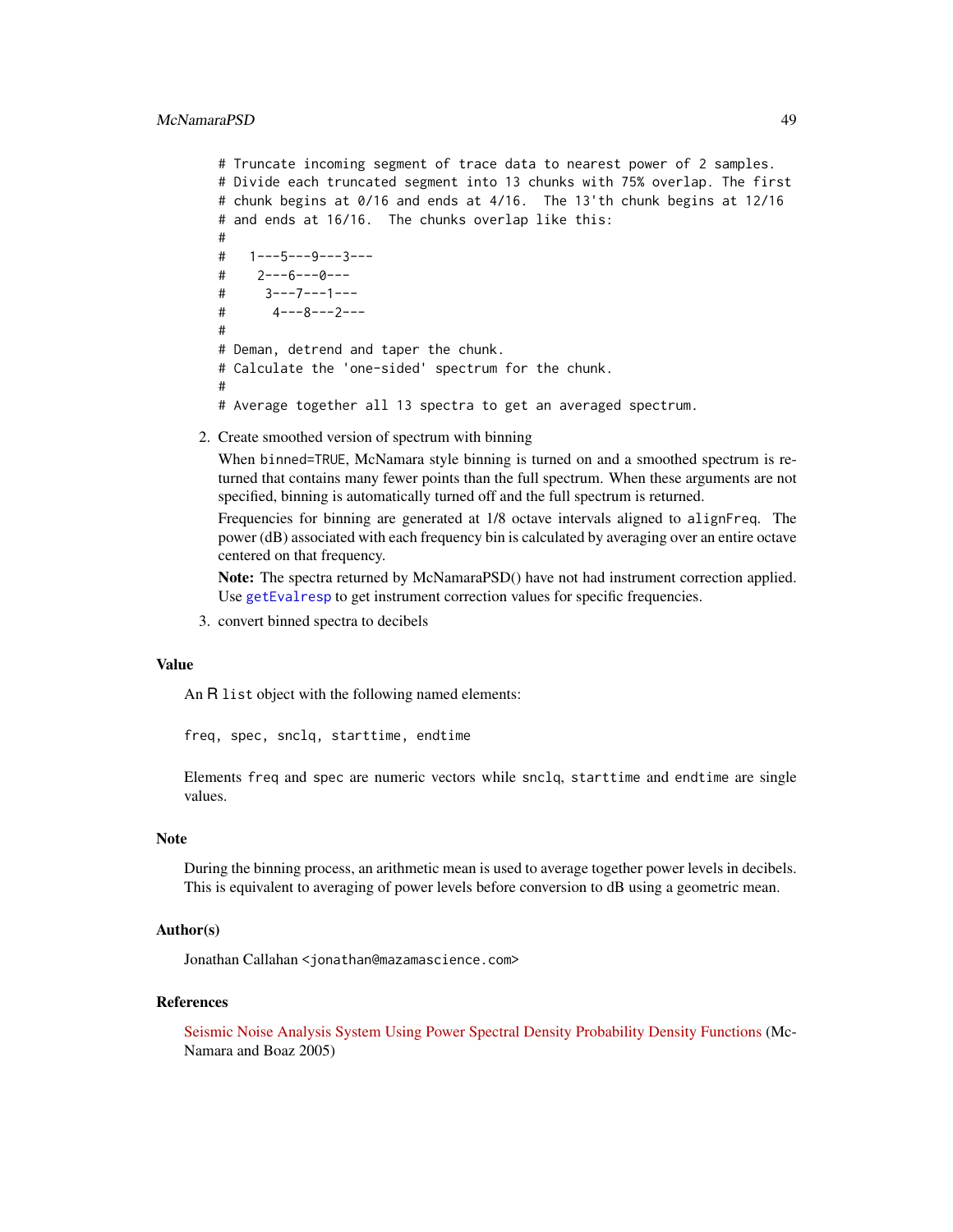# See Also

[McNamaraBins](#page-46-0), [psdList](#page-57-0)

mergeTraces *Merge multiple traces into a single trace*

### Description

The mergeTraces method of Stream objects returns a new Stream where all Traces have been merged into a single Trace. Gaps between traces are replaced with values determined by the fillMethod parameter.

### Usage

mergeTraces(x, fillMethod)

### Arguments

|            | Stream object                                                     |
|------------|-------------------------------------------------------------------|
| fillMethod | method to use when filling gaps between Traces (default="fillNA") |

### Details

Available values for fillMethod include:

- fillNA gaps are filled with NA ( $\overline{R}$ 's missing value flag)
- fillZero gaps are filled with 0.0

#### Value

A new Stream object containing a single Trace is returned.

#### Author(s)

Jonathan Callahan <jonathan@mazamascience.com>

# Examples

```
## Not run:
# Open a connection to IRIS DMC webservices
iris <- new("IrisClient")
starttime <- as.POSIXct("2002-04-20", tz="GMT")
endtime <- as.POSIXct("2002-04-21", tz="GMT")
st4 <- getDataselect(iris,"US","OXF","","BHZ",starttime,endtime)
stm4 <- mergeTraces(st4)
```
# plot merged trace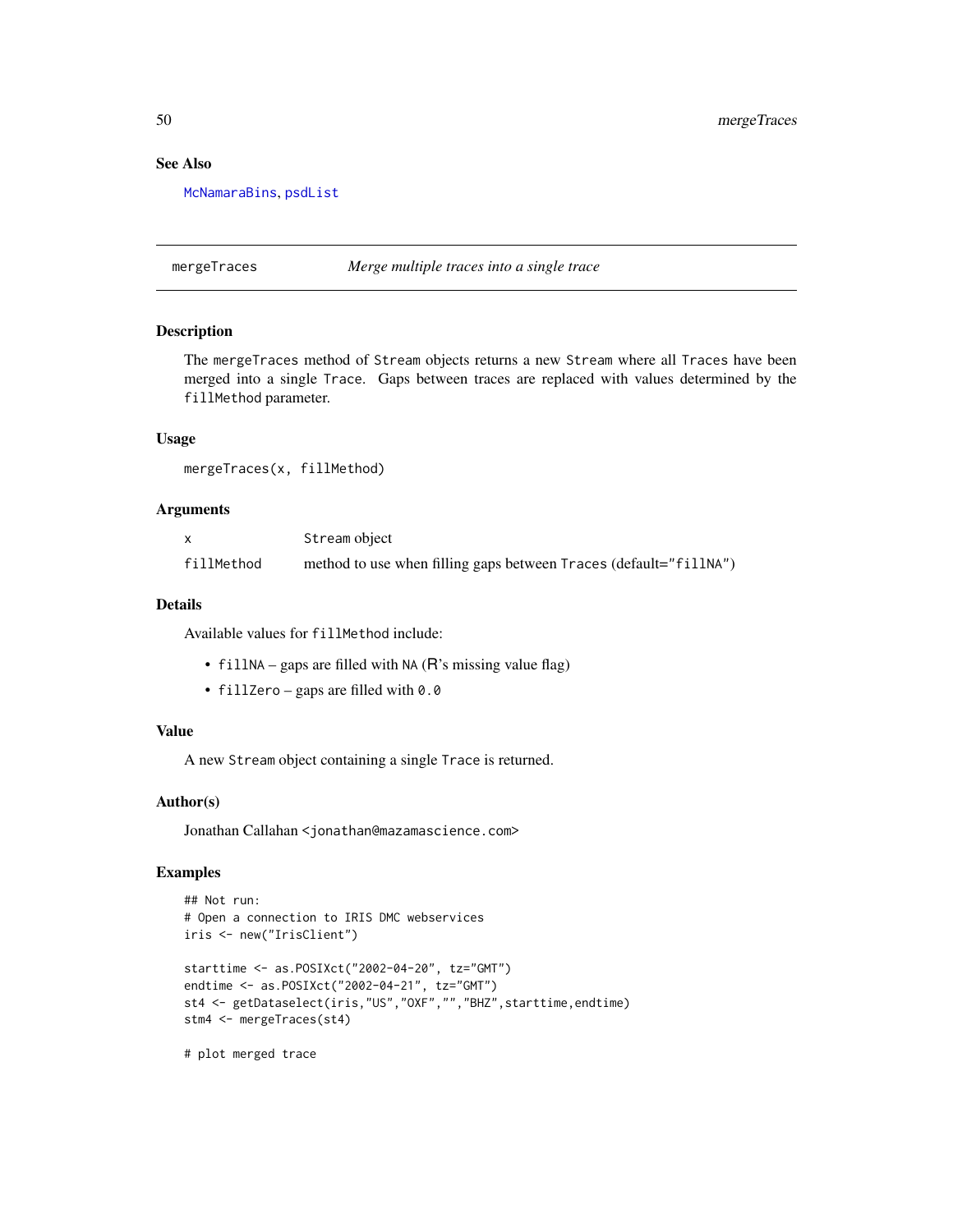# mergeUpDownTimes 51

```
plot(stm4@traces[[1]])
mtext(paste(length(st4@traces),"traces"), side=3, line=0.5, adj=0.05, cex=1.5)
## End(Not run)
```
mergeUpDownTimes *Determine overlaps in two sets of upDownTimes.*

### Description

The mergeUpDownTimes function determines the overlaps in two sets of times representing up/down (on/off) periods for a single or a set of channels. This function can be used to determine overall station up/down periods.

### Usage

mergeUpDownTimes(udt1, udt2, bothOn)

### Arguments

| udt1   | vector of POSIX ct times representing up/down transitions                                              |
|--------|--------------------------------------------------------------------------------------------------------|
| udt2   | vector of POSIX ct times representing up/down transitions                                              |
| both0n | logical specifying whether overlaps are determined with AND or OR (default=FALSE:<br>$udt1$ OR $udt2)$ |

# Details

When bothOn=FALSE, the default, this function returns the times of transitions from "either to neither" and back. When bothOn=TRUE, this function returns the times of transitions from "both to either" and back.

If an empty vector is passed in for udt1 or udt2 then the other vector is returned unchanged. This can be useful when merging the upDownTimes for multiple channels. See the example below.

### Value

A vector of POSIXct datetimes associated with on/off transitions.

#### Note

The vector of times in udt1 and udt2 has no information on the values of min\_signal or min\_gap that were used to generate the timeseries. It is up to the user to make sure that the incoming vectors are appropriate for comparison. See [getUpDownTimes](#page-41-0).

### Author(s)

Jonathan Callahan <jonathan@mazamascience.com>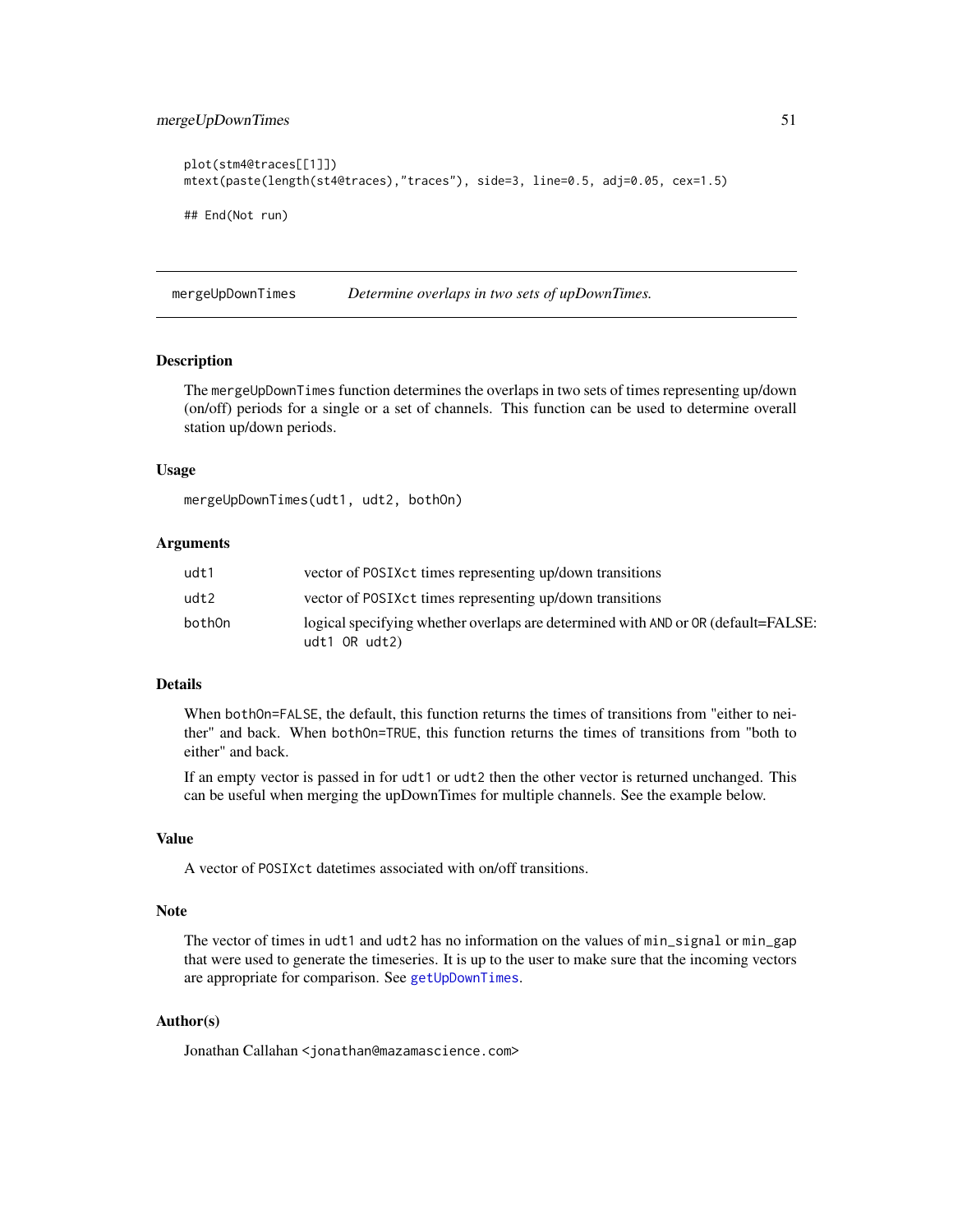# See Also

[getUpDownTimes](#page-41-0), [plotUpDownTimes](#page-72-0)

# Examples

```
## Not run:
# Open a connection to IRIS DMC webservices
iris <- new("IrisClient")
# Three Streams, each with different upDownTimes
starttime <- as.POSIXct("2012-07-01", tz="GMT")
endtime <- as.POSIXct("2012-07-02", tz="GMT")
stE <- getDataselect(iris,"IU","XMAS","10","BHE",starttime,endtime)
stN <- getDataselect(iris,"IU","XMAS","10","BHN",starttime,endtime)
stZ <- getDataselect(iris,"IU","XMAS","10","BHZ",starttime,endtime)
udtE <- getUpDownTimes(stE)
udtN <- getUpDownTimes(stN)
udtZ <- getUpDownTimes(stZ)
udtAll \leftarrow c()udtAny \leftarrow c()
for (udt in list(udtE, udtN, udtZ)) {
  udtAll <- mergeUpDownTimes(udtAll,udt,bothOn=TRUE)
  udtAny <- mergeUpDownTimes(udtAny,udt,bothOn=FALSE)
}
# 5 rows
layout(matrix(seq(5)))
# Plot the results
par(max=c(3,4,3,2)) # adjust margins
plotUpDownTimes(udtE); title("BHE")
plotUpDownTimes(udtN); title("BHN")
plotUpDownTimes(udtZ); title("BHZ")
plotUpDownTimes(udtAll); title("ALL channels up")
plotUpDownTimes(udtAny); title("ANY channel up")
# Restore default layout
layout(1)
## End(Not run)
```
<span id="page-51-0"></span>miniseed2Stream *Convert miniSEED bytes to* Stream *object*

# Description

The miniseed2Stream function converts raw miniSEED bytes into a Stream object.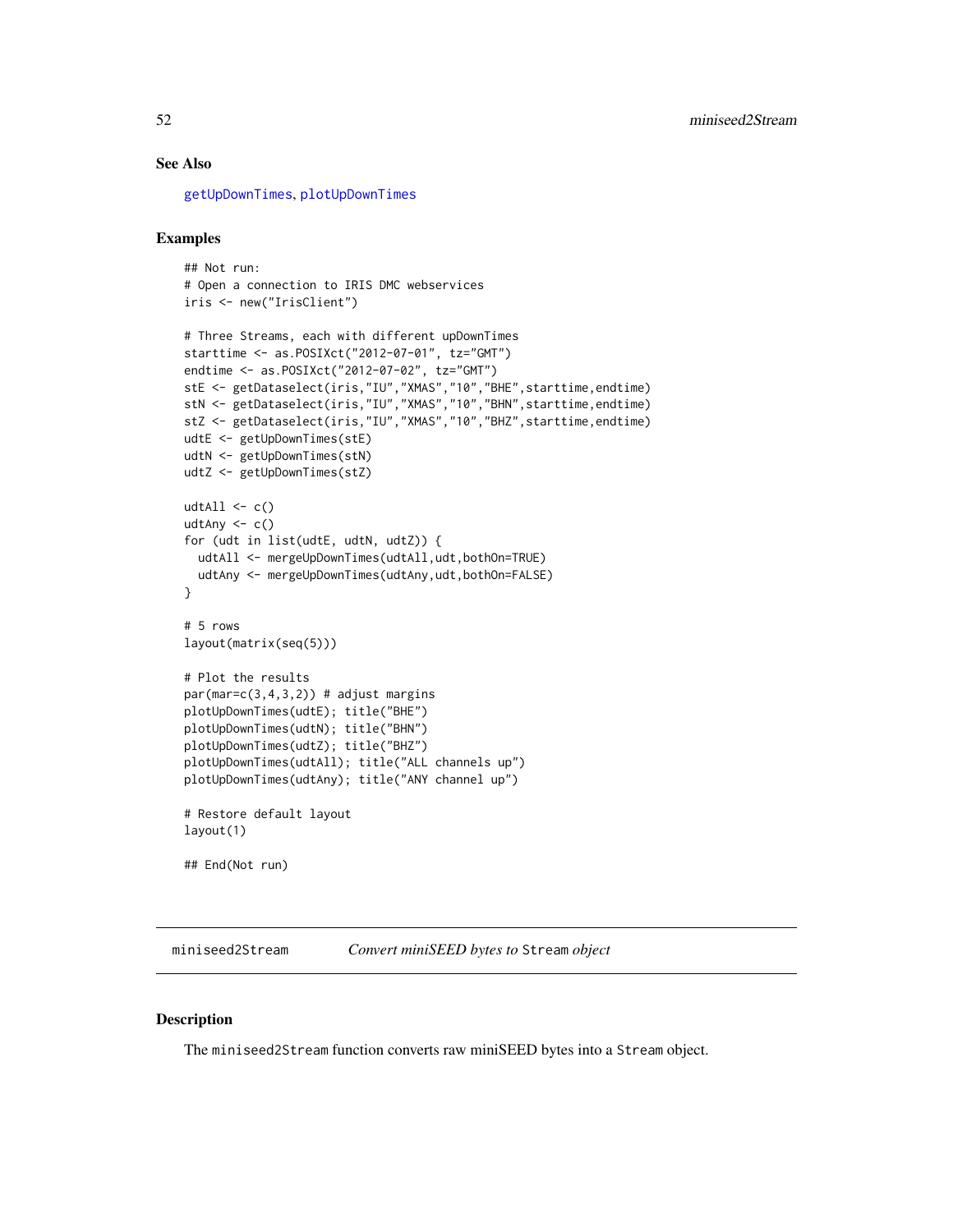# Usage

```
miniseed2Stream(miniseed,url,requestedStarttime,requestedEndtime,
                sensor,scale,scalefreq,scaleunits,latitude,longitude,
                elevation, depth, azimuth,dip)
```
# Arguments

| miniseed           | a vector of raw bytes read from a miniSEED file                                                                          |
|--------------------|--------------------------------------------------------------------------------------------------------------------------|
| url                | character source location (see getDataselect)                                                                            |
| requestedStarttime |                                                                                                                          |
|                    | POSIX ct time associated with the requested start time (see getDataselect)                                               |
| requestedEndtime   |                                                                                                                          |
|                    | POSIX ct time associated with the requested endtime (see getDataselect)                                                  |
| sensor             | character description of the Sensor type associated with this Station-Network-<br>Channel-Location (SNCL) (see Trace)    |
| scale              | character description of the Instrument Sensitivity associated with this SNCL<br>(see Trace)                             |
| scalefreq          | numeric description of frequency at which the Instrument Sensitivity is correct,<br>the SensitivityFrequency (see Trace) |
| scaleunits         | character description of the InputUnits associated with this SNCL (see Trace)                                            |
| latitude           | numeric latitude associated with this SNCL (see Trace)                                                                   |
| longitude          | numeric longitude associated with this SNCL (see Trace)                                                                  |
| elevation          | numeric elevation associated with this SNCL (see Trace)                                                                  |
| depth              | numeric depth associated with this SNCL (see Trace)                                                                      |
| azimuth            | numeric channel azimuth associated with this SNCL (see Trace)                                                            |
| dip                | numeric channel dip associated with this SNCL (see Trace)                                                                |

# Details

This function takes raw bytes read in from a file or URL and converts them to a Stream object. Metadata information is optional. This function is primarily for internal use.

#### Value

A Stream object.

# Author(s)

Jonathan Callahan <jonathan@mazamascience.com>

# See Also

[readMiniseedFile](#page-64-0)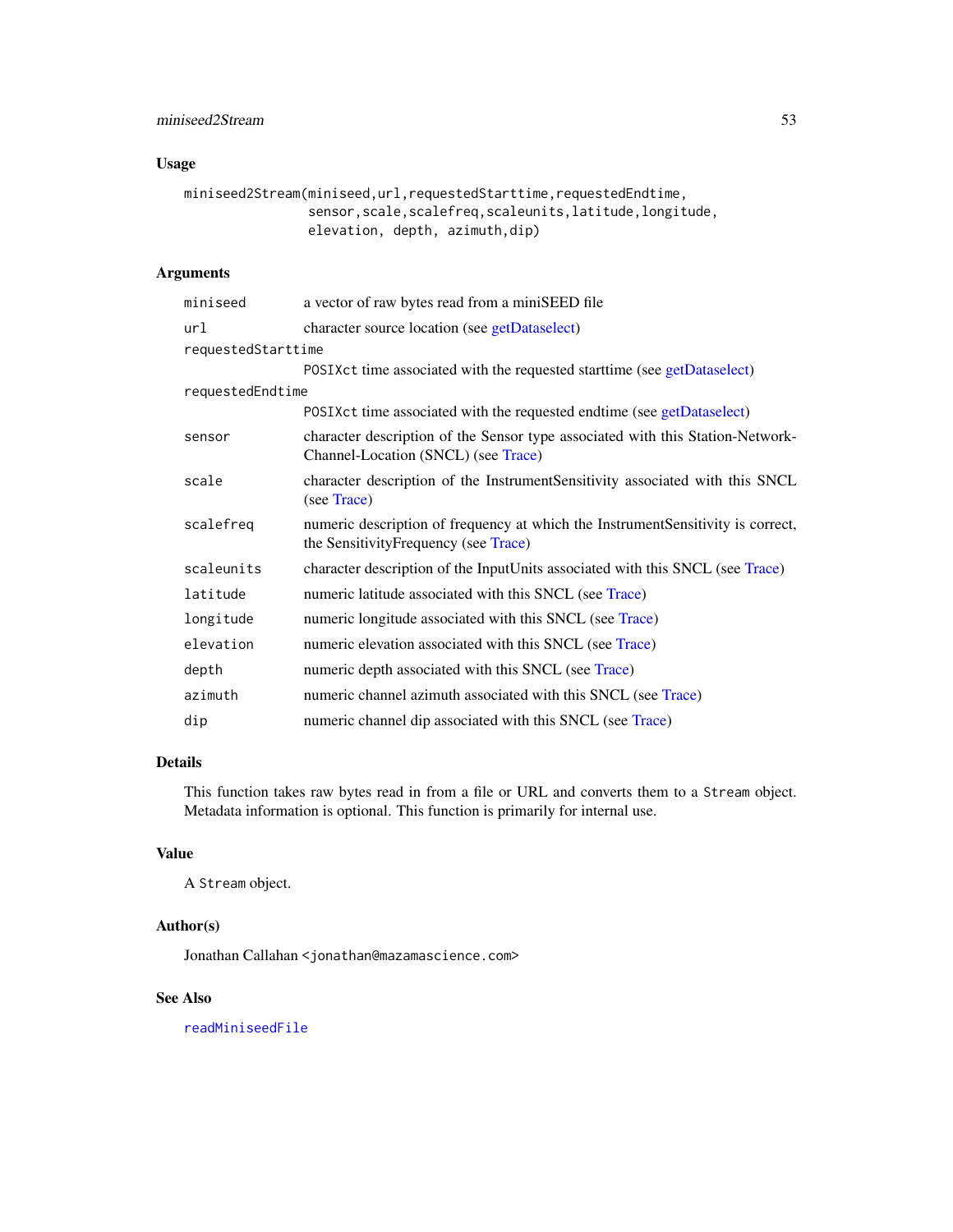#### Description

The multiplyBy methods of Trace and Stream objects return like objects where all @data slots have been multiplied by a constant.

# Usage

multiplyBy(x, y)

### Arguments

| a Trace or Stream object |
|--------------------------|
| a numeric multiplier     |

#### Value

A new Trace or Stream object is returned.

#### Author(s)

Jonathan Callahan <jonathan@mazamascience.com>

### Examples

```
## Not run:
# Open a connection to IRIS DMC webservices
iris <- new("IrisClient")
starttime <- as.POSIXct("2011-01-24", tz="GMT")
endtime <- as.POSIXct("2011-01-25", tz="GMT")
# Get the waveform
stRaw <- getDataselect(iris,"AK","PIN","","BHZ",starttime,endtime)
# obtain an instrument sensitivity value with getChannel metadata)
c <- getChannel(iris, "AK","PIN","","BHZ",starttime, endtime)
sensitivityValue <- c$scale
# convert raw data
st <- multiplyBy(stRaw, 1/sensitivityValue)
rmsVariance(st)
# plot trace
plot(st, ylab=c$scaleunits)
## End(Not run)
```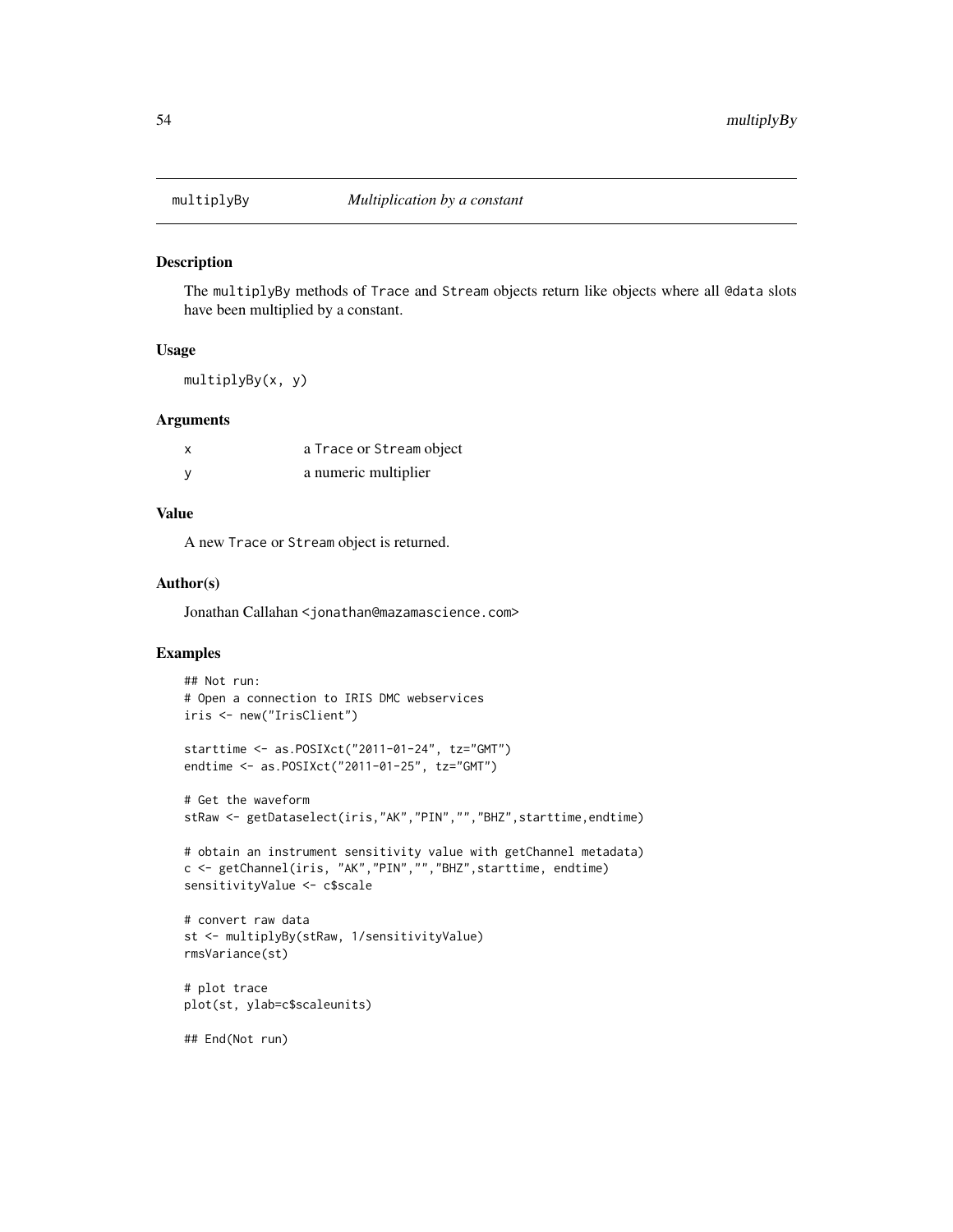noiseMatrix2PdfMatrix *Convert matrix of PSDs to matrix of Probability Density Functions*

#### Description

This function converts a noiseMatrix returned by either psdList2NoiseMatrix or psdDF2NoiseMatrix into a matrix of Probability Density values as defined by McNamara and Boaz 2005.

#### Usage

```
noiseMatrix2PdfMatrix(noiseMatrix, lo, hi, binSize)
```
# Arguments

| noiseMatrix | a noiseMatrx returned from either psdList2NoiseMatrix or psdDF2NoiseMatrix    |
|-------------|-------------------------------------------------------------------------------|
| $1\circ$    | lowest frequency bin (power level in $dB$ ) for the PDF y-axis (default=-200) |
| hi          | highest frequency bin (power level in dB) for the PDF y-axis (default=-50)    |
| binSize     | size in $dB$ of each bin (default=1)                                          |

### Details

The McNamara and Boaz paper describes creating histograms of the discretized power levels at each frequency bin associated with a set of PSDs. The value in each cell of the PDF matrix is the fraction of the corrected PSDs that have that power level at that frequency bin.

To return a PDF matrix that matches those in the McNamara paper, use the default settings.

### Value

A matrix is returned with one row for each power level (-250:-50 dB) and one column for each frequency bin.

### Author(s)

Jonathan Callahan <jonathan@mazamascience.com>

# References

[Seismic Noise Analysis System Using Power Spectral Density Probability Density Functions](http://pubs.usgs.gov/of/2005/1438/pdf/OFR-1438.pdf) (Mc-Namara and Boaz 2005)

# See Also

[McNamaraPSD](#page-47-0), [psdDF2NoiseMatrix](#page-56-0), [psdList](#page-57-0), [psdPlot](#page-60-0), [psdStatistics](#page-62-0)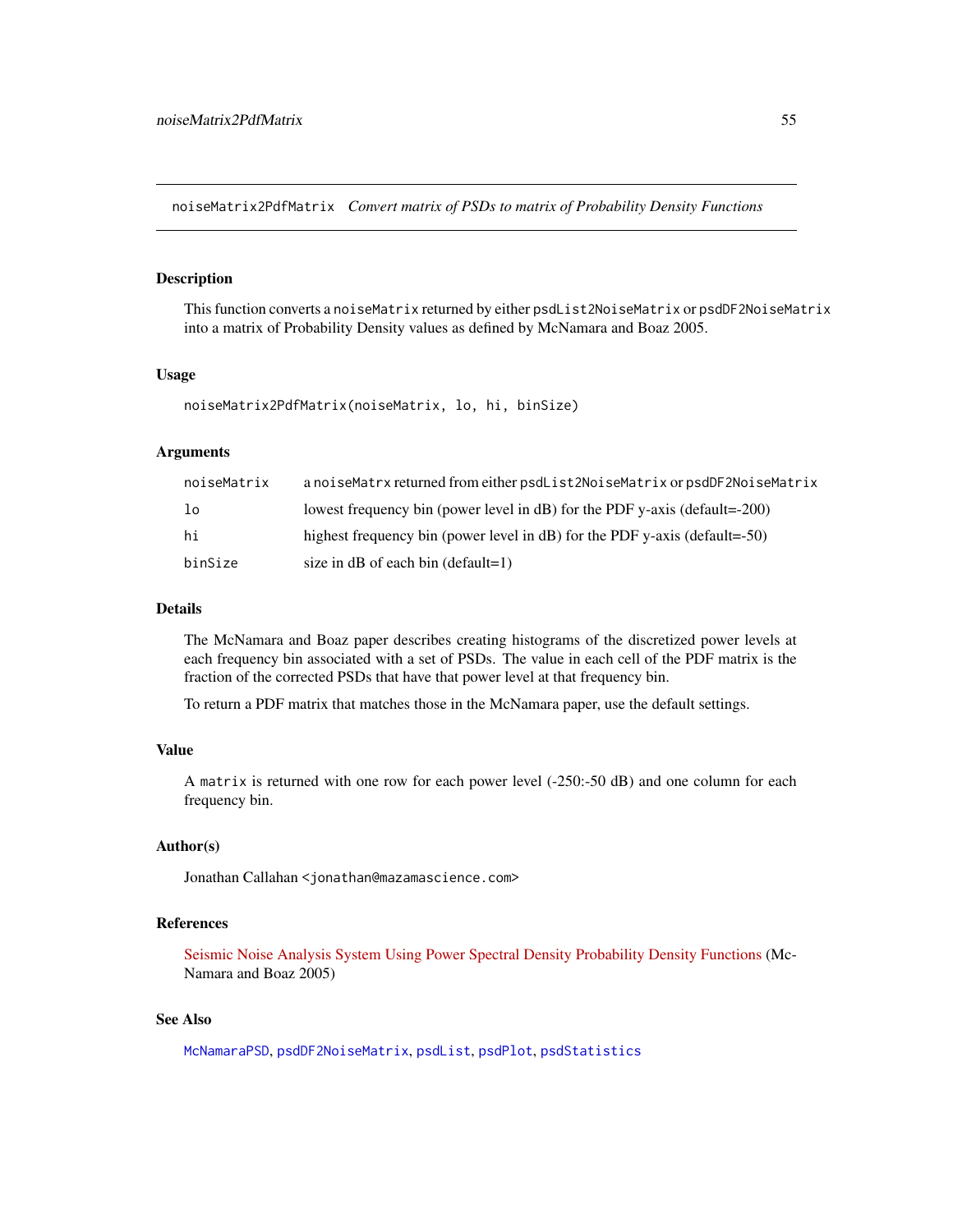### Examples

```
## Not run:
# Create a new IrisClient
iris <- new("IrisClient", debug=TRUE)
# Get seismic data
starttime <- as.POSIXct("2011-05-05", tz="GMT") # 2011.125
endtime <- starttime + 1*24*3600
st <- getDataselect(iris,"IU","GRFO","--","BHE",starttime,endtime)
# Generate power spectral density for each hour long segment
psdList <- psdList(st)
# Convert into corrected "noiseMatrix"
noiseMatrix <- psdList2NoiseMatrix(psdList)
# Convert into McNamara "pdfMatrix"
pdfMatrix <- noiseMatrix2PdfMatrix(noiseMatrix)
# NOTE: Data need to be flipped and tranposed for the XY axes in the
# NOTE: image() function to match rows and columns in our pdfMatrix
# Plot pdfMatrix
image(t(pdfMatrix[,ncol(pdfMatrix):1]),
      col=c('gray90',rainbow(9)),
      axes=FALSE)
## End(Not run)
```
noiseModels *Generate NHNM and NLNM noise models*

### **Description**

The noiseModels function returns the New High Noise Model and New Low Noise Model from the Peterson paper referenced below. Values are returned for the specific frequencies specified in the freq argument.

#### Usage

```
noiseModels(freq)
```
# Arguments

freq a vector of frequencies at which to generate noise model values

### Value

A list is returned with elements nhnm and nlnm containing the high and low noise models, respectively.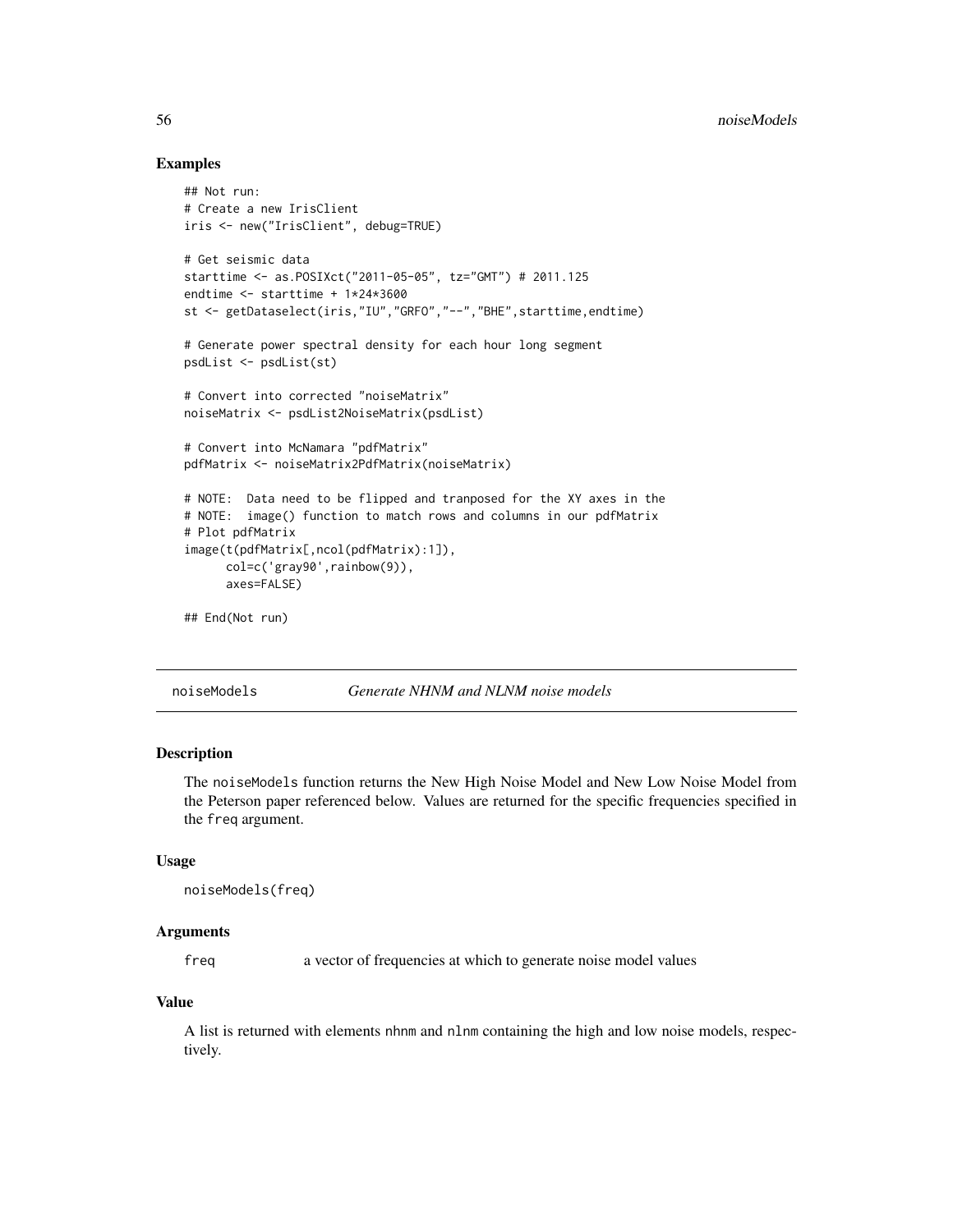### Author(s)

Jonathan Callahan <jonathan@mazamascience.com>

# References

[Observations of Modeling and Seismic Background Noise](http://pubs.usgs.gov/of/1993/0322/report.pdf) (Peterson 1993)

[Seismic Noise Analysis System Using Power Spectral Density Probability Density Functions](http://pubs.usgs.gov/of/2005/1438/pdf/OFR-1438.pdf) (Mc-Namara and Boaz 2005)

# See Also

[psdStatistics](#page-62-0),

<span id="page-56-0"></span>psdDF2NoiseMatrix *Apply instrument correction to PSDs*

# Description

The psdDF2NoiseMatrix function uses the snclq identifier associated with the first PSD in the dataframe to obtain instrument correction information at the specified frequencies from the [getEvalresp](#page-26-0) web service if instrumentation correction information is not supplied as an argument. This correction is applied to every PSD in the dataframe and the now corrected PSD values are returned as a matrix.

#### Usage

```
psdDF2NoiseMatrix(DF, evalresp=NULL)
```
#### **Arguments**

| DF       | a data frame of PSDs obtained from the getPSDMeasurements method of IrisClient.         |
|----------|-----------------------------------------------------------------------------------------|
| evalresp | data frame of freq, amp, phase information matching output of getEvalresp,<br>optional. |

#### Details

This function is identical in behavior to [psdList2NoiseMatrix](#page-59-0) except that the input object is a dataframe of PSD values obtained from the MUSTANG Backend Storage System.

### Value

A matrix is returned with one row for each instrument-corrected PSD and one column for each frequency bin.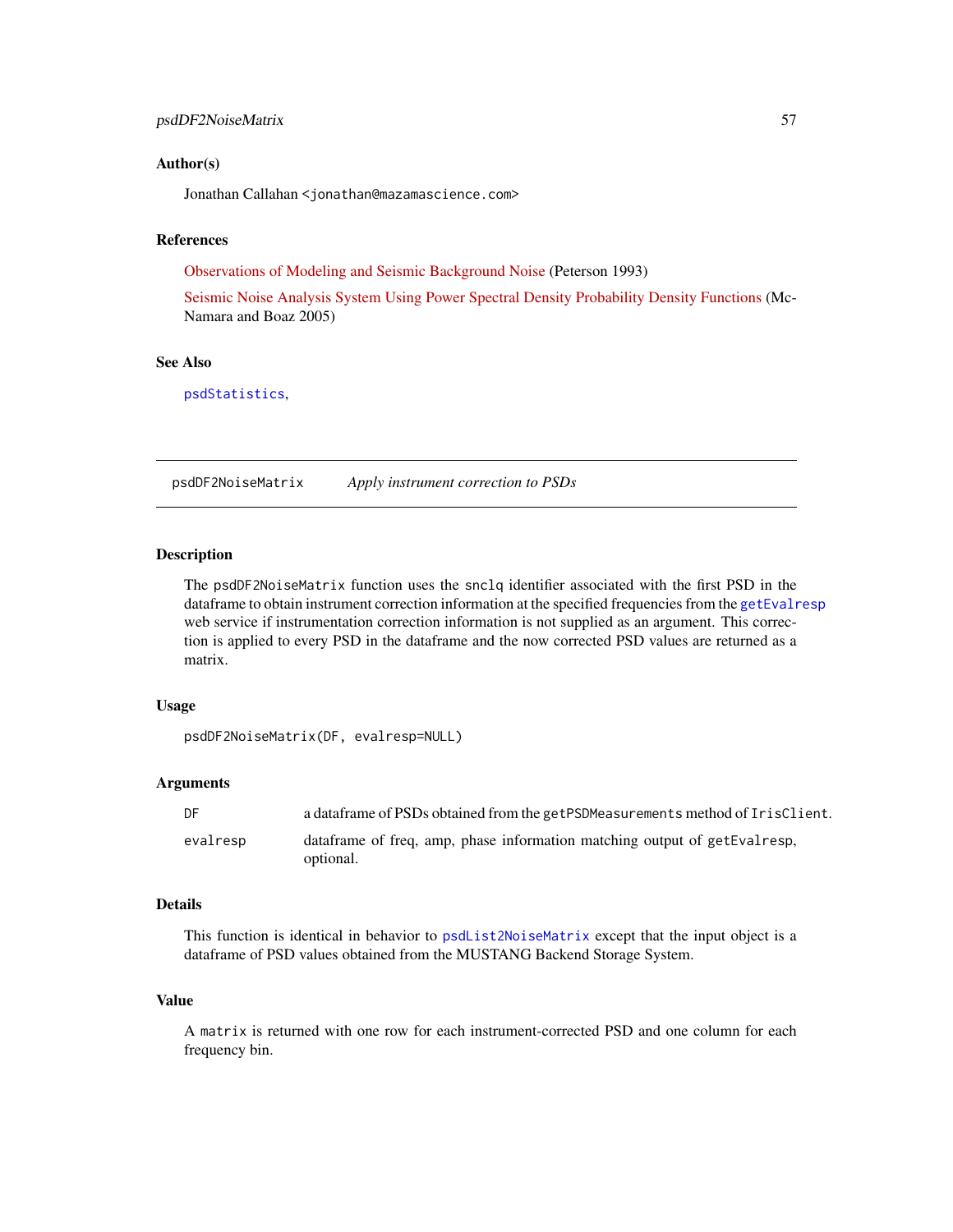# Note

The incoming dataframe is checked to make sure that it represents only a single SNCL (Station-Network-Channel-Location). An error is generated if more than one is found. However, the psdDF is not checked to make sure that no changes to the instrument correction happened during the time period covered by the psdDF. This occurs at an 'epoch' boundary when an instrument is replaced.

### Author(s)

Jonathan Callahan <jonathan@mazamascience.com>

#### References

[Seismic Noise Analysis System Using Power Spectral Density Probability Density Functions](http://pubs.usgs.gov/of/2005/1438/pdf/OFR-1438.pdf) (Mc-Namara and Boaz 2005)

### See Also

[McNamaraPSD](#page-47-0), [psdList](#page-57-0), [psdList2NoiseMatrix](#page-59-0), [psdPlot](#page-60-0), [psdStatistics](#page-62-0)

<span id="page-57-0"></span>psdList *Apply McNamara PSD algorithm to a seismic signal*

#### Description

The psdList function subsets a seismic Stream object into a series of shorter segments with 50% overlap and uses the McNamaraPSD method to return a smoothed (aka binned) Power Spectral Density (PSD) for each segment.

#### Usage

psdList(st)

### Arguments

st a Stream object

### Details

A Stream will be subset into segments depending upon the channel identifier (@stats@channel) associated with this seismic data. The binning frequencies are also channel dependent as exemplified in this code extract where Z is the segment length in seconds:

```
alignFreq <- 0.1
if (stringr::str_detect(channel,"^L")) {
  Z \leftarrow 3 * 3600loFreq <- 0.001
```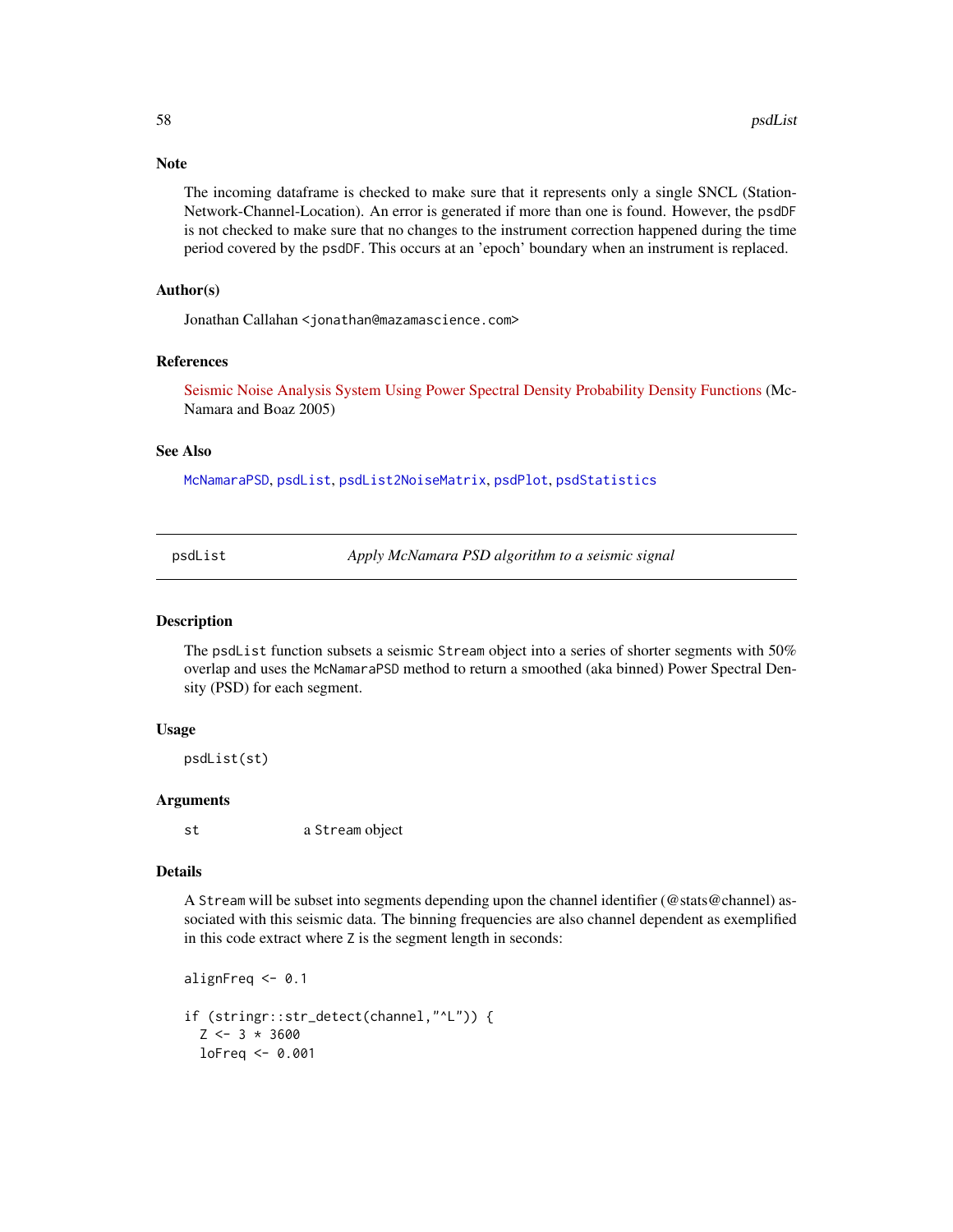### psdList 59

```
hiFreq <- 0.5 * tr_merged@stats@sampling_rate
} else if (stringr::str_detect(channel,"^M")) {
 Z \leftarrow 2 * 3600loFreq <- 0.0025
 hiFreq <- 0.5 * tr_merged@stats@sampling_rate
} else {
 Z < -3600loFreq < -0.005hiFreq <- 0.5 * tr_merged@stats@sampling_rate
}
```
Each new segment starts half way through the previous segment. (50% overlap)

### Value

A list of PSD objects is returned. Each element of the list is an R list object with the following elements:

freq, spec, snclq, starttime, endtime

Note: Individual PSDs have not had instrument correction applied.

### Author(s)

Jonathan Callahan <jonathan@mazamascience.com>

# References

[Seismic Noise Analysis System Using Power Spectral Density Probability Density Functions](http://pubs.usgs.gov/of/2005/1438/pdf/OFR-1438.pdf) (Mc-Namara and Boaz 2005)

### See Also

[McNamaraPSD](#page-47-0), [psdList2NoiseMatrix](#page-59-0), [psdPlot](#page-60-0), [psdStatistics](#page-62-0),

# Examples

```
## Not run:
# Create a new IrisClient
iris <- new("IrisClient", debug=TRUE)
```

```
# Get seismic data
starttime <- as.POSIXct("2011-05-05", tz="GMT") # 2011.125
endtime <- starttime + 1*24*3600
st <- getDataselect(iris,"IU","GRFO","--","BHE",starttime,endtime)
```

```
# Generate power spectral density for each hour long segment
psdList <- psdList(st)
```
# Plot uncorrected PSDs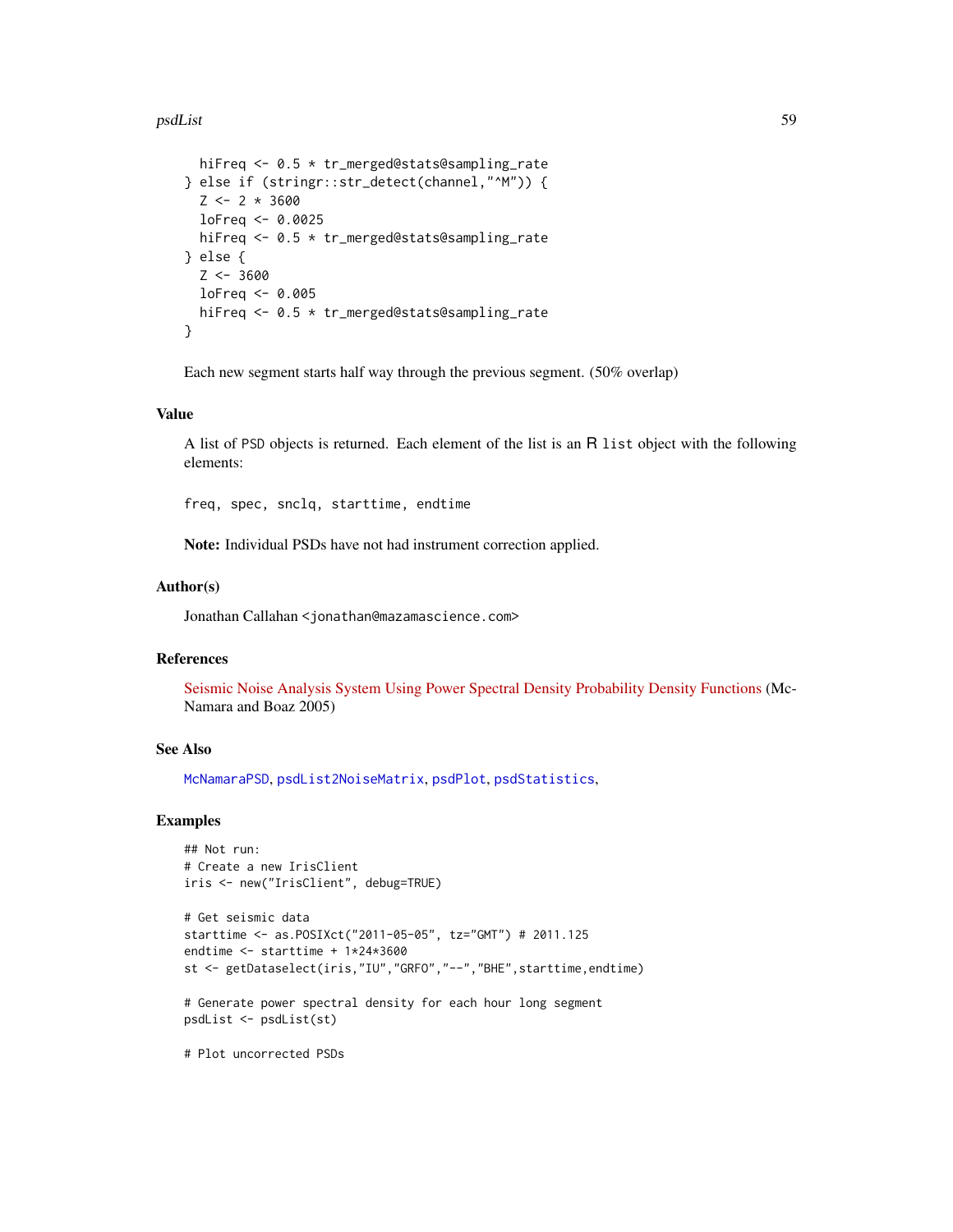```
period <- 1/psdList[[1]]$freq
plot(period, psdList[[1]]$spec, log='x', type='l',
     xlab="Period (Sec)", ylab="Power (dB)",
     main="Uncorrected PSDs")
for (i in seq(2:length(psdList))) {
 points(period, psdList[[i]]$spec, type='l')
}
## End(Not run)
```
<span id="page-59-0"></span>psdList2NoiseMatrix *Apply instrument correction to PSDs*

### Description

The psdList2NoiseMatrix function uses the snclq identifier associated with the first PSD in the list to obtain instrument correction information at the specified frequencies from the [getEvalresp](#page-26-0) web service if instrumentation correction information is not supplied as an argument. This correction is applied to every PSD in the list and the now corrected PSD values are returned as a matrix.

#### Usage

psdList2NoiseMatrix(psdList, evalresp=NULL)

### Arguments

| psdList  | a list of PSDs generated by the psdL ist function                                      |
|----------|----------------------------------------------------------------------------------------|
| evalresp | data frame of freq, amp, phase information matching output of getEvalresp,<br>optional |

#### Value

A matrix is returned with one row for each instrument-corrected PSD and one column for each frequency bin.

#### Note

The psdList function generates a psdList from a single Stream of data and should thus only contain data for a single SNCL (Station-Network-Channel-Location). However, the psdList is not checked to make sure that no changes to the instrument correction happened during the time period covered by the psdList. This occurs at an 'epoch' boundary when an instrument is replaced.

### Author(s)

Jonathan Callahan <jonathan@mazamascience.com>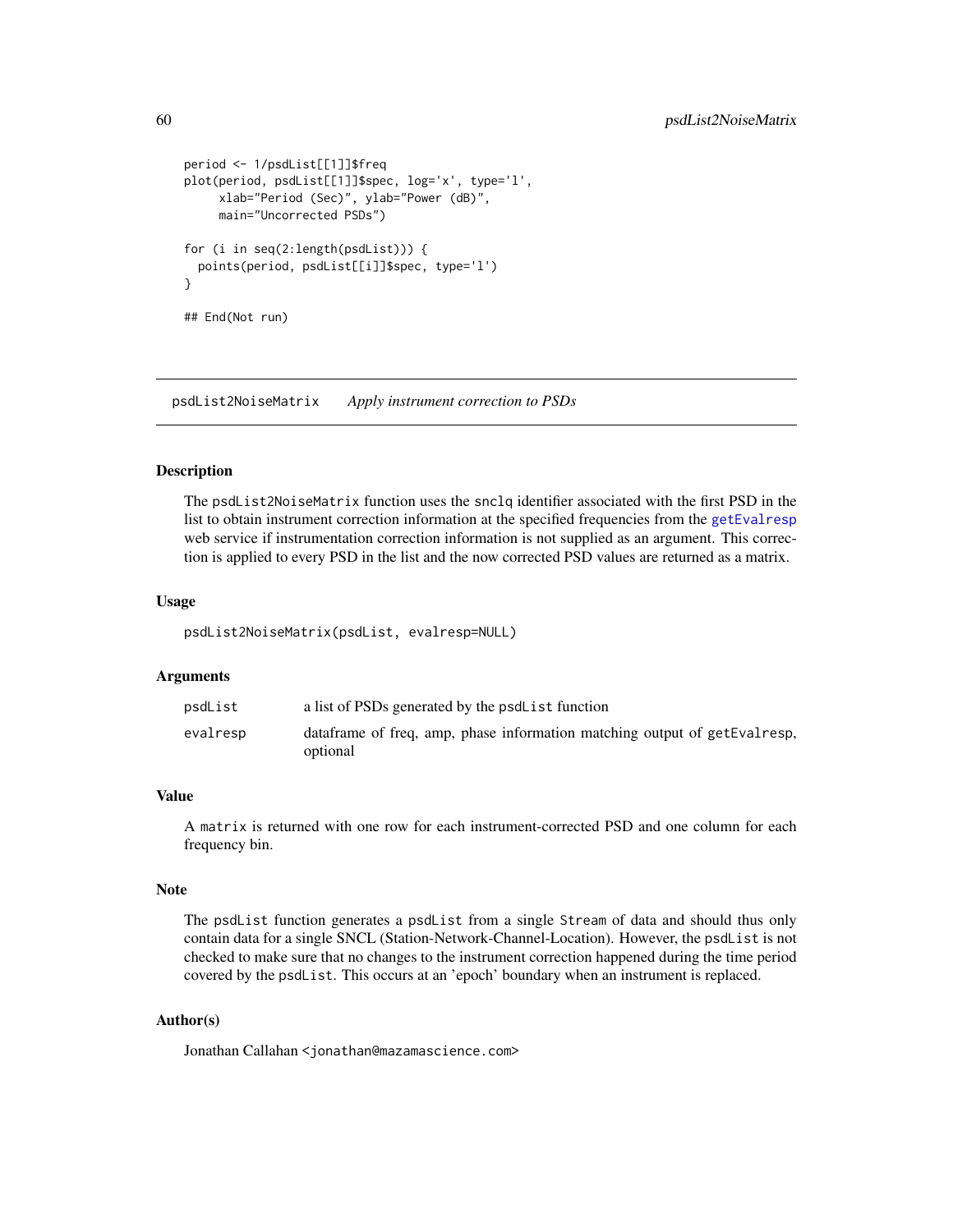#### psdPlot 61

### References

[Seismic Noise Analysis System Using Power Spectral Density Probability Density Functions](http://pubs.usgs.gov/of/2005/1438/pdf/OFR-1438.pdf) (Mc-Namara and Boaz 2005)

### See Also

[McNamaraPSD](#page-47-0), [psdDF2NoiseMatrix](#page-56-0), [psdList](#page-57-0), [psdPlot](#page-60-0), [psdStatistics](#page-62-0),

### Examples

```
## Not run:
# Create a new IrisClient
iris <- new("IrisClient", debug=TRUE)
# Get seismic data
starttime <- as.POSIXct("2011-05-05", tz="GMT") # 2011.125
endtime <- starttime + 1*24*3600
st <- getDataselect(iris,"IU","GRFO","--","BHE",starttime,endtime)
# Generate power spectral density for each hour long segment
psdList <- psdList(st)
# Convert into corrected "noiseMatrix"
noiseMatrix <- psdList2NoiseMatrix(psdList)
# Plot corrected PSDs
period <- 1/psdList[[1]]$freq
plot(period, noiseMatrix[1,], log='x', type='l',
    ylim=c(-200,-50),
     xlab="Period (Sec)", ylab="Power (dB)",
    main="Corrected PSDs")
for (i in seq(2:nrow(noiseMatrix))) {
 points(period, noiseMatrix[i,], type='l')
}
## End(Not run)
```
<span id="page-60-0"></span>

psdPlot *Generate plots from a set of PSDs*

# Description

The psdP1ot function is used to generate plots from the data in a psdList or psdDF dataframe.

### Usage

```
psdPlot(PSDs, style='psd', evalresp=NULL, ylo=-200, yhi=-50, showNoiseModel=TRUE,
        showMaxMin=TRUE, showMode=TRUE, showMean=FALSE, showMedian=FALSE, ...)
```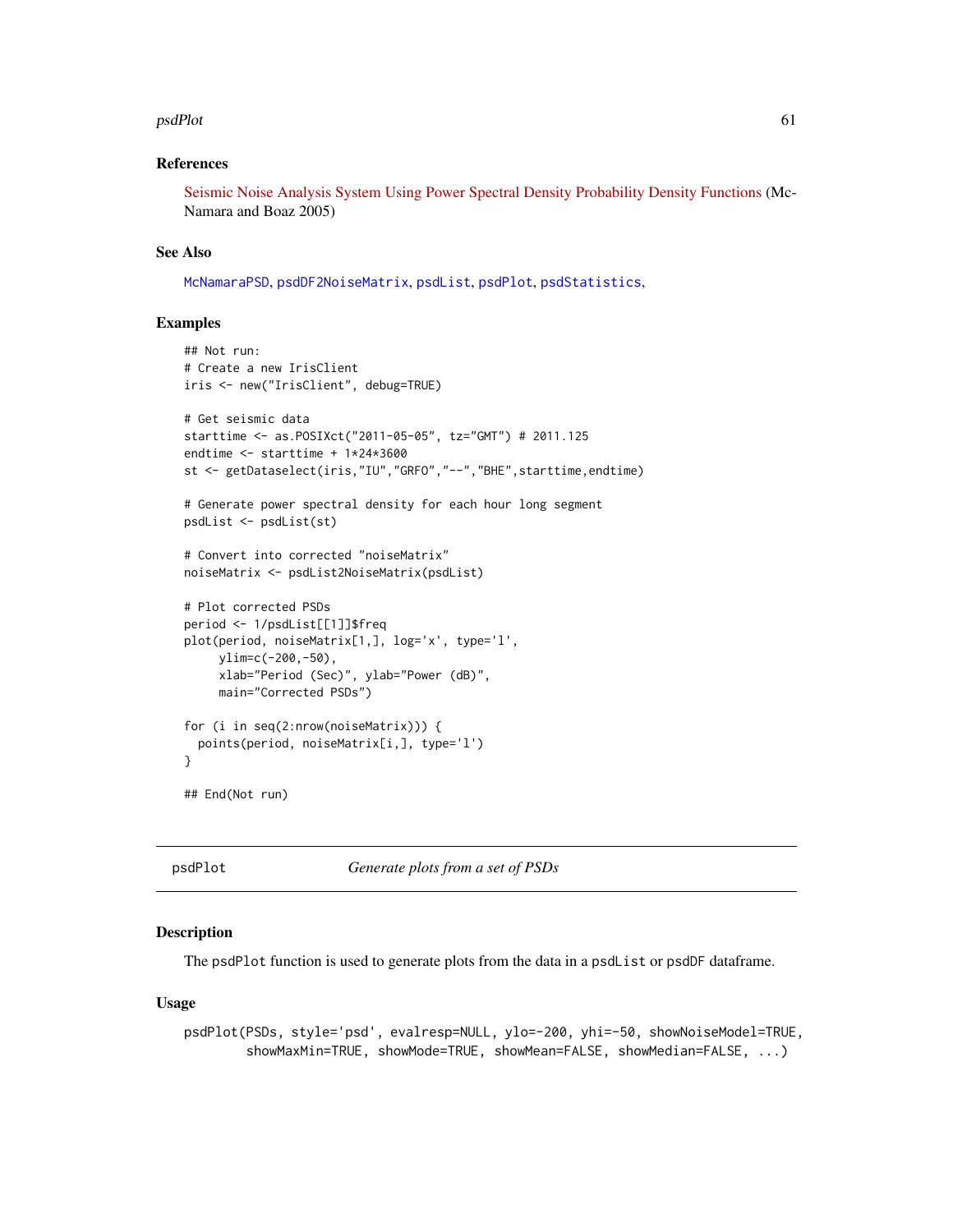# Arguments

| PSD <sub>s</sub> | either a list as returned by psdList or a data frame of PSD values obtained from<br>the BSS |
|------------------|---------------------------------------------------------------------------------------------|
| style            | character identifier of plot type: 'psd' plots PSD lines, 'pdf' plots the pdfMatrix         |
| evalresp         | dataframe of freq, amp, phase information matching output of getEvalresp,<br>optional       |
| ylo              | numeric setting lower limit of plot y-axis (default=-200)                                   |
| yhi              | numeric setting upper limit of plot y-axis (default=-50)                                    |
| showNoiseModel   | logical controlling plotting of noise model lines (default=TRUE)                            |
| showMaxMin       | logical controlling plotting of PSD max and min lines (default=TRUE)                        |
| showMode         | logical controlling plotting of PDF mode line (default=TRUE)                                |
| showMean         | logical controlling plotting of PSD mean line (default=FALSE)                               |
| showMedian       | logical controlling plotting of PSD median line (default=FALSE)                             |
| $\cdots$         | arguments to be passed to plotting methods                                                  |

# Details

The psdPlot function creates visualizations for sets of PSDs. Plots generated with style='pdf' mimic the plots presented in the McNamara paper.

# Author(s)

Jonathan Callahan <jonathan@mazamascience.com>

# References

[Seismic Noise Analysis System Using Power Spectral Density Probability Density Functions](http://pubs.usgs.gov/of/2005/1438/pdf/OFR-1438.pdf) (Mc-Namara and Boaz 2005)

# See Also

[McNamaraPSD](#page-47-0), [psdList](#page-57-0), [psdStatistics](#page-62-0)

# Examples

## Not run: # Create a new IrisClient iris <- new("IrisClient", debug=TRUE)

```
# Get seismic data
starttime <- as.POSIXct("2011-05-05", tz="GMT") # 2011.125
endtime <- starttime + 1*24*3600
st <- getDataselect(iris,"IU","GRFO","--","BHE",starttime,endtime)
```

```
# Generate power spectral density for each hour long segment
psdList <- psdList(st)
```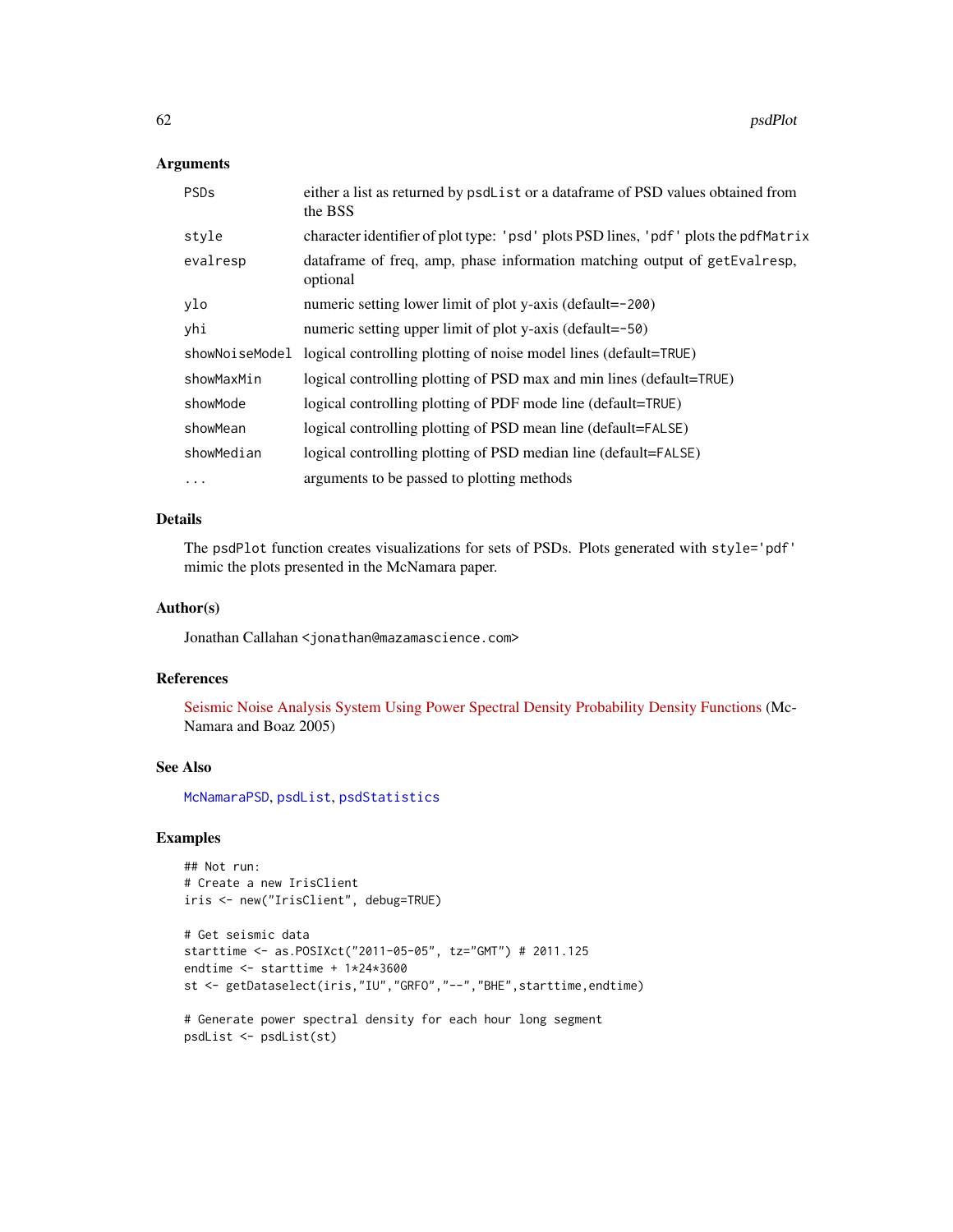# psdStatistics 63

```
# 'psd' line plot
psdPlot(psdList,style='psd',type='l',col=adjustcolor('black',0.3))
# McNamara 'pdf' plot
psdPlot(psdList,style='pdf')
## End(Not run)
```
<span id="page-62-0"></span>psdStatistics *Return statistics for a set of PSDs*

#### Description

The psdStatistics function calculates a variety of information associated with the incoming set of PSDs.

# Usage

```
psdStatistics(PSDs, evalresp=NULL)
```
# Arguments

| <b>PSDs</b> | either a list as returned by psdList or a data frame of PSD values obtained from<br>the BSS |
|-------------|---------------------------------------------------------------------------------------------|
| evalresp    | data frame of freq, amp, phase information matching output of getEvalresp,<br>optional      |

#### Value

A list of elements:

- noiseMatrix matrix of corrected power levels; rows=PSDs, columns=frequencies
- pdfMatrix matrix of probability density values; rows=dB level, columns=frequencies
- freq vector of frequencies associated statistics vectors and with matrix columns
- pdfBins vector of power values (dB) associated with pdfMatrix rows
- max maximum power level at each frequency
- min minimum power level at each frequency
- mean mean power level at each frequency
- median median power level at each frequency
- mode mode of power level at each frequency (obtained from pdfMatrix)
- nlnm low noise model power level at each frequency
- nhnm high noise model power level at each frequency
- pct\_above percent of PSDs above the high noise model at each frequency
- pct\_below percent of PSDS below the low noise model at each frequency

A variety of plots can be generated form the information in this list.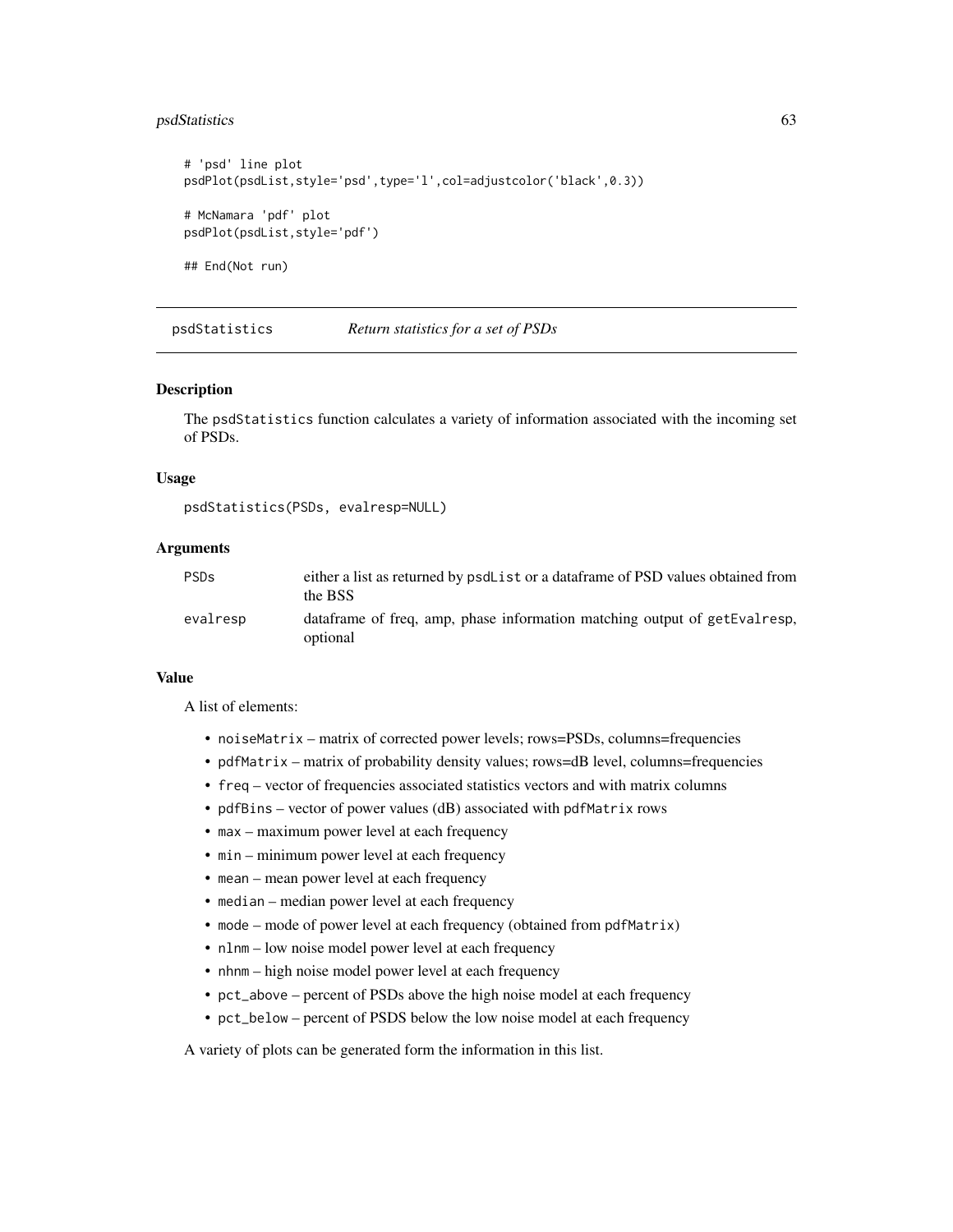### Author(s)

Jonathan Callahan <jonathan@mazamascience.com>

### References

[Seismic Noise Analysis System Using Power Spectral Density Probability Density Functions](http://pubs.usgs.gov/of/2005/1438/pdf/OFR-1438.pdf) (Mc-Namara and Boaz 2005)

### See Also

[McNamaraPSD](#page-47-0), [psdList](#page-57-0), [psdPlot](#page-60-0)

# Examples

```
## Not run:
# Create a new IrisClient
iris <- new("IrisClient", debug=TRUE)
# Get seismic data
starttime <- as.POSIXct("2011-05-05", tz="GMT") # 2011.125
endtime <- starttime + 1*24*3600
st <- getDataselect(iris,"IU","GRFO","--","BHE",starttime,endtime)
# Generate power spectral density for each hour long segment
psdList <- psdList(st)
# Generate Statistics
stats <- psdStatistics(psdList)
# Just for fun plot
logPeriod <- log10(1/stats$freq)
plot(logPeriod,stats$max,ylim=c(-200,-50), las=1,
     xlab="log10(period)", ylab="Power (dB)",
     main="Model 'normal background noise' area and area of seismic signal.")
points(logPeriod,stats$min)
# Overlay a polygon showing the range between the noise models
x <- c(logPeriod,rev(logPeriod),logPeriod[1])
y <- c(stats$nhnm,rev(stats$nlnm),stats$nhnm[1])
transparentBlack <- adjustcolor('black',0.4)
polygon(x,y,col=transparentBlack)
# Overlay a polygon showing the range of measured values
y <- c(stats$max,rev(stats$min),stats$max[1])
transparentBlue <- adjustcolor('blue',0.6)
polygon(x,y,col=transparentBlue)
## End(Not run)
```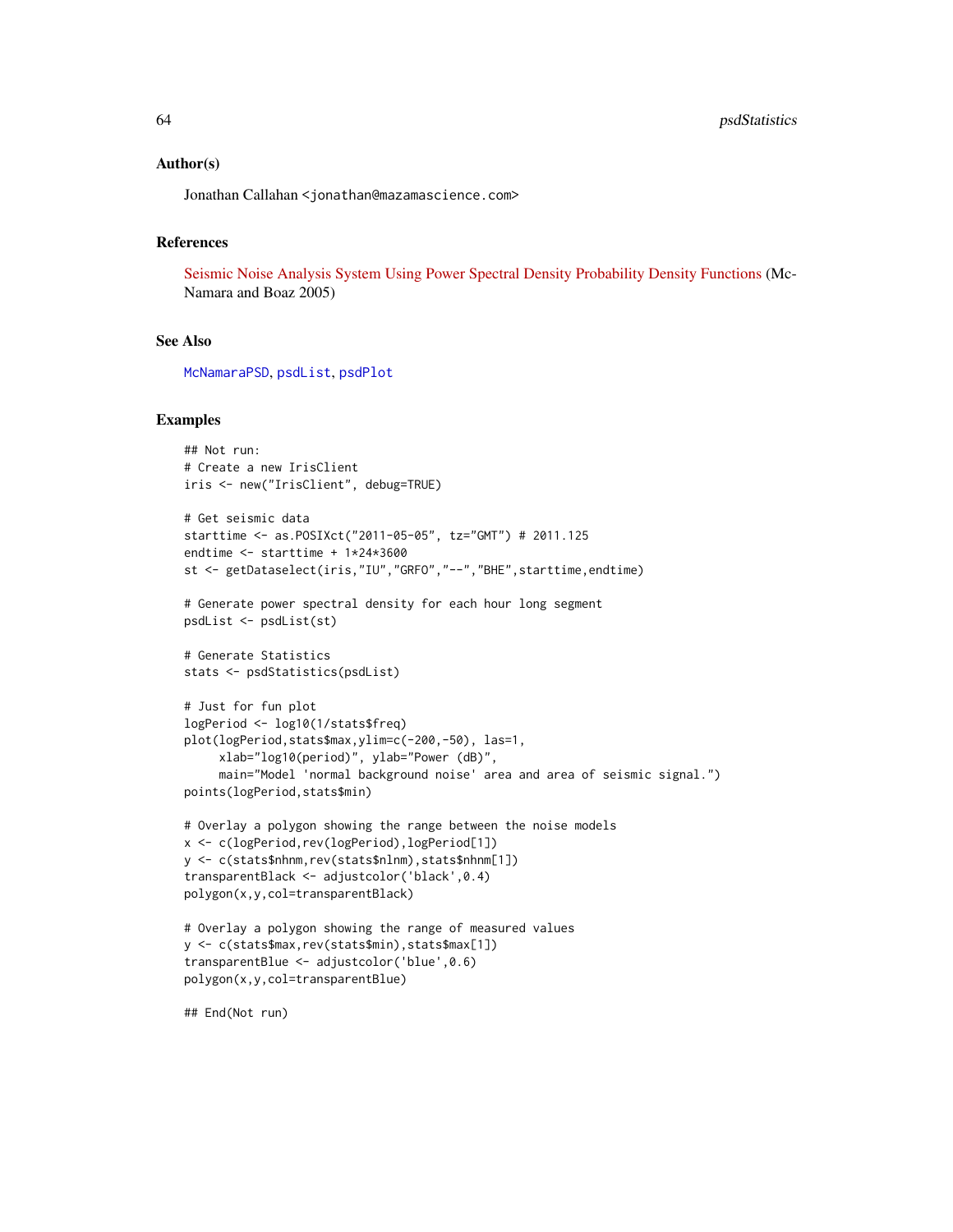<span id="page-64-0"></span>readMiniseedFile *Convert miniSEED file to* Stream *object*

### Description

The readMiniseedFile function converts a raw miniSEED file into a Stream object.

# Usage

```
readMiniseedFile(file,sensor,scale,scalefreq,scaleunits,
                 latitude,longitude,elevation,depth,azimuth,dip)
```
# Arguments

| file       | character path of a miniSEED file                                                                                         |
|------------|---------------------------------------------------------------------------------------------------------------------------|
| sensor     | character description of the Sensor associated with this Station-Network-Channel-<br>Location (SNCL) (see Trace)          |
| scale      | character description of the Instrument Sensitivity associated with this SNCL<br>(see Trace)                              |
| scalefreg  | numeric description of frequency at which the Instrument Sensitivity is correct,<br>the Sensitivity Frequency (see Trace) |
| scaleunits | character description of the InputUnits associated with this SNCL (see Trace)                                             |
| latitude   | numeric latitude associated with this SNCL (see Trace)                                                                    |
| longitude  | numeric longitude associated with this SNCL (see Trace)                                                                   |
| elevation  | numeric elevation associated with this SNCL (see Trace)                                                                   |
| depth      | numeric depth associated with this SNCL (see Trace)                                                                       |
| azimuth    | numeric channel azimuth associated with this SNCL (see Trace)                                                             |
| dip        | numeric channel dip associated with this SNCL (see Trace)                                                                 |

# Details

This function reads in a raw miniSEED file and converts it to a Stream object. Metadata information is optional.

# Value

A Stream object.

# Author(s)

Jonathan Callahan <jonathan@mazamascience.com>

# See Also

[miniseed2Stream](#page-51-0)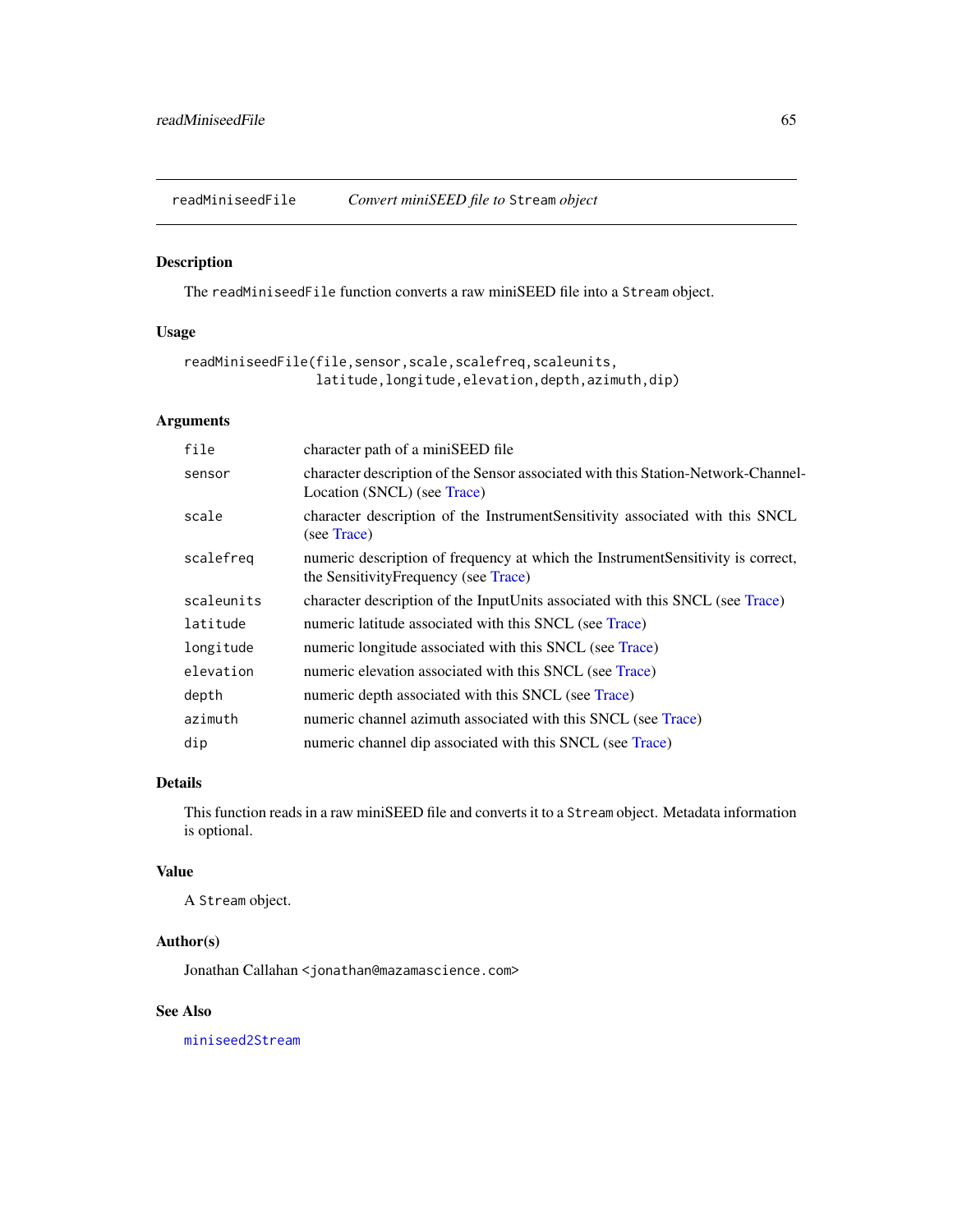# Description

The rms and rmsVariance methods of Trace and Stream objects compute the Root Mean Square (RMS) amplitude or RMS variance of the associated data in each object. RMS variance removes the DC level from the seismic signal so that the zero line is consistent.

## Usage

```
rms(x, na.rm)
parallelRms(x, na.rm)
rmsVariance(x, na.rm)
parallelRmsVariance(x, na.rm)
```
### Arguments

|       | a Trace or Stream object                                      |
|-------|---------------------------------------------------------------|
| na.rm | a logical specifying whether missing values should be removed |

### Details

# Trace method

The RMS amplitude of a single Trace is calculated as:

$$
rms(x) = \sqrt{\frac{\sum_{1}^{n} (x_i)^2}{n}}
$$

The RMS variance of a single Trace is calculated as:

$$
rmsVariance(x) = \sqrt{\frac{\sum_{1}^{n} (x_i - \bar{x})^2}{n}}
$$

where  $x$  is the vector of data values and  $n$  is the length of that vector.

#### Stream methods

For Stream objects, data from all Traces in the stream are first extracted and concatenated into a single numeric vector after which the algorithm is applied.

The parallel~ version of this method is only available on Stream objects and returns a vector of values, one for each Trace.

By default, the parallel~ versions of these methods use na.  $rm=FALSE$  as there should be no missing datapoints in each Trace. The single-vector methods default to na.rm=TRUE to accommodate merged traces where gaps between traces have been filled with NAs.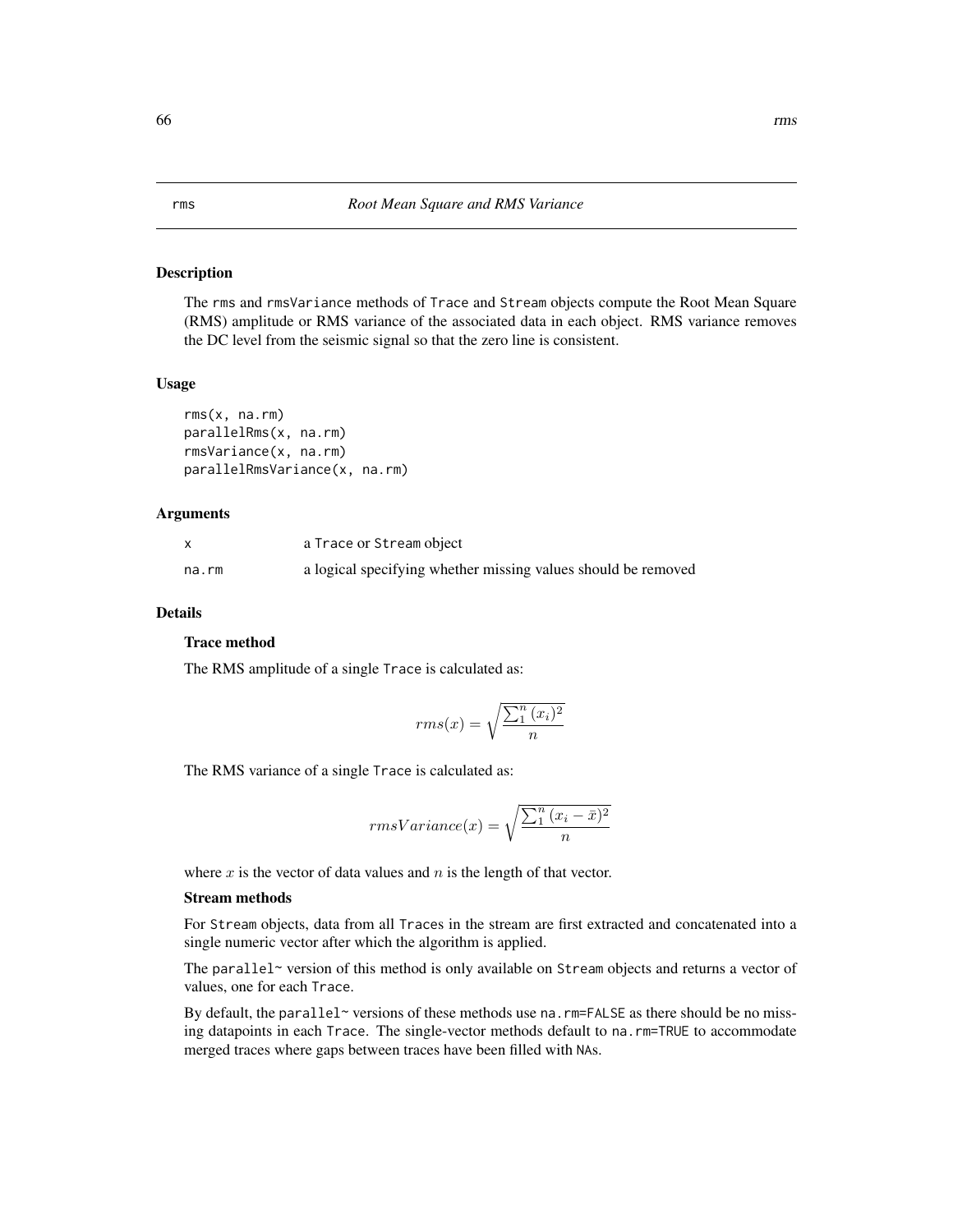#### $rotate2D$  67

# Value

A single numeric value is returned or NA if the trace has no data.

A numeric vector is returned for parallelRmsVariance.

# Author(s)

Jonathan Callahan <jonathan@mazamascience.com>

#### Examples

```
## Not run:
# Open a connection to IRIS DMC webservices
iris <- new("IrisClient")
starttime <- as.POSIXct("2012-01-24", tz="GMT")
endtime <- as.POSIXct("2012-01-25", tz="GMT")
# Get the waveform
st <- getDataselect(iris,"AK","PIN","","BHZ",starttime,endtime)
# Get the first trace and generate some statistics
tr <- st@traces[[1]]
rmsVariance(tr)
## End(Not run)
```
rotate2D *Rotate horizontal components of a seismic signal*

# Description

The rotate2D() function rotates the two horizontal components of a seismic signal into Radial and Transverse components returned as a list of 2 Stream objects.

#### Usage

```
rotate2D(st1, st2, angle)
```
# Arguments

| st1   | horizontal Stream from a channel set (channel name usually ending in "N", "E",<br>"1", or "2") |
|-------|------------------------------------------------------------------------------------------------|
| st2   | horizontal Stream from a channel set, complementary to st1                                     |
| angle | angle (degrees) of the rotation                                                                |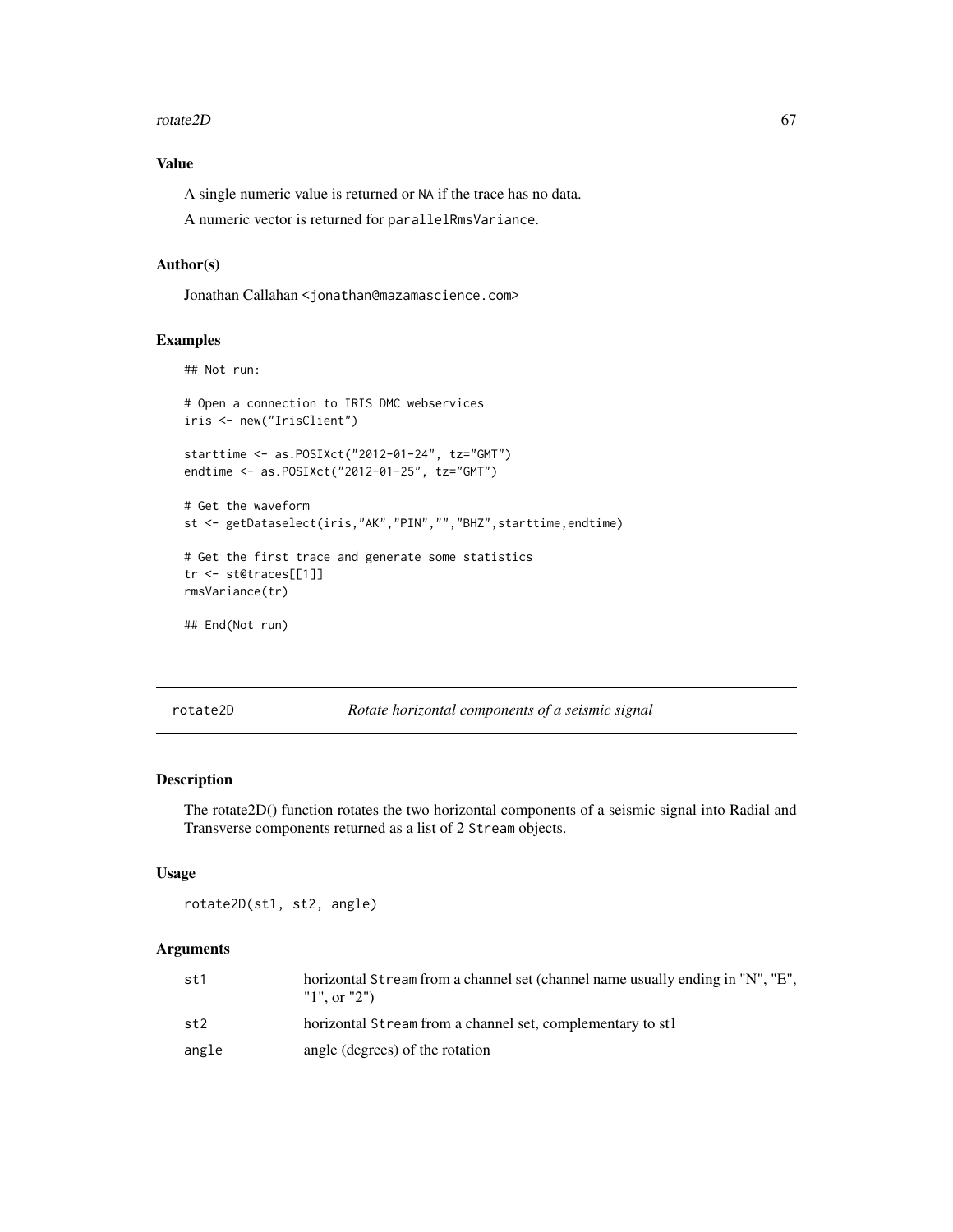# Details

The rotation web service returns Radial and Transverse seismic Streams, generated by rotating st1 and st2 by angle degrees.

The rotation service uses the following transformation matrix to change the output vectors for 2-D horizontal transformations

| $M_{2D}$ |                                                                                      | $sin\alpha$<br>$\begin{array}{ccc} cos\alpha & sin\alpha \ -sin\alpha & cos\alpha \end{array}$ |
|----------|--------------------------------------------------------------------------------------|------------------------------------------------------------------------------------------------|
|          | $\begin{bmatrix} R \\ T \end{bmatrix} = M_{2D} \begin{bmatrix} N \\ E \end{bmatrix}$ |                                                                                                |

where :

N and E represent data from the original (horizontal) orientations. R and T represent the Radial and Transverse components. \eqn{\alpha} is the azimuth angle measured clockwise from north.

#### Value

A list of two Stream objects stR and stT is returned.

### Note

N and E are determined by the Stream @stats@azimuth values. If Stream @stats@azimuth values are not defined, st1 is assumed to be N and st2 is assumed to be E. Orthogonality is also assumed to be correct.

### Author(s)

Jonathan Callahan <jonathan@mazamascience.com>

### References

IRIS DMC rotation web service documentation:

```
http://service.iris.edu/irisws/rotation/docs/1/help/
```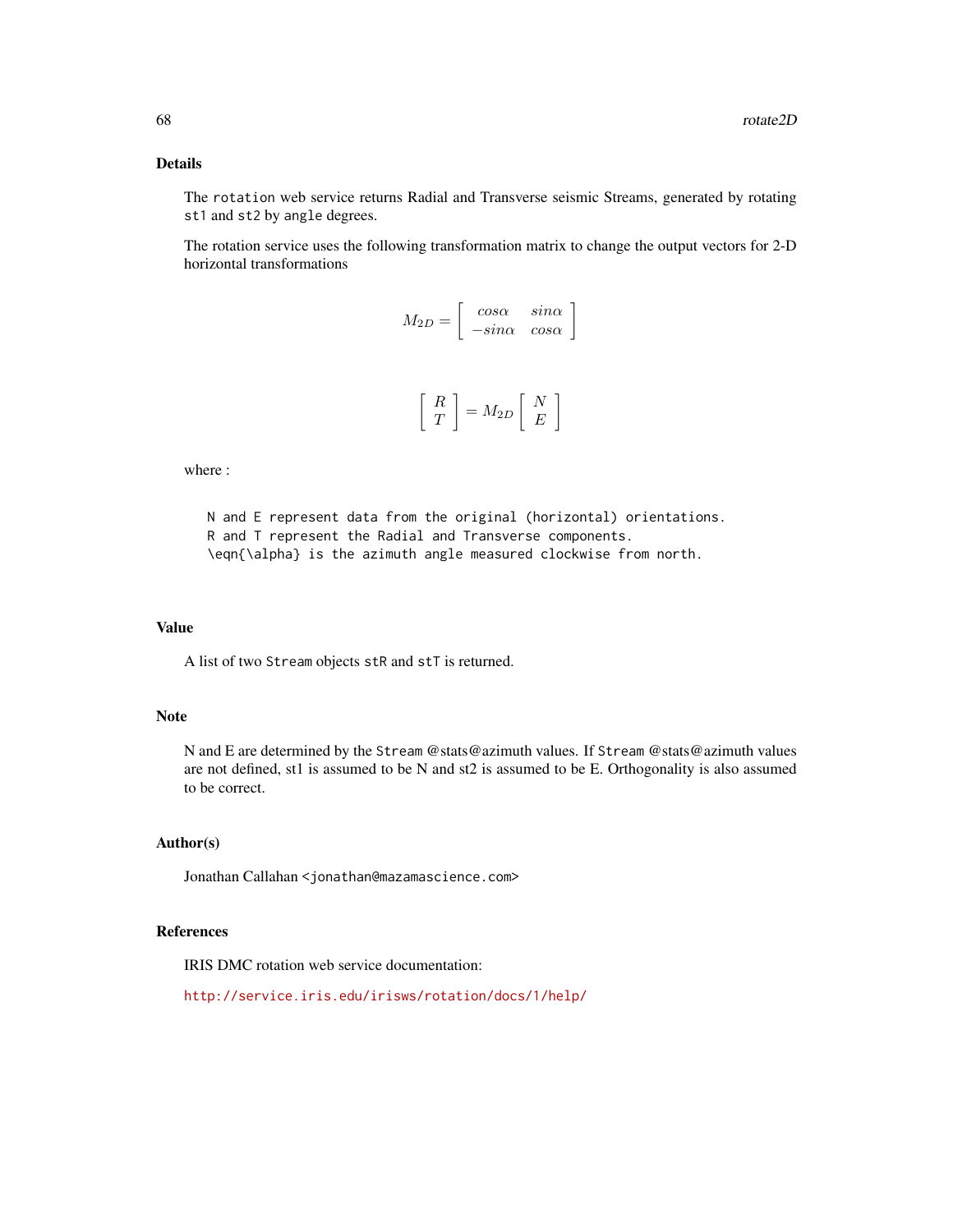### Description

The slice methods of Trace and Stream objects return like objects that are subsets of the original.

### Usage

slice(x, starttime, endtime)

# Arguments

| X         | a Trace or Stream object             |
|-----------|--------------------------------------|
| starttime | time at which the slice should begin |
| endtime   | time at which the slice should end   |

# Details

The returned object will always be a subset of the x argument whose time range is the intersection of the original time range and the requested range. When there is no intersection or when starttime > endtime an error is generated.

All metadata associated with the returned Trace or Stream will reflect the new object, rather than the original.

#### Value

A new Trace or Stream object is returned.

# Author(s)

Jonathan Callahan <jonathan@mazamascience.com>

# Examples

```
## Not run:
# Open a connection to IRIS DMC webservices
iris <- new("IrisClient")
starttime <- as.POSIXct("2002-04-20", tz="GMT")
endtime <- as.POSIXct("2002-04-21", tz="GMT")
# Get the waveform
st <- getDataselect(iris,"US","OXF","","BHZ",starttime,endtime)
# This Stream object consists of 5 Traces
length(st@traces)
```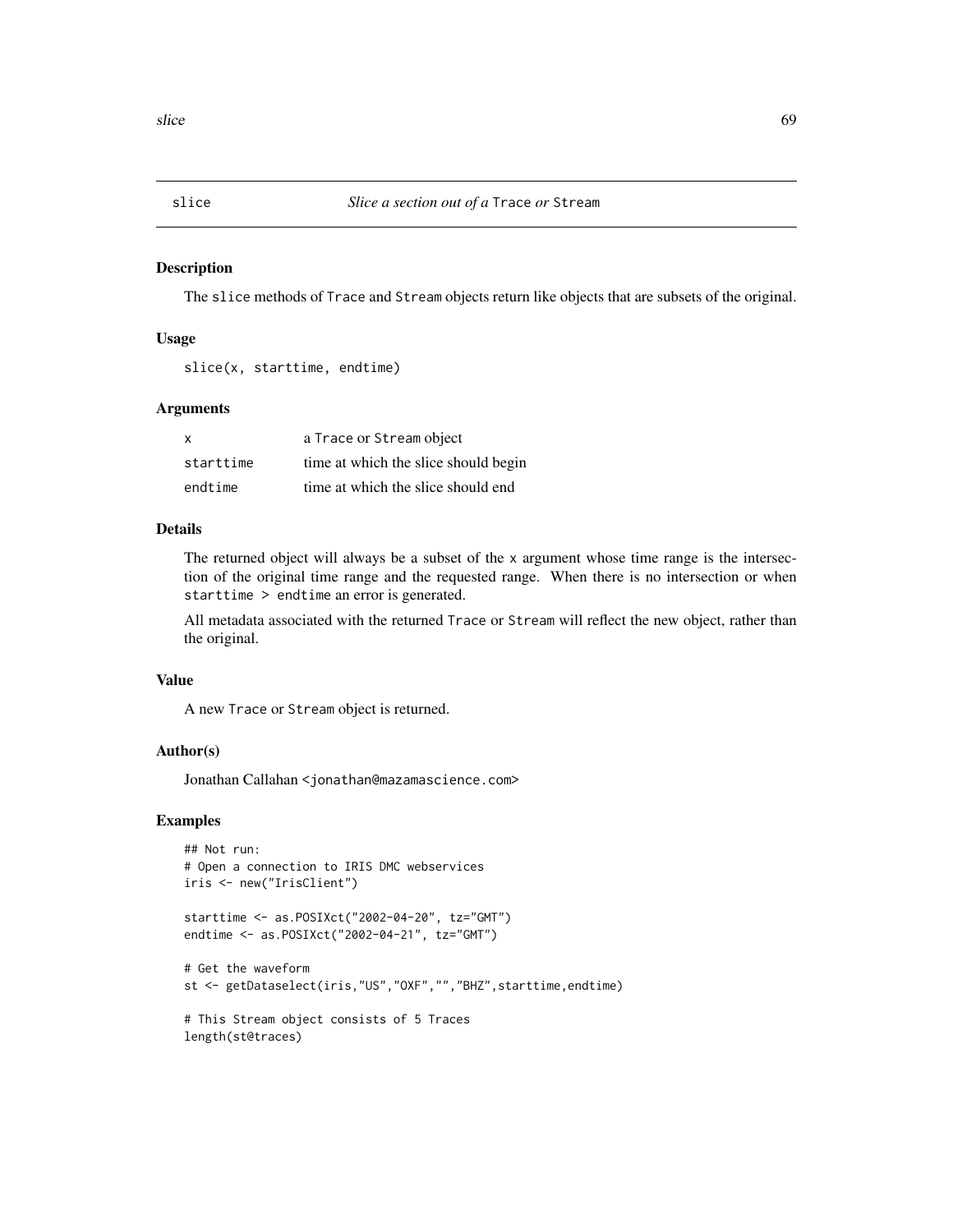### 70 STALTA

```
# Plotting the third trace shows a small quake
plot(st@traces[[3]])
# We can slice out the hour that has the quake signal
sliceStart <- as.POSIXct("2002-04-20 10:30:00", tz="GMT")
sliceEnd <- as.POSIXct("2002-04-20 11:30:00", tz="GMT")
stSlice <- slice(st, sliceStart, sliceEnd)
# Now we only have one Trace of an hour duration
length(stSlice@traces)
stSlice@traces[[1]]@stats
# And a better look at the quake signal
plot(stSlice@traces[[1]])
## End(Not run)
```
STALTA *STA/LTA*

# Description

The STALTA method of Trace objects applies one of several STA/LTA "first break picking" algorithms to Trace data in order to automatically detect seismic events.

### Usage

STALTA(x, staSecs, ltaSecs, algorithm, demean, detrend, taper, increment)

# Arguments

| $\mathsf{x}$ | a Trace object                                                                                         |
|--------------|--------------------------------------------------------------------------------------------------------|
| staSecs      | length of the Short averaging window in secs (default=3)                                               |
| ltaSecs      | length of the Long averaging windowin secs (default=30)                                                |
| algorithm    | algorithm to be used (default="classic LR")                                                            |
| demean       | boolean flag determining whether to demean the data before applying the algo-<br>rithm (default=TRUE)  |
| detrend      | boolean flag determining whether to detrend the data before applying the algo-<br>rithm (default=TRUE) |
| taper        | proportion of the signal to be tapered at each end before applying the algorithm<br>$(default=0.0)$    |
| increment    | the increment to use when sliding the averaging windows to the next location<br>$(default=1)$ .        |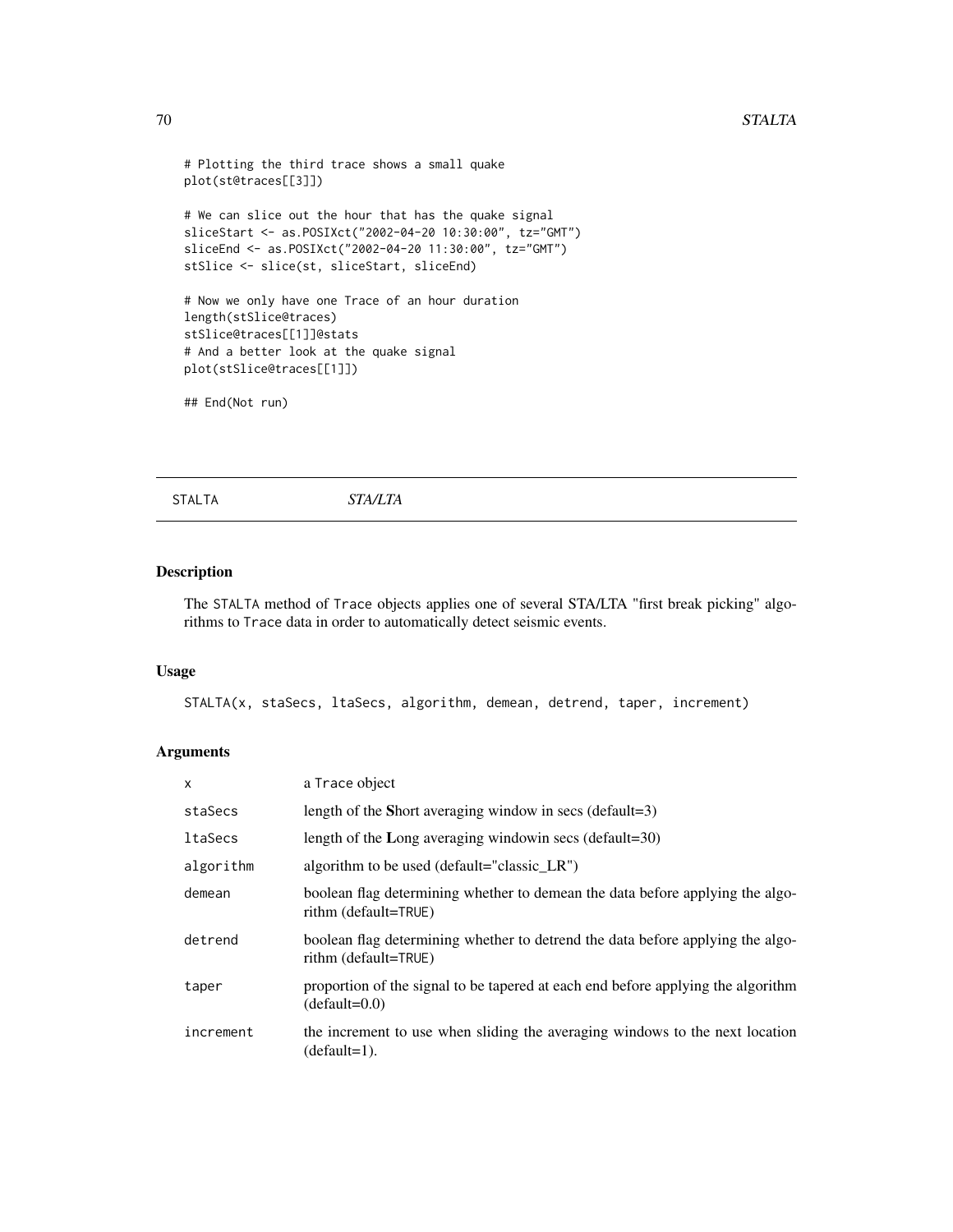#### $STALTA$   $71$

# Details

By default, this method uses the "classic\_LR" algorithm which calculates the average power in the Trace data over a short window (STA) and a long window (LTA). With this algorithm, windows are "left/right aligned" meaning that the point for which STA/LTA is calculated is at the lefttmost edge of the STA window and the rightmost edge of the LTA window. The resulting STA/LTA ratio thus has the same number of points as the original data. This is a standard method of "first break picking" and can be used to identify the onset of a seismic event.

Three different algorithms are currently available:

1) algorithm="classic\_RR" This is the original STA/LTA algorithm with "right alignment".

$$
STA(x_i) = \frac{1}{ns} \sum_{j=i-ns}^{i} x_i^2
$$

$$
LTA(x_i) = \frac{1}{nl} \sum_{j=i-nl}^{i} x_i^2
$$

$$
r_i = \frac{STA_i}{LTA_i}
$$

[---------- LTA ---------\*]  $[--$  STA  $-\star]$ 

2) algorithm="classic\_LR" (default) This algorithm has the index at the left edge of the STA window and the right edge of the LTA window

$$
STA(x_i) = \frac{1}{ns} \sum_{j=i}^{i+ns} x_i^2
$$

$$
LTA(x_i) = \frac{1}{nl} \sum_{j=i-nl}^{i} x_i^2
$$

$$
r_i = \frac{STA_i}{LTA_i}
$$

[---------- LTA --------\*] [\*- STA --]

3) algorithm="EarleAndShearer\_envelope"

$$
STA(x_i) = \frac{1}{ns} \sum_{j=i}^{i+ns} Mod(H(x))_i
$$

$$
LTA(x_i) = \frac{1}{nl} \sum_{j=i-nl}^{i} Mod(H(x))_i
$$

$$
r_i = \frac{STA_i}{LTA_i}
$$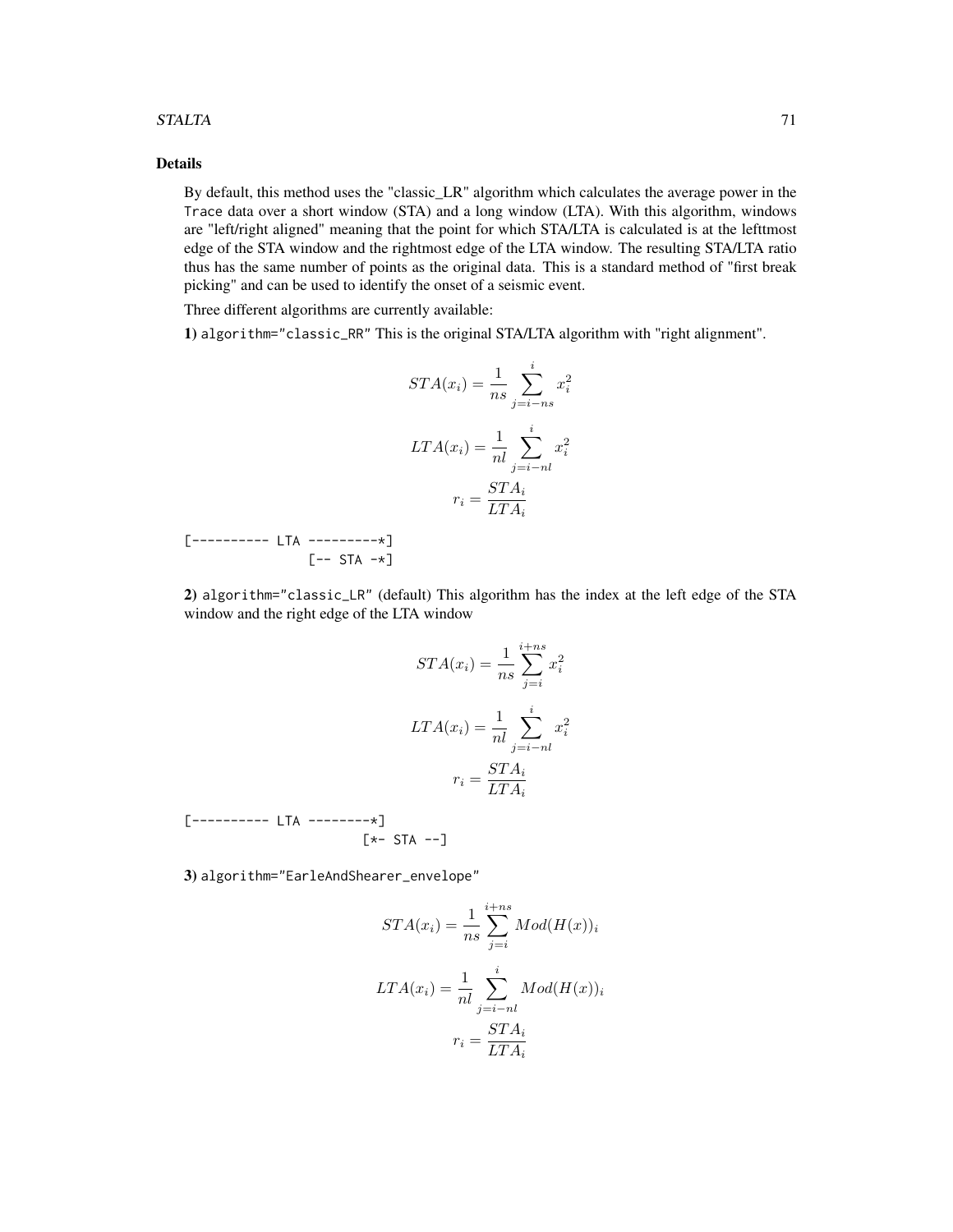[---------- LTA ---------\*] [\*- STA --]

where  $H(x)$  is the Hilbert transform of the data and  $Mod(H(x))$  is the 'envelope' of the seismic signal. *Note that because the Hilbert transform involves performing an FFT of the data it can take significantly longer than the "classic" algorithms for longer seismic signals (>500K pts).*

# Value

A vector of values is returned of the same length as the data in the Trace.

#### Note

The returned vector will contain NA near the edges of the trace where insufficient data are available to fill the windows. Additional NA values will appear for every index that is *skipped over* when the increment parameter is greater than one.

For higher resolution channels, picking an increment of 2/sampling\_rate can greatly speed up processing times and still generate reasonable results.

#### Author(s)

Jonathan Callahan <jonathan@mazamascience.com>

#### **References**

[First break picking](http://en.wikipedia.org/wiki/First_break_picking) (Wikipedia)

[Automatic time-picking of first arrivals on noisy microseismic data](http://www.crewes.org/ForOurSponsors/ConferenceAbstracts/2009/CSEG/Wong_CSEG_2009.pdf) (Wong et. al. 2009)

[Automatic first-breaks picking: New strategies and algorithms](http://www.fcaglp.unlp.edu.ar/~velis/papers/PickingGeop10.pdf) (Sabbione and Velis 2010) )

[Adaptive microseismic event detection and automatic time picking](http://cseg.ca/assets/files/resources/abstracts/2012/279_GC2012_Adaptive_Microseismic_Event_Detection.pdf) (Akram and Eaton 2012)

"Characterization of Global Seismograms Using an Automatic-Picking Algorithm" Bulletin of the Seismological Society of America, Vol. 84, No. 2, pp. 366-376, April 1994 (Earle and Shearer)

#### See Also

[triggerOnset](#page-79-0)

picker <- STALTA(tr,3,30)

# Examples

```
## Not run:
# Open a connection to IRIS DMC webservices
iris <- new("IrisClient")
starttime <- as.POSIXct("2010-02-27",tz="GMT")
endtime <- as.POSIXct("2010-02-28",tz="GMT")
# Get the waveform
st <- getDataselect(iris,"IU","ANMO","00","BHZ",starttime,endtime)
tr <- st@traces[[1]]
```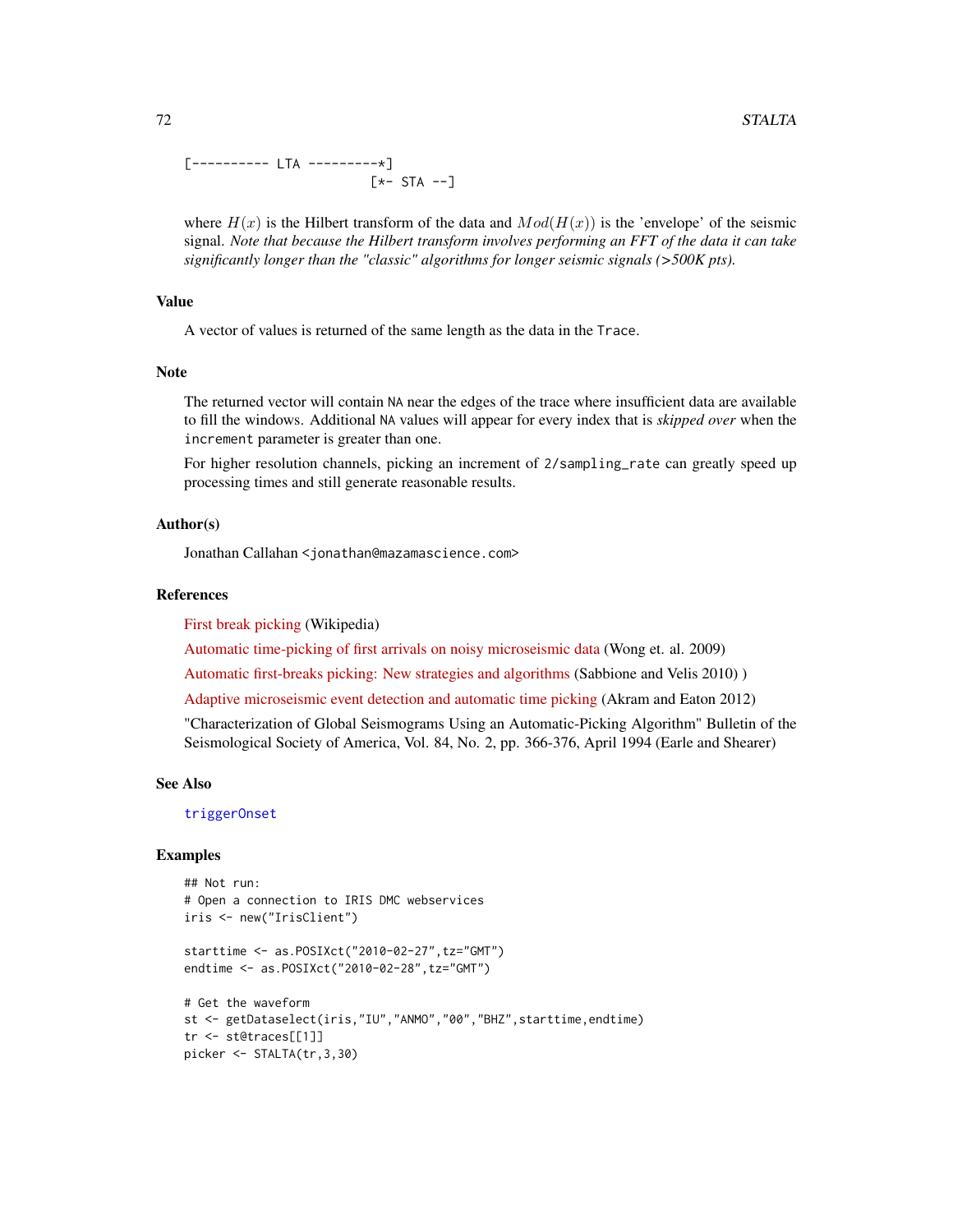#### <span id="page-72-1"></span>Stream-class 73

```
# Plot the trace and overlay the picker
plot(tr)
par(new=TRUE)
plot(picker, type='l', col='red', axes=FALSE, xlab="", ylab="")
mtext("Picker", side=1, line=-8, adj=0.05, col='red')
par(new=FALSE)
## End(Not run)
```
<span id="page-72-0"></span>Stream-class *Class* "Stream"

#### Description

A Stream object containing a list of Trace objects.

#### Objects from the Class

Objects are typically created by calls to [getDataselect.](#page-22-0)

#### **Slots**

url: Object of class "character": URL request used to generate this Stream.

requestedStarttime: Object of class "POSIXct": starttime used when requesting data with [getDataselect](#page-22-0).

requestedEndtime: Object of class "POSIXct": endtime used when requesting data with [getDataselect](#page-22-0).

- act\_flags: Object of class "integer": Accumulators for the act\_flags bits in each miniSEED record.
- io\_flags: Object of class "integer": Accumulators for the io\_flags bits in each miniSEED record.
- dq\_flags: Object of class "integer": Accumulators for the dq\_flags bits in each miniSEED record.
- timing\_qual: Object of class "numeric": Average timing quality associated with miniSEED records.

traces: Object of class "list": List of Trace objects.

#### Methods

- getGaps signature(x="Stream"): returns information on data dropouts between Traces; see [getGaps](#page-29-0)
- getUpDownTimes signature(x="Stream", min\_signal="numeric", min\_gap="numeric"): returns a vector of datetimes associated with channel up/down transitions; see [getUpDown-](#page-41-0)[Times](#page-41-0)
- length signature( $x=$ "Stream"): returns the total number of data points in all Traces

 $max$  signature( $x = "Stream"$ ): returns the overall data maximum for all data in all Traces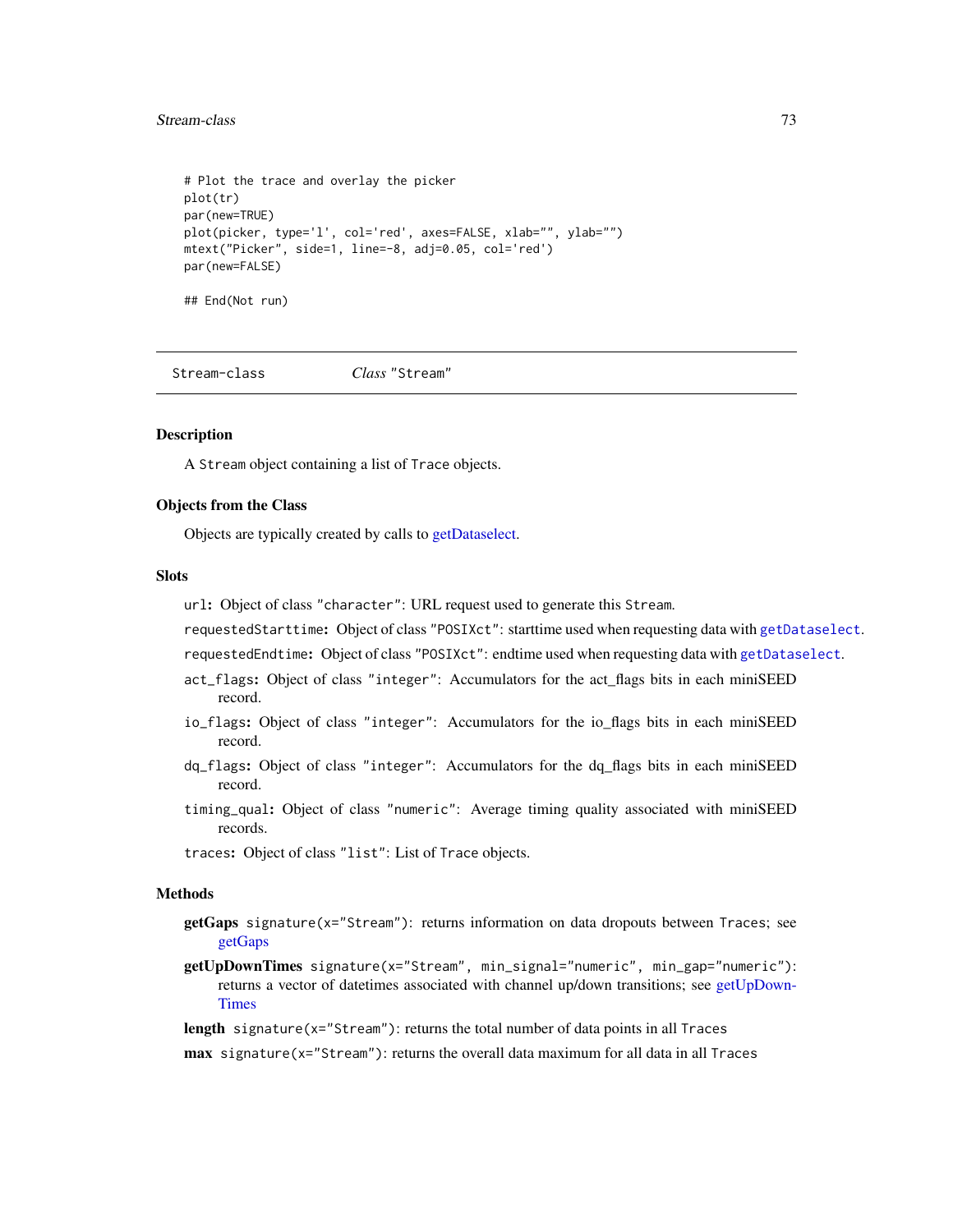- <span id="page-73-0"></span>**median** signature( $x =$ "Stream", na.rm= "logical"): returns the overall data median for all data in all Traces
- mean signature(x="Stream"): returns the overall data mean for all data in all Traces
- mergeTraces signature(x="Stream", fillMethod="fillNA"): returns a new Stream object where all Traces have been merged into a single Trace [mergeTraces](#page-49-0)
- **min** signature( $x =$ "Stream"): returns the overall data minimum for all data in all Traces

 $multiplyBy$  signature(x="Stream",  $y=$ "numeric"): returns a new Stream object where the data in every Trace have been multiplied by y; see [multiplyBy](#page-53-0)

- parallelLength signature(x="Stream"): returns a vector of data lengths, one for each Trace
- parallelMax signature(x="Stream"): returns a vector of data maxima, one for each Trace
- parallelMedian signature(x="Stream", na.rm= "logical"): returns a vector of data medians, one for each Trace
- parallelMean signature(x="Stream"): returns a vector of data means, one for each Trace
- parallelMin signature(x="Stream"): returns a vector of data minima, one for each Trace
- parallelRms signature(x="Stream"): returns a vector of RMS calculations, one for each Trace; see [rmsVariance](#page-65-0)
- $parallelRmsVariance$  signature(x="Stream"): returns a vector of RMS variance calculations, one for each Trace; see [rmsVariance](#page-65-0)
- parallelSd signature(x="Stream", na.rm="logical"): returns a vector of standard deviation calculations, one for each Trace
- plot signature(x="Stream"): default plot of the merged Traces in a Stream with appropriate labeling
- plotUpDownTimes signature(x="Stream", min\_signal="numeric", min\_gap="numeric"): plots the times at which a Stream transitions from data collection to non-collection (on/off); see [getUpDownTimes](#page-41-0)
- rms signature(x="Stream"): returns the overall Root Mean Square amplitude for all data in all Traces; see [rmsVariance](#page-65-0)
- **rmsVariance** signature(x="Stream"): returns the overall RMS variance for all data in all Traces; see [rmsVariance](#page-65-0)
- sd signature( $x =$ "Stream", na.rm="logical"): returns the overall standard deviations for all data in all Traces
- slice signature(x="Stream", starttime="POSIXct", endtime="POSIXct"): returns a new Stream sliced out of an existing Stream (see [slice\)](#page-68-0)
- uniqueIds signature(x="Stream"): returns a vector of SNCLQ identifiers, one for each Trace

#### Note

The Stream object is inspired by the Stream class found in the python ObsPy package ([http:](http://docs.obspy.org/packages/autogen/obspy.core.stream.Stream.html) [//docs.obspy.org/packages/autogen/obspy.core.stream.Stream.html](http://docs.obspy.org/packages/autogen/obspy.core.stream.Stream.html)).

The miniSEED flags and timing\_qual values are described in the SEED manual ([http://www.](http://www.fdsn.org/seed_manual/SEEDManual_V2.4.pdf) [fdsn.org/seed\\_manual/SEEDManual\\_V2.4.pdf](http://www.fdsn.org/seed_manual/SEEDManual_V2.4.pdf)). The "accumulators" contain counts of the number of times each bit flag was set during the parsing of a miniSEED file. These attributes are retained primarily for assessing data quality issues within the IRIS DMC.

The following code documentation describes how each of the flags is used within miniSEED files: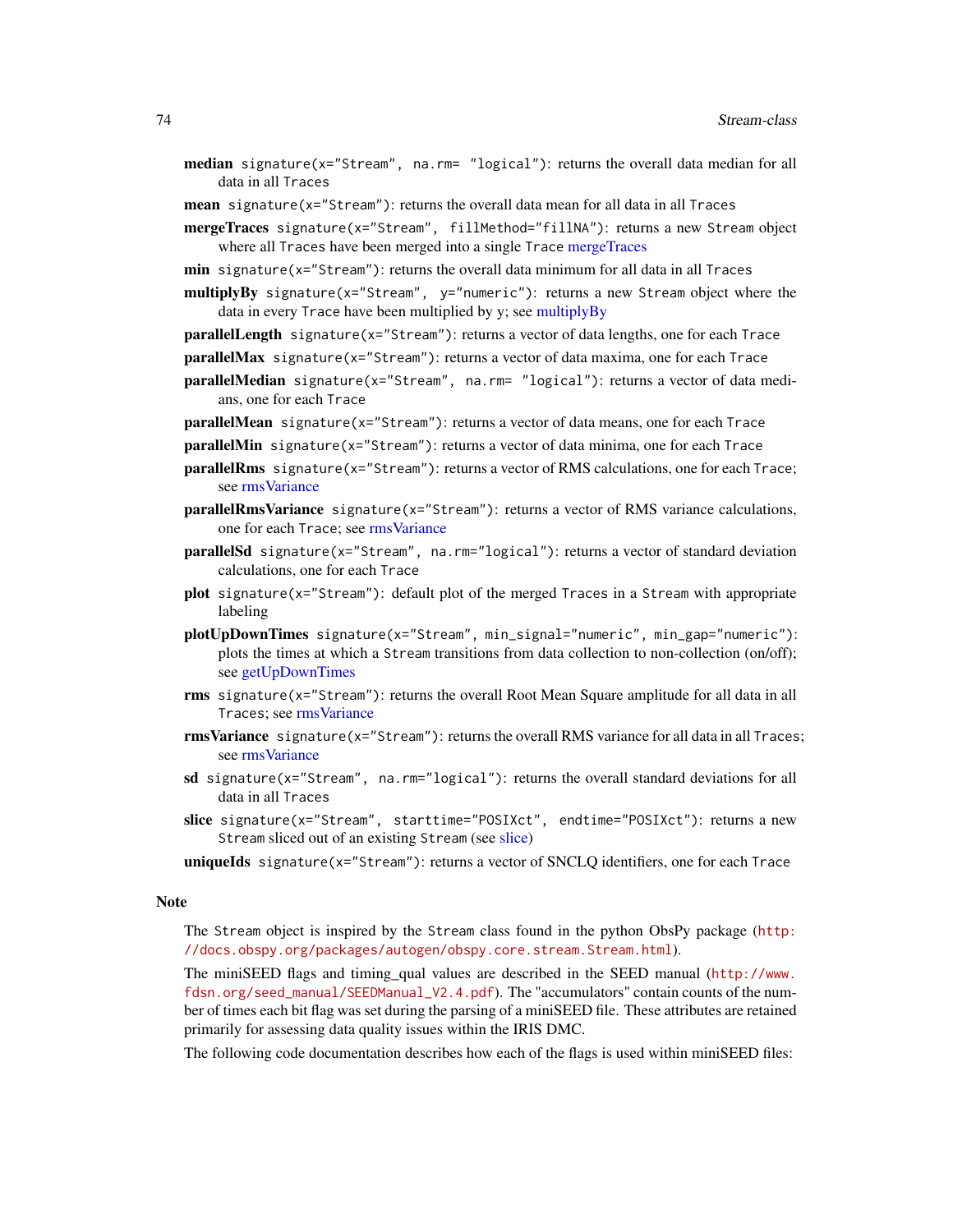#### Stream-class 75

# act\_flags # [1] Calibration signals present # [2] Time correction applied # [3] Beginning of an event, station trigger # [4] End of an event, station detrigger # [5] A positive leap second happened in this record # [6] A negative leap second happened in this record # [7] Event in progress # [8] Undefined bit set # io\_flags # [1] Station volume parity error possibly present # [2] Long record read (possibly no problem) # [3] Short record read (record padded) # [4] Start of time series # [5] End of time series # [6] Clock locked # [7] Undefined bit set # [8] Undefined bit set # dq\_flags # [1] Amplifier saturation detected # [2] Digitizer clipping detected # [3] Spikes detected # [4] Glitches detected # [5] Missing/padded data present # [6] Telemetry synchronization error # [7] A digital filter may be charging

# [8] Time tag is questionable

#### Author(s)

Jonathan Callahan <jonathan@mazamascience.com>

#### Examples

```
## Not run:
# Open a connection to IRIS DMC webservices
iris <- new("IrisClient")
starttime <- as.POSIXct("2012-01-24", tz="GMT")
endtime <- as.POSIXct("2012-01-25", tz="GMT")
# Get the waveform
st <- getDataselect(iris,"AK","PIN","","BHZ",starttime,endtime)
min(st)
median(st)
mean(st)
max(st)
sd(st)
```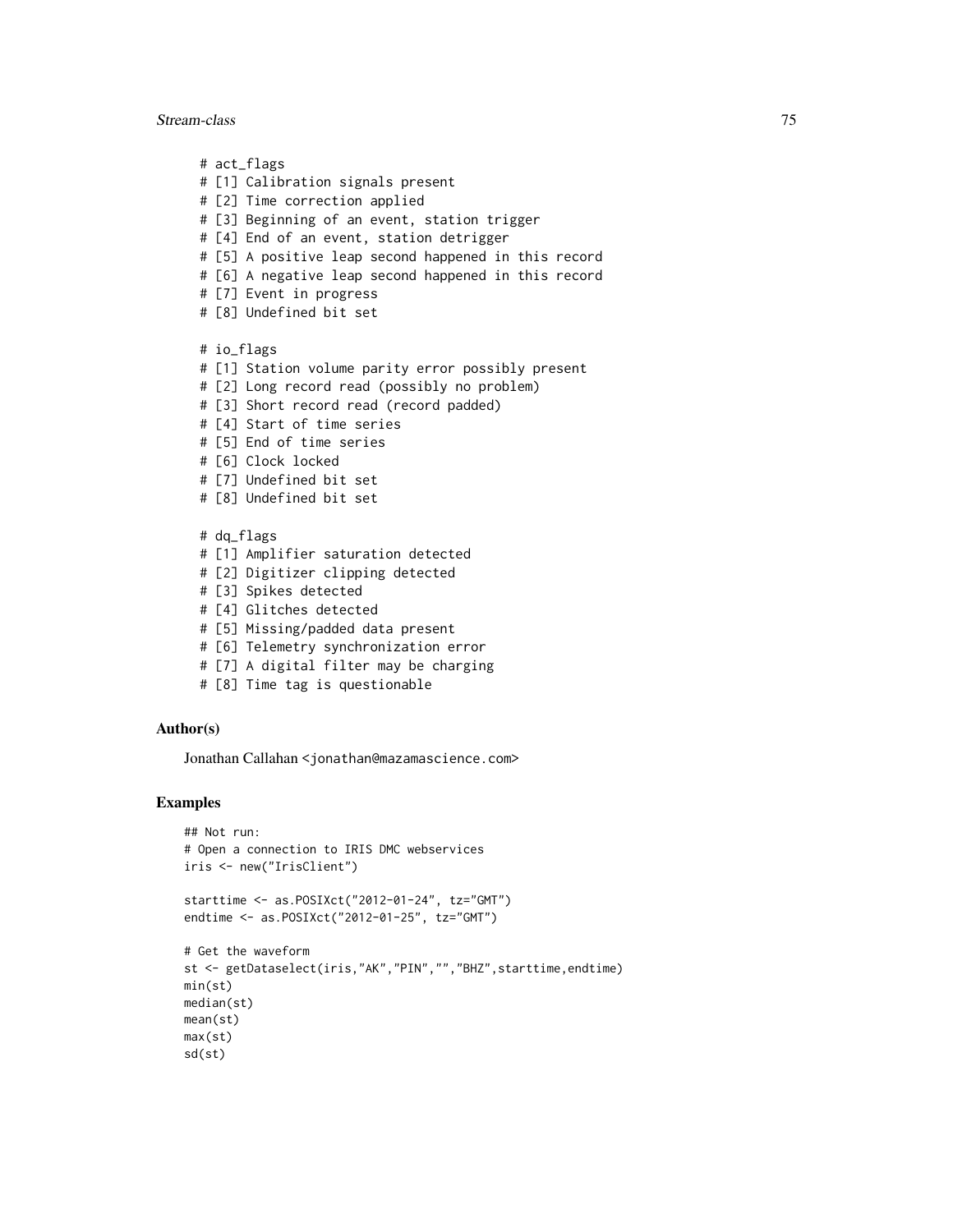rms(st) rmsVariance(st) ## End(Not run)

surfaceDistance *Earth surface distance between two points*

# Description

The surfaceDistance() function calculates the distance in kilometers between any two lat-lon pairs using the Haversine equation.

# Usage

surfaceDistance(lat1\_deg, lon1\_deg, lat2\_deg, lon2\_deg)

# Arguments

| lat1_deg | latitude 1 (degrees)  |
|----------|-----------------------|
| lon1_deg | longitude 1 (degrees) |
| lat2_deg | latitude 2 (degrees)  |
| lon2_deg | longitude 2 (degrees) |

# Value

Distance in kilometers

## Author(s)

Jonathan Callahan <jonathan@mazamascience.com>

# References

[http://en.wikipedia.org/wiki/Haversine\\_formula](http://en.wikipedia.org/wiki/Haversine_formula)

<span id="page-75-0"></span>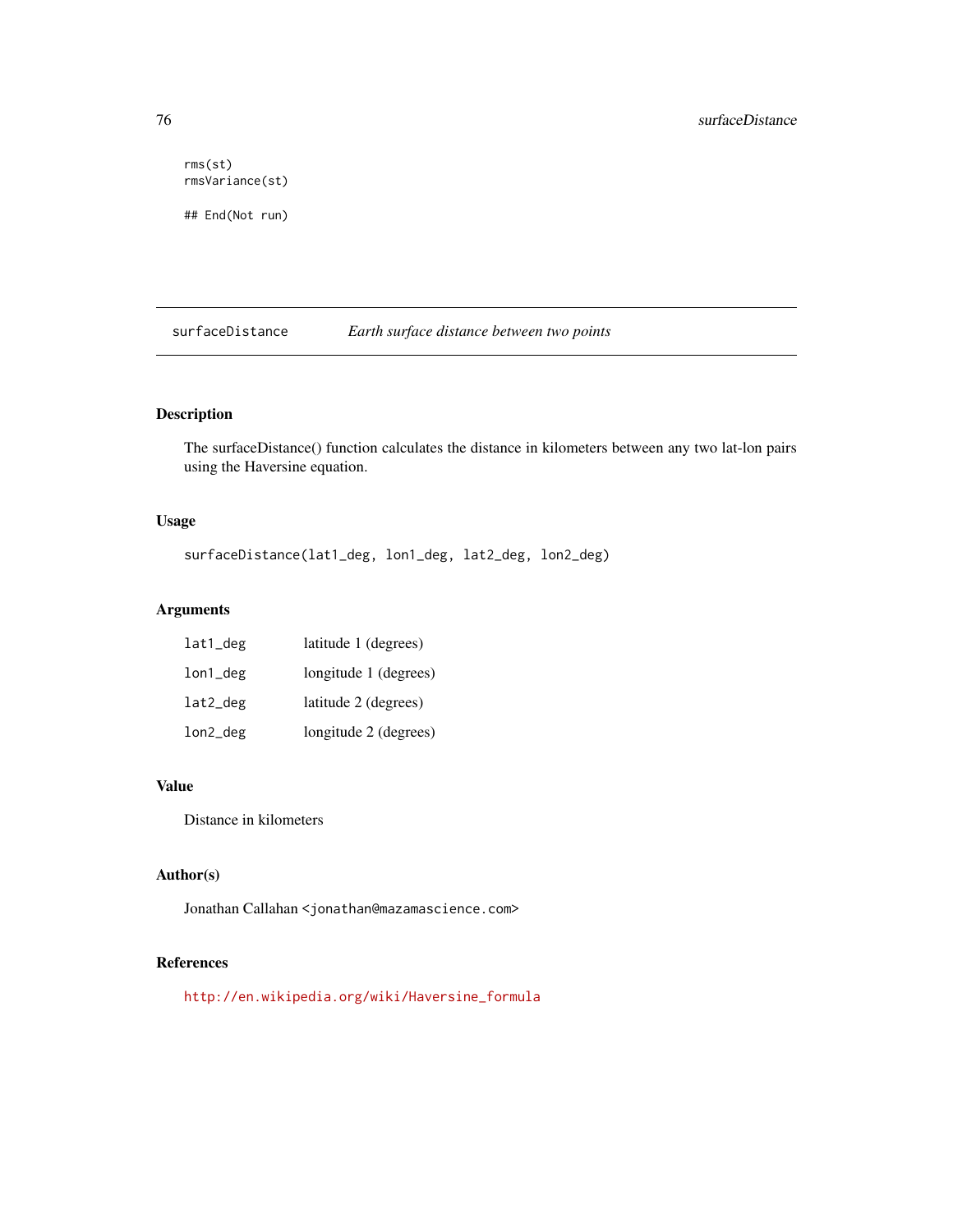<span id="page-76-0"></span>

#### **Description**

A Trace object containing a seismic trace – a continuous timeseries.

#### Objects from the Class

Objects occupy the traces slot of a [Stream-class](#page-72-0) object and are typically populated by calls to [getDataselect.](#page-22-0)

#### **Slots**

- id: Object of class "character": Unique "SNCL" identifier specifying the Network, Station, Location, Channel and Quality factor associated with this trace: eg. AK.PIN. . VEA.M. The id is generated automatically when the trace is first created and is intended for read only.
- Sensor: Object of class "character": Instrument name.
- InstrumentSensitivity: Object of class "numeric": The total sensitivity for a channel, representing the complete acquisition system expressed as a scalar. Equivalent to SEED stage 0 gain.
- SensitivityFrequency: Object of class "numeric": The frequency at which the total sensitivity is correct.
- InputUnits: Object of class "character": The units of the data as input from the perspective of data acquisition. After correcting data for this response, these would be the resulting units.
- stats: Object of class "TraceHeader": Container with metadata information describing the trace. (see [TraceHeader-class\)](#page-78-0)
- data: Object of class "numeric": Vector of data values.

# Methods

**as.vector** signature( $x=$ "Trace"): returns the data slot; equivalent to  $x \cdot \theta$ data

- DDT signature(x="Trace", demean="logical", detrend="logical", taper="numeric"): returns a new trace that has been 'cleaned up' for further processing by applying demean, detrend, and taper techniques (see [DDT\)](#page-14-0)
- envelope signature( $x =$ "Trace"): returns the envelope of the seismic signal (see [envelope\)](#page-15-0)
- $isDC$  signature(x="Trace"): returns TRUE if trace data consist of a DC signal
- length signature(x="Trace"): returns the length of the data; equivalent to length(x@data)
- **max** signature(x="Trace"): returns the maximum value of the data; equivalent to max(x@data)
- median signature(x="Trace", na.rm="logical"): returns the median value of the data; equivalent to median(x@data)
- **mean** signature( $x = "Trace"$ ): returns the mean value of the data; equivalent to mean( $x \cdot \theta$ data)  $min$  signature(x="Trace"): returns the minimum value of the data; equivalent to  $min(x@data)$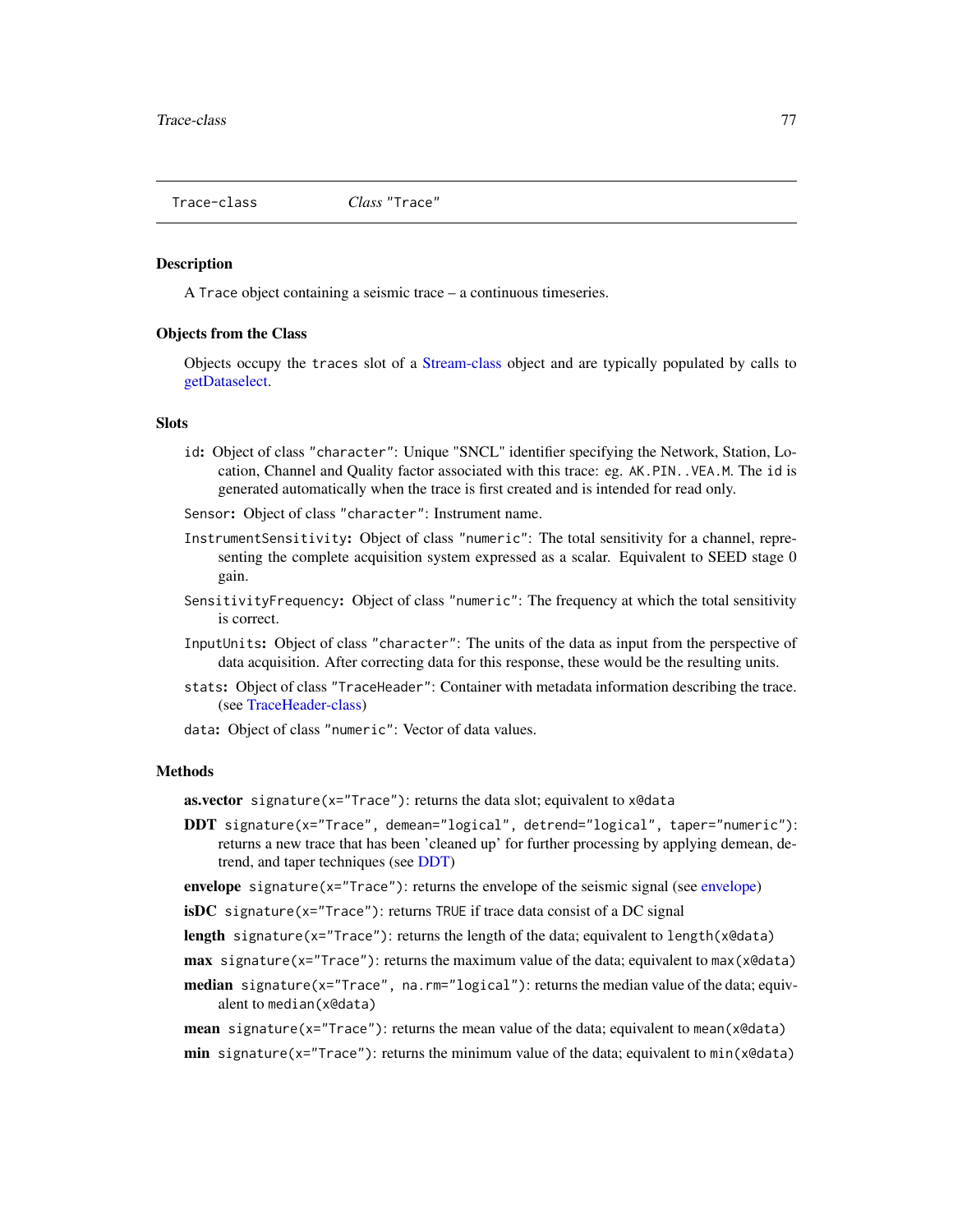- <span id="page-77-0"></span>multiplyBy signature(x="Trace", y="numeric"): returns a new Trace where the data have been multiplied by y (see [multiplyBy\)](#page-53-0)
- plot signature(x="Trace"): default plot of the Trace data with appropriate labeling
- rms signature(x="Trace"): returns the Root Mean Square amplitude of the data (see [rms\)](#page-65-1)

rmsVariance signature( $x=$ "Trace"): returns the RMS variance of the data (see [rmsVariance\)](#page-65-0)

- sd signature( $x = "Trace",$  na.rm="logical"): returns the standard deviation of the data; equivalent to sd(x@data)
- slice signature(x="Trace", starttime="POSIXct", endtime="POSIXct"): returns a new Trace subset of an existing Trace (see [slice\)](#page-68-0)
- **STALTA** signature(x="Trace",staSecs="numeric",ltaSecs="numeric",algorithm="character", ...): returns the STALTA picker result (see [STALTA\)](#page-69-0)
- triggerOnset signature(x="Trace", picker="numeric", threshold="numeric", ...): returns the time or index of an event onset as determined by the STALTA picker (see [triggerOn](#page-79-0)[set\)](#page-79-0)

## Note

The Trace object is inspired by the Trace class found in the python ObsPy package ([http://docs.](http://docs.obspy.org/packages/autogen/obspy.core.trace.Trace.html) [obspy.org/packages/autogen/obspy.core.trace.Trace.html](http://docs.obspy.org/packages/autogen/obspy.core.trace.Trace.html)).

#### Author(s)

Jonathan Callahan <jonathan@mazamascience.com>

#### Examples

```
## Not run:
# Open a connection to IRIS DMC webservices
iris <- new("IrisClient")
```

```
# Set the starttime and endtime
starttime <- as.POSIXct("2012-01-24", tz="GMT")
endtime <- as.POSIXct("2012-01-25", tz="GMT")
```

```
# Get the waveform
st <- getDataselect(iris,"AK","PIN","","BHZ",starttime,endtime)
# Get the first trace and generate some statistics
tr1 <- st@traces[[1]]
min(tr1)
median(tr1)
```

```
mean(tr1)
max(tr1)
sd(tr1)
rms(tr1)
rmsVariance(tr1)
```
## End(Not run)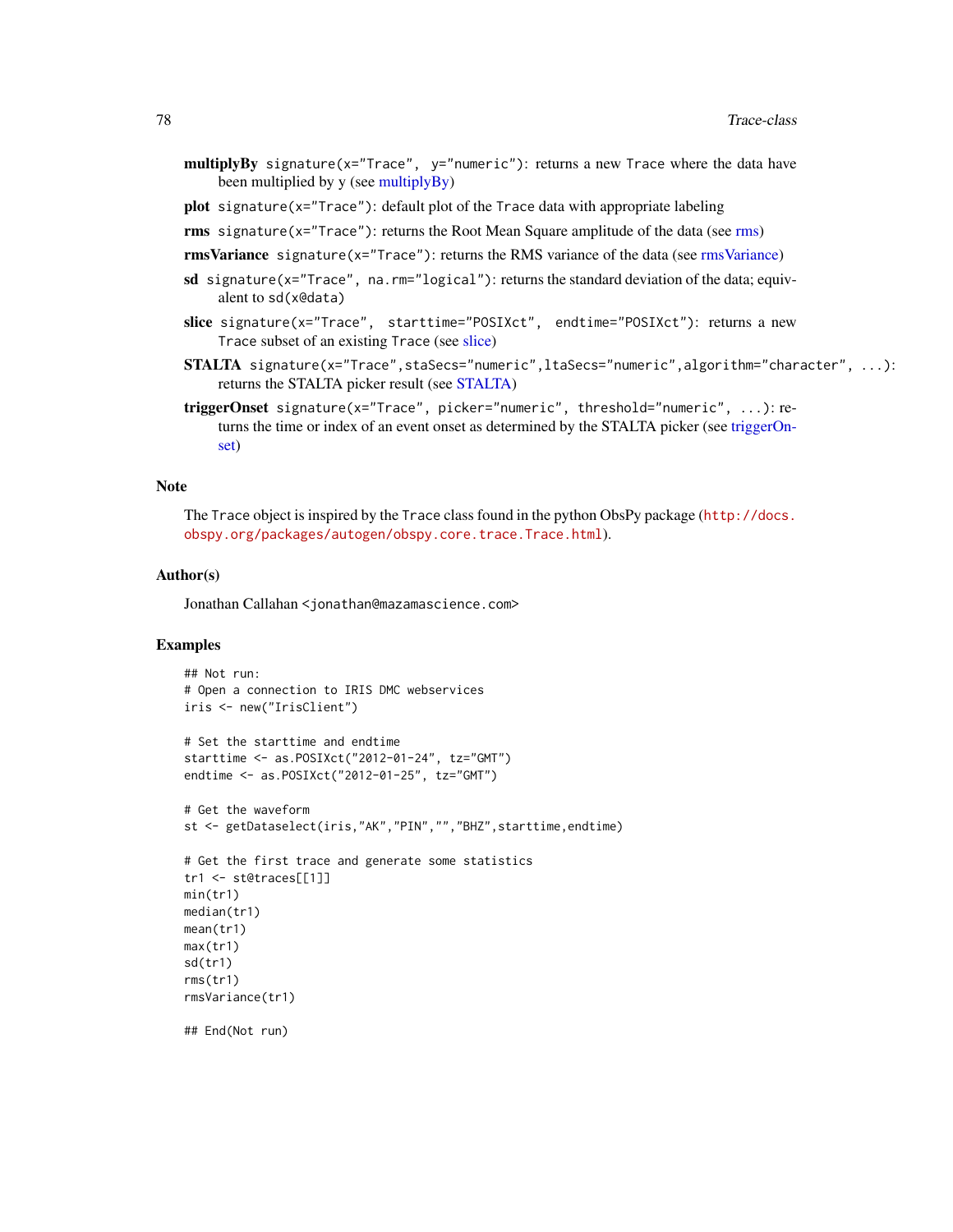<span id="page-78-1"></span><span id="page-78-0"></span>TraceHeader-class *Class* "TraceHeader"

#### Description

A container for metadata associated with a Trace object. Originally populated by information in the miniseed trace header; it now has the option of including additional station and channel metadata.

# Objects from the Class

Objects can be created by calls of the form new("TraceHeader", headerList, headerLine, ...). The stats slot of a Trace object will contain a TraceHeader object, typically populated by a web-service request. (see [IrisClient-class\)](#page-44-0)

## **Slots**

sampling\_rate: Object of class "numeric": Sampling rate in hertz. delta: Object of class "numeric": Sample interval in seconds. calib: Object of class "numeric": Calibration factor. npts: Object of class "integer": Number of sample points. network: Object of class "character": Seismic network name. location: Object of class "character": Location code. station: Object of class "character": Station name. channel: Object of class "character": Channel code. quality: Object of class "character": Data quality code. starttime: Object of class "POSIXct": Start time. endtime: Object of class "POSIXct": End time. latitude: Object of class "numeric": Latitude. longitude: Object of class "numeric": Longitude. elevation: Object of class "numeric": Elevation. depth: Object of class "numeric": Depth. azimuth: Object of class "numeric": Azimuth. dip: Object of class "numeric": Dip.

processing: Object of class "list": Information strings describing processing applied to this trace.

#### Methods

**as.headerLine** signature(obj = "TraceHeader"): Prints out the information in the TraceHeader as an ascii header line, not including any station and channel metadata not found in the miniseed trace header, e.g.,

> TIMESERIES LD\_POTS\_\_HHZ\_M, 351 samples, 100.503 sps, \ 2012-01-29T00:00:00.006000, SLIST, INTEGER, COUNTS

show signature(object = "TraceHeader"): Prettyprints the information in the TraceHeader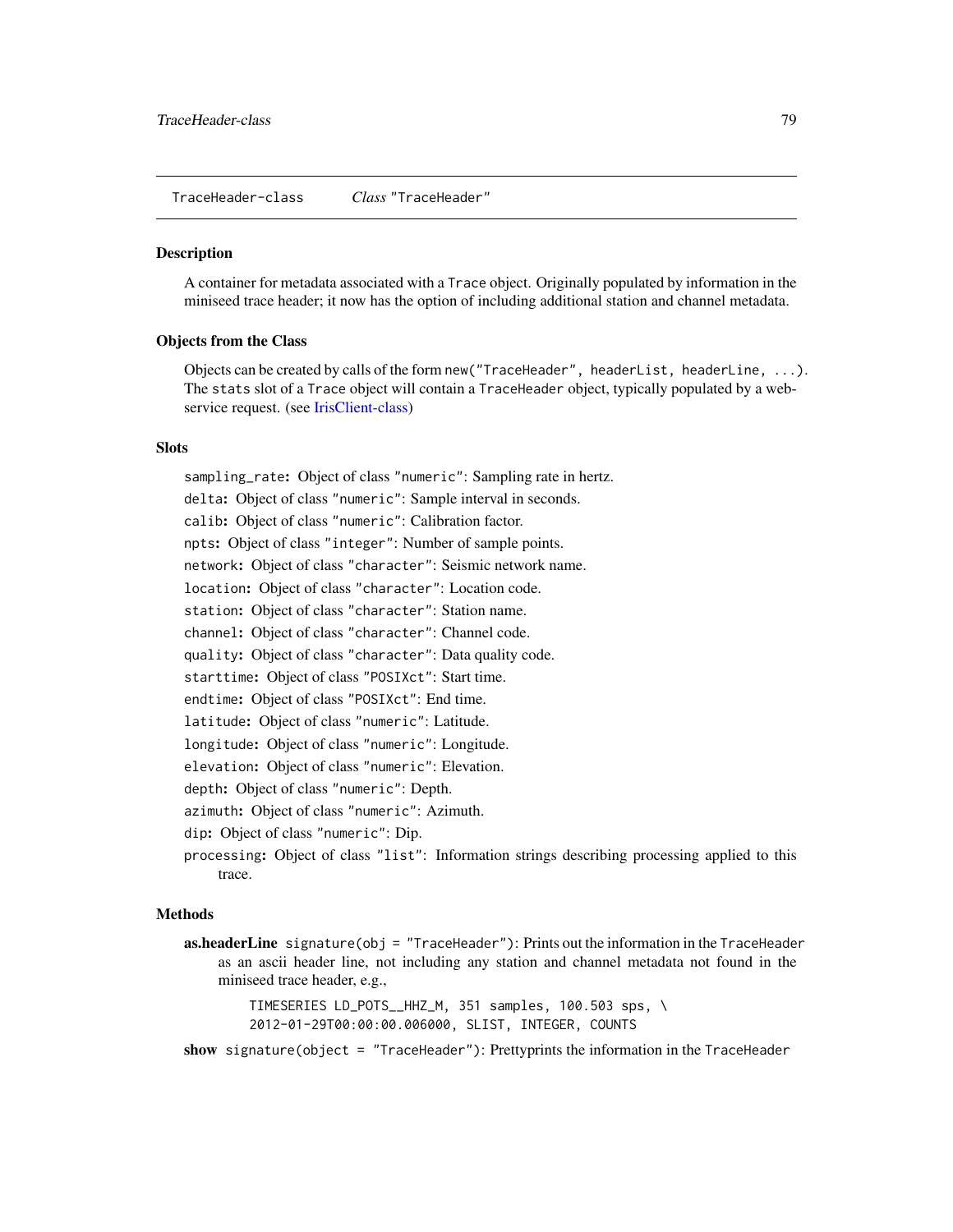The TraceHeader object is inspired by the Stats class found in the python ObsPy package ([http:](http://docs.obspy.org/packages/autogen/obspy.core.trace.Stats.html) [//docs.obspy.org/packages/autogen/obspy.core.trace.Stats.html](http://docs.obspy.org/packages/autogen/obspy.core.trace.Stats.html)).

Retaining the ObsPy class name Stats would have generated a tremendous amount of confusion in the context of R. Instead, the name TraceHeader has been adopted. Nevertheless, the TraceHeader object still lives in the Trace@stats slot to retain as much similarity to ObsPy as possible.

#### Author(s)

Jonathan Callahan <jonathan@mazamascience.com>

#### Examples

```
## Not run:
# Open a connection to IRIS DMC webservices
iris <- new("IrisClient")
starttime <- as.POSIXct("2012-01-24", tz="GMT")
endtime <- as.POSIXct("2012-01-25", tz="GMT")
# Get the waveform
st <- getDataselect(iris,"AK","PIN","","BHZ",starttime,endtime)
# Get the first trace and show the associated metadata
tr1 <- st@traces[[1]]
show(tr1@stats)
## End(Not run)
```
<span id="page-79-0"></span>triggerOnset *Event onset triggering*

#### Description

The triggerOnset method of Trace objects uses the numeric vector returned by the STALTA "first break picking" method and a user selected threshold to determine the arrival time of a seismic event.

# Usage

```
triggerOnset(x, picker, threshold, index)
```
#### Arguments

| $\mathsf{x}$ | a Trace object                                                                                  |
|--------------|-------------------------------------------------------------------------------------------------|
| picker       | results from applying the STALTA method to this trace                                           |
| threshold    | optional numeric value of the threshold at which triggering should occur                        |
| index        | optional logical to return the index (rather than the time) of event onset (de-<br>fault=FALSE) |

<span id="page-79-1"></span>

#### Note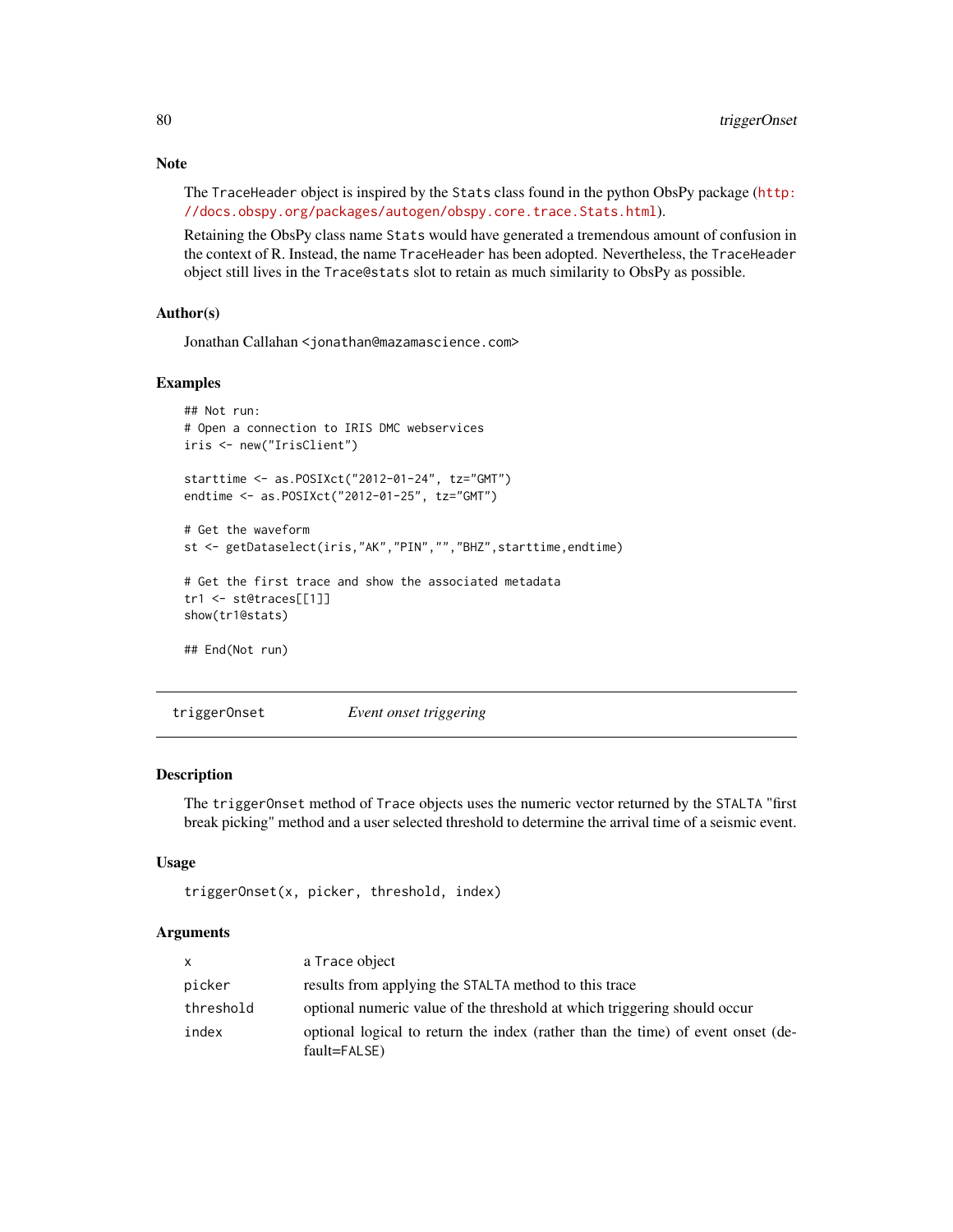# <span id="page-80-0"></span>triggerOnset 81

# Details

This method simply identifies the point at which the picker first rises above the threshold.

When no threshold is supplied, an appropriate value is calculated from the picker with:

threshold <- quantile(picker,0.999,na.rm=TRUE).

#### Value

A single value is returned identifying the onset of the seismic event or NA if none is detected. The returned value wil be a POSIXct time by defult or a numeric index if index=TRUE.

# Note

The appropriate value for the threshold will depend upon the exact STA/LTA algorithm used and the noise level in the signal.

#### Author(s)

Jonathan Callahan <jonathan@mazamascience.com>

## See Also

#### [STALTA](#page-69-0)

#### Examples

```
# Open a connection to IRIS DMC webservices
iris <- new("IrisClient")
starttime <- as.POSIXct("2010-02-27 06:00:00",tz="GMT")
endtime <- as.POSIXct("2010-02-27 09:00:00",tz="GMT")
# Get the waveform
st <- getDataselect(iris,"IU","ANMO","00","BHZ",starttime,endtime)
tr <- st@traces[[1]]
picker <- STALTA(tr,3,30)
# Identify the onset of the event
to <- triggerOnset(tr,picker)
plot(tr)
abline(v=to, col='red', lwd=2)
```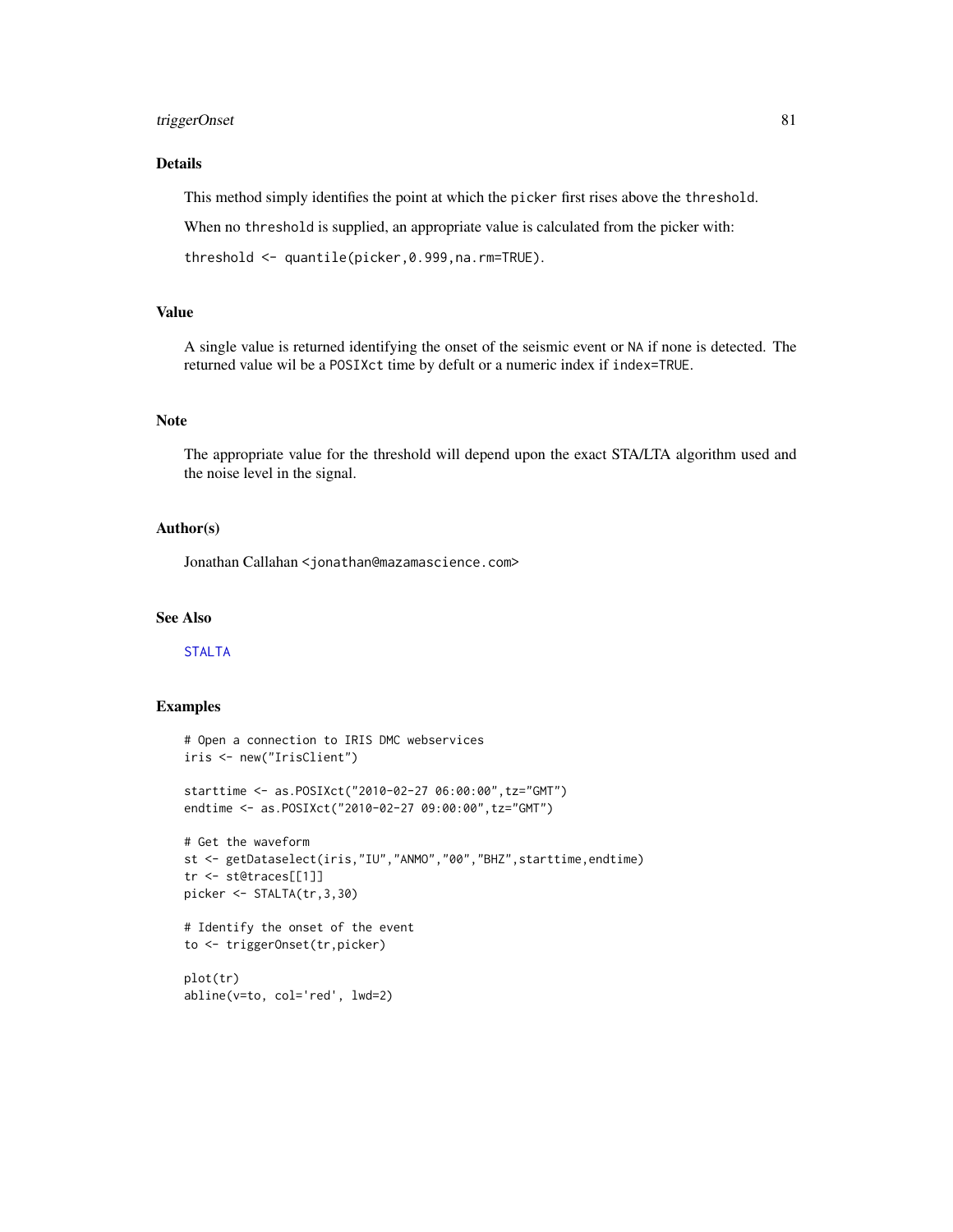<span id="page-81-0"></span>

# Description

If vec represents a set of binned counts of incrementing values (ascending) return a vector of associated bin values with the proper count of each value. Intended for internal use.

#### Usage

unHistogram(vec, startVal, incr)

# Arguments

| vec      | a histogram vector or ordered set of binned counts |
|----------|----------------------------------------------------|
| startVal | the initial value of the first bin element         |
| incr     | the increment rate of each subsequent bin value    |

# Value

A vector of bin values with appropriate counts of each.

# Author(s)

Rob Casey <rob@iris.washington.edu>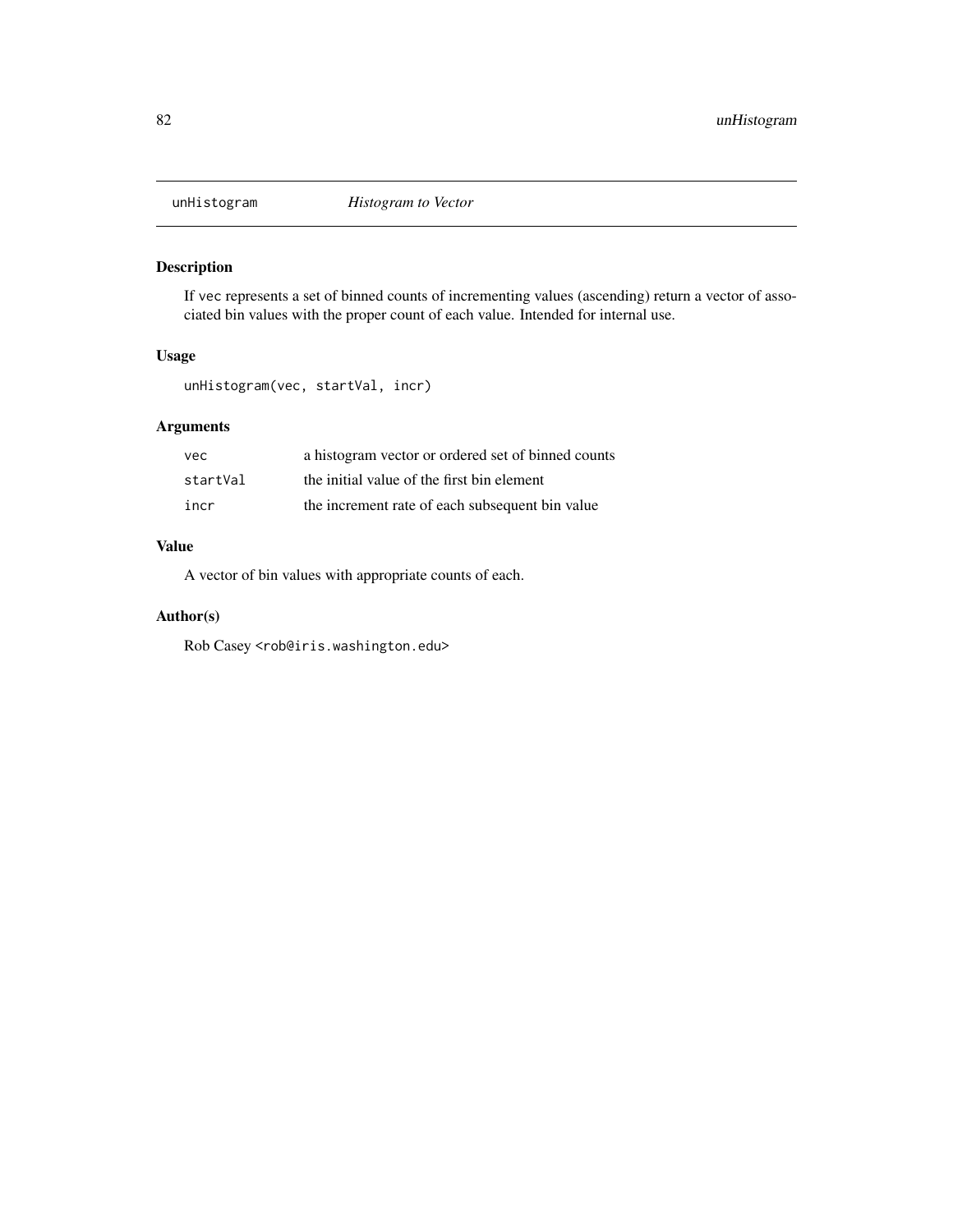# **Index**

∗Topic classes IrisClient-class, [45](#page-44-1) Stream-class, [73](#page-72-1) Trace-class, [77](#page-76-0) TraceHeader-class, [79](#page-78-1) ∗Topic methods basicStats, [9](#page-8-0) butterworth, [11](#page-10-0) DDT, [15](#page-14-1) envelope, [16](#page-15-1) eventWindow, [18](#page-17-0) getGaps, [30](#page-29-1) getUpDownTimes, [42](#page-41-1) hilbert, [43](#page-42-0) hilbertFFT, [44](#page-43-0) mergeTraces, [50](#page-49-1) multiplyBy, [54](#page-53-1) rms, [66](#page-65-2) slice, [69](#page-68-1) STALTA, [70](#page-69-1) triggerOnset, [80](#page-79-1) unHistogram, [82](#page-81-0) ∗Topic spectra crossSpectrum, [12](#page-11-0) McNamaraBins, [47](#page-46-0) McNamaraPSD, [48](#page-47-0) noiseMatrix2PdfMatrix, [55](#page-54-0) noiseModels, [56](#page-55-0) psdDF2NoiseMatrix, [57](#page-56-0) psdList, [58](#page-57-0) psdList2NoiseMatrix, [60](#page-59-0) psdPlot, [61](#page-60-0) psdStatistics, [63](#page-62-0) ∗Topic webservices getAvailability, [19](#page-18-0) getChannel, [21](#page-20-0) getDataselect, [23](#page-22-1) getDistaz, [25](#page-24-0) getEvalresp, [27](#page-26-0)

getEvent, [28](#page-27-0) getNetwork, [31](#page-30-0) getRotation, [33](#page-32-0) getSNCL, [34](#page-33-0) getStation, [36](#page-35-0) getTraveltime, [38](#page-37-0) getUnavailability, [40](#page-39-0) as.headerLine *(*TraceHeader-class*)*, [79](#page-78-1) as.headerLine,TraceHeader-method *(*TraceHeader-class*)*, [79](#page-78-1) as.vector,Trace-method *(*Trace-class*)*, [77](#page-76-0) basicStats, [9](#page-8-0) butterworth, [11](#page-10-0) butterworth,Trace,numeric,missing,numeric,missing-method *(*butterworth*)*, [11](#page-10-0) butterworth,Trace,numeric,numeric,missing,missing-method *(*butterworth*)*, [11](#page-10-0) butterworth, Trace, numeric, numeric, numeric, character-method *(*butterworth*)*, [11](#page-10-0) butterworth,Trace,numeric,numeric,numeric,missing-method *(*butterworth*)*, [11](#page-10-0) crossSpectrum, [12](#page-11-0) DDT, [15,](#page-14-1) *[17](#page-16-0)*, *[43](#page-42-0)*, *[77](#page-76-0)* DDT,Trace,logical,logical,numeric-method *(*DDT*)*, [15](#page-14-1) DDT,Trace,missing,missing,missing-method *(*DDT*)*, [15](#page-14-1) envelope, [16,](#page-15-1) *[77](#page-76-0)* envelope,Trace-method *(*envelope*)*, [16](#page-15-1) eventWindow, [18](#page-17-0) eventWindow,Trace,numeric,missing,missing-method *(*eventWindow*)*, [18](#page-17-0) eventWindow,Trace,numeric,missing,numeric-method *(*eventWindow*)*, [18](#page-17-0) eventWindow,Trace,numeric,numeric,missing-method *(*eventWindow*)*, [18](#page-17-0)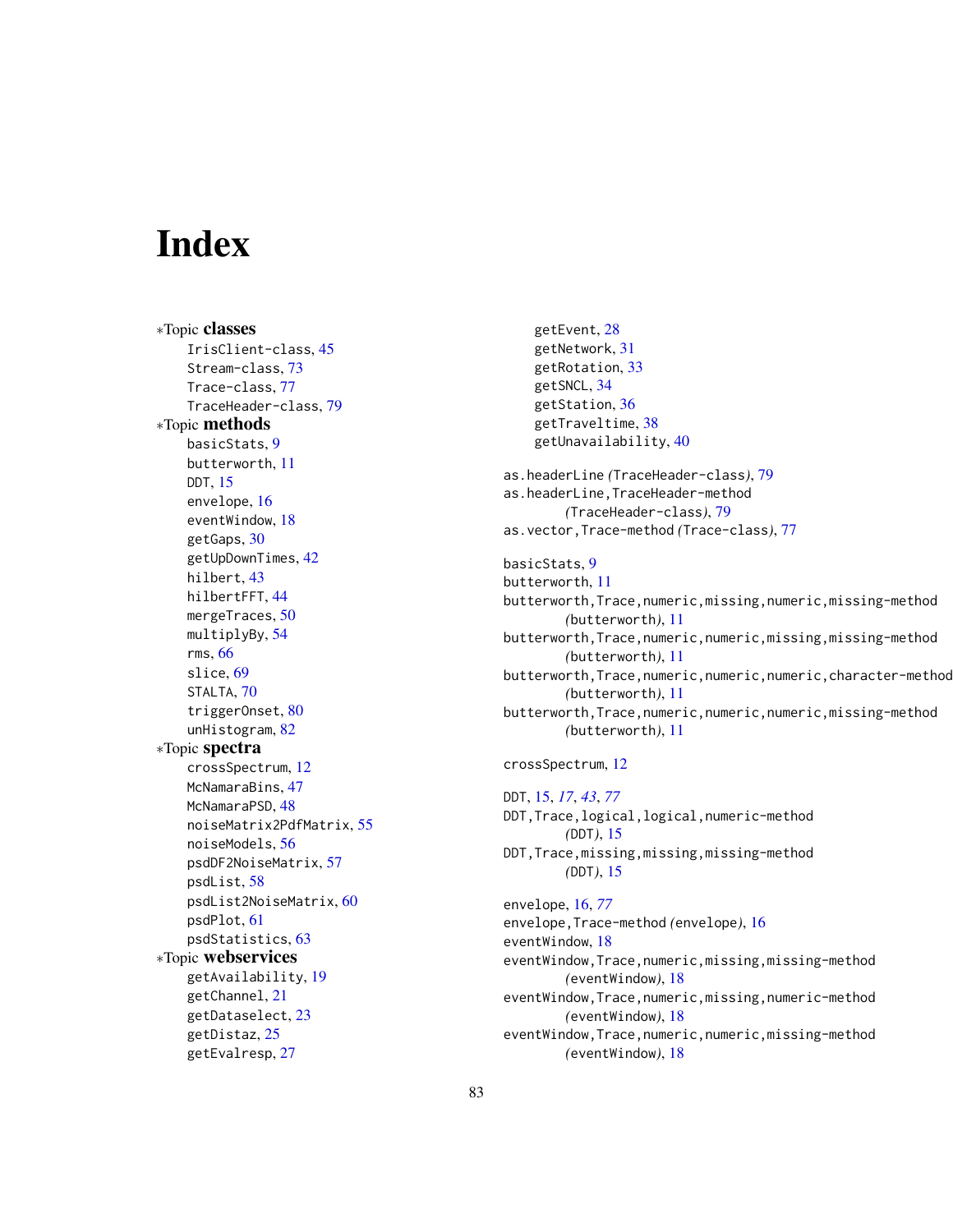eventWindow,Trace,numeric,numeric,numeric-method getEvalresp, [27,](#page-26-0) *[46](#page-45-0)*, *[49](#page-48-0)*, *[57](#page-56-0)*, *[60](#page-59-0) (*eventWindow*)*, [18](#page-17-0) getAvailability, [19,](#page-18-0) *[23](#page-22-1)*, *[41](#page-40-0)*, *[46](#page-45-0)* getAvailability,IrisClient,character,characte $\vec{\rm g}_e$ ęeagetter,Sopracterosp $\%$ ł $\%$ posp $\%$ ł $\%$ c $\pm$ ne $\pm$ n $\%$ acal-method *(*getAvailability*)*, [19](#page-18-0) getAvailability,IrisClient,character,characte<sub>getGa</sub>pgcigr<sub>7</sub>gharacter,POSIXct,POSIXct,missing-method *(*getAvailability*)*, [19](#page-18-0) getChannel, *[21](#page-20-0)*, [21,](#page-20-0) *[41](#page-40-0)*, *[46](#page-45-0)* getChannel,IrisClient,character,character,character,character,POSIXct,POSIXct,logical-method<br>getChannel,IrisClient,character,character,character,character,POSIXct,POSIXct,logical-method *(*getChannel*)*, [21](#page-20-0) getChannel,IrisClient,character,character,character,character,POSIXct,POSIXct,missing-method *(*getGaps*)*, [30](#page-29-1) *(*getChannel*)*, [21](#page-20-0) getDataselect, [23,](#page-22-1) *[30](#page-29-1)*, *[35](#page-34-0)*, *[42](#page-41-1)*, *[46](#page-45-0)*, *[53](#page-52-0)*, *[73](#page-72-1)*, *[77](#page-76-0)* getDataselect,IrisClient,character,character,character,character,POSIXct,POSIXct,character,character,logical-m<br>getNetwork,IrisClient,character,character,character,character,character,character,character,character,charac *(*getDataselect*)*, [23](#page-22-1) getDataselect,IrisClient,character,character,character,character,POSIXct,POSIXct,character,character,logical,missing-method *(*getNetwork*)*, [31](#page-30-0) *(*getDataselect*)*, [23](#page-22-1) getDataselect,*E5 .*<br>getDataselect,IrisClient,character,character,character,Character,<u>character,P</u>OSIXct,POSIXct,character,character,mi *(*getDataselect*)*, [23](#page-22-1) getDataselect,IrisClient,character,character,<del>character,character,character,P</del>OSIXct,P<u>OSIXct,character,character,missing-method</u> *(*getDataselect*)*, [23](#page-22-1) getDataselect,IrisClient,character,character,character,character,character,character,poSIXct,P<u>OSIX</u>ct,character,missing,logi<br>getDataselect,IrisClient,character,character,character,character,character,poSIXct,P<u>OSIX</u>ct,cha *(*getDataselect*)*, [23](#page-22-1) getDataselect,IrisClient,character,character,character,character,character,poSIXct,P<u>OSIXct,character,missing,log</u>i *(*getDataselect*)*, [23](#page-22-1) getDataselect,IrisClient,character,character,character,character,character,poSIXct,POSIXct,character,missing,miss *(*getDataselect*)*, [23](#page-22-1) getDataselect,IrisClient,character,character,character,character, http://www.posixct,POSIXct,character,missing,miss *(*getDataselect*)*, [23](#page-22-1) getDataselect,IrisClient,character,character,characte<sup>(getSNC</sup>dde<sup>24</sup>,POSIXct,POSIXct,missing,character,logi *(*getDataselect*)*, [23](#page-22-1) getDataselect,IrisClient,character,character,character,characte<sup>red</sup>,POSIXct,POSIXct,missing,character,logi *(*getDataselect*)*, [23](#page-22-1) getDataselect,IrisClient,character,character,character,characte<sup>red</sup>,POSIXct,POSIXct,missing,character,miss *(*getDataselect*)*, [23](#page-22-1) getDataselect,IrisClient,character,character,characteKዴ<del>ሮከ</del>እሥ<del>U</del>dtaႆn,POSIXct,POSIXct,missing,character,miss *(*getDataselect*)*, [23](#page-22-1) getDataselect,IrisClient,charac[ter,](#page-33-0)character,character,scharactel<del>ler,</del>POSIXct,POSIXct,missing,missing,logica *(*getDataselect*)*, [23](#page-22-1) getDataselect,IrisClient,charac[ter,](#page-33-0)character,character,scharactel and all and star, POSIXct, missing,missing,logica *(*getDataselect*)*, [23](#page-22-1) getDataselect,IrisClient,charac[ter,](#page-33-0)character,character,gedhaNGdde<sup>2</sup>,POSIXct,POSIXct,missing,missing,missin *(*getDataselect*)*, [23](#page-22-1) getDataselect,IrisClient,charac[ter,](#page-33-0)character,character,gedt&NGdot&A,POSIXct,POSIXct,missing,missing,missin *(*getDataselect*)*, [23](#page-22-1) getDistaz, [25,](#page-24-0) *[46](#page-45-0)* getDistaz,IrisClient,numeric,numeric,numeric,**getGMGL;Tmet5GH**ient,character,POSIXct,POSIXct,missing,missi *(*getDistaz*)*, [25](#page-24-0) getEvalresp, IrisClient, character, character, character, chara *(*getEvalresp*)*, [27](#page-26-0) getEvent, [28,](#page-27-0) *[46](#page-45-0) (*getEvent*)*, [28](#page-27-0) getGaps,Stream,missing-method *(*getGaps*)*, [30](#page-29-1) getNetwork, [31,](#page-30-0) *[46](#page-45-0)* getNetwork, IrisClient, character, character, character, charac *(*getNetwork*)*, [31](#page-30-0) getRotation, [33](#page-32-0) *(*getRotation*)*, [33](#page-32-0) getSNCL,IrisClient,character,POSIXct,POSIXct,character,cha getSNCL,IrisClient,character,POSIXct,POSIXct,character,cha getSNCL,IrisClient,character,POSIXct,POSIXct,character,cha getSNCL, IrisClient, character, POSIXct, POSIXct, character, cha getSNCL, IrisClient, character, POSIXct, POSIXct, character, mis getSNCL,IrisClient,character,POSIXct,POSIXct,character,mis getSNCL, IrisClient, character, POSIXct, POSIXct, character, mis getSNCL, IrisClient, character, POSIXct, POSIXct, character, mis getSNCL, IrisClient, character, POSIXct, POSIXct, missing, chara getSNCL, IrisClient, character, POSIXct, POSIXct, missing, chara getSNCL, IrisClient, character, POSIXct, POSIXct, missing, chara getSNCL, IrisClient, character, POSIXct, POSIXct, missing, chara getSNCL, IrisClient, character, POSIXct, POSIXct, missing, missi *(*getSNCL*)*, [34](#page-33-0) *(*getSNCL*)*, [34](#page-33-0)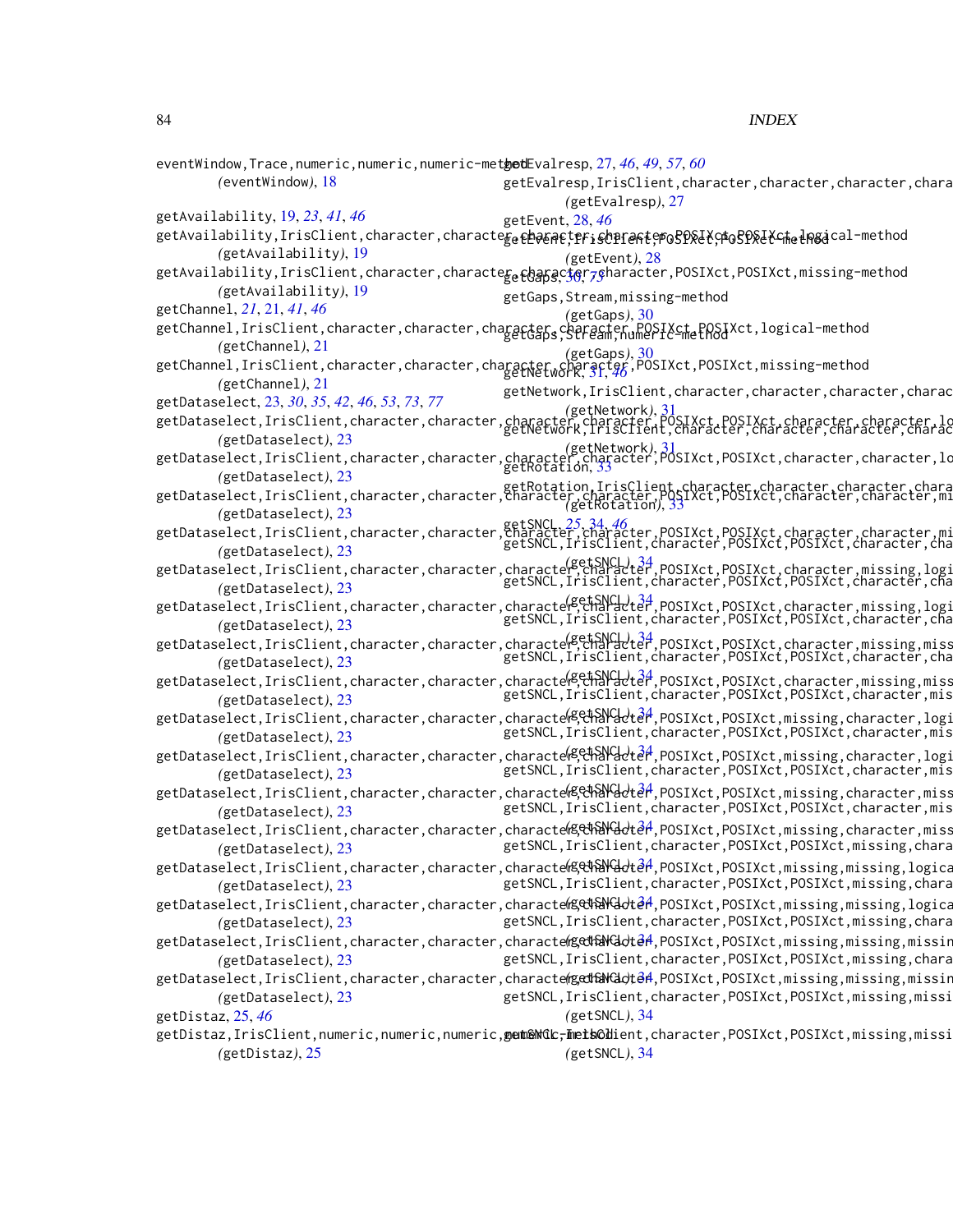#### $INDEX$  85

```
getSNCL,IrisClient,character,POSIXct,POSIXct,missing,missing,missing,logical-method
mean,Trace-method (basicStats), 9
        (getSNCL), 34
getSNCL,IrisClient,character,POSIXct,POSIXct,medsangStmiesningognisalngethieding-method
        (getSNCL), 34
getStation, 36, 46
SIXct,logical-method
        (getStation), 36
getStation,IrisClient,character,character,character,charaicGeta,t30SIXct,missing-method
        (getStation), 36
getTraveltime, 38, 46
,numeric,numeric,numemecgeTumaces,,50,méfic-method
        (getTraveltime), 38
getUnavailability, 20, 21, 23, 40, 46
getUnavailability,IrisClient,character,charactergeTharaese$tchamantesiRgSiMctho@OSIXct,logical-method
        (getUnavailability), 40
aracter,charactergeUpDawtEimesaracter,POSIXct,POSIXct,missing-method
        (getUnavailability), 40
getUpDownTimes, 42, 51, 52, 73, 74
getUpDownTimes,Stream,missing,missing-method
mergeUpDownTimes,NULL,POSIXct,missing-method
        (getUpDownTimes), 42
getUpDownTimes,Stream,numeric,numeric-method
mergeUpDownTimes,POSIXct,NULL,logical-method
        (getUpDownTimes), 42
hilbert, 43
hilbert,Trace-method (hilbert), 43
hilbertFFT, 44
initialize (Trace-class), 77
initialize,Trace-method (Trace-class),
        77
initialize,TraceHeader-method
        (TraceHeader-class), 79
IrisClient-class, 45, 79
IRISSeismic (IRISSeismic-package), 3
IRISSeismic-package, 3
isDC (Trace-class), 77
isDC,Trace-method (Trace-class), 77
length (basicStats), 9
length,Stream-method (basicStats), 9
length,Trace-method (basicStats), 9
max (basicStats), 9
max,Stream-method (basicStats), 9
max,Trace-method (basicStats), 9
McNamaraBins, 47, 50
McNamaraPSD, 14, 48, 48, 55, 58, 59, 61, 62, 64
                                             median (basicStats), 9
                                                      (basicStats), 9
                                             median,Stream,missing-method
                                             median,Trace,logical-method
                                             median,Trace,missing-method
                                                      (basicStats), 9
                                             mergeTraces,Stream,character-method
                                                      (mergeTraces), 50
                                                      (mergeTraces), 50
                                             mergeUpDownTimes,NULL,POSIXct,logical-method
                                                      (mergeUpDownTimes), 51
                                                      (mergeUpDownTimes), 51
                                                      (mergeUpDownTimes), 51
                                             mergeUpDownTimes,POSIXct,NULL,missing-method
                                                      (mergeUpDownTimes), 51
                                             mergeUpDownTimes,POSIXct,POSIXct,logical-method
                                                      (mergeUpDownTimes), 51
                                             mergeUpDownTimes,POSIXct,POSIXct,missing-method
                                                      (mergeUpDownTimes), 51
                                             min (basicStats), 9
                                             min,Stream-method (basicStats), 9
                                             min,Trace-method (basicStats), 9
                                             miniseed2Stream, 52, 65
                                             multiplyBy, 54, 74, 78
                                             multiplyBy,Stream,numeric-method
                                                      (multiplyBy), 54
                                             multiplyBy,Trace,numeric-method
                                                      (multiplyBy), 54
                                             noiseMatrix2PdfMatrix, 55
                                             noiseModels, 56
                                             parallelLength (basicStats), 9
                                             parallelLength, Stream-method
                                                      (basicStats), 9
                                             parallelMax (basicStats), 9
                                              parallelMax,Stream,logical-method
                                                      (basicStats), 9
```
mean *(*basicStats*)*, [9](#page-8-0) mean,Stream-method *(*basicStats*)*, [9](#page-8-0) parallelMax,Stream,missing-method *(*basicStats*)*, [9](#page-8-0)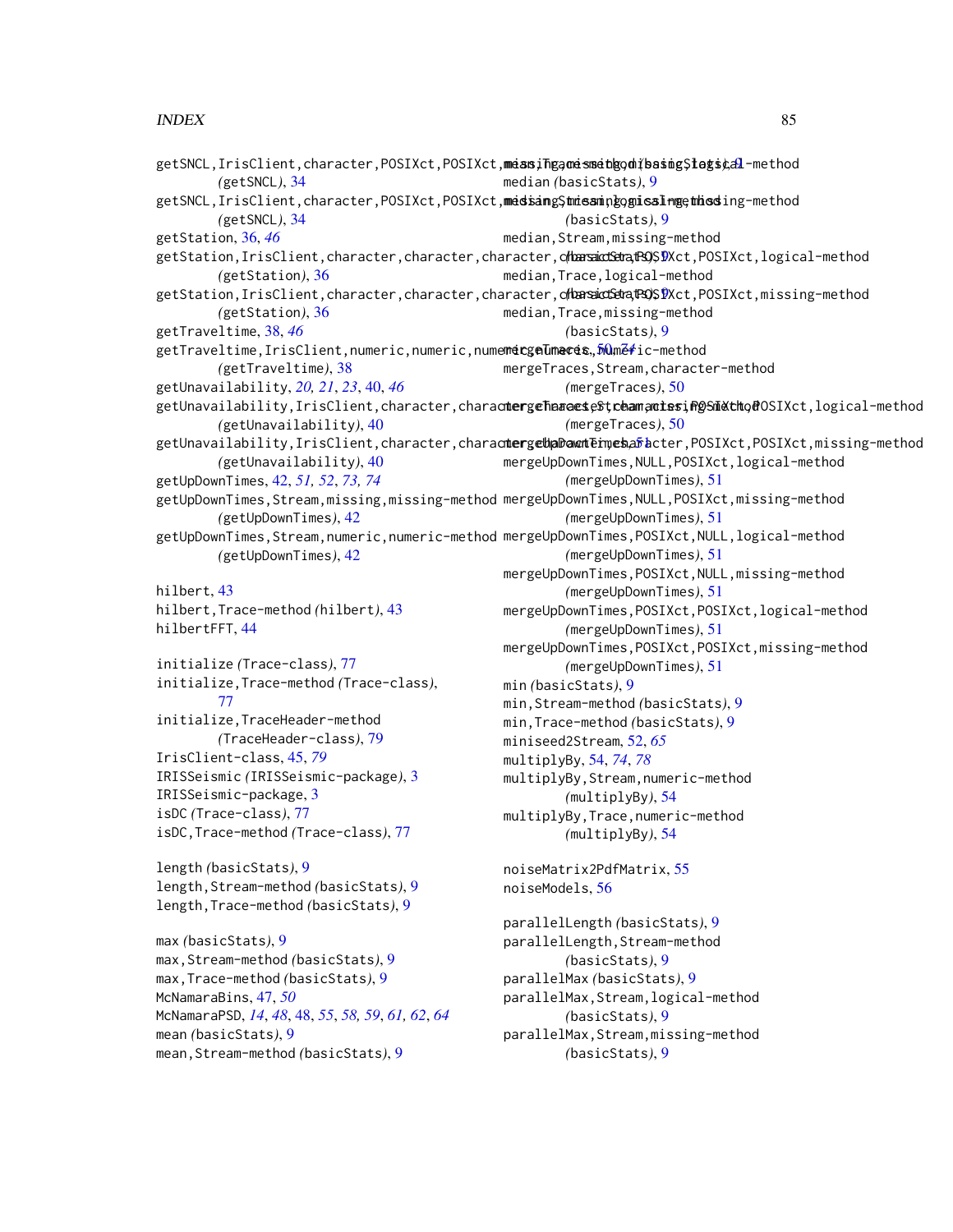parallelMean *(*basicStats*)*, [9](#page-8-0) parallelMean,Stream,logical-method *(*basicStats*)*, [9](#page-8-0) parallelMean,Stream,missing-method *(*basicStats*)*, [9](#page-8-0) parallelMedian *(*basicStats*)*, [9](#page-8-0) parallelMedian,Stream,logical-method *(*basicStats*)*, [9](#page-8-0) parallelMedian,Stream,missing-method *(*basicStats*)*, [9](#page-8-0) parallelMin *(*basicStats*)*, [9](#page-8-0) parallelMin,Stream,logical-method *(*basicStats*)*, [9](#page-8-0) parallelMin,Stream,missing-method *(*basicStats*)*, [9](#page-8-0) parallelRms *(*rms*)*, [66](#page-65-2) parallelRmsVariance *(*rms*)*, [66](#page-65-2) parallelRmsVariance,Stream,logical-method *(*basicStats*)*, [9](#page-8-0) parallelRmsVariance,Stream,missing-method *(*basicStats*)*, [9](#page-8-0) parallelSd *(*basicStats*)*, [9](#page-8-0) parallelSd,Stream,logical-method *(*basicStats*)*, [9](#page-8-0) parallelSd,Stream,missing-method *(*basicStats*)*, [9](#page-8-0) plot,Stream-method *(*Stream-class*)*, [73](#page-72-1) plot,Trace-method *(*Trace-class*)*, [77](#page-76-0) plotUpDownTimes, *[42](#page-41-1)*, *[52](#page-51-0)* plotUpDownTimes *(*Stream-class*)*, [73](#page-72-1) plotUpDownTimes,POSIXct,missing,missing-method *(*Stream-class*)*, [73](#page-72-1) plotUpDownTimes,POSIXct,missing,numeric-method slice,Stream,POSIXct,POSIXct-method *(*Stream-class*)*, [73](#page-72-1) plotUpDownTimes,POSIXct,numeric,missing-method slice,Trace,POSIXct,POSIXct-method *(*Stream-class*)*, [73](#page-72-1) plotUpDownTimes,POSIXct,numeric,numeric-method STALTA, *[18](#page-17-0)*, [70,](#page-69-1) *[78](#page-77-0)*, *[81](#page-80-0) (*Stream-class*)*, [73](#page-72-1) plotUpDownTimes,Stream,missing,missing-method *(*Stream-class*)*, [73](#page-72-1) plotUpDownTimes,Stream,missing,numeric-method *(*Stream-class*)*, [73](#page-72-1) plotUpDownTimes,Stream,numeric,missing-method *(*Stream-class*)*, [73](#page-72-1) plotUpDownTimes,Stream,numeric,numeric-method *(*Stream-class*)*, [73](#page-72-1) psdDF2NoiseMatrix, *[55](#page-54-0)*, [57,](#page-56-0) *[61](#page-60-0)* psdList, *[48](#page-47-0)*, *[50](#page-49-1)*, *[55](#page-54-0)*, *[58](#page-57-0)*, [58,](#page-57-0) *[61,](#page-60-0) [62](#page-61-0)*, *[64](#page-63-0)* psdList2NoiseMatrix, *[57](#page-56-0)[–59](#page-58-0)*, [60](#page-59-0) psdPlot, *[55](#page-54-0)*, *[58,](#page-57-0) [59](#page-58-0)*, *[61](#page-60-0)*, [61,](#page-60-0) *[64](#page-63-0)* psdStatistics, *[55](#page-54-0)*, *[57](#page-56-0)[–59](#page-58-0)*, *[61,](#page-60-0) [62](#page-61-0)*, [63](#page-62-0) readMiniseedFile, *[53](#page-52-0)*, [65](#page-64-0) rms, [66,](#page-65-2) *[78](#page-77-0)* rms,Stream,logical-method *(*basicStats*)*, [9](#page-8-0) rms,Stream,missing-method *(*basicStats*)*,  $\mathbf Q$ rms,Trace,logical-method *(*rms*)*, [66](#page-65-2) rms,Trace,missing-method *(*rms*)*, [66](#page-65-2) rmsVariance, *[74](#page-73-0)*, *[78](#page-77-0)* rmsVariance *(*rms*)*, [66](#page-65-2) rmsVariance,Stream,logical-method *(*basicStats*)*, [9](#page-8-0) rmsVariance,Stream,missing-method *(*basicStats*)*, [9](#page-8-0) rmsVariance,Trace,logical-method *(*rms*)*, [66](#page-65-2) rmsVariance,Trace,missing-method *(*rms*)*, [66](#page-65-2) rotate2D, [67](#page-66-0) sd *(*basicStats*)*, [9](#page-8-0) sd,Stream,logical-method *(*basicStats*)*, [9](#page-8-0) sd,Stream,missing-method *(*basicStats*)*, [9](#page-8-0) sd,Trace,logical-method *(*basicStats*)*, [9](#page-8-0) sd,Trace,missing-method *(*basicStats*)*, [9](#page-8-0) show,TraceHeader-method *(*TraceHeader-class*)*, [79](#page-78-1) slice, [69,](#page-68-1) *[74](#page-73-0)*, *[78](#page-77-0) (*Stream-class*)*, [73](#page-72-1) *(*slice*)*, [69](#page-68-1) STALTA, Trace, missing, missing, missing, missing, missing, missi *(*STALTA*)*, [70](#page-69-1) STALTA, Trace, numeric, numeric, character, logical, logical, num *(*STALTA*)*, [70](#page-69-1) STALTA, Trace, numeric, numeric, character, missing, missing, mis *(*STALTA*)*, [70](#page-69-1) STALTA, Trace, numeric, numeric, missing, missing, missing, missi *(*STALTA*)*, [70](#page-69-1) Stream *(*Stream-class*)*, [73](#page-72-1) Stream-class, [73,](#page-72-1) *[77](#page-76-0)* surfaceDistance, [76](#page-75-0)